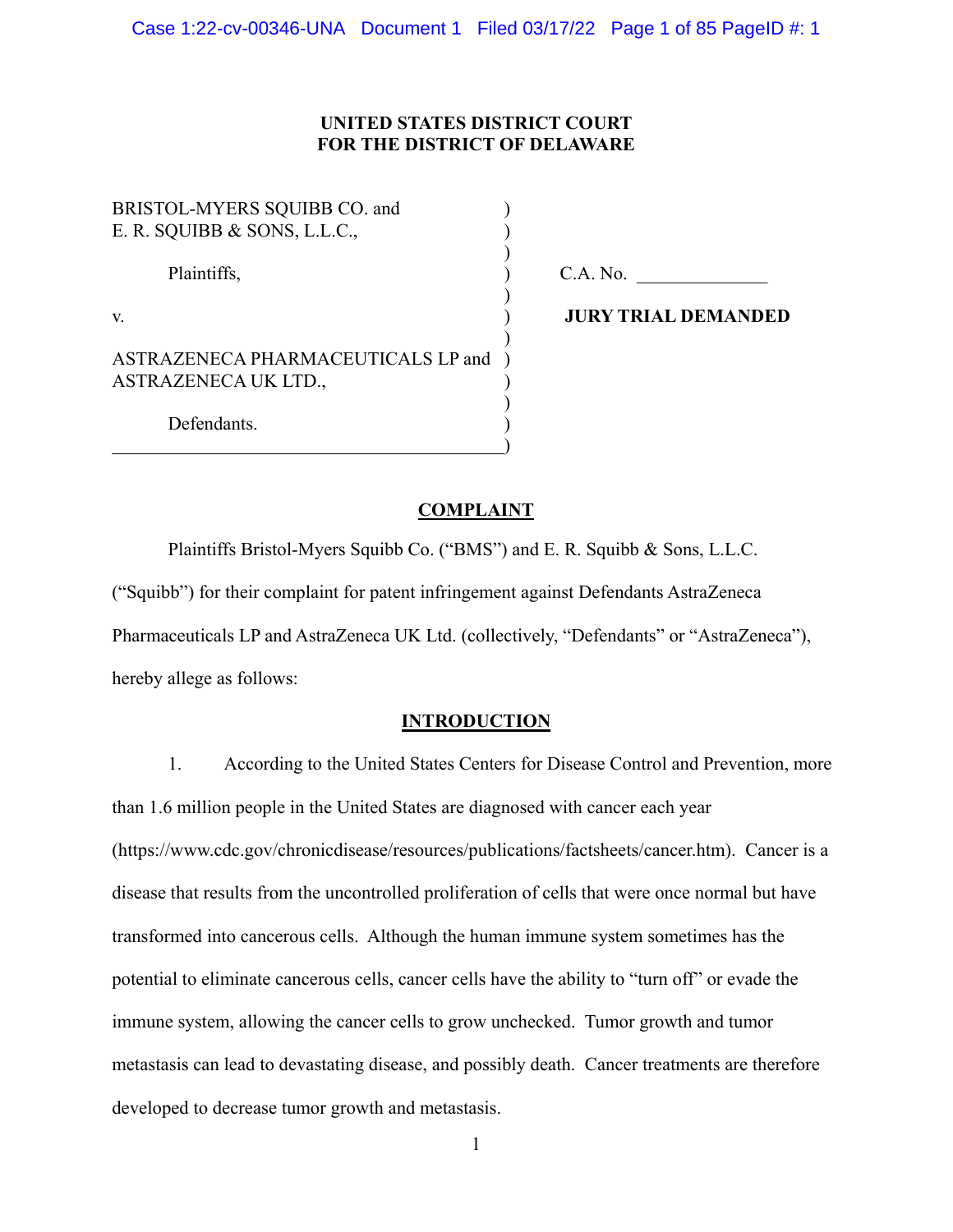### Case 1:22-cv-00346-UNA Document 1 Filed 03/17/22 Page 2 of 85 PageID #: 2

2. This case relates to groundbreaking treatments for cancer that fall within a field known as "immunotherapy." The treatment of cancer using immunotherapy represents a scientific breakthrough that is revolutionizing cancer treatment by manipulating a patient's immune system to eliminate cancer cells.

3. The human immune system is formed of organs, specialized cells, and substances that protect individuals from infections and disease. T cells are one class of specialized cells that play an important role in the human immune system. One major function of T cells is to destroy pathogens or malignant cells, and to do that the T cell must distinguish healthy cells from infected or malignant cells through the activation or deactivation of various receptors on the T cell surface. One of the receptors that T cells express on their surface is a protein called programmed death-1 receptor ("PD-1"). PD-1 functions as a checkpoint on the immune system that can downregulate T cell activity to prevent an overactive immune response. To activate its inhibitory function, PD-1 must bind to one of its ligands. Programmed death-ligand 1 ("PD-L1") is one of these ligands.

4. Numerous forms of cancers express PD-L1 on their cell surface, and can therefore exploit PD-1's ability to downregulate the immune response. When PD-L1 on a cancer cell binds to PD-1 on immune cells, such as a T cell, it can result in the suppression of T cell migration, proliferation, and secretion of cytotoxic mediators. When cancer cells are present, this pathway can prevent the immune system from eliminating those cancer cells. In other words, cancer cells expressing PD-L1 can activate the PD-1 checkpoint to prevent a patient's immune system from destroying cancer cells.

5. Plaintiffs invented methods for treating cancer and methods for enhancing immune responses by administering antibodies that bind to PD-L1 ("anti-PD-L1 antibodies").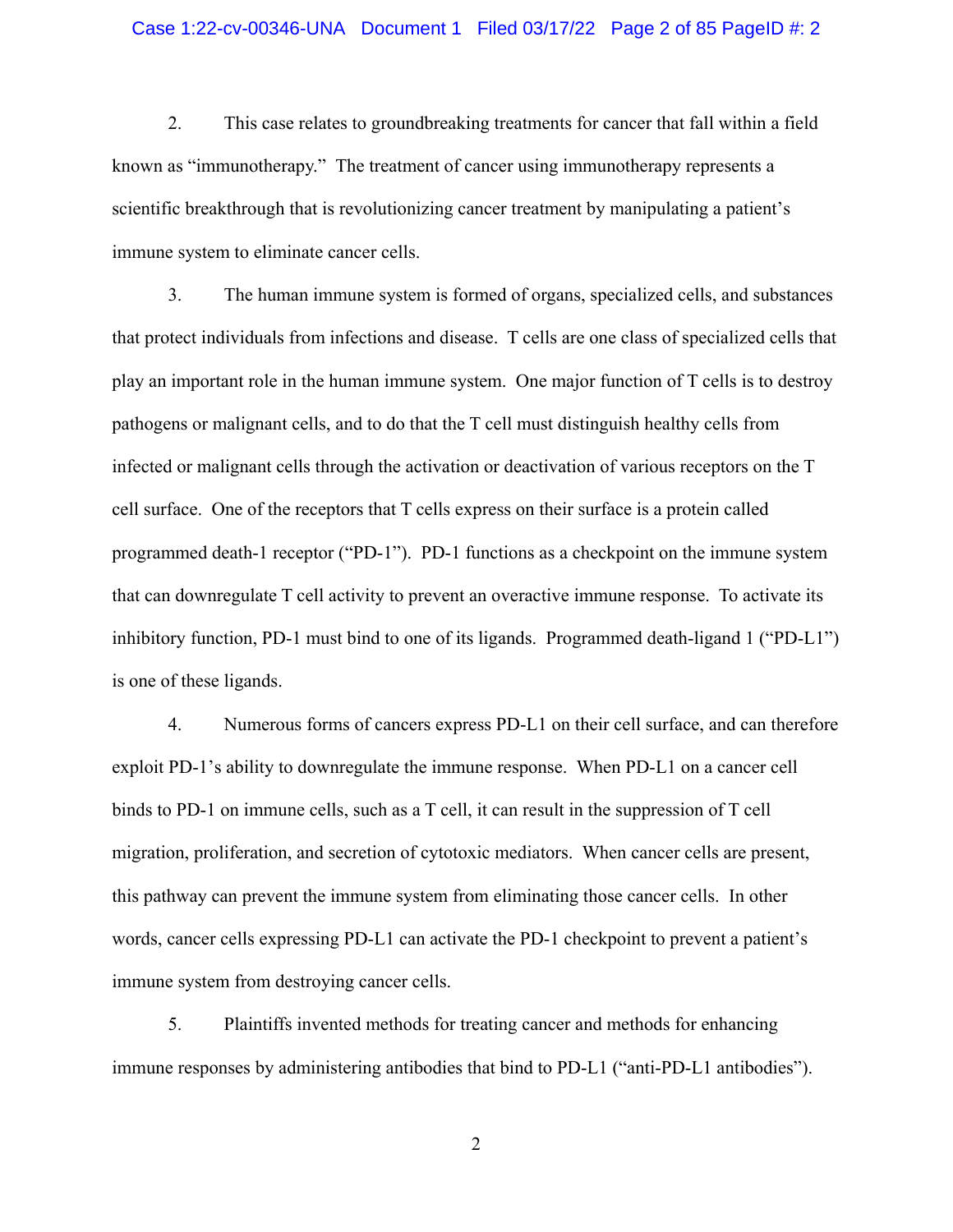### Case 1:22-cv-00346-UNA Document 1 Filed 03/17/22 Page 3 of 85 PageID #: 3

The inventions also cover using specific types of anti-PD-L1 antibodies to inhibit the interaction between PD-1 and PD-L1. By binding to PD-L1 and blocking its interaction with PD-1, the anti-PD-L1 antibodies act as checkpoint inhibitors that release the brakes on the immune system, freeing the immune cells to recognize, attack and destroy cancer cells. Plaintiffs also invented anti-PD-L1 antibodies with specific properties for use in methods of treatment and methods for enhancing immune responses.

6. Plaintiffs also invented antibodies that bind to PD-1 ("anti-PD-1 antibodies"), and put this scientific breakthrough into practice by developing an anti-PD-1 antibody called OPDIVO (nivolumab), the first anti-PD-1 antibody approved anywhere in the world for cancer treatment, and the first anti-PD-1 antibody approved in the United States for the treatment of lung cancer.

7. Nivolumab is a monoclonal antibody that recognizes and binds to PD-1. When nivolumab binds to PD-1, it prevents PD-1 from binding to its ligands, e.g., PD-L1. Using nivolumab to block the interaction between PD-1 and its ligands enhances the T cell response generated by the patient's immune system.

8. Clinical testing of nivolumab confirmed the remarkable promise of checkpoint inhibitors as targets for immunotherapy. After rigorous worldwide testing, on July 4, 2014, nivolumab became the first anti-PD-1 antibody approved anywhere in the world for treating cancer, when Japanese regulatory authorities approved nivolumab (OPDIVO) for the treatment of melanoma, a deadly form of skin cancer (https://www.cancerresearch.org/enus/immunotherapy/timeline-of-progress). On December 22, 2014, the U.S. Food and Drug Administration ("FDA") approved nivolumab for treatment of advanced melanoma in the United States.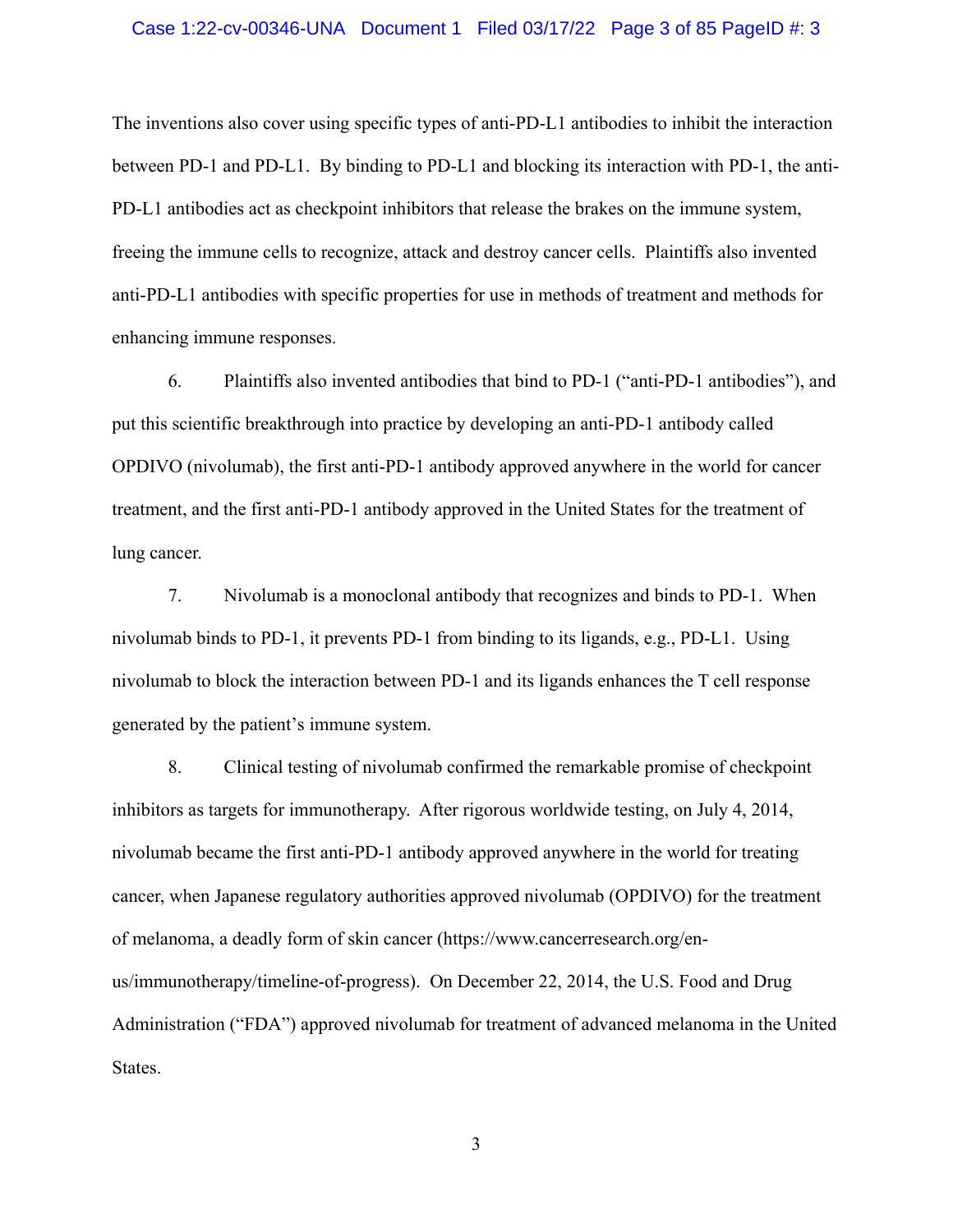### Case 1:22-cv-00346-UNA Document 1 Filed 03/17/22 Page 4 of 85 PageID #: 4

9. Plaintiffs have continued worldwide development of nivolumab for treatment of a broad range of cancers, including non-small cell lung cancer, urothelial carcinoma, renal cell carcinoma, head and neck cancer, malignant pleural mesothelioma, lymphoma, colorectal cancer, hepatocellular carcinomas, esophageal cancer, and gastric cancers. In Phase III clinical testing for lung cancer, patients with advanced lung cancer who received nivolumab showed superior overall survival (41% reduction in the risk of death) compared to those who received the standard of care chemotherapy agent docetaxol (https://news.bms.com/news/details/2015/FDA-Approves-Opdivo-nivolumab-for-the-Treatment-of-Patients-with-Previously-Treated-Metastatic-Squamous-Non-Small-Cell-Lung-Cancer/default.aspx). Based, at least in part, on these clinical results, on February 27, 2015, the FDA accepted Plaintiffs' Biologics License Application ("BLA") for use of nivolumab to treat lung cancer. Just days later, on March 4, 2015, the FDA approved nivolumab for treatment of advanced non-small cell lung cancer in the United States. In Phase III clinical testing for urothelial carcinoma, median disease-free survival was nearly twice as long in patients who received nivolumab as compared to placebo (https://news.bms.com/news/details/2021/U.S.-Food-and-Drug-Administration-Approves-Opdivo-nivolumab-for-the-Adjuvant-Treatment-of-Patients-with-High-Risk-Urothelial-Carcinoma/default.aspx). On August 29, 2021, based at least in part on those clinical results, the FDA approved nivolumab to treat certain types of urothelial carcinoma. The clinical results and the FDA's approval of nivolumab for the treatment of various additional forms of cancer confirm that the cancer treatments developed by the Plaintiffs can be used to save the lives of patients suffering from cancer.

10. AstraZeneca is exploiting Plaintiffs' inventions and infringing Plaintiffs' intellectual property rights by marketing a later-developed anti-PD-L1 antibody product,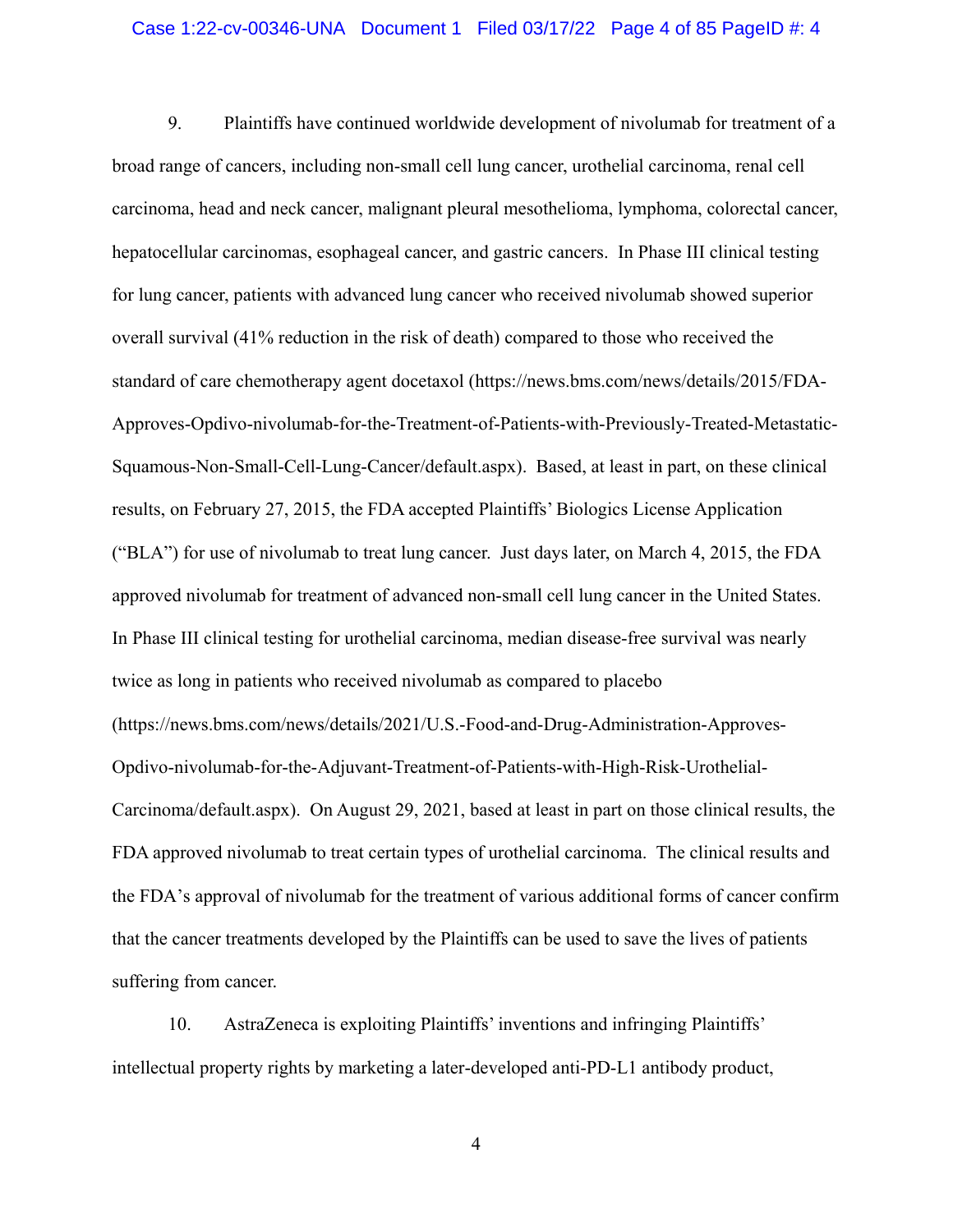### Case 1:22-cv-00346-UNA Document 1 Filed 03/17/22 Page 5 of 85 PageID #: 5

IMFINZI (durvalumab), which is used in methods for treating cancer and for enhancing the immune response.

11. Since Plaintiffs and AstraZeneca are direct competitors in the field of immunotherapy, Plaintiffs have suffered, and continue to suffer, substantial damages, including lost profits, as a result of AstraZeneca's infringement. Marking pursuant to [35 U.S.C. § 287](http://www.google.com/search?q=35+u.s.c.++287) was not required because Plaintiffs' product OPDIVO is an anti-PD-1 antibody and is not a patented article under the asserted patents.

#### **PARTIES**

12. BMS is a corporation organized under the laws of the state of Delaware, with a principal place of business at 345 Park Ave., New York, New York 10154. E. R. Squibb & Sons, L.L.C., is a limited liability company organized and existing under the laws of the state of Delaware, with its principal place of business at Route 206 & Province Line Road, Princeton, New Jersey 08543.

13. On information and belief, AstraZeneca Pharmaceuticals LP is a limited partnership organized under the laws of the State of Delaware, with its principal place of business at 1800 Concord Pike, Wilmington, Delaware 19803.

14. On information and belief, AstraZeneca UK Limited is a private limited company organized under the laws of England and Wales, with its registered office at 1 Francis Crick Avenue, Cambridge Biomedical Campus, Cambridge, United Kingdom, CB2 0AA.

15. AstraZeneca Pharmaceuticals LP and AstraZeneca UK Limited are in the business of manufacturing, marketing, distributing, offering for sale, and selling drug products that are distributed and sold throughout the United States, including in Delaware.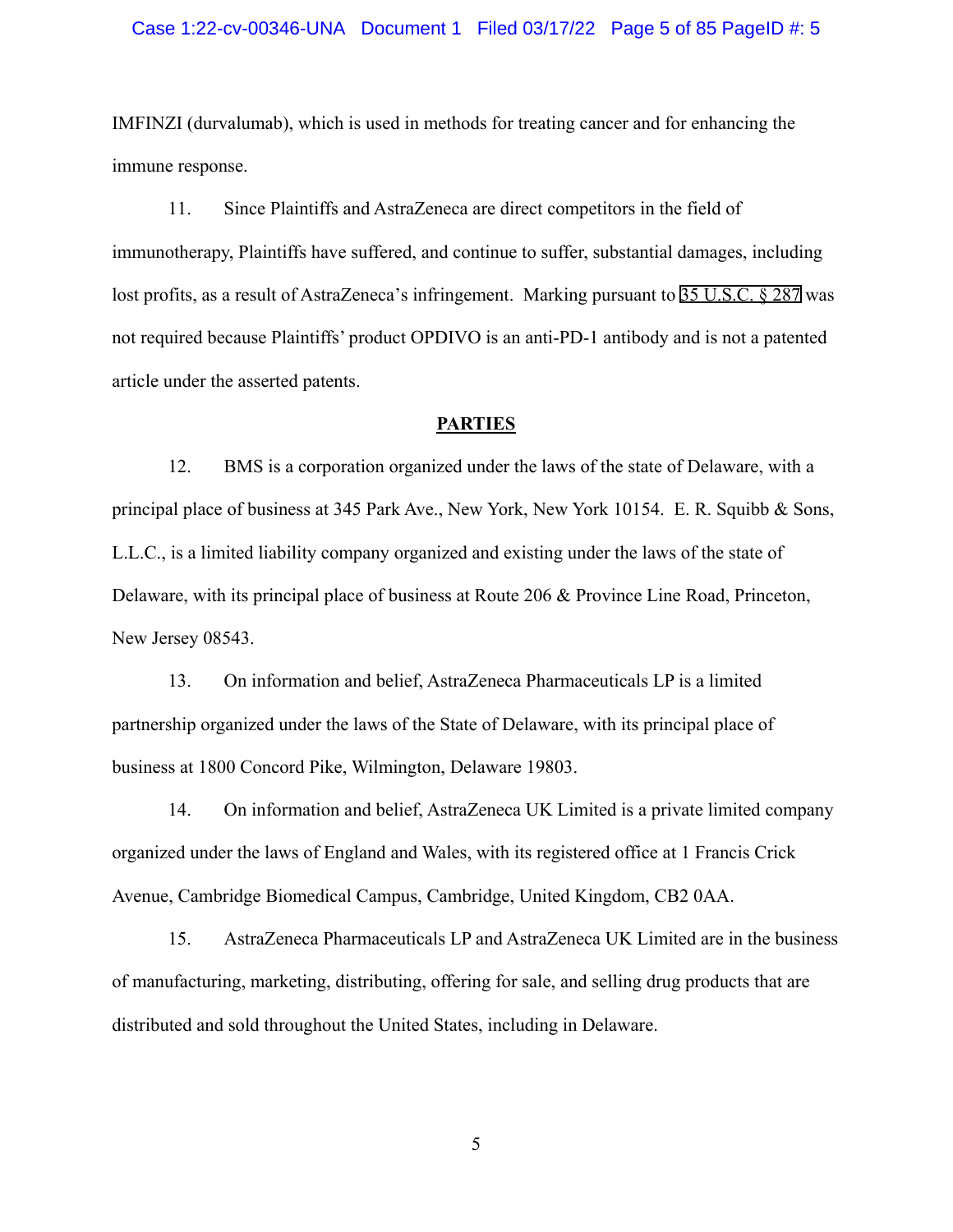16. AstraZeneca Pharmaceuticals LP and AstraZeneca UK Limited are sophisticated pharmaceutical companies. On information and belief, AstraZeneca relies on and actively seeks patent protection for its products. On information and belief, AstraZeneca regularly enforces its patents and other intellectual property rights.

### **JURISDICTION AND VENUE**

17. This is an action for patent infringement arising under the Patent Laws of the United States, [35 U.S.C. §§ 271](http://www.google.com/search?q=35+u.s.c.++271) *et seq*., including an action seeking a declaratory judgment pursuant to [28 U.S.C. §§ 2201-2202.](http://www.google.com/search?q=28+u.s.c.++2201)

18. This Court has subject matter jurisdiction over this action pursuant to [28 U.S.C.](http://www.google.com/search?q=28+u.s.c.+++1331)  [§§ 1331](http://www.google.com/search?q=28+u.s.c.+++1331) and [1338\(a\).](http://www.google.com/search?q=28+u.s.c.++1338(a))

19. This Court has personal jurisdiction over AstraZeneca Pharmaceuticals LP because it is a Delaware entity located in Delaware.

20. This Court has jurisdiction over AstraZeneca UK Limited, *inter alia*, because its subsidiary and agent, AstraZeneca Pharmaceuticals LP, is incorporated in Delaware and, upon information and belief, markets and sells IMFINZI in Delaware as AstraZeneca UK Limited's authorized agent and under AstraZeneca UK Limited's direction and control.

21. On information and belief, AstraZeneca Pharmaceuticals LP and AstraZeneca UK Limited are engaged in a single business activity of biopharmaceuticals and are not separated into multiple operating segments. On information and belief, the biopharmaceuticals business of AstraZeneca Pharmaceuticals LP and AstraZeneca UK Limited consists of the discovery and development of products, which are then manufactured, marketed, and sold. On information and belief, all of these functional activities take place (and are managed) globally on a highly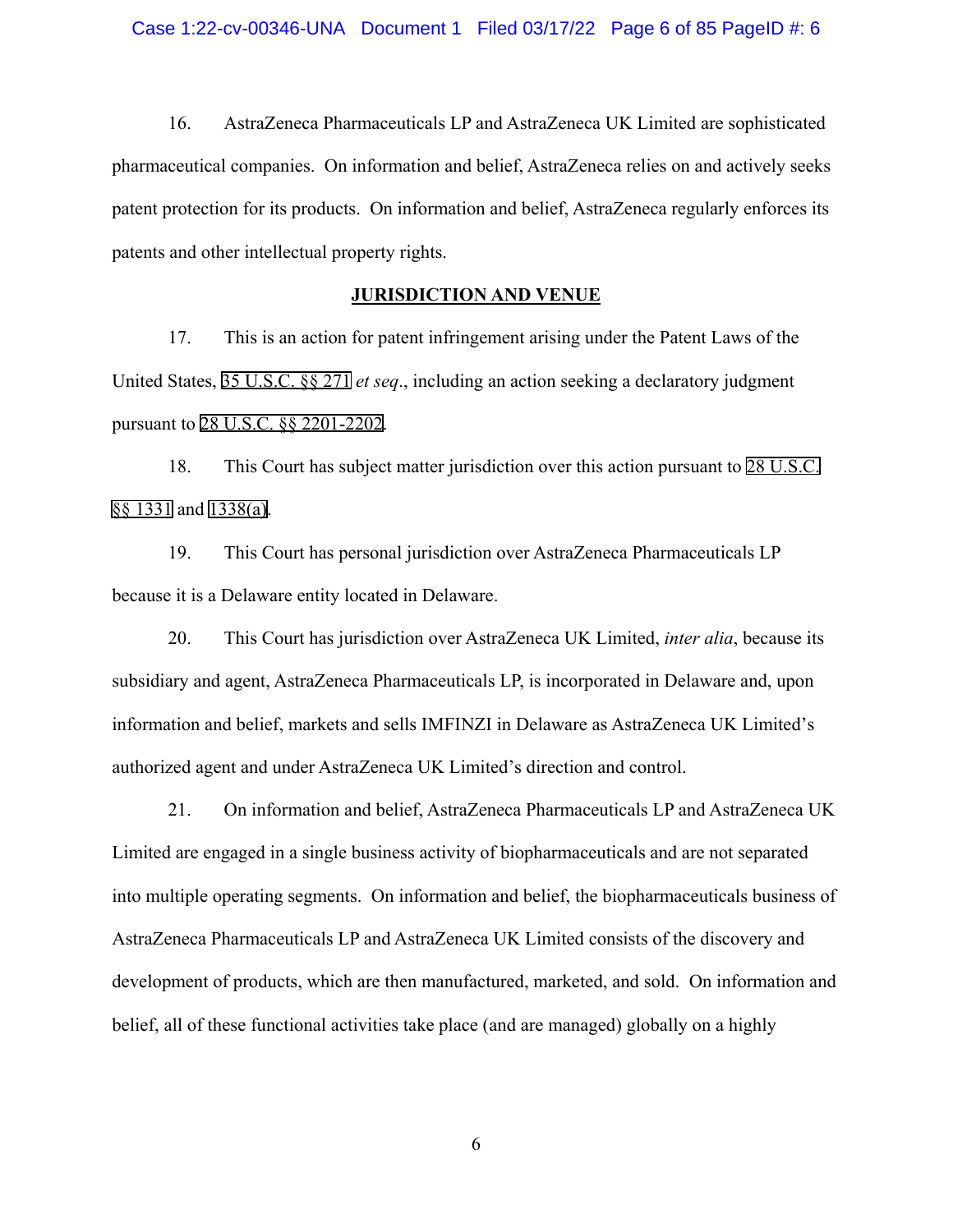### Case 1:22-cv-00346-UNA Document 1 Filed 03/17/22 Page 7 of 85 PageID #: 7

integrated basis. On information and belief, these individual functional areas are not managed separately.

22. On information and belief, AstraZeneca Pharmaceuticals LP and AstraZeneca UK Limited have consented to jurisdiction in Delaware in one or more prior cases arising out of the manufacture, use, offer for sale, sale and/or importation of pharmaceutical products, including cases AstraZeneca initiated as the plaintiff.

23. Venue is proper in this district under [28 U.S.C. §§ 1391\(c\)](http://www.google.com/search?q=28+u.s.c.++1391(c)) and [1400\(b\).](http://www.google.com/search?q=28+u.s.c.+1400(b))

### **THE PATENTS-IN-SUIT**

24. On February 28, 2017, the USPTO duly and legally issued U.S. Patent No. 9,580,505 ("the '505 patent") titled "Human Monoclonal Antibodies to Programmed Death Ligand 1 (PD-L1)." A true and correct copy of the '505 patent is attached hereto as [Exhibit 1.](https://ded-ecf.sso.dcn/cgi-bin/find_doc_by_pageid.pl?case_year=1999&case_num=09999&case_type=mc&case_office=1&page_id=1) The '505 patent is assigned to E. R. Squibb & Sons, L.L.C.

25. The '505 patent issued from U.S. Application No. 14/807,522, filed on July 23, 2015, which is a divisional of U.S. Application No. 13/746,773, filed January 22, 2013 (now U.S. Patent No. 9,102,725), which is a divisional application of U.S. Application No. 13/091,936, filed April 21, 2011 (now U.S. Pat. No. 8,383,796), which is a divisional application of U.S. Application No. 11/917,727, filed June 9, 2008 (now U.S. Pat. No. 7,943,743), which is a national stage entry of PCT Application No. PCT/US2006/026046, filed June 30, 2006, which claims the benefit of U.S. Provisional Patent Application No. 60/696,426, filed July 1, 2005.

26. The claims of the '505 patent are generally directed to monoclonal antibodies that cross-compete with a specific reference antibody for binding to human PD-L1. By way of example, claim 1 of the '505 patent is: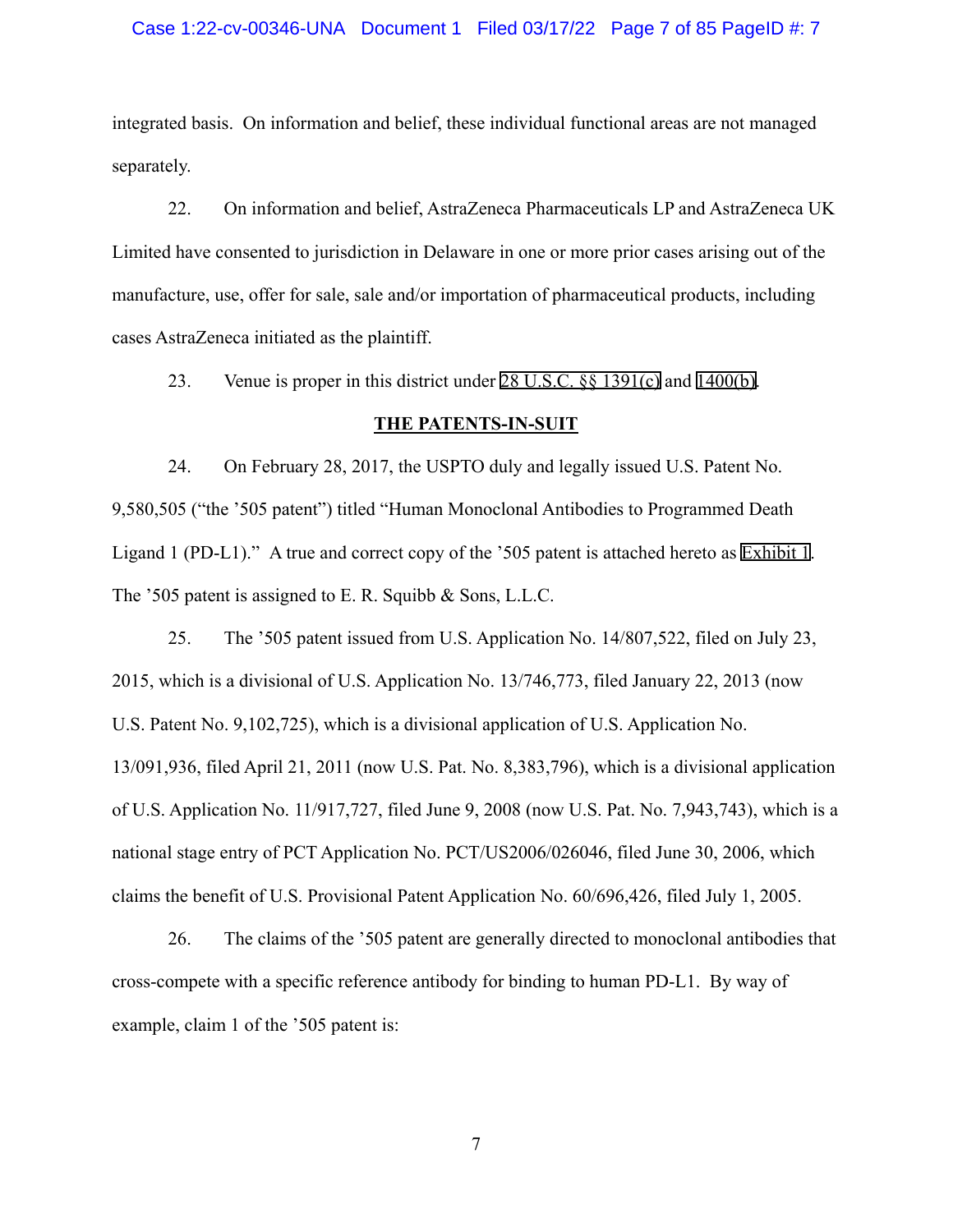An anti-PD-L1 monoclonal antibody, or an antigen-binding portion thereof, which cross-competes for binding to human PD-L1 with a reference antibody, wherein the reference antibody comprises:

- (a) a heavy chain variable region comprising amino acids having the sequence set forth in SEQ ID NO:1 and a light chain variable region comprising amino acids having the sequence set forth in SEQ ID NO:11;
- (b) a heavy chain variable region comprising amino acids having the sequence set forth in SEQ ID NO:2 and a light chain variable region comprising amino acids having the sequence set forth in SEQ ID NO:12;
- (c) a heavy chain variable region comprising amino acids having the sequence set forth in SEQ ID NO:3 and a light chain variable region comprising amino acids having the sequence set forth in SEQ ID NO:13;
- (d) a heavy chain variable region comprising amino acids having the sequence set forth in SEQ ID NO:4 and a light chain variable region comprising amino acids having the sequence set forth in SEQ ID NO:14;
- (e) a heavy chain variable region comprising amino acids having the sequence set forth in SEQ ID NO:5 and a light chain variable region comprising amino acids having the sequence set forth in SEQ ID NO:15;
- (f) a heavy chain variable region comprising amino acids having the sequence set forth in SEQ ID NO:6 and a light chain variable region comprising amino acids having the sequence set forth in SEQ ID NO:16;
- (g) a heavy chain variable region comprising amino acids having the sequence set forth in SEQ ID NO:7 and a light chain variable region comprising amino acids having the sequence set forth in SEQ ID NO:17;
- (h) a heavy chain variable region comprising amino acids having the sequence set forth in SEQ ID NO:8 and a light chain variable region comprising amino acids having the sequence set forth in SEQ ID NO:18;
- (i) a heavy chain variable region comprising amino acids having the sequence set forth in SEQ ID NO:9 and a light chain variable region comprising amino acids having the sequence set forth in SEQ ID NO:19; or
- (j) a heavy chain variable region comprising amino acids having the sequence set forth in SEQ ID NO:10 and a light chain variable region comprising amino acids having the sequence set forth in SEQ ID NO:20; and
- wherein the monoclonal antibody or antigen-binding portion thereof comprises a heavy chain variable region and a light chain variable region,
- wherein a framework region of the heavy chain variable region is derived from a heavy chain variable germline sequence selected from a (a) human V*H* 1-18 germline sequence; (b) human V*H* 1-69 germline sequence; (c) human V*H* 1-3 germline sequence; and (d) human V*H* 3-9 germline sequence, or
- a framework region of the light chain variable region is derived from a light chain variable germline sequence selected from a (a) human V*K* L6 germline sequence, (b) human V*K* L15 germline sequence, (c) human V*<sup>K</sup>* A27 germline sequence, and (d) human V*K* L18 germline sequence.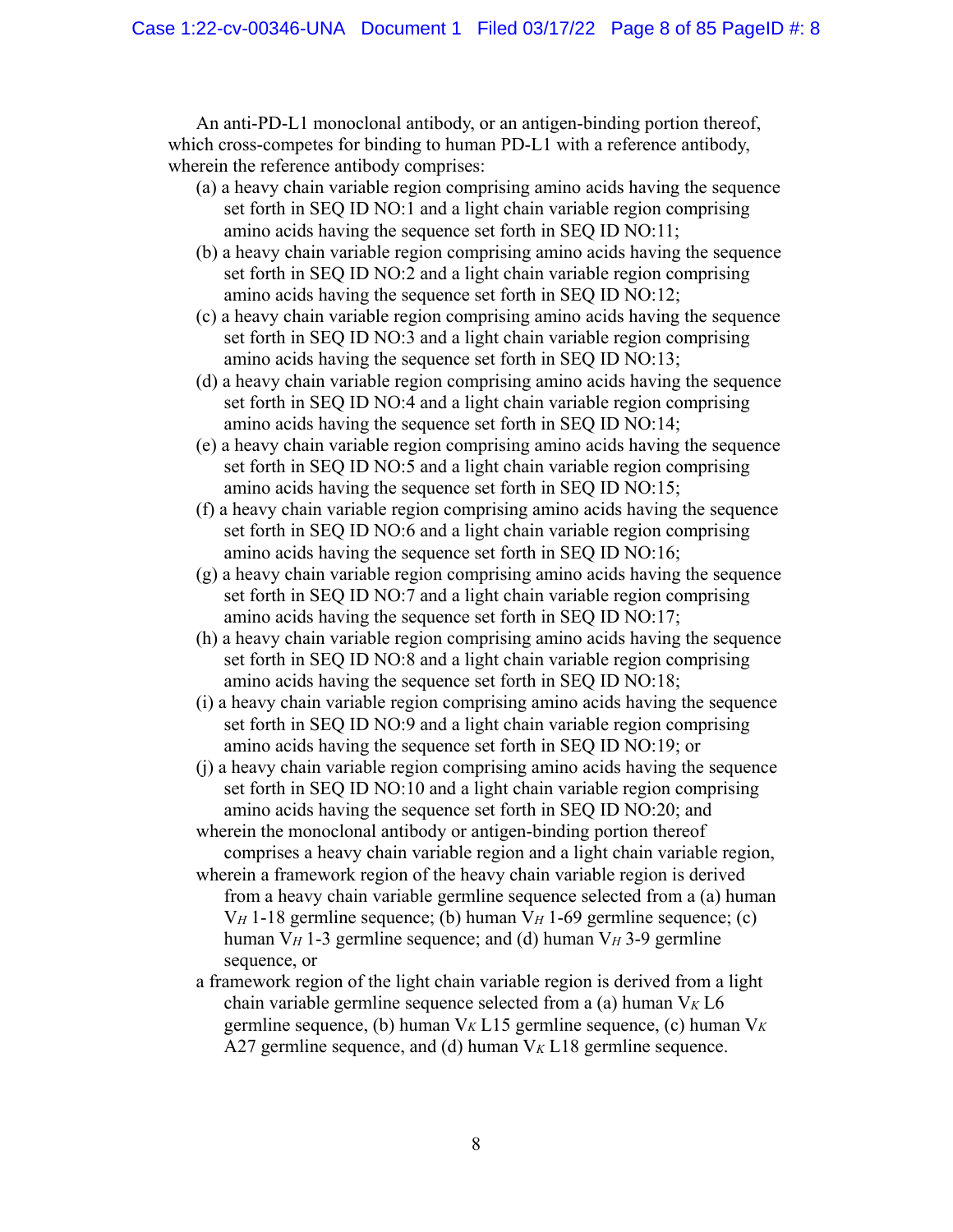27. On February 28, 2017, the USPTO duly and legally issued U.S. Patent No. 9,580,507 ("the '507 patent") titled "Human Monoclonal Antibodies to Programmed Death Ligand 1 (PD-L1)." A true and correct copy of the '507 patent is attached hereto as [Exhibit 2.](https://ded-ecf.sso.dcn/cgi-bin/find_doc_by_pageid.pl?case_year=1999&case_num=09999&case_type=mc&case_office=1&page_id=2) The '507 patent is assigned to E. R. Squibb & Sons, L.L.C.

28. The '507 patent issued from U.S. Application No. 15/188,860, filed June 21, 2016, which is a divisional of U.S. Application No. 14/807,522, filed July 23, 2015 (now U.S. Patent No. 9,580,505), which is a divisional of U.S. Application No. 13/746,773, filed January 22, 2013 (now U.S. Pat. No. 9,102,725), which is a divisional application of U.S. Application No. 13/091,936, filed April 21, 2011 (now U.S. Pat. No. 8,383,796), which is a divisional application of U.S. Application No. 11/917,727, filed June 9, 2008 (now U.S. Pat. No. 7,943,743), which is a national stage entry of PCT Application No. PCT/US2006/026046, filed June 30, 2006, which claims the benefit of U.S. Provisional Patent Application No. 60/696,426, filed July 1, 2005.

29. The claims of the '507 patent are generally directed to monoclonal antibodies that cross-compete with a specific reference antibody for binding to human PD-L1. By way of example, claim 1 of the '507 patent is:

A monoclonal anti-PD-L1 antibody, or an antigen-binding portion thereof, which cross-competes for binding to human PD-L1 with a reference antibody, wherein the reference antibody comprises:

- (a) a heavy chain variable region comprising amino acids having the sequence set forth in SEQ ID NO:1 and a light chain variable region comprising amino acids having the sequence set forth in SEQ ID NO:11;
- (b) a heavy chain variable region comprising amino acids having the sequence set forth in SEQ ID NO:2 and a light chain variable region comprising amino acids having the sequence set forth in SEQ ID NO:12;
- (c) a heavy chain variable region comprising amino acids having the sequence set forth in SEQ ID NO:3 and a light chain variable region comprising amino acids having the sequence set forth in SEQ ID NO:13;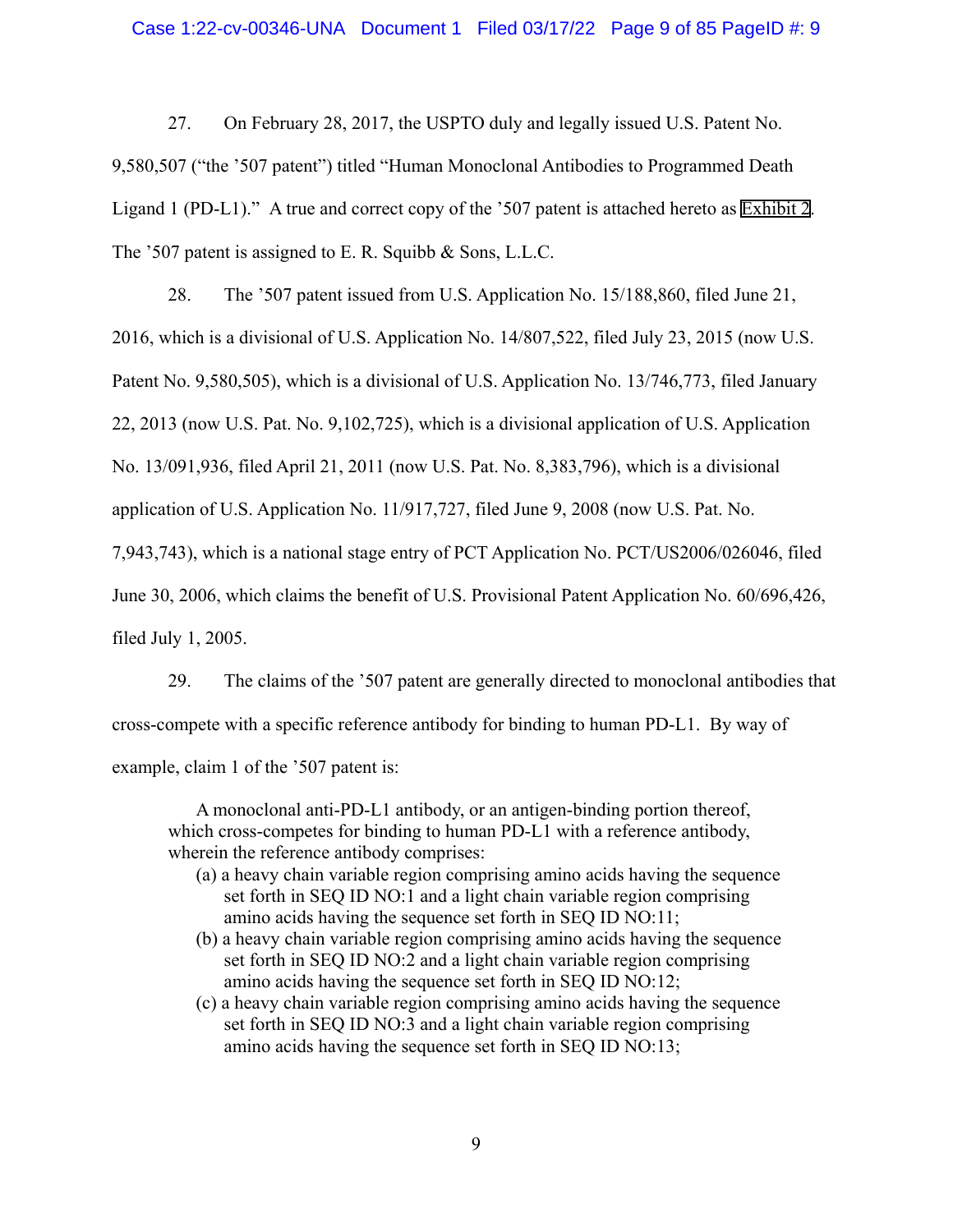- (d) a heavy chain variable region comprising amino acids having the sequence set forth in SEQ ID NO:4 and a light chain variable region comprising amino acids having the sequence set forth in SEQ ID NO:14;
- (e) a heavy chain variable region comprising amino acids having the sequence set forth in SEQ ID NO:5 and a light chain variable region comprising amino acids having the sequence set forth in SEQ ID NO:15;
- (f) a heavy chain variable region comprising amino acids having the sequence set forth in SEQ ID NO:6 and a light chain variable region comprising amino acids having the sequence set forth in SEQ ID NO:16;
- (g) a heavy chain variable region comprising amino acids having the sequence set forth in SEQ ID NO:7 and a light chain variable region comprising amino acids having the sequence set forth in SEQ ID NO:17;
- (h) a heavy chain variable region comprising amino acids having the sequence set forth in SEQ ID NO:8 and a light chain variable region comprising amino acids having the sequence set forth in SEQ ID NO:18;
- (i) a heavy chain variable region comprising amino acids having the sequence set forth in SEQ ID NO:9 and a light chain variable region comprising amino acids having the sequence set forth in SEQ ID NO:19; or
- (j) a heavy chain variable region comprising amino acids having the sequence set forth in SEQ ID NO:10 and a light chain variable region comprising amino acids having the sequence set forth in SEQ ID NO:20; and
- wherein the monoclonal anti-PD-L1 antibody or antigen-binding portion thereof comprises a heavy chain variable region (VH) and a light chain variable region (VL), wherein the VH comprises a framework region exhibiting at least 90% sequence identity to a framework region of the heavy chain variable region of the reference antibody and/or the VL comprises a framework region exhibiting at least 90% sequence identity to a framework region of the light chain variable region of the reference antibody.
- 30. On November 27, 2018, the USPTO duly and legally issued U.S. Patent No.

10,138,299 ("the '299 patent") titled "Cancer Immunotherapy by Disrupting PD-1/PD-L1

Signaling." A true and correct copy of the '299 patent is attached hereto as [Exhibit 3](https://ded-ecf.sso.dcn/cgi-bin/find_doc_by_pageid.pl?case_year=1999&case_num=09999&case_type=mc&case_office=1&page_id=3). The '299

patent is assigned to Bristol-Myers Squibb Company.

31. The '299 patent issued from U.S. Application No. 16/006,473, filed June 12,

2018, a continuation of U.S. Application No. 14/950,748, filed November 24, 2015 (now U.S.

Patent No. 10,072,082), which is a divisional of U.S. Application No. 13/892,671, filed May 13,

2013 (now U.S. Pat. No. 9,212,224), which claims the benefit of U.S. Provisional Patent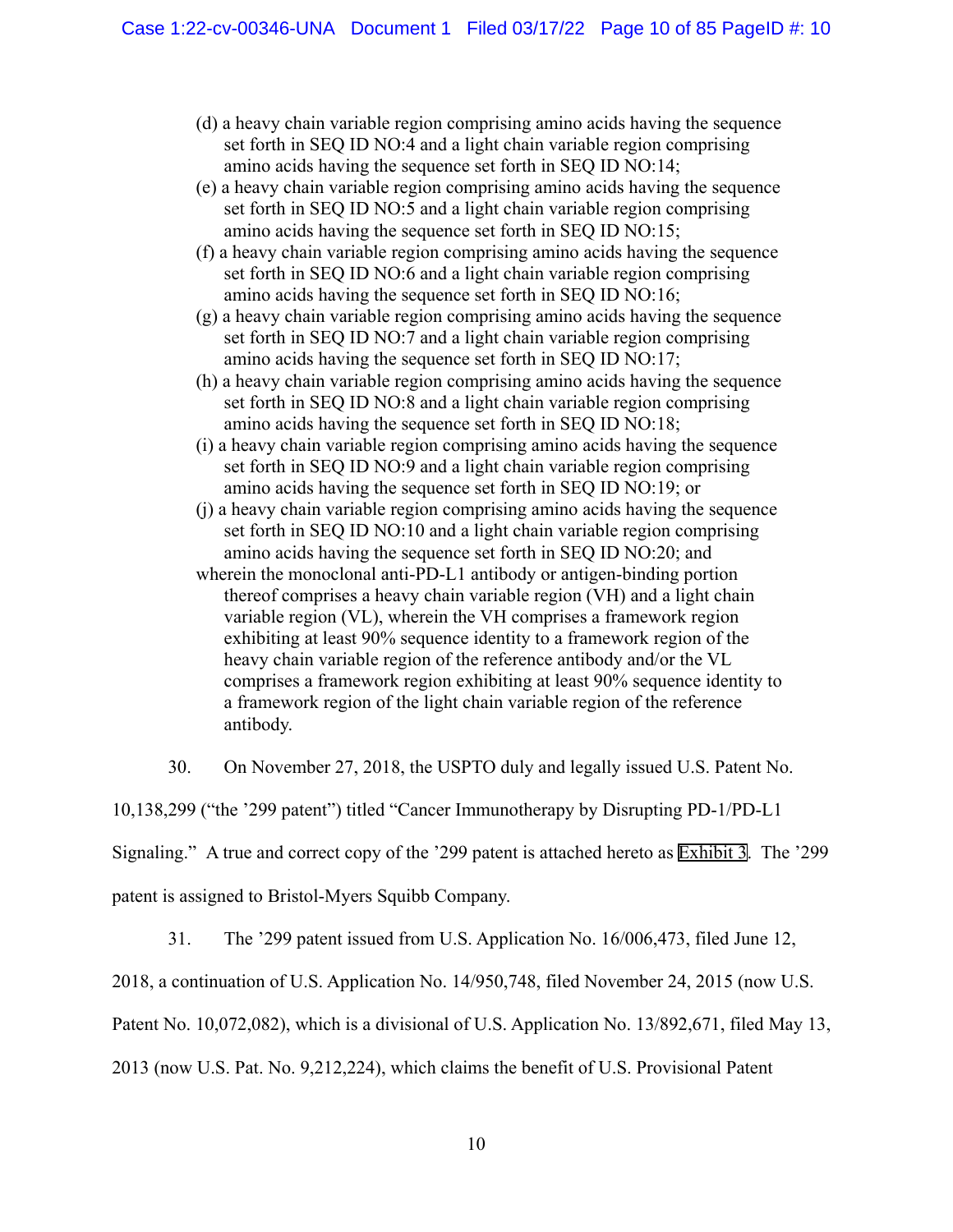Application No. 61/790,747, filed on March 15, 2013, and U.S. Provisional Patent Application No. 61/647,442, filed May 15, 2012.

32. The claims of the '299 patent are generally directed to methods of treating a tumor derived from bladder cancer by administering an anti-PD-L1 antibody to the subject. By way of example, claim 1 of the '299 patent is:

A method of treating a tumor in a human subject in need thereof, comprising administering to the subject about 10 mg/kg of an anti-PD-L1 antibody every 2 weeks, wherein the anti-PD-L1 antibody is administered intravenously over 60 minutes infusion;

wherein the tumor is derived from a bladder cancer; and wherein the tumor is refractory to a platinum-based chemotherapy.

33. On June 4, 2019, the USPTO duly and legally issued U.S. Patent No. 10,308,714 ("the '714 patent") titled "Cancer Immunotherapy by Disrupting PD-1/PD-L1 Signaling." A true and correct copy of the '714 patent is attached hereto as [Exhibit 4](https://ded-ecf.sso.dcn/cgi-bin/find_doc_by_pageid.pl?case_year=1999&case_num=09999&case_type=mc&case_office=1&page_id=4). The '714 patent is assigned to Bristol-Myers Squibb Company.

34. The '714 patent issued from U.S. Application No. 16/024,340, filed June 29,

2018, which is a continuation of U.S. Application No. 14/950,748, filed November 24, 2015

(now U.S. Patent No. 10,072,082), which is a divisional of U.S. Application No. 13/892,671,

filed May 13, 2013 (now U.S. Patent No. 9,212,224), which claims the benefit of U.S.

Provisional Patent Application No. 61/790,747, filed on March 15, 2013, and U.S. Provisional

Patent Application No. 61/647,442, filed May 15, 2012.

35. The claims of the '714 patent are generally directed to methods of treating a tumor derived from a bladder cancer by administering an anti-PD-L1 antibody to the subject. By way of example, claim 1 of the '714 patent is:

A method of treating a tumor in a human subject, comprising administering to the subject a therapeutically effective amount of an anti-PD-L1 antibody; wherein the anti-PD-L1 antibody is administered intravenously over 60 minutes infusion;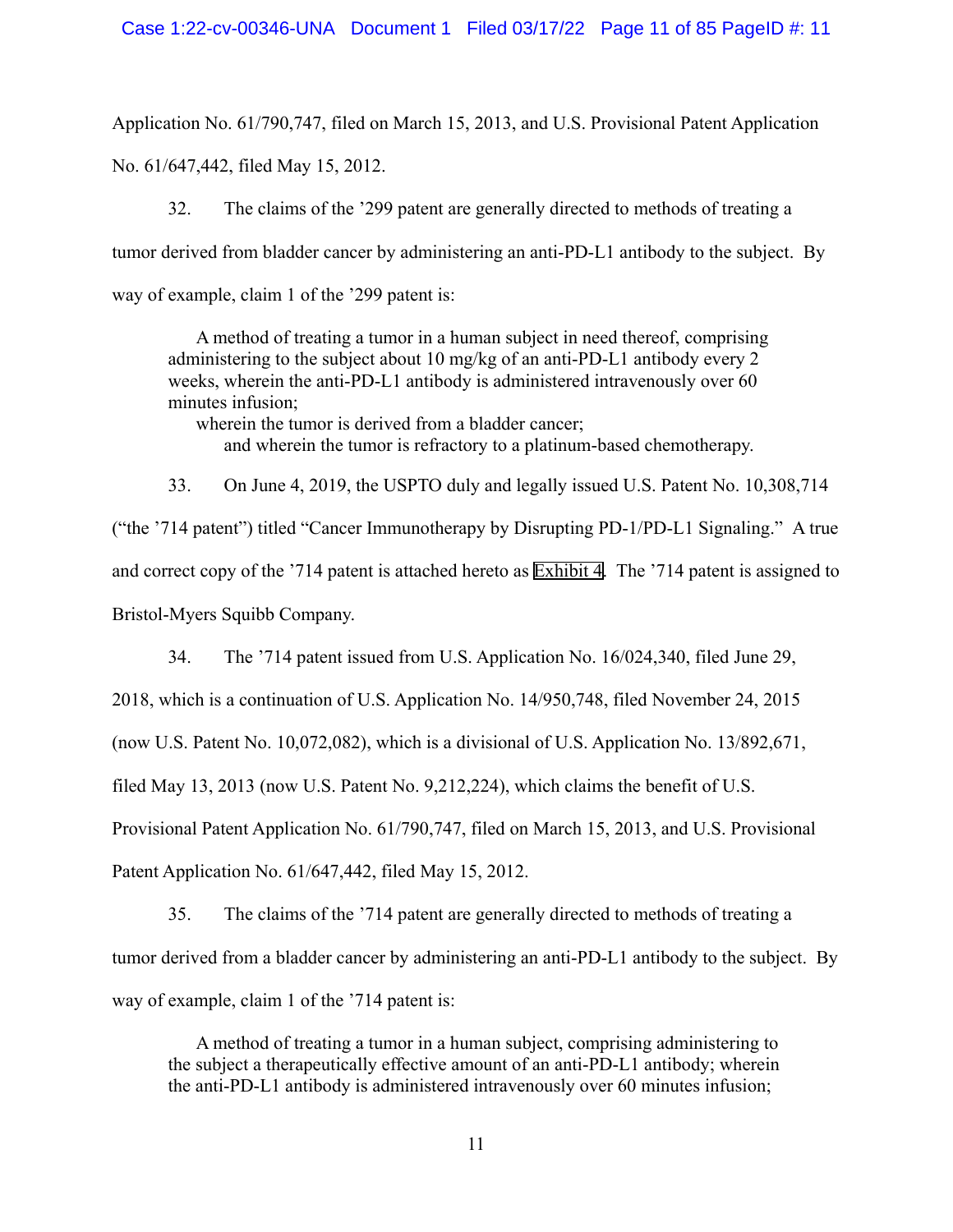wherein the tumor is derived from a bladder cancer; and wherein the tumor is refractory to a platinum based chemotherapy.

36. On April 23, 2019, the USPTO duly and legally issued U.S. Patent No. 10,266,594 ("the '594 patent") titled "Cancer Immunotherapy by Disrupting PD-1/PD-L1 Signaling." A true and correct copy of the '594 patent is attached hereto as [Exhibit 5](https://ded-ecf.sso.dcn/cgi-bin/find_doc_by_pageid.pl?case_year=1999&case_num=09999&case_type=mc&case_office=1&page_id=5). The '594 patent is assigned to Bristol-Myers Squibb Company.

37. The '594 patent issued from U.S. Application No. 16/213,954, filed December 7, 2018, which is a continuation of U.S. Application No. 16/006,365, filed June 12, 2018 (now U.S. Patent No. 10,316,090), which is a continuation of U.S. Application No. 14/950,748, filed November 24, 2015 (now U.S. Patent No. 10,072,082), which is a divisional of U.S. Application No. 13/892,671, filed May 13, 2013 (now U.S. Patent No. 9,212,224), which claims the benefit of U.S. Provisional Patent Application No. 61/790,747, filed on March 15, 2013, and U.S. Provisional Patent Application No. 61/647,442, filed May 15, 2012.

38. The claims of the '594 patent are generally directed to methods of treating a tumor derived from a cancer of the renal pelvis by administering an anti-PD-L1 antibody to the subject. By way of example, claim 1 of the '594 patent is:

A method of treating a tumor in a human subject in need thereof, comprising administering to the subject a therapeutically effective amount of an anti-PD-L1 antibody; wherein the anti-PD-L1 antibody is administered intravenously over 60 minutes infusion; wherein the tumor is derived from a cancer of the renal pelvis; and wherein the tumor is refractory to a platinum based chemotherapy.

39. On April 23, 2019, the USPTO duly and legally issued U.S. Patent No. 10,266,595 ("the '595 patent") titled "Cancer Immunotherapy by Disrupting PD-1/PD-L1 Signaling." A true and correct copy of the '595 patent is attached hereto as [Exhibit 6](https://ded-ecf.sso.dcn/cgi-bin/find_doc_by_pageid.pl?case_year=1999&case_num=09999&case_type=mc&case_office=1&page_id=6). The '595 patent is assigned to Bristol-Myers Squibb Company.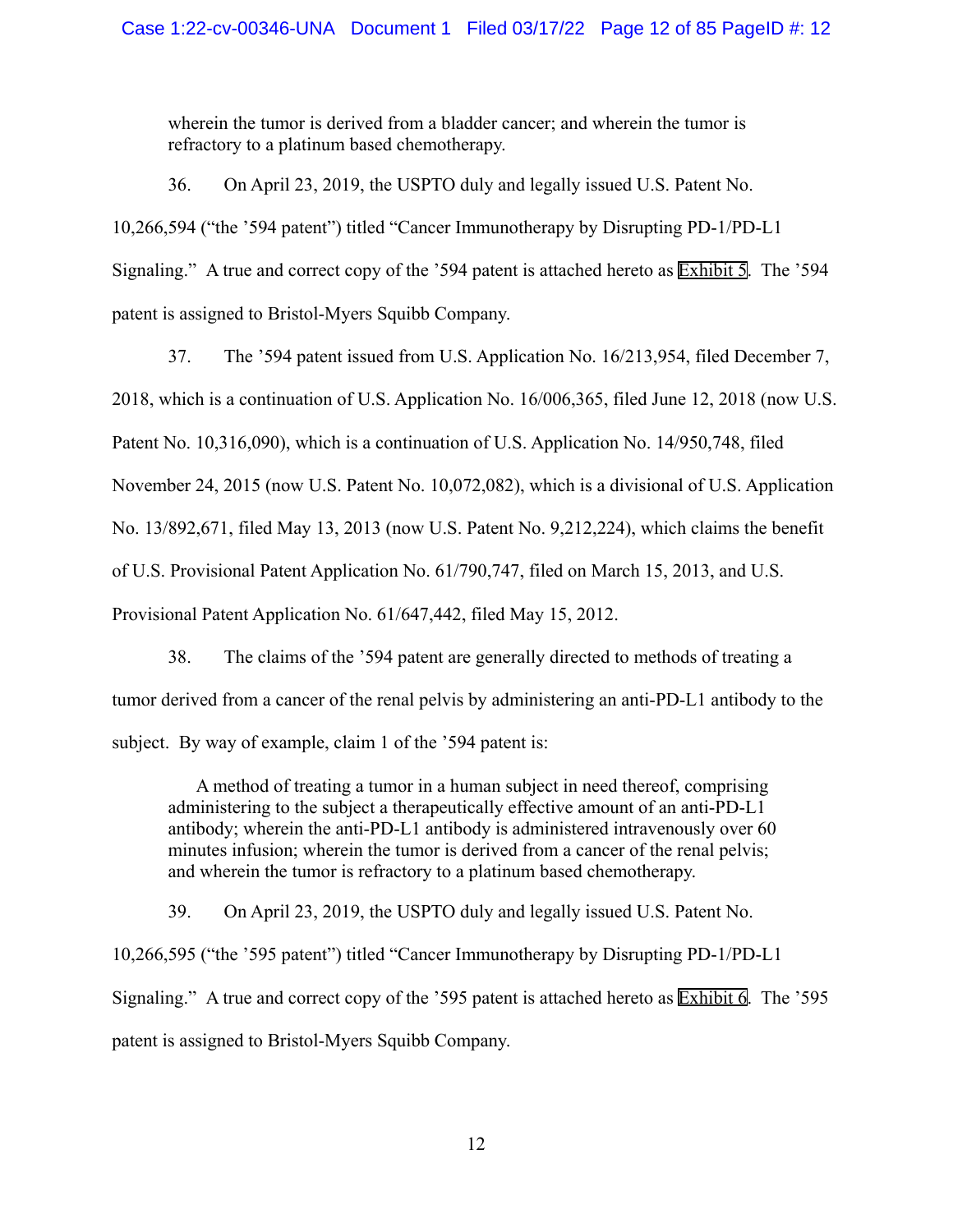40. The '595 patent issued from U.S. Application No. 16/213,960, filed December 7, 2018, which is a continuation of U.S. Application No. 16/006,365, filed June 12, 2018 (now U.S. Patent No. 10,316,090), which is a continuation of U.S. Application No. 14/950,748, filed November 24, 2015 (now U.S. Patent No. 10,072,082), which is a divisional of U.S. Application No. 13/892,671, filed May 13, 2013 (now U.S. Patent No. 9,212,224), which claims the benefit of U.S. Provisional Patent Application No. 61/790,747, filed on March 15, 2013, and U.S. Provisional Patent Application No. 61/647,442, filed May 15, 2012.

41. The claims of the '595 patent are generally directed to methods of treating a tumor derived from a cancer of the ureter by administering an anti-PD-L1 antibody to the subject. By way of example, claim 1 of the '595 patent is:

A method of treating a tumor in a human subject in need thereof, comprising administering to the subject a therapeutically effective amount of an anti-PD-L1 antibody; wherein the anti-PD-L1 antibody is administered intravenously over 60 minutes infusion; wherein the tumor is derived from a cancer of the ureter; and wherein the tumor is refractory to a platinum based chemotherapy.

42. On April 23, 2019, the USPTO duly and legally issued U.S. Patent No.

10,266,596 ("the '596 patent") titled "Cancer Immunotherapy by Disrupting PD-1/PD-L1 Signaling." A true and correct copy of the '596 patent is attached hereto as [Exhibit 7](https://ded-ecf.sso.dcn/cgi-bin/find_doc_by_pageid.pl?case_year=1999&case_num=09999&case_type=mc&case_office=1&page_id=7). The '596 patent is assigned to Bristol-Myers Squibb Company.

43. The '596 patent issued from U.S. Application No. 16/213,965, filed December 7, 2018, which is a continuation of U.S. Application No. 16/006,365, filed June 12, 2018 (now U.S. Patent No. 10,316,090), which is a continuation of U.S. Application No. 14/950,748, filed November 24, 2015 (now U.S. Patent No. 10,072,082), which is a divisional of U.S. Application No. 13/892,671, filed May 13, 2013 (now U.S. Patent No. 9,212,224), which claims the benefit of U.S. Provisional Patent Application No. 61/790,747, filed on March 15, 2013, and U.S. Provisional Patent Application No. 61/647,442, filed May 15, 2012.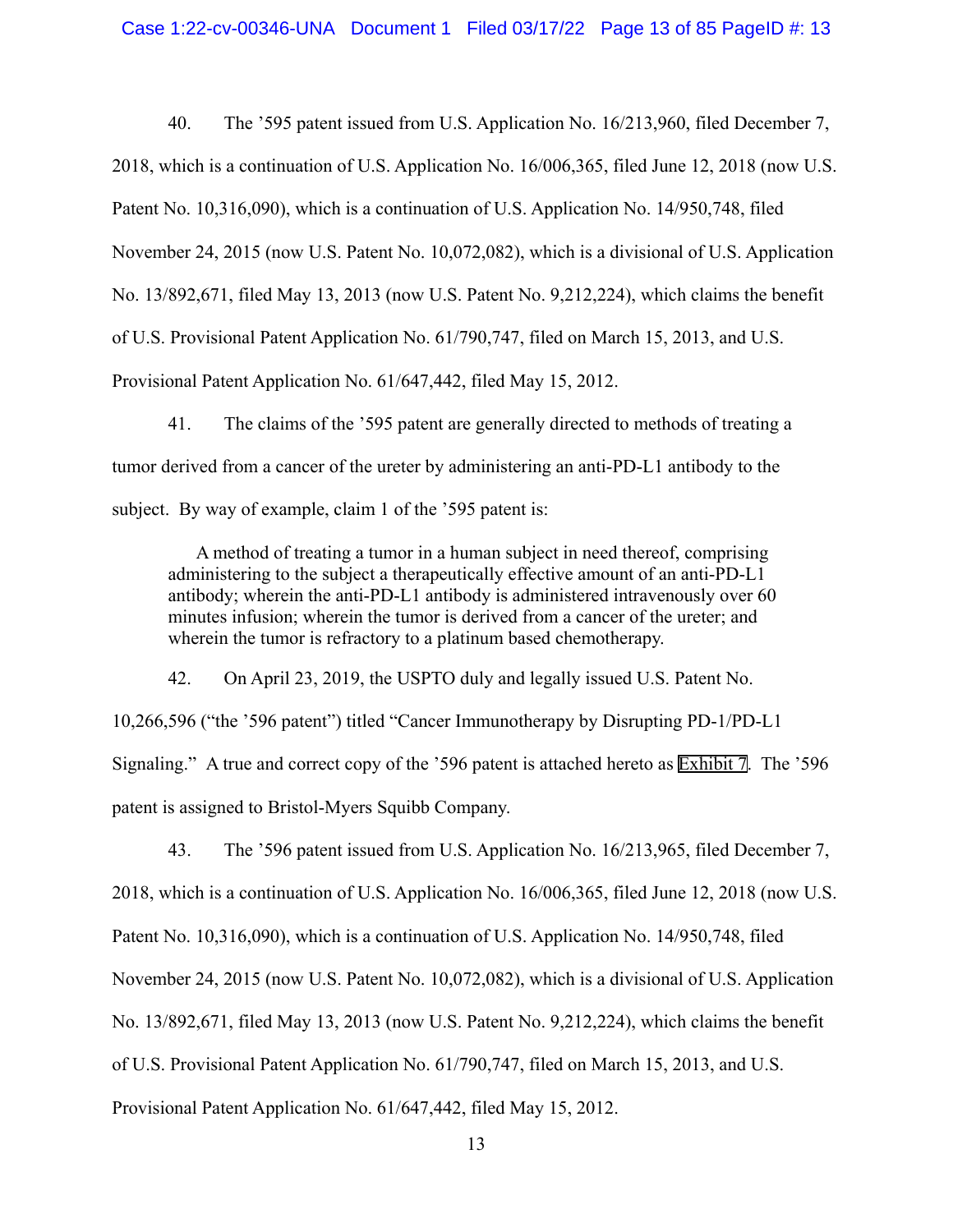44. The claims of the '596 patent are generally directed to methods of treating a tumor derived from a cancer of the urethra by administering an anti-PD-L1 antibody to the subject. By way of example, claim 1 of the '596 patent is:

A method of treating a tumor in a human subject in need thereof, comprising administering to the subject a therapeutically effective amount of an anti-PD-L1 antibody; wherein the anti-PD-L1 antibody is administered intravenously over 60 minutes infusion; wherein the tumor is derived from a cancer of the urethra; and wherein the tumor is refractory to a platinum based chemotherapy.

45. On June 18, 2019, the USPTO duly and legally issued U.S. Patent No. 10,323,092 ("the '092 patent") titled "Cancer Immunotherapy by Disrupting PD-1/PD-L1 Signaling." A true and correct copy of the '092 patent is attached hereto as [Exhibit 8](https://ded-ecf.sso.dcn/cgi-bin/find_doc_by_pageid.pl?case_year=1999&case_num=09999&case_type=mc&case_office=1&page_id=8). The '092 patent is assigned to Bristol-Myers Squibb Company.

46. The '092 patent issued from U.S. Application No. 16/006,493, filed June 12,

2018, which is a continuation of U.S. Application No. 14/950,748, filed November 24, 2015

(now U.S. Patent No. 10,072,082), which is a divisional of U.S. Application No. 13/892,671,

filed May 13, 2013 (now U.S. Patent No. 9,212,224), which claims the benefit of U.S.

Provisional Patent Application No. 61/790,747, filed on March 15, 2013, and U.S. Provisional

Patent Application No. 61/647,442, filed May 15, 2012.

47. The claims of the '092 patent are generally directed to methods of treating a late stage non-small cell lung cancer tumor by administering an anti-PD-L1 antibody to the subject. By way of example, claim 1 of the '092 patent is:

A method of treating a late stage non-small cell lung cancer (NSCLC) tumor in a human subject, comprising administering to the subject about 10 mg/kg of an anti-PD-L1 antibody every 2 weeks, wherein the anti-PD-L1 antibody is administered intravenously over 60 minutes infusion; wherein the subject is pretreated for a chemotherapy and a radiotherapy; and wherein at least 1% of tumor cells in the tumor exhibit membrane PD-L1 expression.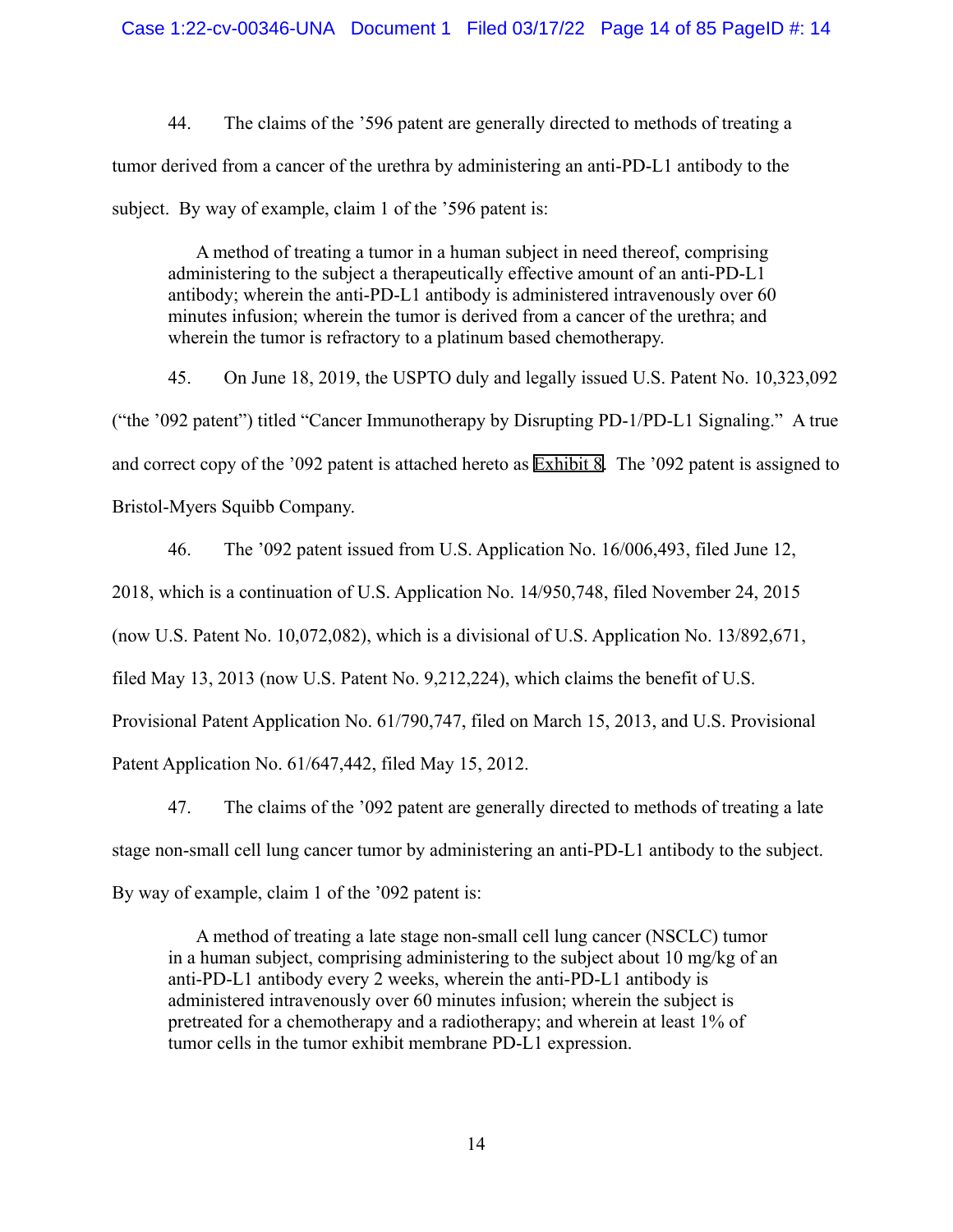### **ASTRAZENECA'S IMFINZI PRODUCT**

48. AstraZeneca UK Limited is the holder of Biologics License Application ("BLA") No. 761069 for IMFINZI (durvalumab). According to its prescribing information, IMFINZI contains a PD-L1 blocking antibody named durvalumab that is indicated for treating patients with specific types of cancer. The FDA-approved label for IMFINZI indicates that IMFINZI is manufactured for AstraZeneca Pharmaceuticals LP by AstraZeneca UK Limited. On information and belief, AstraZeneca Pharmaceuticals LP is marketing, using, distributing, offering for sale, selling, and importing IMFINZI in the United States as AstraZeneca UK Limited's authorized agent.

49. On May 1, 2017, the FDA approved IMFINZI as a treatment for patients with locally advanced or metastatic urothelial carcinoma who have disease progression during or following platinum-containing chemotherapy or have disease progression within 12 months of neoadjuvant or adjuvant treatment with platinum-containing chemotherapy.<sup>1</sup> The prescribing information that AstraZeneca provided and that the FDA approved in May 2017 instructed that IMFINZI was to be administered in a 10 mg/kg dose as an intravenous infusion over 60 minutes every 2 weeks to treat urothelial carcinoma.<sup>2</sup>

50. On information and belief AstraZeneca began marketing IMFINZI for the treatment of urothelial carcinoma according to the prescribing information in the United States on May 1, 2017.

51. On February 16, 2018, the FDA approved IMFINZI as a treatment for patients with unresectable Stage III non-small cell lung cancer (NSCLC) whose disease has not

<sup>&</sup>lt;sup>1</sup> https://www.accessdata.fda.gov/drugsatfda\_docs/appletter/2017/761069Orig1s000ltr.pdf.

<sup>&</sup>lt;sup>2</sup> https://www.accessdata.fda.gov/drugsatfda\_docs/label/2017/761069s000lbl.pdf.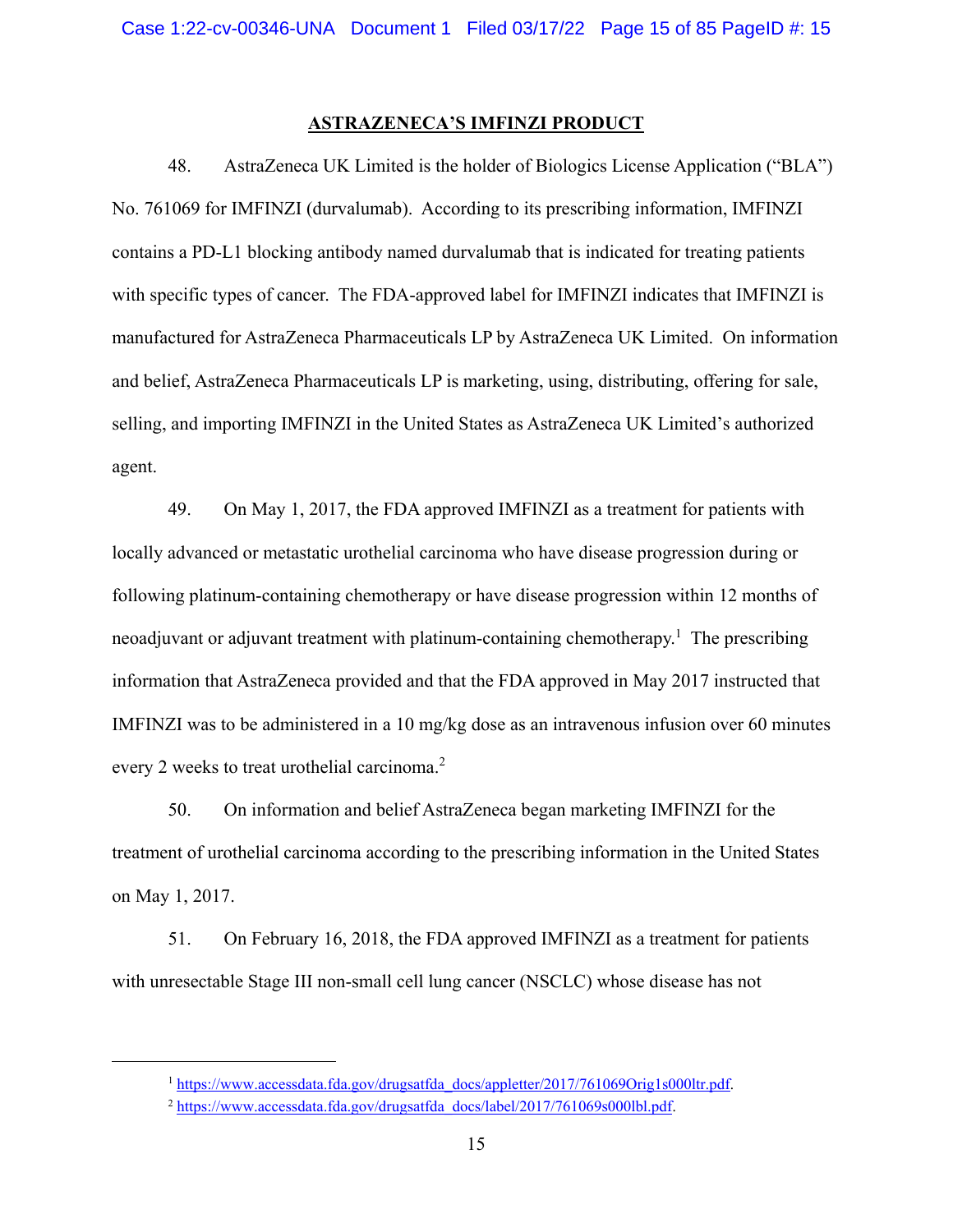### Case 1:22-cv-00346-UNA Document 1 Filed 03/17/22 Page 16 of 85 PageID #: 16

progressed following concurrent platinum-based chemotherapy and radiation therapy.<sup>3</sup> The prescribing information that AstraZeneca provided and the FDA approved for the use of IMFINZI to treat non-small cell lung cancer indicates that IMFINZI is to be administered in a 10 mg/kg dose as an intravenous infusion over 60 minutes every 2 weeks.4

52. On information and belief AstraZeneca began marketing IMFINZI for the treatment of unresectable Stage III non-small cell lung cancer in the United States on February 16, 2018, and continues to market IMFINZI for the treatment of unresectable Stage III non-small cell lung cancer today.

53. On November 18, 2020, the FDA approved a change to IMFINZI's prescribing information providing for the addition of an alternate treatment schedule of 1500 mg every 4 weeks for stage 3 unresectable non-small cell lung cancer and urothelial carcinoma.<sup>5</sup> That alternative, optional treatment schedule can only be used with patients having a body weight of 30 kg or more.<sup>6</sup> On information and belief, doctors have continued to prescribe IMFINZI at a dose of 10 mg/kg as an intravenous infusion over 60 minutes every 2 weeks as described in the prescribing information.

54. On February 19, 2021, the FDA approved prescribing information for IMFINZI that removed the indication for patients having locally advanced or metastatic urothelial carcinoma who have disease progression during or following platinum-containing chemotherapy or have disease progression within 12 months of neoadjuvant or adjuvant treatment with

 $5 \text{ https://www.accessdata.fda.gov/drussaffda-docs/appletter}/2020/761069O$ rig1s023,%20s024,%20s025ltr. pdf.

<sup>&</sup>lt;sup>3</sup> https://www.accessdata.fda.gov/drugsatfda\_docs/appletter/2018/761069Orig1s002ltr.pdf.

<sup>4</sup> https://www.accessdata.fda.gov/drugsatfda\_docs/label/2018/761069s002lbl.pdf; https://www.accessdata.fda.gov/drugsatfda\_docs/label/2021/761069s028lbl.pdf.

<sup>6</sup> https://www.accessdata.fda.gov/drugsatfda\_docs/label/2020/761069s023s024s025lbl.pdf.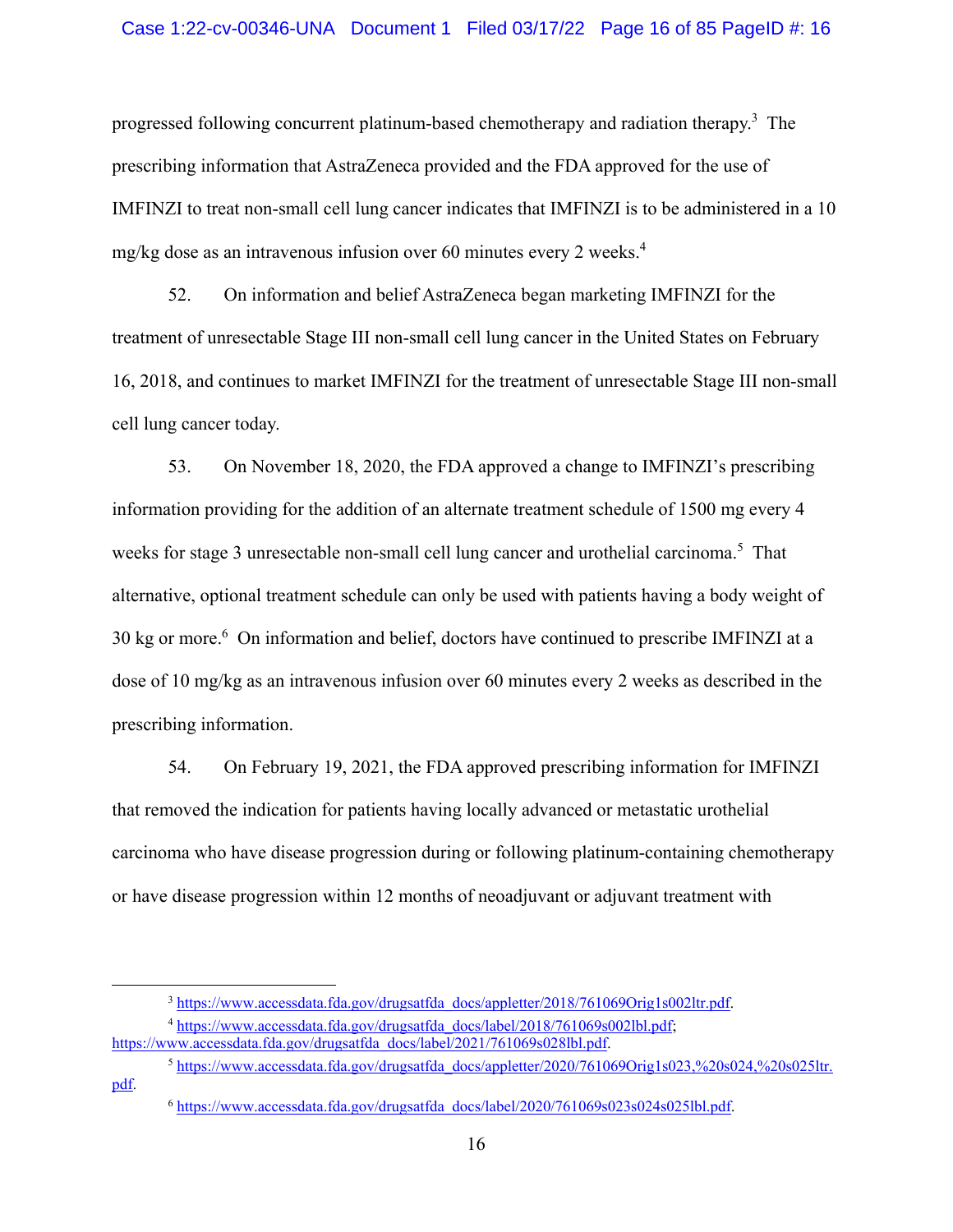# Case 1:22-cv-00346-UNA Document 1 Filed 03/17/22 Page 17 of 85 PageID #: 17

platinum-containing chemotherapy.<sup>7</sup> But AstraZeneca continues to specifically teach and market the use of IMFINZI to treat urothelial carcinoma. AstraZeneca hosts a website that explains that IMFINZI can be used to treat urothelial carcinoma.<sup>8</sup>

55. The AstraZeneca website https://www.imfinzi.com/bladder-cancer/imfinzi/, depicted below, a copy of which is attached hereto as [Exhibit 9](https://ded-ecf.sso.dcn/cgi-bin/find_doc_by_pageid.pl?case_year=1999&case_num=09999&case_type=mc&case_office=1&page_id=9), was accessible at least as of the filing of this complaint on March 17, 2022. That website states that "IMFINZI is a medicine that may treat a type of cancer in the bladder and urinary tract or certain types of lung cancer by working with your immune system."

| <b>DIMFINZI</b> <sup>®</sup><br>durvalumah<br>Injection for Intravenous Use 50 min/ml.<br>IMMUNOTHERAPY FOR BLADDER CANCER >                                                                                                                                                                                                                                                                                                                                                                                  | For Patients & Caregivers   For Healthcare Professionals   Important Safety Information   Prescribing Information   Patient Information<br>For people with previously treated, locally advanced or metastatic<br>See All Cancer Types<br>urothelial carcinoma (bladder cancer). See Full Indication »<br>LEARN ABOUT IMFINZI ><br>SUPPORT ><br>STARTING IMFINZI >                                                                                                                                                                                                                                                                                                                                                                                                                                |  |
|---------------------------------------------------------------------------------------------------------------------------------------------------------------------------------------------------------------------------------------------------------------------------------------------------------------------------------------------------------------------------------------------------------------------------------------------------------------------------------------------------------------|--------------------------------------------------------------------------------------------------------------------------------------------------------------------------------------------------------------------------------------------------------------------------------------------------------------------------------------------------------------------------------------------------------------------------------------------------------------------------------------------------------------------------------------------------------------------------------------------------------------------------------------------------------------------------------------------------------------------------------------------------------------------------------------------------|--|
| <b>Important Safety Information</b><br>What is the most important information I should<br>know about IMFINZI?<br>IMFINZI is a medicine that may treat a type of cancer in the<br>bladder and urinary tract or certain types of lung cancer by<br>working with your immune system.<br>IMFINZI can cause your immune system to attack normal<br>organs and tissues and can affect the way they work. These<br>problems can sometimes become serious or life-threatening<br>and can lead to death.<br>get worse: | What is IMFINZI? $\heartsuit$<br>IMFINZI <sup>®</sup> (durvalumab) is a prescription medicine used to<br>treat adults with a type of cancer in the bladder and urinary<br>tract called urothelial carcinoma. IMFINZI may be used when<br>your urothelial carcinoma has spread or cannot be removed<br>by surgery, and chemotherapy containing platinum did not<br>work or is no longer working. IMFINZI was FDA approved for<br>this use based on a clinical study that measured how many<br>patients responded and how long they responded. The study<br>is ongoing to confirm clinical benefit.<br>It is not known if IMFINZI is safe and effective in children.<br>Call or see your healthcare provider right away if you develop any symptoms of the following problems or if these symptoms |  |

56. Another AstraZeneca website, https://www.imfinzi.com/bladder-

cancer/support/questions-about-imfinzi.html, depicted below, a copy of which is attached hereto as [Exhibit 10](https://ded-ecf.sso.dcn/cgi-bin/find_doc_by_pageid.pl?case_year=1999&case_num=09999&case_type=mc&case_office=1&page_id=10), was accessible at least as of the filing of this complaint on March 17, 2022. That website provides answers to frequently asked questions about IMFINZI and urothelial carcinoma.

 <sup>7</sup> https://www.accessdata.fda.gov/drugsatfda\_docs/label/2021/761069s029lbl.pdf.

<sup>8</sup> https://www.imfinzi.com/bladder-cancer/imfinzi/ (last visited March 17, 2022).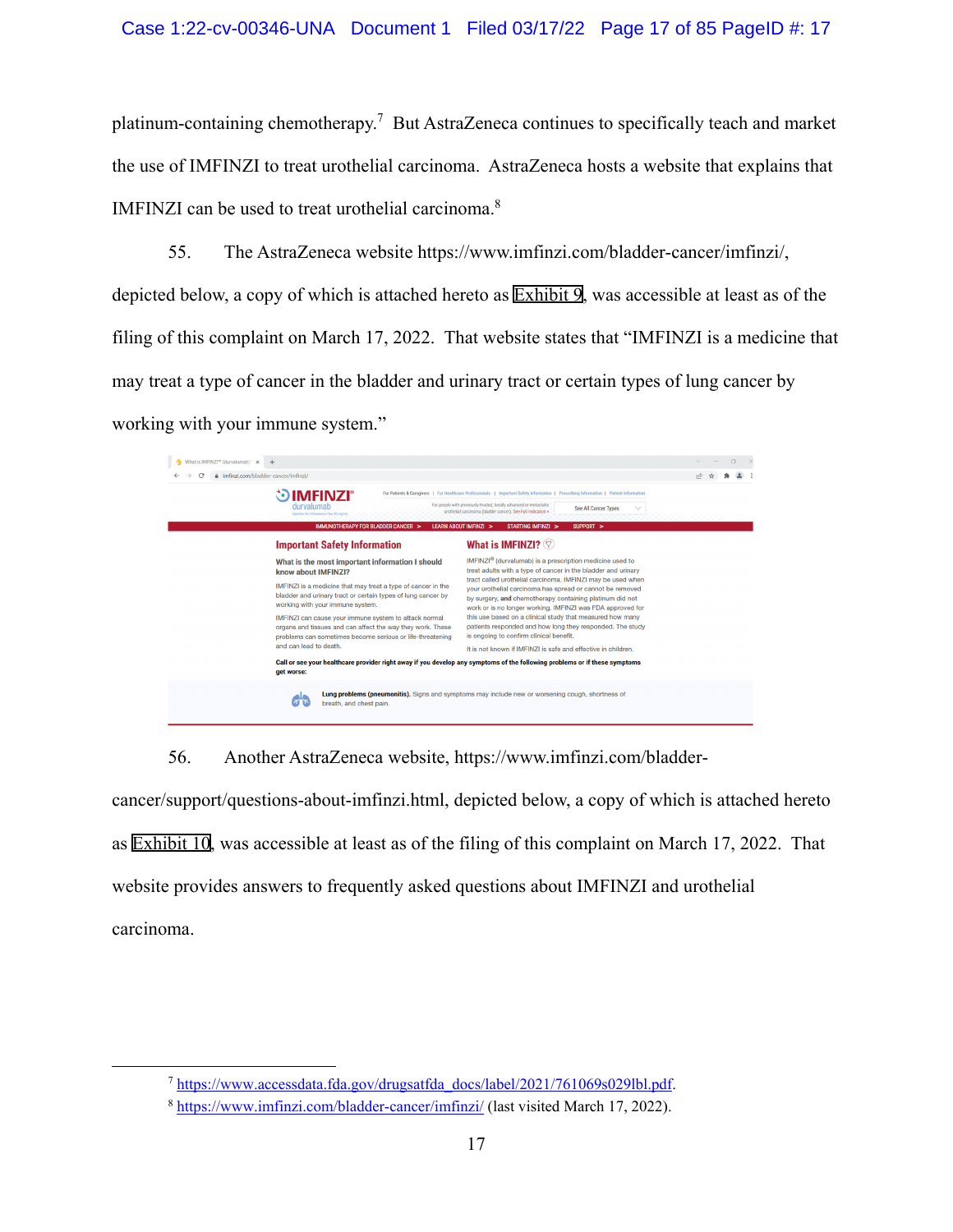| FAQs - IMFINZI® (durvalumab)   x + |                                                                   |                                                                                                                                         |                      |            |  |  | $\Box$ |  |
|------------------------------------|-------------------------------------------------------------------|-----------------------------------------------------------------------------------------------------------------------------------------|----------------------|------------|--|--|--------|--|
| С                                  | # imfinzi.com/bladder-cancer/support/questions-about-imfinzi.html |                                                                                                                                         |                      | $Q \not R$ |  |  |        |  |
|                                    | <b>IMFINZI</b> <sup>®</sup><br>6.                                 | For Patients & Caregivers   For Healthcare Professionals   Important Safety Information   Prescribing Information   Patient Information |                      |            |  |  |        |  |
|                                    | durvalumab<br>Injection for Intravenous Use 50 moins)             | For people with previously treated, locally advanced or metastatic.<br>urothelial curcinoma (bludder curces). See Full Indication »     | See All Cancer Types |            |  |  |        |  |
|                                    | IMMUNOTHERAPY FOR BLADDER CANCER >                                | <b>LEARN ABOUT IMFINZI &gt;</b><br>STARTING IMFINZI >                                                                                   | SUPPORT >            |            |  |  |        |  |
|                                    | What is urothelial carcinoma?                                     | answering specific questions about your treatment.                                                                                      |                      |            |  |  |        |  |
|                                    |                                                                   | When does urothelial carcinoma become "locally advanced" or "metastatic"?                                                               |                      |            |  |  |        |  |
|                                    | How can immunotherapy help?                                       |                                                                                                                                         | ÷                    |            |  |  |        |  |
|                                    | What is PD-L1?                                                    |                                                                                                                                         | ÷                    |            |  |  |        |  |
|                                    | What is IMFINZI?                                                  |                                                                                                                                         |                      |            |  |  |        |  |
|                                    | What is a PD-L1 test?                                             |                                                                                                                                         | ÷                    |            |  |  |        |  |
|                                    | How will I receive IMFINZI?                                       |                                                                                                                                         | ÷                    |            |  |  |        |  |
|                                    | How long will I stay on IMFINZI?                                  |                                                                                                                                         | ÷                    |            |  |  |        |  |
|                                    |                                                                   | What are the potential side effects of IMFINZI?                                                                                         | $\ddot{}$            |            |  |  |        |  |
|                                    |                                                                   | What treatment support is available?                                                                                                    |                      |            |  |  |        |  |
|                                    |                                                                   | Is there support available that can help me access my medicine?                                                                         | ÷                    |            |  |  |        |  |

57. Another AstraZeneca website, https://www.imfinzi.com/bladder-

cancer/imfinzi/pd-l1-testing.html, depicted below, a copy of which is attached hereto as [Exhibit](https://ded-ecf.sso.dcn/cgi-bin/find_doc_by_pageid.pl?case_year=1999&case_num=09999&case_type=mc&case_office=1&page_id=11) [11,](https://ded-ecf.sso.dcn/cgi-bin/find_doc_by_pageid.pl?case_year=1999&case_num=09999&case_type=mc&case_office=1&page_id=11) was accessible at least as of the filing of this complaint on March 17, 2022. That website explains that doctors can test for PD-L1 expression on tumor cells.



58. On information and belief, doctors continued to prescribe IMFINZI for urothelial carcinoma after February 19, 2021, and they continue to do so today.

59. The active ingredient in AstraZeneca's IMFINZI product is the anti-PD-L1 antibody durvalumab. Durvalumab is a human IgG1κ monoclonal antibody that binds to human PD-L1, thereby inhibiting the interaction of PD-L1 with PD-1. Durvalumab interferes with the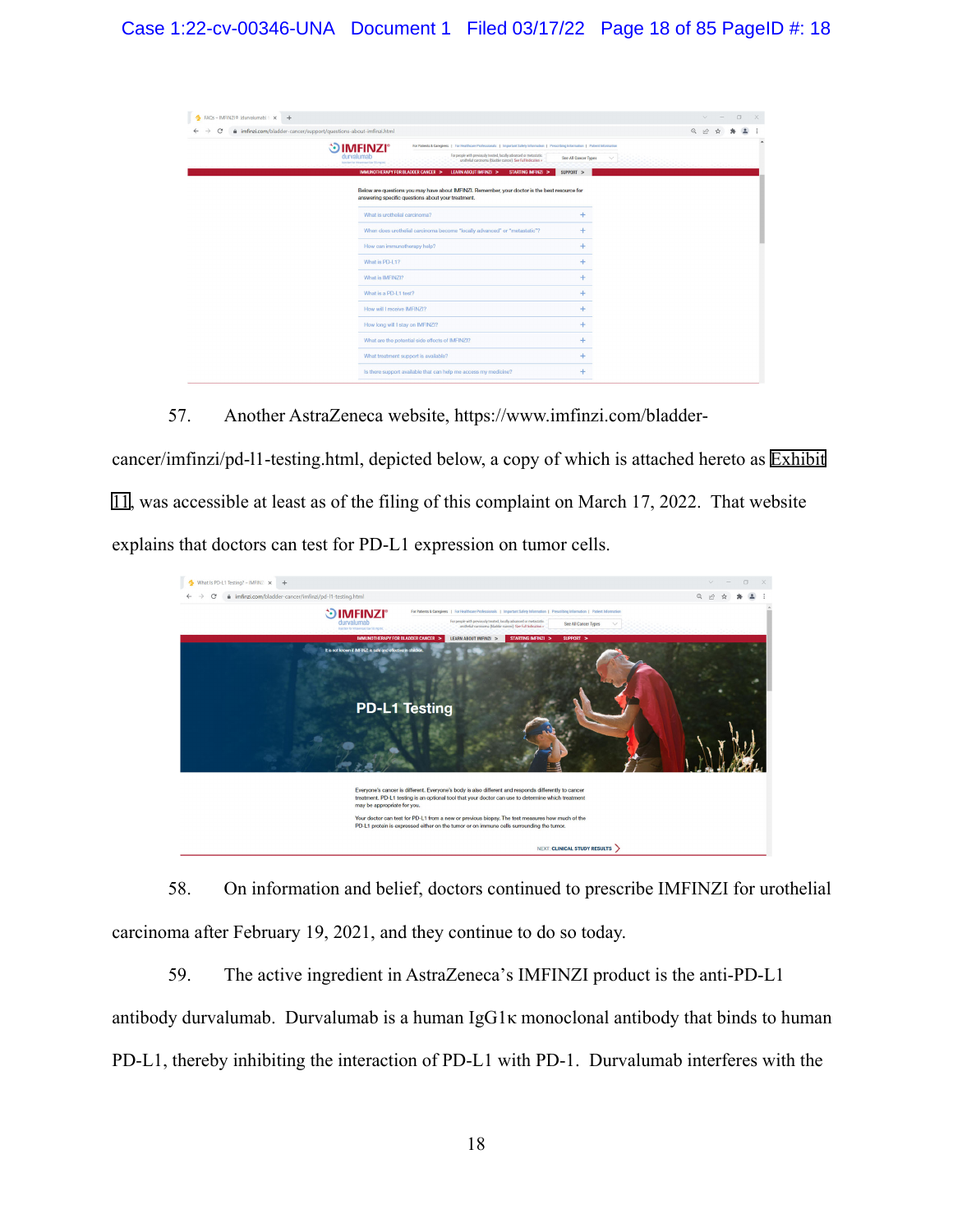PD-L1/PD-1 mediated inhibition of the immune response in order to produce an anti-tumor immune response.

60. Durvalumab cross competes with the anti-PD-L1 antibody 12A4 (also known as BMS-936559) for binding to human PD-L1.

### **IMFINZI Infringes the '505 Patent**

61. As described above, on information and belief, AstraZeneca is currently manufacturing, distributing, using, offering for sale, selling, and/or importing in the United States the IMFINZI antibody product to be prescribed and used for the treatment of cancer according to the IMFINZI prescribing information.

62. As described above, durvalumab is a human, anti-PD-L1 monoclonal antibody with a heavy chain variable region and a light chain variable region that cross-competes for binding to human PD-L1 with a reference antibody or antigen-binding portion thereof which comprises a heavy chain variable region having the amino acid sequence set forth in SEQ ID NO:2 and a light chain variable region having the amino acid sequence set forth in SEQ ID NO:12, identified in the '505 patent as 12A4. Public information about the amino acid sequence of durvalumab shows that it includes framework regions in both its heavy and light chains that have significant and/or complete identity with the germline sequences identified in claim 1. Durvalumab therefore has a framework region derived from one or more of the germline sequences recited in claim 1. Durvalumab also has heavy and light chains with a framework region selected from the group of sequences identified in claim 29 of the '505 patent. Therefore, IMFINZI infringes at least claims 1, 28-29, and 41 of the '505 patent.

63. Based on public information, durvalumab includes one or more framework regions of the heavy chain variable region exhibiting greater than 90% sequence identity to at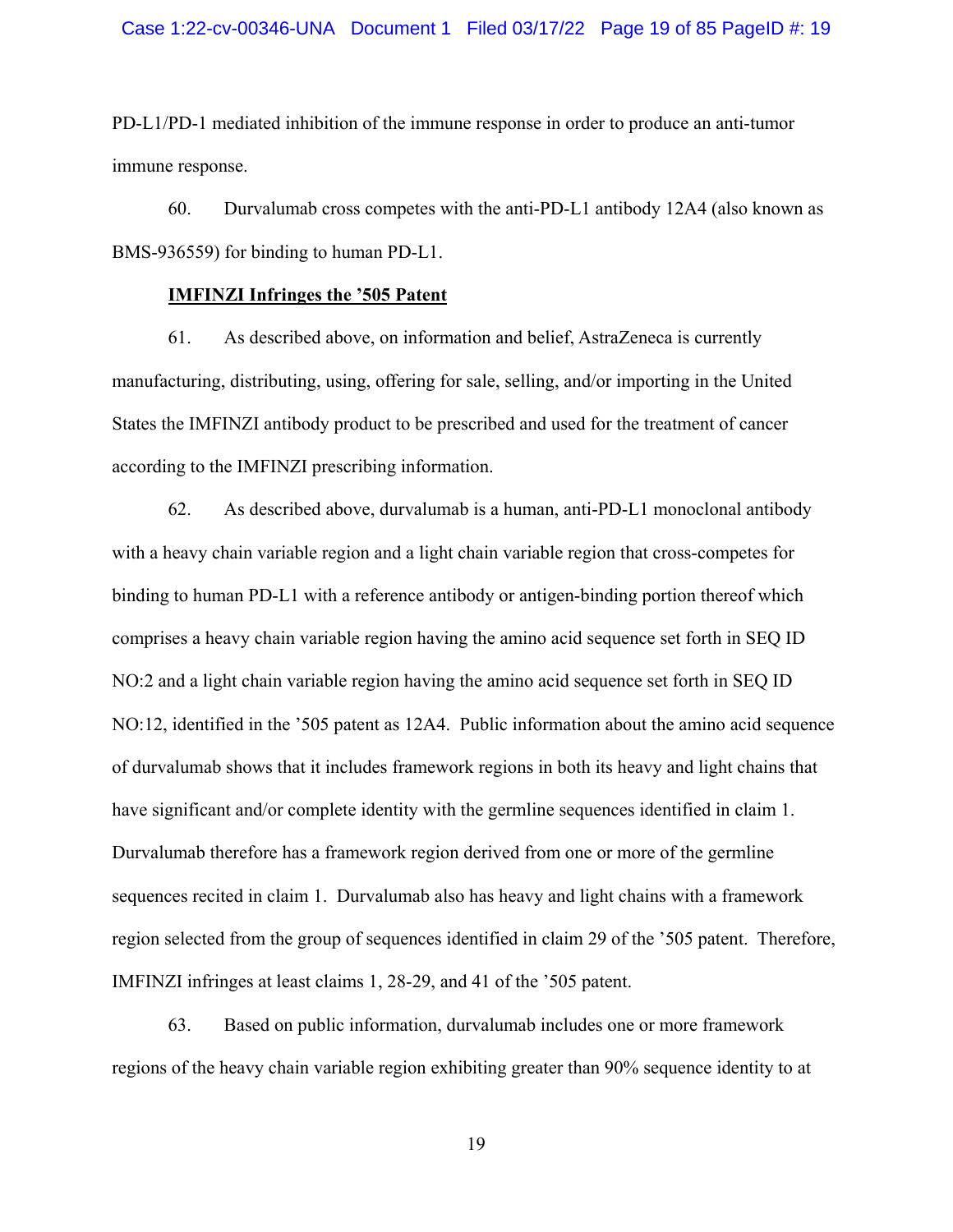### Case 1:22-cv-00346-UNA Document 1 Filed 03/17/22 Page 20 of 85 PageID #: 20

least one of the germline sequences recited in claim 2, and less than 10 amino acid differences from the corresponding germline sequence. Therefore, IMFINZI infringes at least claims 2 and 4 of the '505 patent.

64. Based on public information, durvalumab includes one or more framework regions of the light chain variable region exhibiting greater than 90% sequence identity, and greater than 95% sequence identity to at least one of the germline sequences recited in claims 5 and 6, and less than 10 amino acid differences from the corresponding germline sequence. Therefore, IMFINZI infringes at least claims 5-7 of the '505 patent.

65. Based on public information, durvalumab has framework regions of the light chain variable region selected from the group of sequences set forth for each of claims 30, 31, and 32. Therefore, IMFINZI infringes at least claims 30-32 of the '505 patent.

66. Based on public information, durvalumab has framework regions of the heavy chain variable region selected from the group of sequences set forth for each of claims 34 and 36. Therefore, IMFINZI infringes at least claims 34 and 36 of the '505 patent.

67. Based on public information, durvalumab binds to human PD-L1 with a  $K<sub>D</sub>$  of less than 1 nM, corresponding to  $1 \times 10^{-9}$  M. That K<sub>D</sub> is less than  $5 \times 10^{-9}$  M, less than  $2 \times 10^{-9}$ M, and less than  $1 \times 10^{-9}$  M. Therefore, IMFINZI infringes at least claims 21-23 and 37-39 of the '505 patent. As set forth in the '505 patent, the reference antibody which comprises a heavy chain variable region having the amino acid sequence set forth in SEQ ID NO:2 and a light chain variable region having the amino acid sequence set forth in SEQ ID NO:12 (identified in the '505 patent as 12A4) has a K<sub>D</sub> less than  $5 \times 10^{-9}$  M, and less than  $2 \times 10^{-9}$  M. Therefore, IMFINZI infringes at least claims 24-25 of the '505 patent.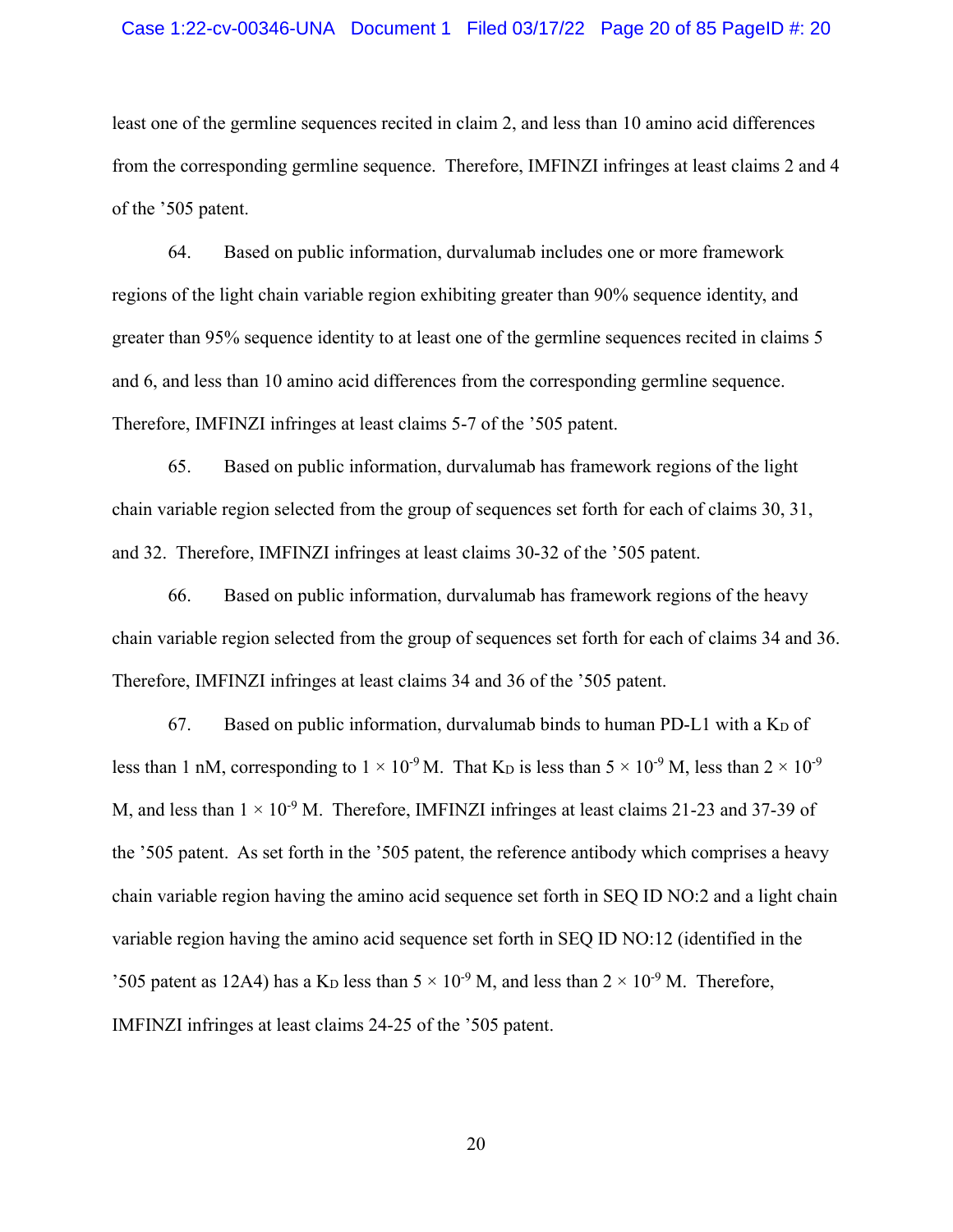### Case 1:22-cv-00346-UNA Document 1 Filed 03/17/22 Page 21 of 85 PageID #: 21

68. On information and belief, AstraZeneca has known about the '505 patent since as early as February 28, 2017, when the '505 patent issued, but in any event, at least before receiving a copy of this complaint.

69. AstraZeneca has had knowledge of the '505 patent since the '505 patent issued because U.S. Publication No. 2009/0055944, the publication of U.S. Patent Application No. 11/917,727 ("the '727 Application") was included in a March 27, 2013 information disclosure statement filed during the pendency of the application that led to AstraZeneca's U.S. Patent No. 8,779,108 (the "'108 patent"). The '505 patent claims priority to, is a direct descendant of, and contains claims similar to the '727 Application. The '108 patent describes the development of durvalumab, specifically claims durvalumab, and is assigned to MedImmune, Limited, a company that, on information and belief, is a subsidiary of AstraZeneca and developed durvalumab. In addition, AstraZeneca was mailed an International Search Report from the WIPO on February 11, 2011 in connection with its International Patent Application No. PCT/US2010/058007 ("the '007 PCT") that identified the '727 Application as a reference of particular relevance in view of which certain of AstraZeneca's claims could not be considered novel or could not be considered to involve an inventive step when taken with one or more other documents. On information and belief, AstraZeneca was aware of the MedImmune patent applications, and the citations to the BMS patents, because, for example, they related to AstraZeneca's product IMFINZI.

70. Moreover, AstraZeneca has had knowledge of the '505 patent since the '505 patent issued because AstraZeneca and Plaintiffs are direct competitors in the immunotherapy field, and more specifically, in the PD-1/PD-L1 antibody field. AstraZeneca markets its anti-PD-L1 antibody durvalumab under the name IMFINZI for the treatment of urothelial carcinoma and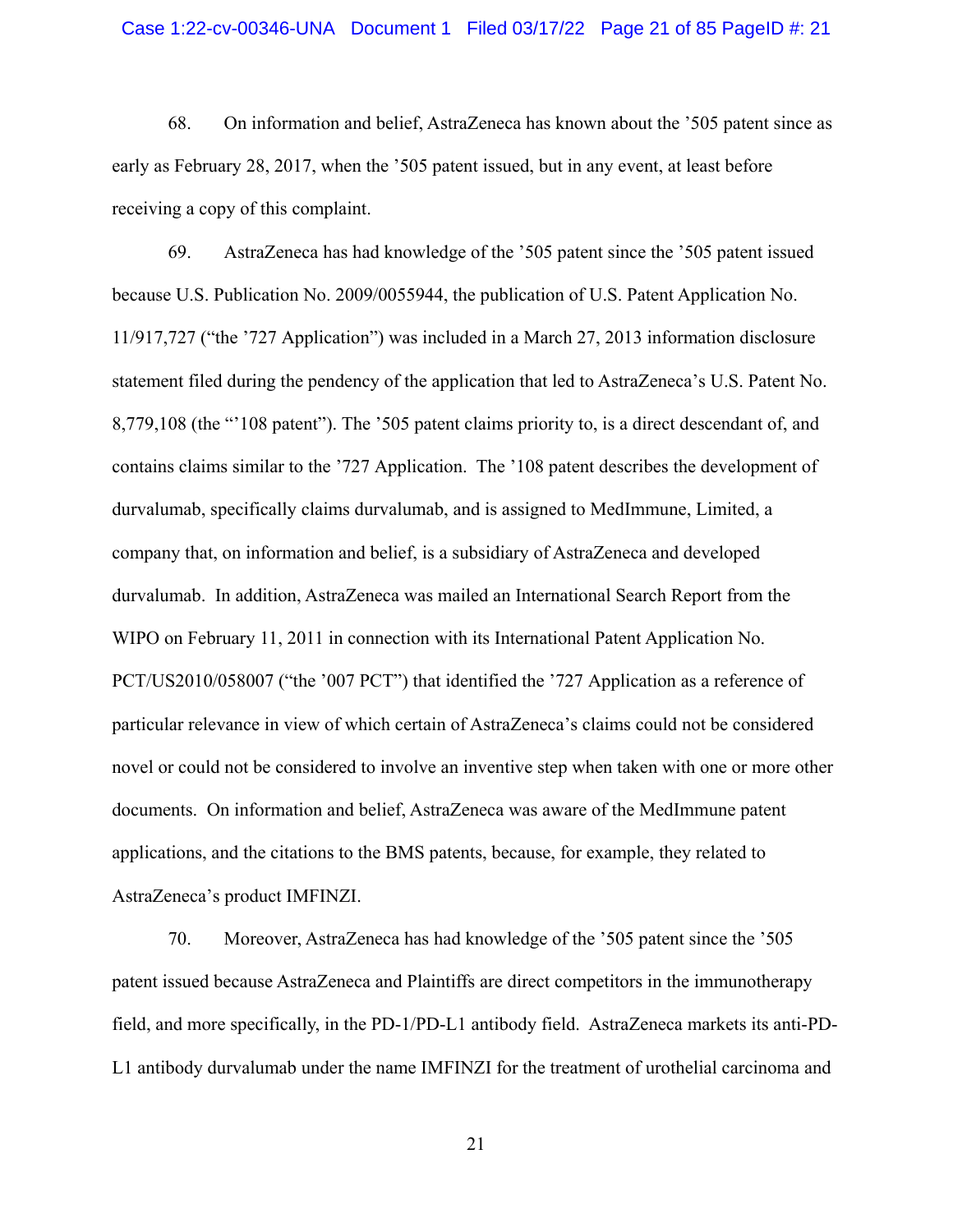### Case 1:22-cv-00346-UNA Document 1 Filed 03/17/22 Page 22 of 85 PageID #: 22

non-small cell lung cancer. Plaintiffs market the anti-PD-1 antibody nivolumab under the name OPDIVO for treating those same types of cancer. On information and belief, AstraZeneca began marketing IMFINZI on May 1, 2017. On information and belief, AstraZeneca has invested millions of dollars to develop and market IMFINZI and actively monitors its competitors' patent portfolios that could cover the IMFINZI product.

71. AstraZeneca has had knowledge of the '505 patent since the '505 patent issued because it is a large company that monitors its competitors' patent portfolios for patents that cover IMFINZI. On information and belief, AstraZeneca monitored Plaintiffs' patent portfolio because in or around May 2019, AstraZeneca approached Plaintiffs about licensing one or more patents in Plaintiffs' PD-L1 patent portfolio. On information and belief, at least in connection with that outreach by AstraZeneca to Plaintiffs to license Plaintiffs' PD-L1 patent portfolio, AstraZeneca investigated Plaintiffs' portfolio of PD-L1-related patents and patent applications, which included the '505 patent at that point. Therefore, AstraZeneca would have had knowledge of the '505 patent since at least that time. AstraZeneca also has had knowledge of the '505 patent since the '505 patent issued because AstraZeneca was aware of other companies that licensed Plaintiffs' PD-L1 patent estate so those companies could sell PD-L1 antibodies. By December of 2020, AstraZeneca was aware that Plaintiffs entered a non-exclusive licensing agreement with Roche covering Plaintiffs' PD-L1 estate. Roche/Genentech, one of AstraZeneca's primary PD-L1 competitors, markets the anti-PD-L1 antibody TECENTRIQ. TECENTRIQ is an anti-PD-L1 antibody that was approved for the treatment of urothelial carcinoma in 2016 and for the treatment of non-small cell lung cancer in 2017—the same types of cancers that IMFINZI was later approved to treat. By December of 2020, Plaintiffs and AstraZeneca again discussed licensing Plaintiffs' PD-L1 patent estate.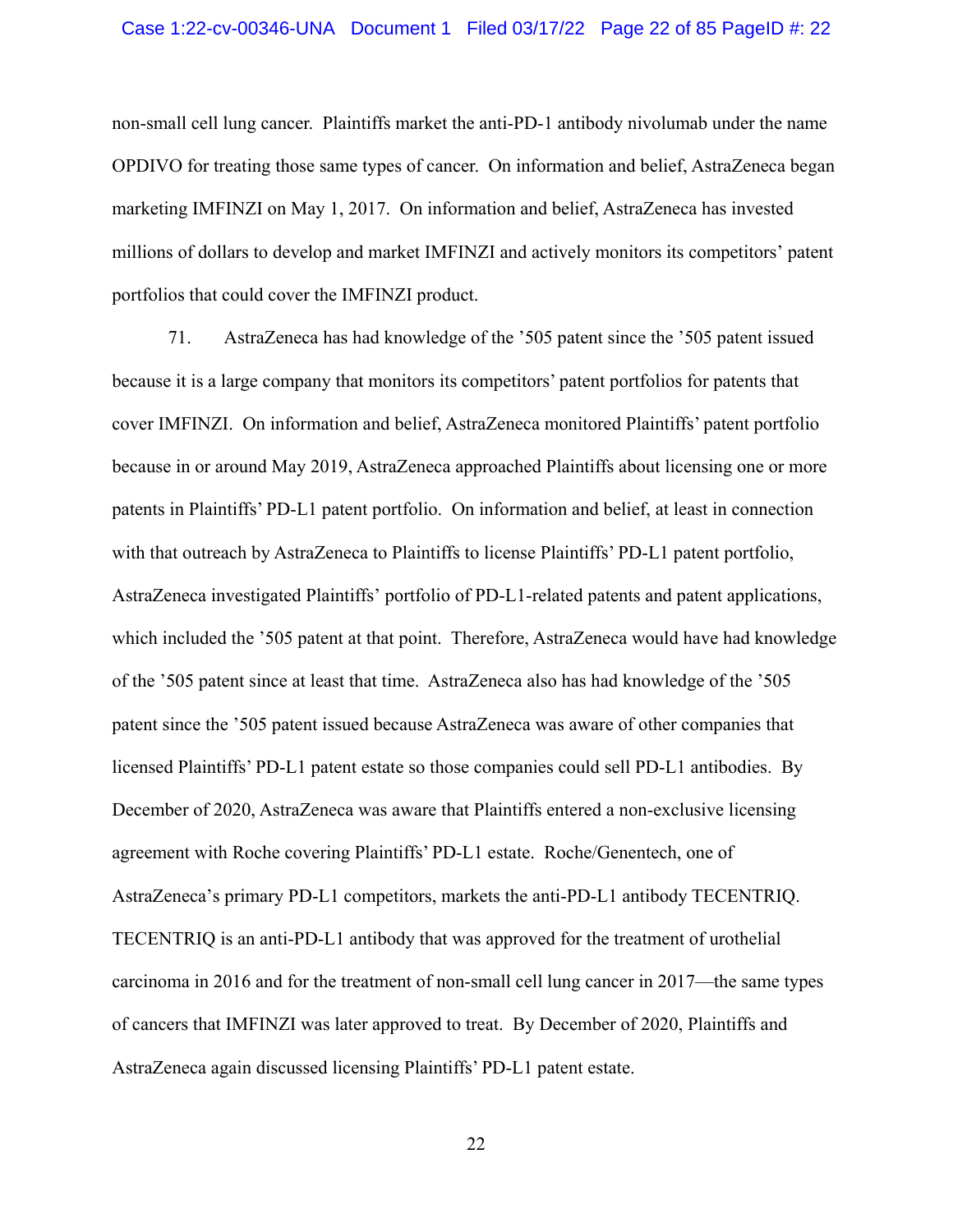### Case 1:22-cv-00346-UNA Document 1 Filed 03/17/22 Page 23 of 85 PageID #: 23

72. In the absence of actual knowledge, AstraZeneca has at least been willfully blind to the existence of the '505 patent since the '505 patent issued. AstraZeneca has invested millions of dollars in developing and marketing IMFINZI and owns or controls numerous patents covering IMFINZI, including the '108 patent. The '727 Application, from which the '505 patent is a direct descendant, was cited during prosecution of the '108 patent. AstraZeneca knew that Plaintiffs owned or licensed patents covering anti-PD-L1 antibodies, and their use, since at least 2019 based on previous licensing discussions between the parties. AstraZeneca knew that Plaintiffs licensed their PD-L1 estate to other companies that also market anti-PD-L1 antibodies to treat urothelial carcinoma and non-small cell lung cancer. AstraZeneca subjectively believed there was a high probability that the '505 patent existed.

73. The '727 Application, from which the '505 patent is a direct descendant, was cited during prosecution of the '108 patent, which covers AstraZeneca's IMFINZI product. AstraZeneca also had knowledge of other patents owned/licensed by Plaintiffs that related to the use of an anti-PD-L1 antibody. AstraZeneca is a sophisticated company and, on information and belief, monitors the patent estates of its competitors for patents that could cover the use of IMFINZI, particularly competitors, like Plaintiffs, who AstraZeneca has approached about licensing patents that cover IMFINZI. If AstraZeneca did not have actual knowledge of the '505 patent, it is because AstraZeneca took deliberate actions to avoid learning specifically about the '505 patent. If AstraZeneca did not have actual knowledge of the existence of the '505 patent, it is because AstraZeneca was willfully blind to the existence of the '505 patent.

74. AstraZeneca has known that IMFINZI, and the use of IMFINZI in patients to treat cancer infringes at least claims 1-2, 4-7, 21-25, 28-32, 34, 36-39, and 41 of the '505 patent since as early as February 28, 2017, when the '505 patent issued, but in any event, before receiving a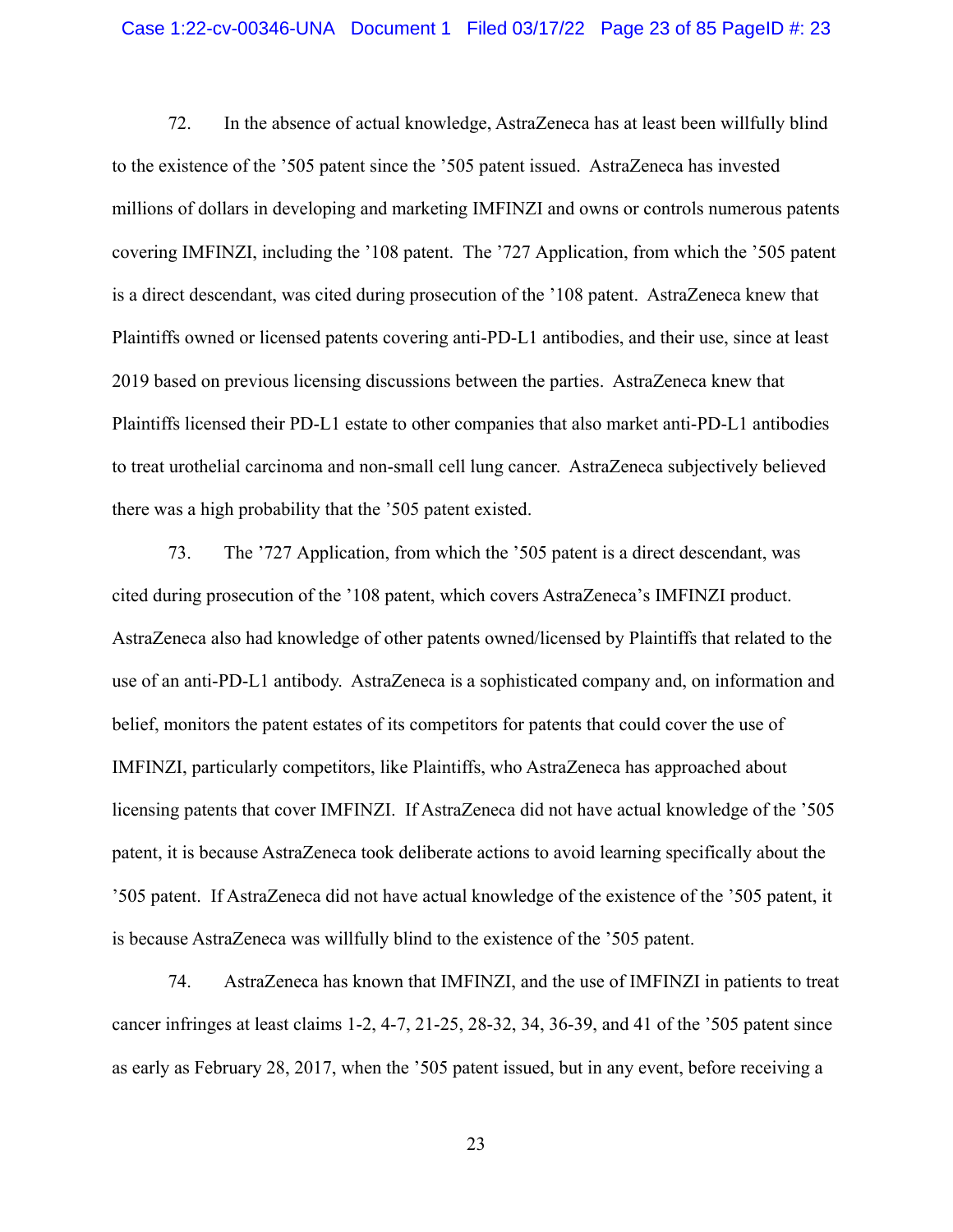copy of this complaint. IMFINZI is sold in a highly regulated market and AstraZeneca provided detailed prescribing information to users about how to administer and use IMFINZI. As detailed above, AstraZeneca was aware of the amino acid sequence of IMFINZI. On information and belief, AstraZeneca was aware of public information since at least 2018 that durvalumab cross competes with 12A4. Accordingly, once AstraZeneca knew of the '505 patent, AstraZeneca knew that IMFINZI infringed the '505 patent.

75. If AstraZeneca did not have actual knowledge that IMFINZI, and the use of IMFINZI in patients to treat cancer, infringes at least claims 1-2, 4-7, 21-25, 28-32, 34, 36-39, and 41 of the '505 patent, then AstraZeneca was willfully blind to that fact. AstraZeneca had actual knowledge of the '505 patent or was willfully blind to the existence of the '505 patent. AstraZeneca is a sophisticated company and upon learning of a patent that covers an anti-PD-L1 antibody with sequences found in IMFINZI, AstraZeneca subjectively believed that there was a high probability that IMFINZI and the use of IMFINZI would infringe the '505 patent. Based on the similarity between the '505 patent's claims and IMFINZI's amino acid sequence, and public information since at least 2018 that durvalumab cross competes with 12A4, the only way that AstraZeneca would not know that the use of IMFINZI infringed the '505 patent would be because AstraZeneca took deliberate action to avoid learning that the use of IMFINZI infringed the '505 patent.

76. AstraZeneca has contributed, and continues to contribute, to the infringement of at least claims 1-2, 4-7, 21-25, 28-32, 34, 36-39, and 41 of the '505 patent. IMFINZI is especially made, and has been made, to bind to human PD-L1 and have the features as claimed. Thus, IMFINZI is especially made, and has been made, for use to infringe the claims of the '505 patent. Further, IMFINZI is only available, and has only been available, to purchase for use as a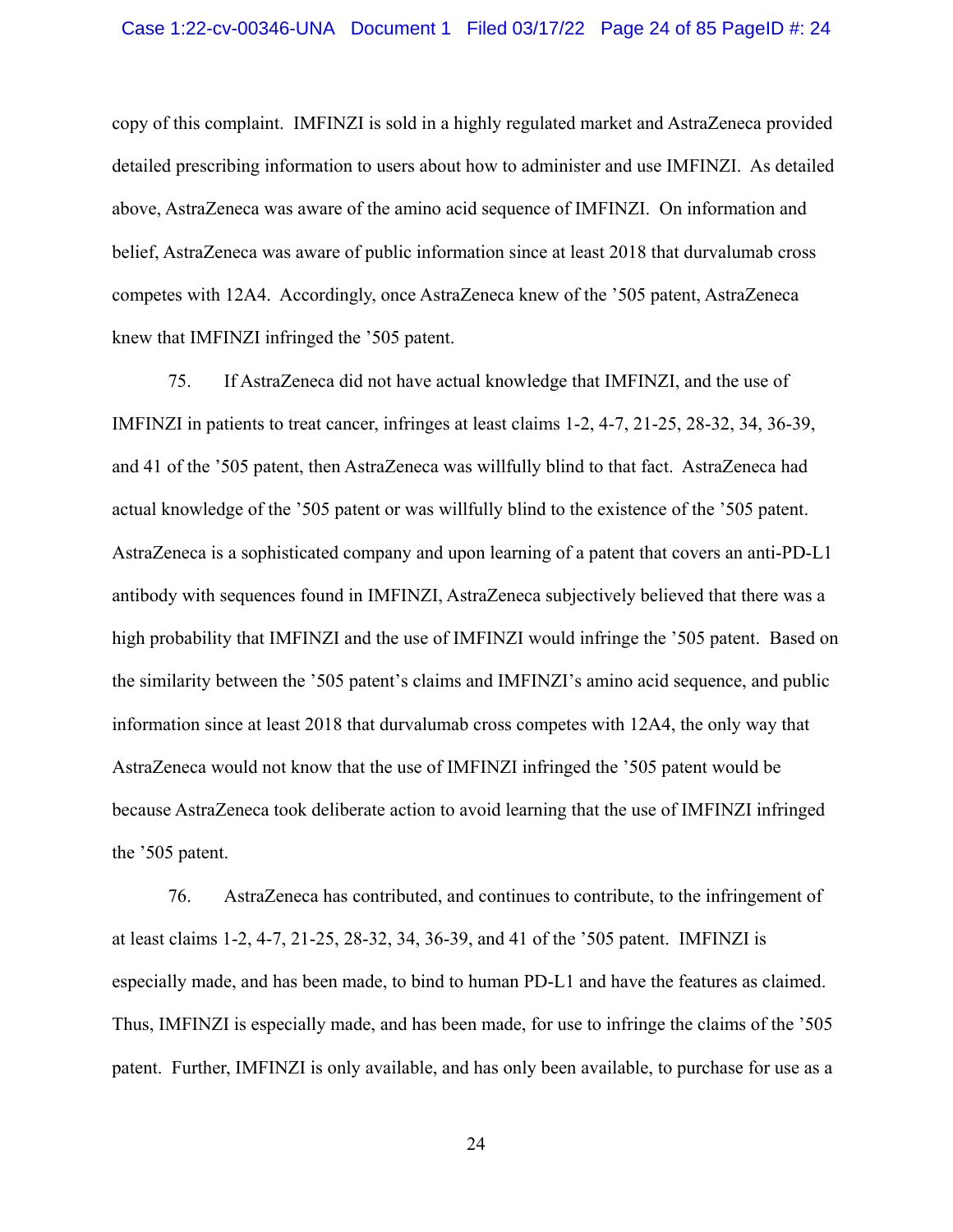### Case 1:22-cv-00346-UNA Document 1 Filed 03/17/22 Page 25 of 85 PageID #: 25

product with the claimed features and is not a staple article of commerce or suited for any substantial non-infringing use. For all of the reasons above, AstraZeneca knows, and has known since as early as the date the '505 patent issued, that IMFINZI is and has been especially made and/or especially adapted for use in infringing the '505 patent.

77. Through its prescribing information and promotional materials, including its websites, AstraZeneca has and continues to recommend and encourage healthcare providers to infringe the claims of the '505 patent. AstraZeneca has had and continues to have the specific intent to infringe, willfully infringe, and actively induce others to infringe the '505 patent.

# **IMFINZI Infringes the '507 Patent**

78. As described above, on information and belief, AstraZeneca is currently manufacturing, distributing, using, offering for sale, selling, and/or importing in the United States the IMFINZI antibody product to be prescribed and used for the treatment of cancer according to the IMFINZI prescribing information.

79. As described above, durvalumab is a human, monoclonal anti-PD-L1 antibody with a VH of IgG1 isotype that cross-competes for binding to human PD-L1 with at least the reference antibody or antigen-binding portion thereof which comprises a heavy chain variable region having the amino acid sequence set forth in SEQ ID NO:2 and a light chain variable region having the amino acid sequence set forth in SEQ ID NO:12. Based on public information, the sequence of durvalumab includes sequences recited in each of claims 1-7, 9, 11, 12, and 22. Therefore, IMFINZI infringes at least claims 1-7, 9, 11, 12, and 22 of the '507 patent.

80. Based on public information, durvalumab binds to human PD-L1 with a  $K_D$  of less than 1 nM, corresponding to  $1 \times 10^{-9}$  M. That K<sub>D</sub> is less than  $5 \times 10^{-9}$  M, less than  $2 \times 10^{-9}$ M, and less than  $1 \times 10^{-9}$  M. Therefore, IMFINZI infringes at least claims 15-17 of the '507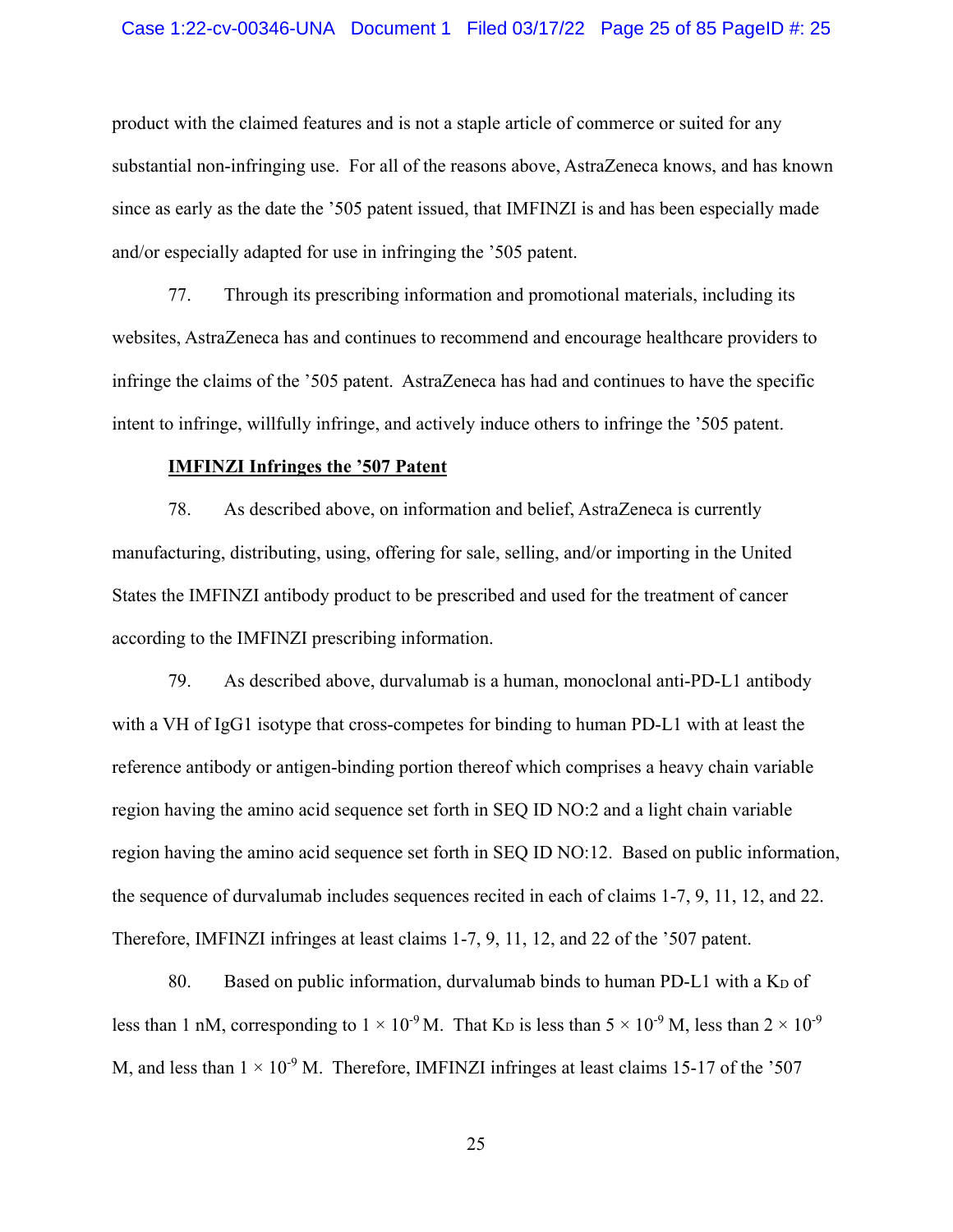patent. As set forth in the '507 patent, the reference antibody which comprises a heavy chain variable region having the amino acid sequence set forth in SEQ ID NO:2 and a light chain variable region having the amino acid sequence set forth in SEQ ID NO:12 (identified in the '507 patent as 12A4) has a K<sub>D</sub> less than  $5 \times 10^{-9}$  M, and less than  $2 \times 10^{-9}$  M. Therefore, IMFINZI infringes at least claims 18-19 of the '507 patent.

81. As described above, the prescribing information for IMFINZI discloses that IMFINZI is administered in a 10 mg/kg dose as an intravenous infusion over 60 minutes every 2 weeks. According to its prescribing information, IMFINZI is packaged as a 500 mg/10mL solution in a single-dose vial or as a 120 mg/2.4mL solution in a single-dose vial. Each vial contains durvalumab (IMFINZI), L-histidine, L-histidine hydrochloride monohydrate, α,α trehalose dehydrate, Polysorbate 80, and water for injection. To prepare IMFINZI for administration to a human subject, the packaged solution is transferred to an intravenous bag containing 0.9% sodium chloride or 5% dextrose. IMFINZI therefore infringes at least claims 27 and 28 of the '507 patent.

82. On information and belief, AstraZeneca has known about the '507 patent since as early as February 28, 2017, when the '507 patent issued, but in any event, at least before receiving a copy of this complaint.

83. AstraZeneca has had knowledge of the '507 patent since the '507 patent issued because U.S. Publication No. 2009/0055944, the publication of U.S. Patent Application No. 11/917,727 ("the '727 Application") was included in a March 27, 2013 information disclosure statement filed during the pendency of the application that led to AstraZeneca's U.S. Patent No. 8,779,108 (the "'108 patent"). The '507 patent claims priority to, is a direct descendant of, and contains claims similar to the '727 Application. The '108 patent describes the development of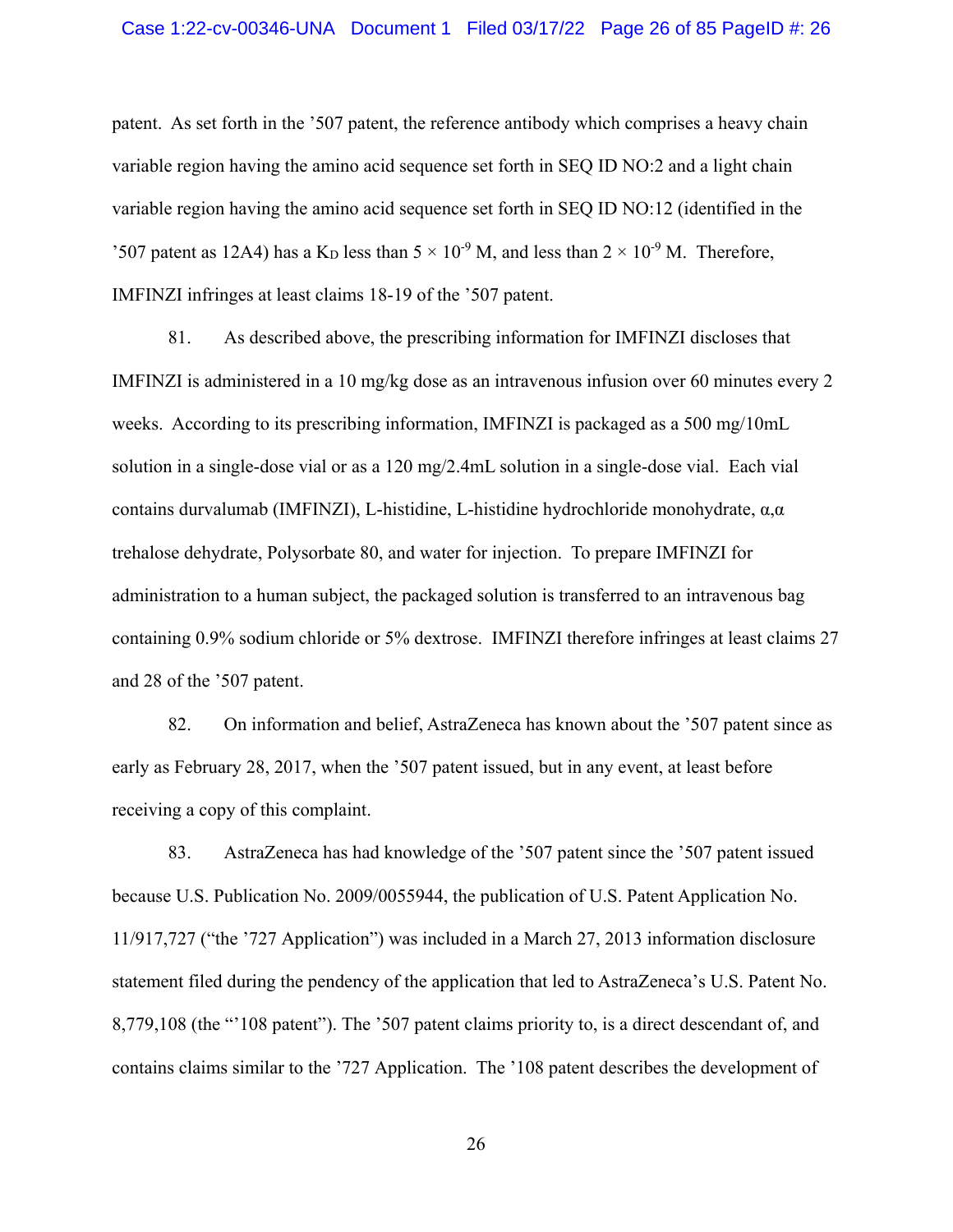### Case 1:22-cv-00346-UNA Document 1 Filed 03/17/22 Page 27 of 85 PageID #: 27

durvalumab, specifically claims durvalumab, and is assigned to MedImmune, Limited, a company that, on information and belief is a subsidiary of AstraZeneca and developed durvalumab. In addition, AstraZeneca was mailed an International Search Report from the WIPO on February 11, 2011 in connection with its International Patent Application No. PCT/US2010/058007 ("the '007 PCT") that identified the '727 Application as a reference of particular relevance in view of which certain of AstraZeneca's claims could not be considered novel or could not be considered to involve an inventive step when taken with one or more other documents. On information and belief, AstraZeneca was aware of the MedImmune patent applications, and the citations to the BMS patents, because, for example, they related to AstraZeneca's product IMFINZI.

84. Moreover, AstraZeneca has had knowledge of the '507 patent since the '507 patent issued because AstraZeneca and Plaintiffs are direct competitors in the immunotherapy field, and more specifically, in the PD-1/PD-L1 antibody field. AstraZeneca markets its anti-PD-L1 antibody durvalumab under the name IMFINZI for the treatment of urothelial carcinoma and non-small cell lung cancer. Plaintiffs market the anti-PD-1 antibody nivolumab under the name OPDIVO for treating those same types of cancer. On information and belief, AstraZeneca began marketing IMFINZI on May 1, 2017. On information and belief, AstraZeneca has invested millions of dollars to develop and market IMFINZI and actively monitors its competitors' patent portfolios that could cover the IMFINZI product.

85. AstraZeneca has had knowledge of the '507 patent since the '507 patent issued because it is a large company that monitors its competitors' patent portfolios for patents that cover IMFINZI. On information and belief, AstraZeneca monitored Plaintiffs' patent portfolio because in or around May 2019, AstraZeneca approached Plaintiffs about licensing one or more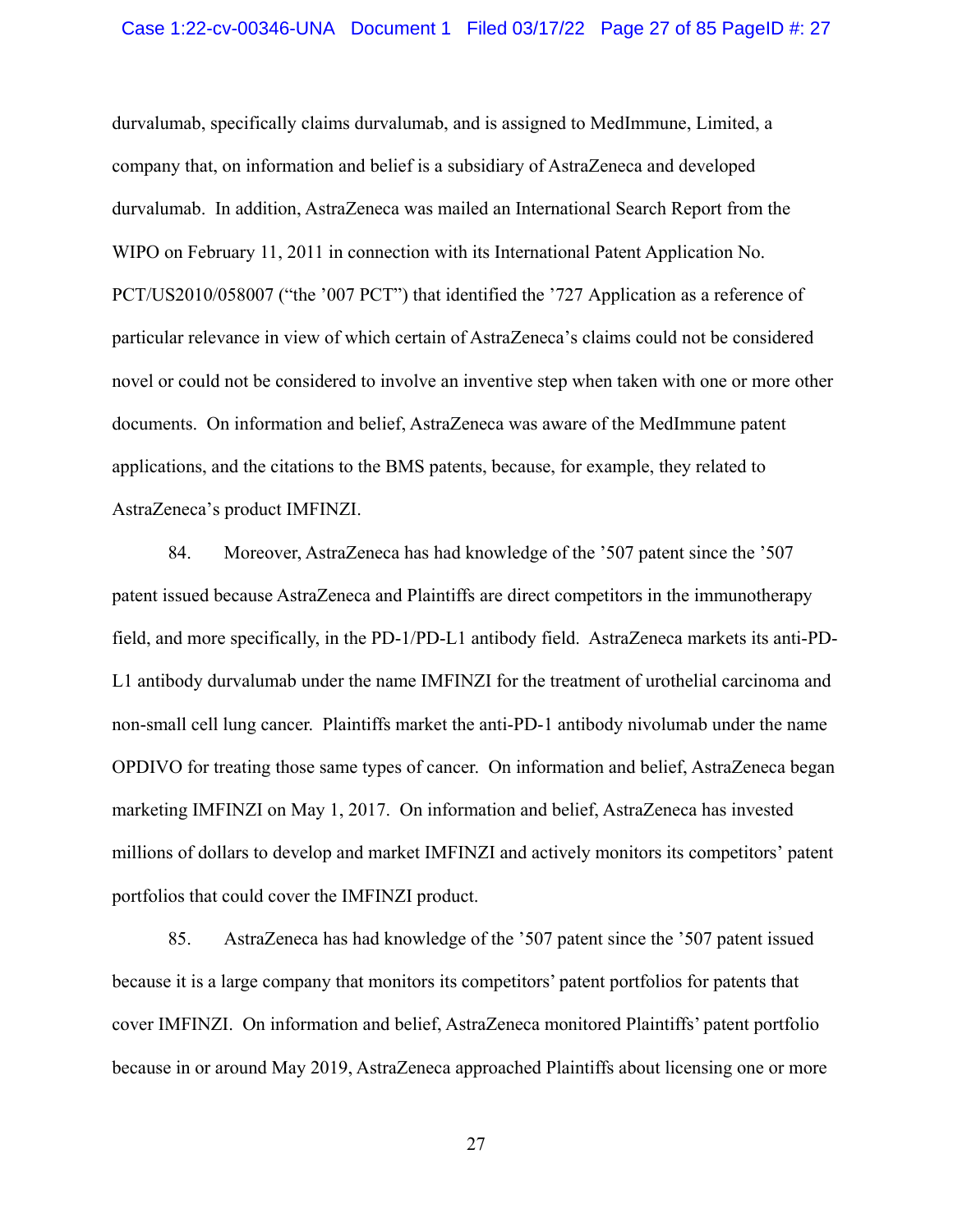patents in Plaintiffs' PD-L1 patent portfolio. On information and belief, at least in connection with that outreach by AstraZeneca to Plaintiffs to license Plaintiffs' PD-L1 patent portfolio, AstraZeneca investigated Plaintiffs' portfolio of PD-L1-related patents and patent applications, which included the '507 patent at that point. Therefore, AstraZeneca would have had knowledge of the '507 patent since at least that time. AstraZeneca also has had knowledge of the '507 patent since the '507 patent issued because AstraZeneca was aware of other companies that licensed Plaintiffs' PD-L1 patent estate so those companies could sell PD-L1 antibodies. By December of 2020, AstraZeneca was aware that Plaintiffs entered a non-exclusive licensing agreement with Roche covering Plaintiffs' PD-L1 estate. Roche/Genentech, one of AstraZeneca's primary PD-L1 competitors, markets the anti-PD-L1 antibody TECENTRIQ. TECENTRIQ is an anti-PD-L1 antibody that was approved for the treatment of urothelial carcinoma in 2016 and for the treatment of non-small cell lung cancer in 2017—the same types of cancers that IMFINZI was later approved to treat. By December of 2020, Plaintiffs and AstraZeneca again discussed licensing Plaintiffs' PD-L1 patent estate.

86. In the absence of actual knowledge, AstraZeneca has at least been willfully blind to the existence of the '507 patent since the '507 patent issued. AstraZeneca has invested millions of dollars in developing and marketing IMFINZI and owns or controls numerous patents covering IMFINZI, including the '108 patent. The '727 Application, from which the '507 patent is a direct descendant, was cited during prosecution of the '108 patent. AstraZeneca knew that Plaintiffs owned or licensed patents covering anti-PD-L1 antibodies, and their use, since at least 2019 based on previous licensing discussions between the parties. AstraZeneca knew that Plaintiffs licensed their PD-L1 estate to other companies that also market anti-PD-L1 antibodies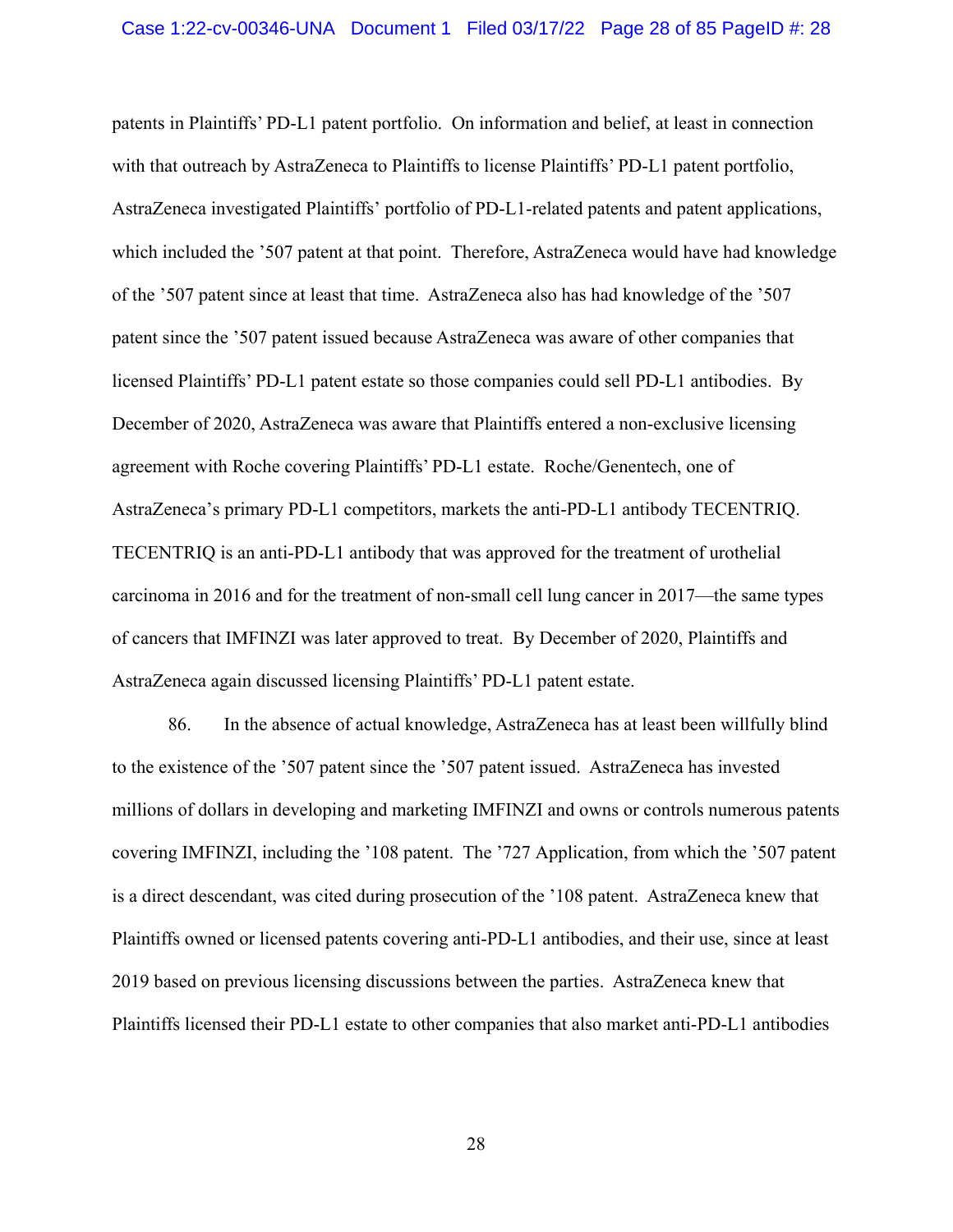### Case 1:22-cv-00346-UNA Document 1 Filed 03/17/22 Page 29 of 85 PageID #: 29

to treat urothelial carcinoma and non-small cell lung cancer. AstraZeneca subjectively believed there was a high probability that the '507 patent existed.

87. The '727 Application, from which the '507 patent is a direct descendant, was cited during prosecution of the '108 patent, which covers AstraZeneca's IMFINZI product. AstraZeneca also had knowledge of other patents owned/licensed by Plaintiffs that related to the use of an anti-PD-L1 antibody. AstraZeneca is a sophisticated company and, on information and belief, monitors the patent estates of its competitors for patents that could cover the use of IMFINZI, particularly competitors, like Plaintiffs, who AstraZeneca has approached about licensing patents that cover IMFINZI. If AstraZeneca did not have actual knowledge of the '507 patent, it is because AstraZeneca took deliberate actions to avoid learning specifically about the '507 patent. If AstraZeneca did not have actual knowledge of the existence of the '507 patent, it is because AstraZeneca was willfully blind to the existence of the '507 patent.

88. AstraZeneca has known that IMFINZI, and the use of IMFINZI in patients to treat cancer infringes at least claims 1-7, 9, 11, 12, 15-19, 22, and 27-28 of the '507 patent since as early as February 28, 2017, when the '507 patent issued, but in any event, before receiving a copy of this complaint. IMFINZI is sold in a highly regulated market and AstraZeneca provided detailed prescribing information to users about how to administer and use IMFINZI. As detailed above, AstraZeneca was aware of the amino acid sequence of IMFINZI. On information and belief, AstraZeneca was aware of public information since at least 2018 that durvalumab cross competes with 12A4. Accordingly, once AstraZeneca knew of the '507 patent, AstraZeneca knew that IMFINZI infringed the '507 patent.

89. If AstraZeneca did not have actual knowledge that IMFINZI, and the use of IMFINZI in patients to treat cancer, infringes at least claims 1-7, 9, 11, 12, 15-19, 22, and 27-28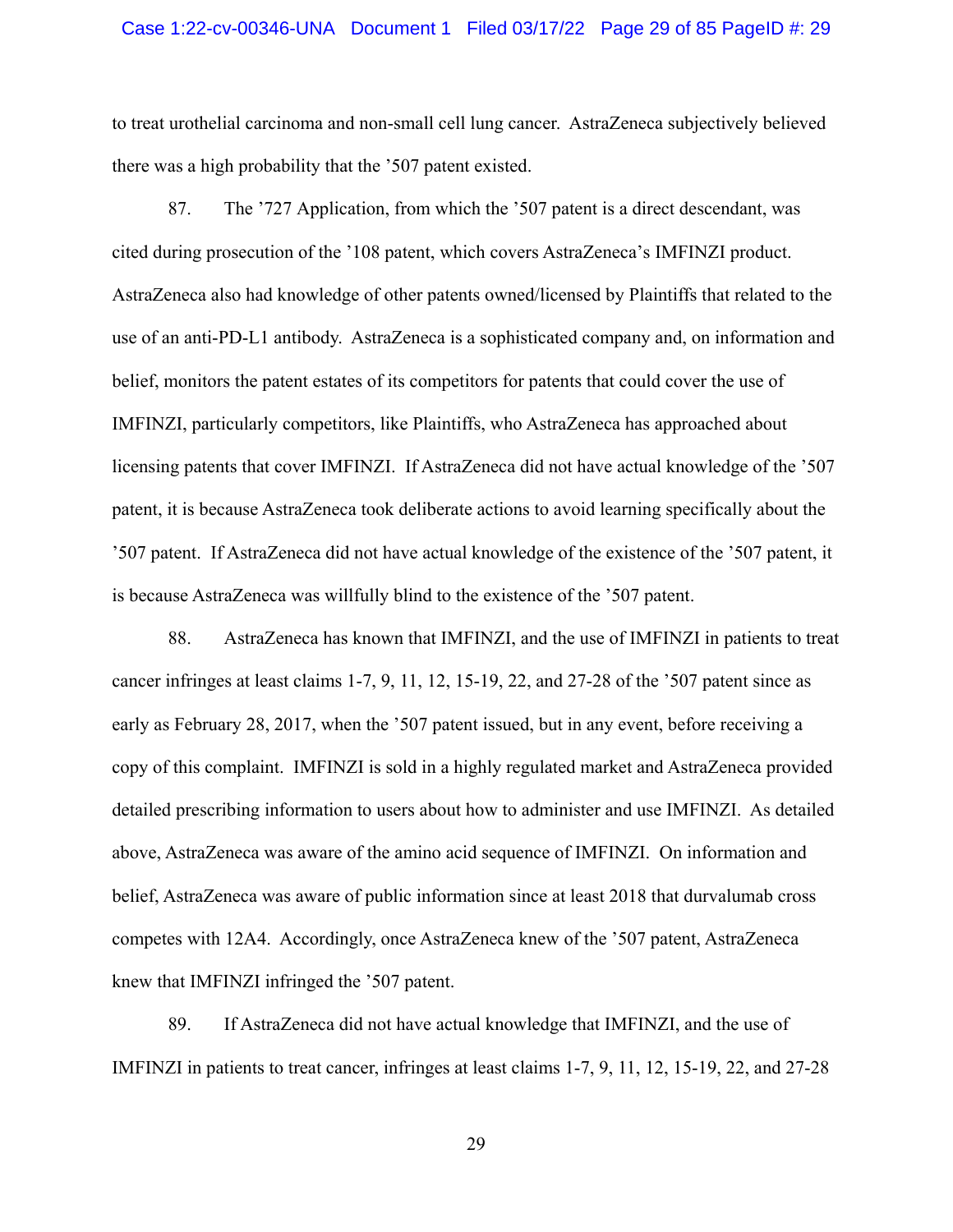### Case 1:22-cv-00346-UNA Document 1 Filed 03/17/22 Page 30 of 85 PageID #: 30

of the '507 patent, then AstraZeneca was willfully blind to that fact. AstraZeneca had actual knowledge of the '507 patent or was willfully blind to the existence of the '507 patent. AstraZeneca is a sophisticated company and upon learning of a patent that covers an anti-PD-L1 antibody with sequences found in IMFINZI, AstraZeneca subjectively believed that there was a high probability that IMFINZI and the use of IMFINZI would infringe the '507 patent. Based on the similarity between the '507 patent's claims and IMFINZI's amino acid sequence, and public information since at least 2018 that durvalumab cross competes with 12A4, the only way that AstraZeneca would not know that the use of IMFINZI infringed the '507 patent would be because AstraZeneca took deliberate action to avoid learning that the use of IMFINZI infringed the '507 patent.

90. AstraZeneca has contributed, and continues to contribute, to the infringement of at least claims 1-7, 9, 11, 12, 15-19, 22, and 27-28 of the '507 patent. IMFINZI is especially made, and has been made, to bind to human PD-L1 and have the features as claimed. Thus, IMFINZI is, and has been, especially made for use to infringe the claims of the '507 patent. Further, IMFINZI is only available, and has only been available, to purchase for use as a product with the claimed features and is not a staple article of commerce or suited for any substantial non-infringing use. For all of the reasons above, AstraZeneca knows, and has known since as early as the date the '507 patent issued, that IMFINZI is and has been especially made and/or especially adapted for use in infringing the '507 patent.

91. Through its prescribing information and promotional materials, including its websites, AstraZeneca has and continues to recommend and encourage healthcare providers to infringe the claims of the '507 patent. AstraZeneca has had and continues to have the specific intent to infringe, willfully infringe, and actively induce others to infringe the '507 patent.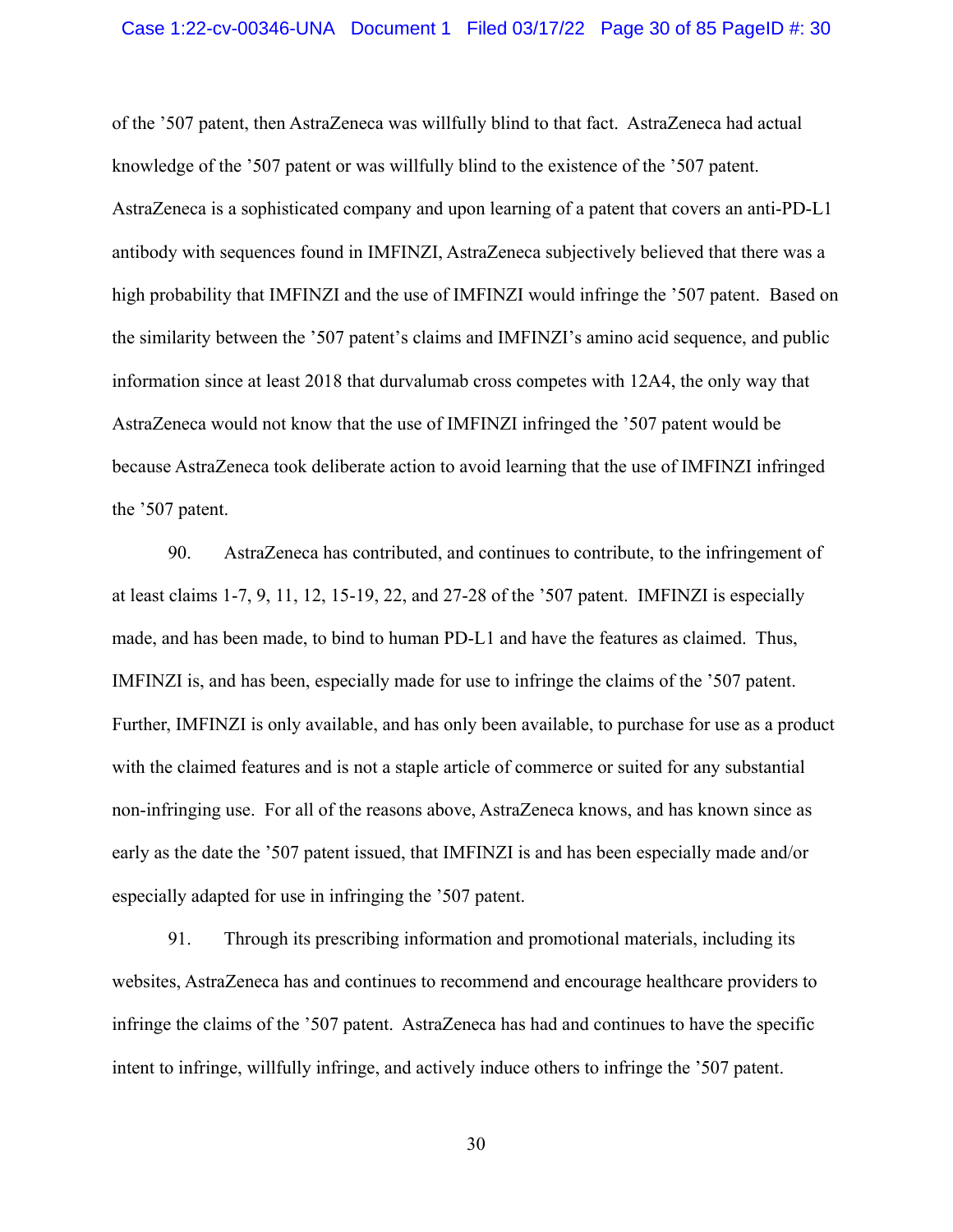### **The Use of IMFINZI Infringes the '299 Patent**

92. On information and belief, AstraZeneca has manufactured, distributed, used, offered for sale, sold, and/or imported in the United States the IMFINZI antibody product to be prescribed and used for the treatment of urothelial carcinoma, including tumors derived from a bladder cancer, according to IMFINZI's prescribing information from 2017 to 2021 and according to AstraZeneca's instructions via its websites, even after the prescribing information was adjusted in 2021, as described above.

93. As described above, and according to prescribing information for IMFINZI, IMFINZI is an anti-PD-L1 antibody used for treating a tumor in a subject in need of treatment. IMFINZI was specifically indicated for the treatment of urothelial carcinoma, a type of cancer in the bladder and urinary tract. IMFINZI is specifically indicated for patients who have disease progression during or following platinum-containing chemotherapy. The medication guide included with IMFINZI's prescribing information from 2017 to 2021 and instructions provided by AstraZeneca as described above informs patients that IMFINZI may be used when the patient has tried chemotherapy that contains platinum and it did not work or is no longer working.

94. As described above, and according to its prescribing information from 2017 to 2021 and current instructions, IMFINZI was and is administered as an intravenous infusion over 60 minutes with a recommended dosage of 10 mg/kg every 2 weeks for the treatment of urothelial carcinoma.

95. On information and belief, IMFINZI has been used according to the instructions in its prescribing information from 2017 to 2021 and current instructions. The use of IMFINZI according to the instructions in its prescribing information from 2017 to 2021 and current instructions infringes at least claim 1 of the '299 patent.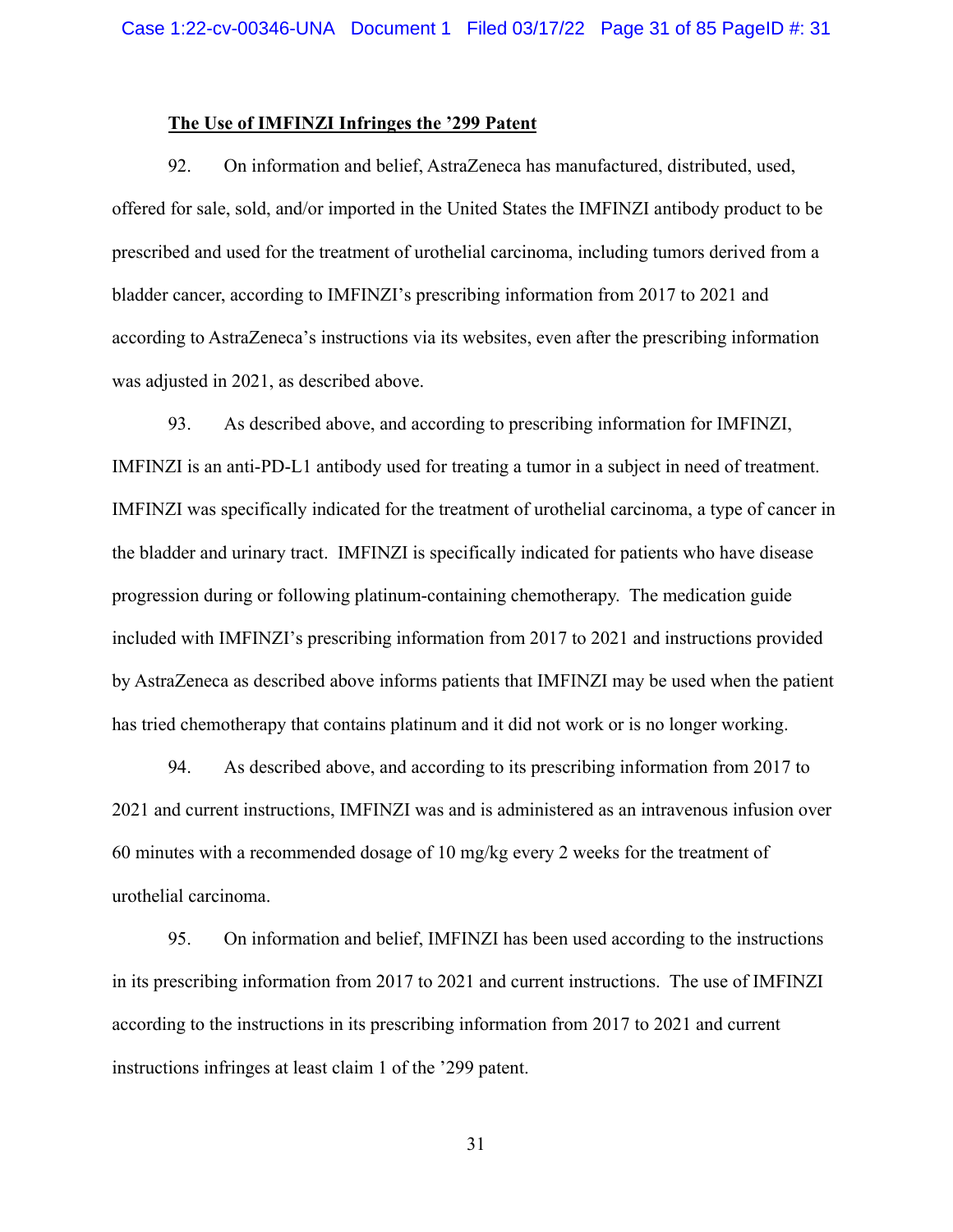### Case 1:22-cv-00346-UNA Document 1 Filed 03/17/22 Page 32 of 85 PageID #: 32

96. According to its prescribing information from 2017 to 2021 and current instructions, IMFINZI was and is administered for locally advanced or metastatic urothelial carcinoma. The use of IMFINZI according to its prescribing information and current instructions therefore infringes at least claims 2-4 of the '299 patent.

97. According to its prescribing information from 2017 to 2021 and current instructions, IMFINZI was and is administered for use until disease progression or unacceptable toxicity. The prescribing information included data from a urothelial carcinoma clinical study. That data informed physicians that all patients received IMFINZI for up to 12 months or until unacceptable toxicity or disease progression. In that clinical study, tumor assessments were performed at weeks 6, 12, 16, and then every 8 weeks for the first year and every 12 weeks thereafter. On information and belief, patients outside of clinical studies have been treated according to the IMFINZI's prescribing information for more than 12 weeks. The use of IMFINZI according to the prescribing information therefore infringes at least claim 5 of the '299 patent.

98. According to its prescribing information from 2017 to 2021 and current instructions, IMFINZI is packaged as a 500 mg/10mL solution in a single-dose vial or as a 120 mg/2.4mL solution in a single-dose vial. Each vial contains durvalumab (IMFINZI), L-histidine, L-histidine hydrochloride monohydrate,  $\alpha, \alpha$  trehalose dehydrate, Polysorbate 80, and water for injection. To prepare IMFINZI for administration to a human subject, the packaged solution is transferred to an intravenous bag containing 0.9% sodium chloride or 5% dextrose. The use of IMFINZI according to the prescribing information therefore infringes at least claims 6-9 of the '299 patent.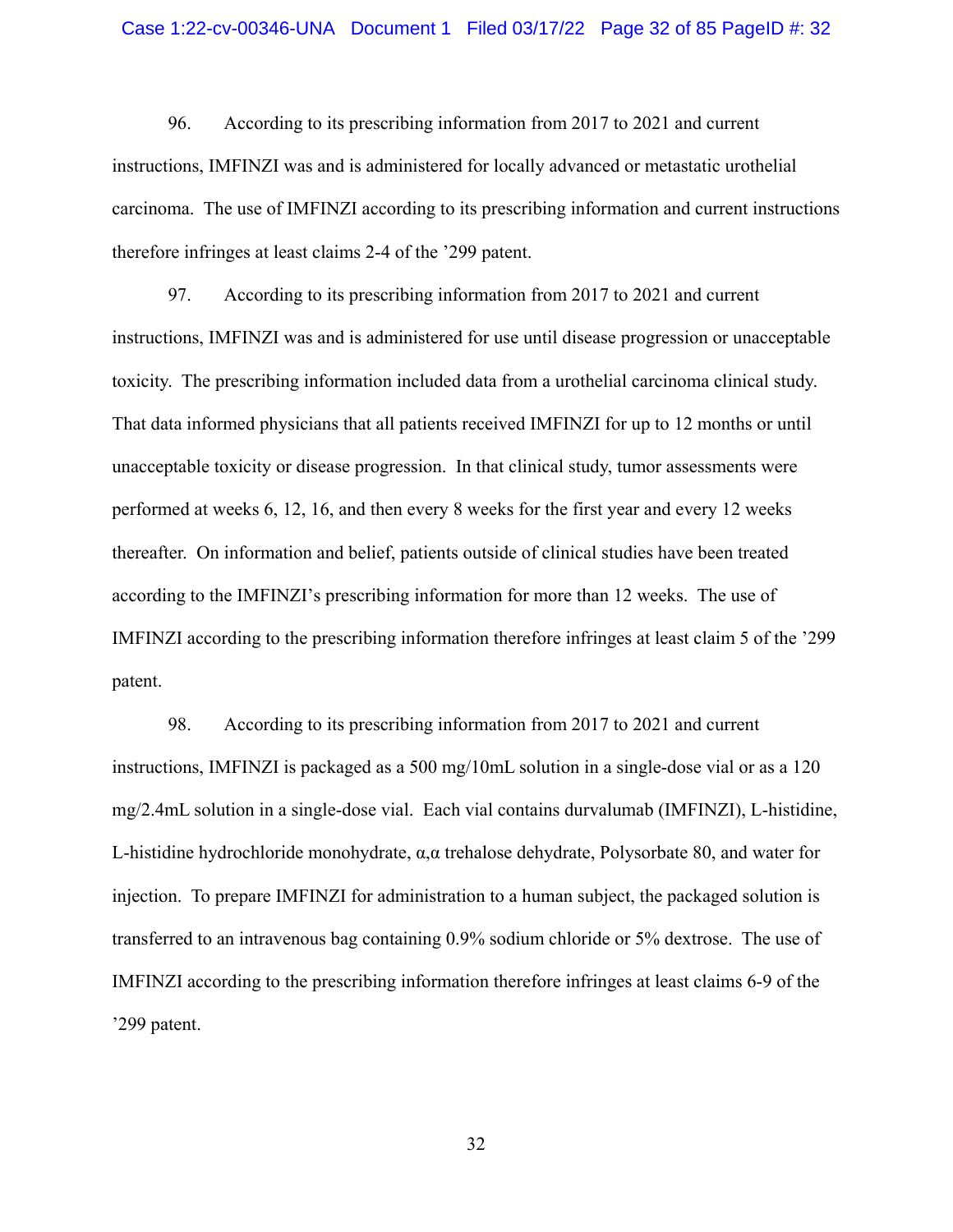99. According to IMFINZI's prescribing information from 2017 to 2021 and current instructions, PD-L1 can be expressed on both tumor cells and tumor-associated cells in the tumor microenvironment. In the urothelial carcinoma clinical study reported in the prescribing information, more than half of the patients were classified as "PD-L1 high." If immune cells involved greater than 1% of the tumor area, the patient was classified as "PD-L1 high" when greater than or equal to 25% of the tumor cells or immune cells expressed PD-L1. If immune cells involved less than or equal to 1% of the tumor area, the patient was classified as "PD-L1 high" when greater than or equal to 25% of the tumor cells or 100% of immune cells expressed PD-L1. IMFINZI's prescribing information thus instructs doctors to use IMFINZI to treat a patient when at least 1% (claim 10) or 5% (claim 11) of the tumor cells exhibit membrane PD-L1 expression. Accordingly, use of IMFINZI to treat patients where at least 1% or at least 5% of the tumor cells exhibit membrane PD-L1 expression according to the prescribing information infringes at least claims 10 and 11 of the '299 patent.

100. According to IMFINZI's prescribing information from 2017 to 2021 and current instructions, IMFINZI was and is administered to adult patients with locally advanced or metastatic urothelial carcinoma who have disease progression during or following platinumcontaining chemotherapy. The clinical study reported in the prescribing information from 2017 to 2021 explained that 70% of patients had received prior cisplatin therapy, 30% had received prior carboplatin therapy, and 35% had received greater than or equal to 2 prior lines of systemic therapy. IMFINZI's prescribing information from 2017 to 2021 and current instructions thus instruct doctors to use IMFINZI to treat a patient where the patient's tumor is refractory to cisplatin, carboplatin, both cisplatin and carboplatin, or platinum-based doublet chemotherapy.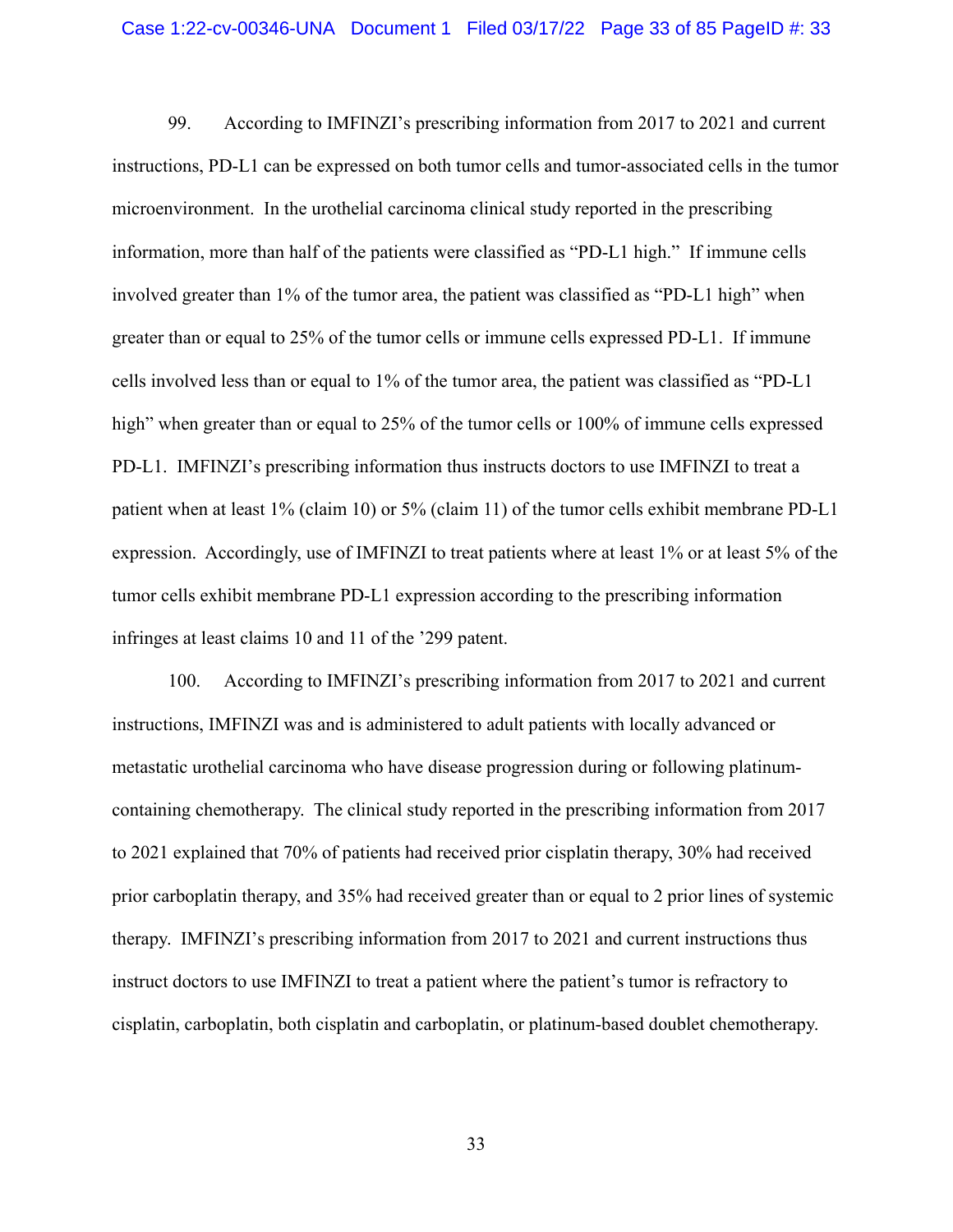The use of IMFINZI to treat such patients according to IMFINZI's prescribing information from 2017 to 2021 and current instructions, infringes at least claims 22 and 23 of the '299 patent.

101. On information and belief, AstraZeneca has known about the '299 patent since as early as November 27, 2018, when the '299 patent issued, but in any event, at least before receiving a copy of this complaint.

102. AstraZeneca has had knowledge of the '299 patent since the '299 patent issued because International Publication No. WO2013/173223 (International Application No. PCT/US2013/040764), which claims priority to the same provisional applications as the '299 patent and identifies the same inventors, was identified during prosecution of several of AstraZeneca's own patents. WO2013/173223 includes claims with limitations that are very similar to limitations in the claims of the '299 patent. Claim 1 of WO2013/173223 covers a method of treating cancer by administering a PD-L1 antibody and claim 3 recites a dose of such an antibody from 0.1 to 10.0 mg/kg body weight at a dosing schedule of once per week, once every two weeks, or once a month. WO2013/173223 was included on a June 29, 2016 information disclosure statement during prosecution of U.S. Patent No. 10,232,040 ("the '040 patent"), which covers certain uses of durvalumab and is assigned to MedImmune, LLC, a company owned by AstraZeneca. The correspondence address associated with the '040 patent at the United States Patent & Trademark Office is "AstraZeneca, 300 South Wacker Dr., Chicago, IL, 60606." On information and belief, MedImmune was responsible for developing durvalumab, previously known as MEDI4736, for AstraZeneca. On January 28, 2016, WO2013/173223 was also identified by the examiner as relevant to all claims in MedImmune's GB2531094 publication, a publication of another application that claims uses of durvalumab. On information and belief, AstraZeneca was aware of the MedImmune patent applications, and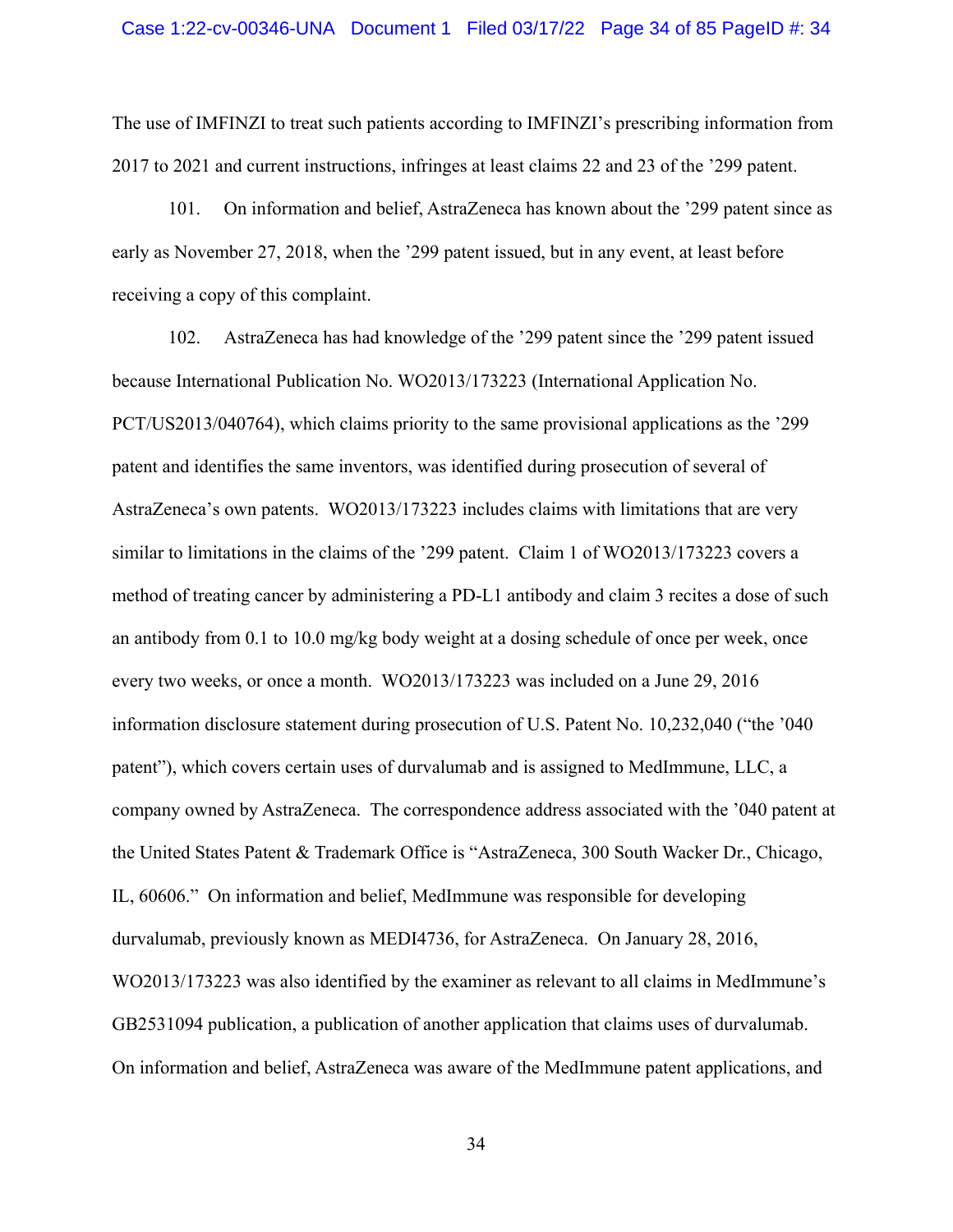the citations to the BMS patents, because, for example, they related to AstraZeneca's product IMFINZI.

103. Moreover, AstraZeneca has had knowledge of the '299 patent since the '299 patent issued because AstraZeneca and Plaintiffs are direct competitors in the immunotherapy field, and more specifically, in the PD-1/PD-L1 antibody field. AstraZeneca markets its anti-PD-L1 antibody durvalumab under the name IMFINZI for the treatment of urothelial carcinoma and non-small cell lung cancer. Plaintiffs market the anti-PD-1 antibody nivolumab under the name OPDIVO for treating those same types of cancer. On information and belief, AstraZeneca began marketing IMFINZI on May 1, 2017. On information and belief, AstraZeneca has invested millions of dollars to develop and market IMFINZI and actively monitors its competitors' patent portfolios that could cover the IMFINZI product.

104. AstraZeneca has had knowledge of the '299 patent since the '299 patent issued because it is a large company that monitors its competitors' patent portfolios for patents that cover IMFINZI. On information and belief, it monitored Plaintiffs' patent portfolio because in or around May 2019, AstraZeneca approached Plaintiffs about licensing one or more patents in Plaintiffs' PD-L1 patent portfolio. On information and belief, at least in connection with that outreach by AstraZeneca to Plaintiffs to license Plaintiffs' PD-L1 patent portfolio, AstraZeneca investigated Plaintiffs' portfolio of PD-L1-related patents and patent applications, which included the '299 patent's family at that point. Therefore, AstraZeneca would have had knowledge of the '299 patent since at least that time. AstraZeneca also has had knowledge of the '299 patent since the '299 patent issued because AstraZeneca was aware of other companies that licensed Plaintiffs' PD-L1 patent estate so those companies could sell PD-L1 antibodies. By December of 2020, AstraZeneca was aware that Plaintiffs entered a non-exclusive licensing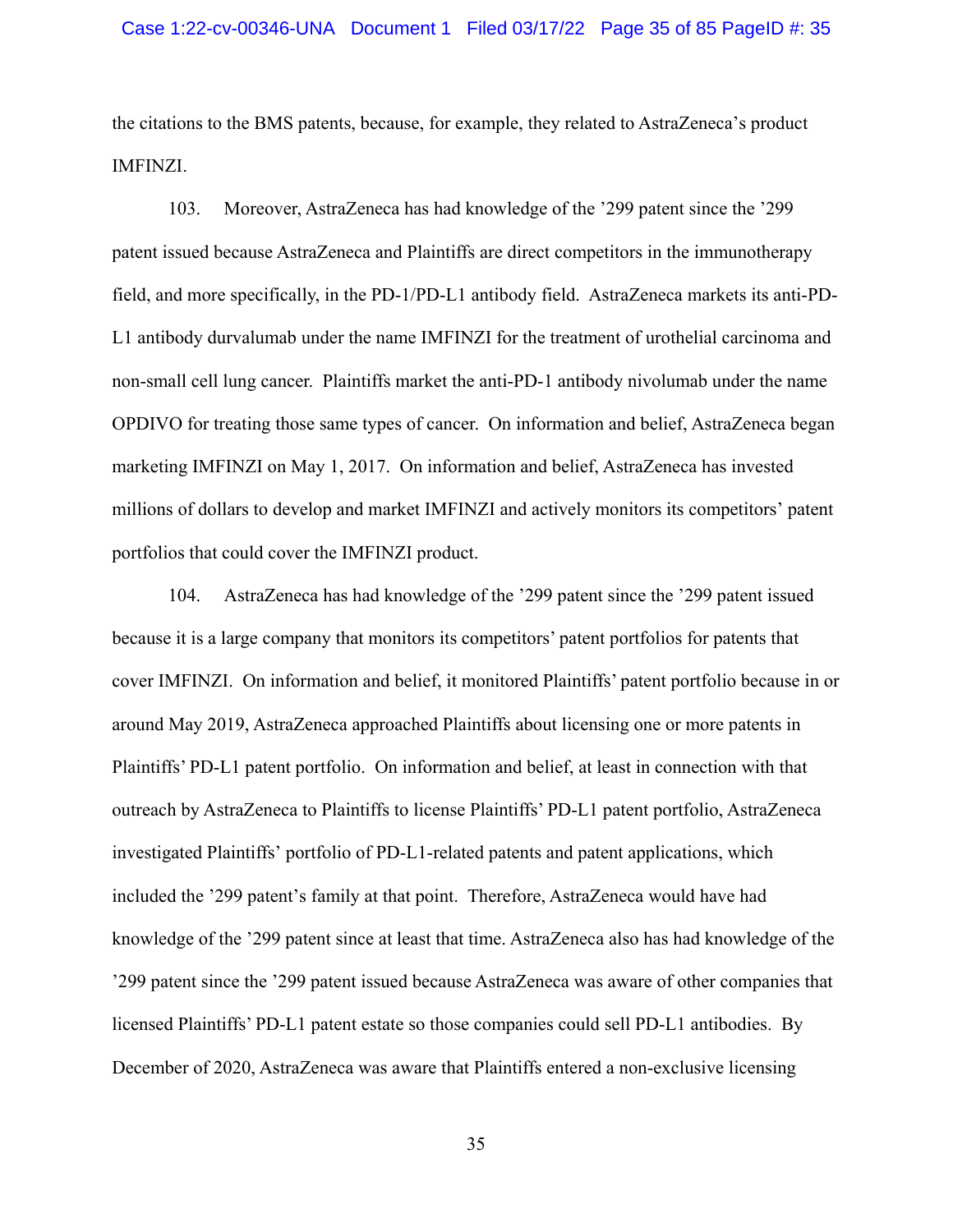agreement with Roche covering Plaintiffs' PD-L1 estate. Roche/Genentech, one of AstraZeneca's primary PD-L1 competitors, markets the anti-PD-L1 antibody TECENTRIQ. TECENTRIQ is an anti-PD-L1 antibody that was approved for the treatment of urothelial carcinoma in 2016 and for the treatment of non-small cell lung cancer in 2017—the same types of cancers that IMFINZI was later approved to treat. By December of 2020, Plaintiffs and AstraZeneca again discussed licensing Plaintiffs' PD-L1 patent estate.

105. In the absence of actual knowledge, AstraZeneca has at least been willfully blind to the existence of the '299 patent since the '299 patent issued. AstraZeneca has invested millions of dollars in developing and marketing IMFINZI and owns or controls numerous patents covering IMFINZI. AstraZeneca's subsidiary MedImmune, the company primarily responsible for AstraZeneca's development of IMFINZI, cited the related WO2013/173223 International Application in its own patent filings, including the '040 patent, that cover the use of IMFINZI. "AstraZeneca" is listed in the correspondence address for the '040 patent. On information and belief, AstraZeneca was aware of the MedImmune patent applications, and the citations to the BMS patents, because, for example, they related to AstraZeneca's product IMFINZI. AstraZeneca knew that Plaintiffs owned or licensed patents covering anti-PD-L1 antibodies, and their use, since at least 2019 based on previous licensing discussions between the parties. AstraZeneca knew that Plaintiffs licensed their PD-L1 estate to other companies that also market anti-PD-L1 antibodies to treat urothelial carcinoma and non-small cell lung cancer. AstraZeneca subjectively believed there was a high probability that the '299 patent existed.

106. AstraZeneca's subsidiary MedImmune, the company primarily responsible for AstraZeneca's development of IMFINZI, cited the related WO2013/173223 International Application in its own patent filings, including the '040 patent, that cover the use of IMFINZI.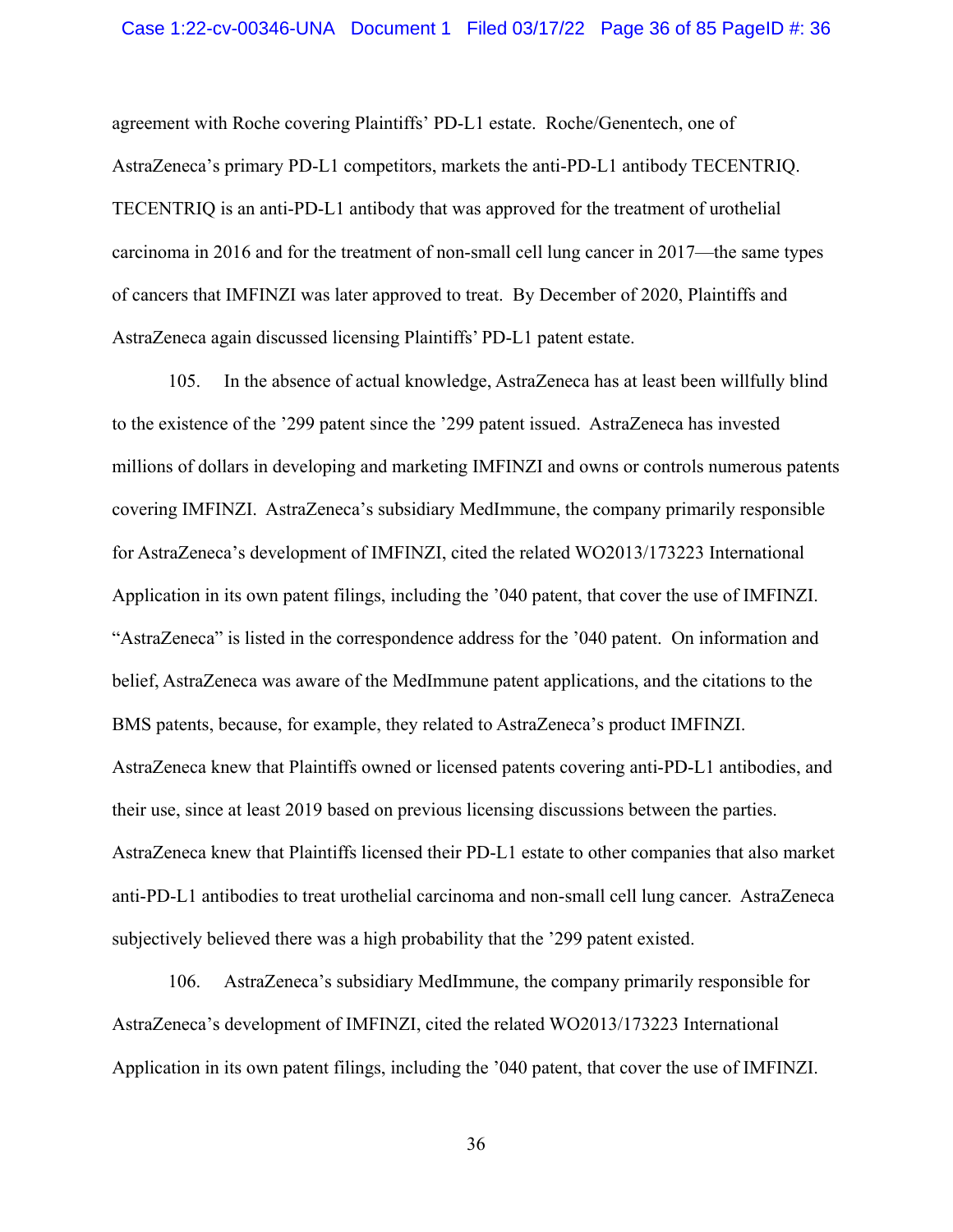## Case 1:22-cv-00346-UNA Document 1 Filed 03/17/22 Page 37 of 85 PageID #: 37

"AstraZeneca" is listed in the correspondence address for the '040 patent. On information and belief, AstraZeneca was aware of the MedImmune patent applications, and the citations to the BMS patents, because, for example, they related to AstraZeneca's product IMFINZI. AstraZeneca also had knowledge of other patents owned/licensed by Plaintiffs that related to the use of an anti-PD-L1 antibody. AstraZeneca is a sophisticated company and, on information and belief, monitors the patent estates of its competitors for patents that could cover the use of IMFINZI, particularly competitors, like Plaintiffs, who AstraZeneca has approached about licensing patents that cover IMFINZI. If AstraZeneca did not have actual knowledge of the '299 patent, it is because AstraZeneca took deliberate actions to avoid learning specifically about the '299 patent. If AstraZeneca did not have actual knowledge of the existence of the '299 patent, it is because AstraZeneca was willfully blind to the existence of the '299 patent.

107. AstraZeneca has known that the use of IMFINZI in patients to treat cancer infringes at least claims 1-11 and 22-23 of the '299 patent since as early as November 27, 2018, when the '299 patent issued, but in any event, before receiving a copy of this complaint. IMFINZI is sold in a highly regulated market and AstraZeneca provided detailed prescribing information to users about how to administer and use IMFINZI. As detailed above, the limitations of the claims of the '299 patent are found directly in IMFINZI's prescribing information. Accordingly, once AstraZeneca knew of the '299 patent, AstraZeneca knew that the use of IMFINZI according to its prescribing information would infringe the '299 patent.

108. If AstraZeneca did not have actual knowledge that the use of IMFINZI in patients to treat cancer infringes at least claims 1-11 and 22-23 of the '299 patent, then AstraZeneca was willfully blind to that fact. AstraZeneca had actual knowledge of the '299 patent or was willfully blind to the existence of the '299 patent. AstraZeneca is a sophisticated company and upon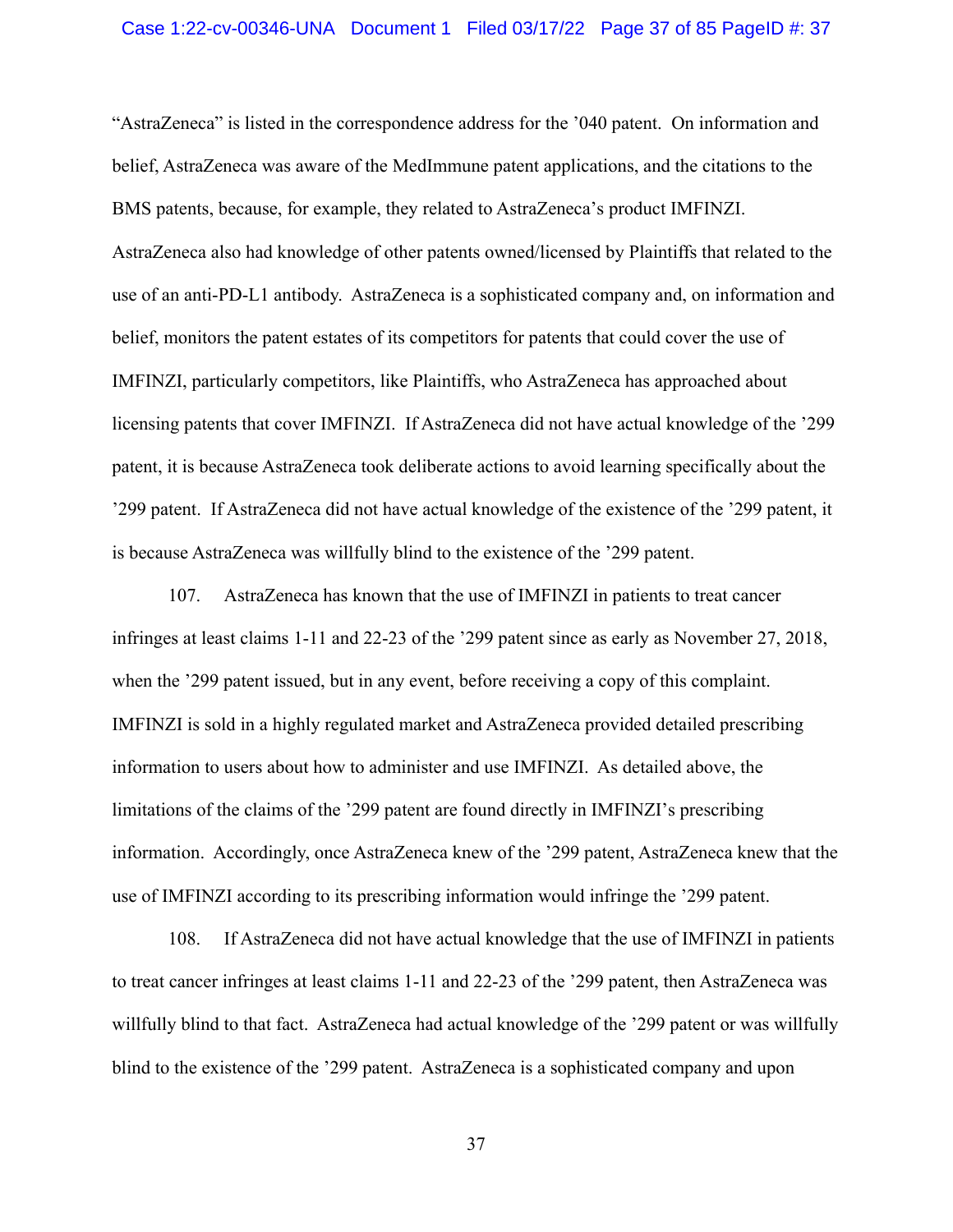## Case 1:22-cv-00346-UNA Document 1 Filed 03/17/22 Page 38 of 85 PageID #: 38

learning of a patent that covers the use of an anti-PD-L1 antibody according to the treatment regimen in IMFINZI's prescribing information, AstraZeneca subjectively believed that there was a high probability the use of IMFINZI would infringe the '299 patent. Based on the similarity between the '299 patent's claims and IMFINZI's prescribing information, the only way that AstraZeneca would not know that the use of IMFINZI infringed the '299 patent would be because AstraZeneca took deliberate action to avoid learning that the use of IMFINZI infringed the '299 patent.

109. AstraZeneca has contributed, and continues to contribute, to the infringement of at least claims 1-11 and 22-23 of the '299 patent. IMFINZI is, and has been, especially made to bind to human PD-L1 and have the features as claimed. Thus, IMFINZI is especially made, and has been made, for use to infringe the claims of the '299 patent. Further, IMFINZI is only available, and has only been available, to purchase for use as a product with the claimed features and is not a staple article of commerce or suited for any substantial non-infringing use. For all of the reasons above, AstraZeneca knows, and has known since as early as the date the '299 patent issued, that IMFINZI is and has been especially made and/or especially adapted for use in infringing the '299 patent.

110. Through its prescribing information from 2017-2021 and promotional materials, including its websites, AstraZeneca has and continues to recommend and encourage healthcare providers to infringe the claims of the '299 patent. AstraZeneca has had and continues to have the specific intent to infringe and actively induce others to infringe the '299 patent.

# **The Use of IMFINZI Infringes the '714 Patent**

111. On information and belief, AstraZeneca has manufactured, distributed, used, offered for sale, sold, and/or imported in the United States the IMFINZI antibody product to be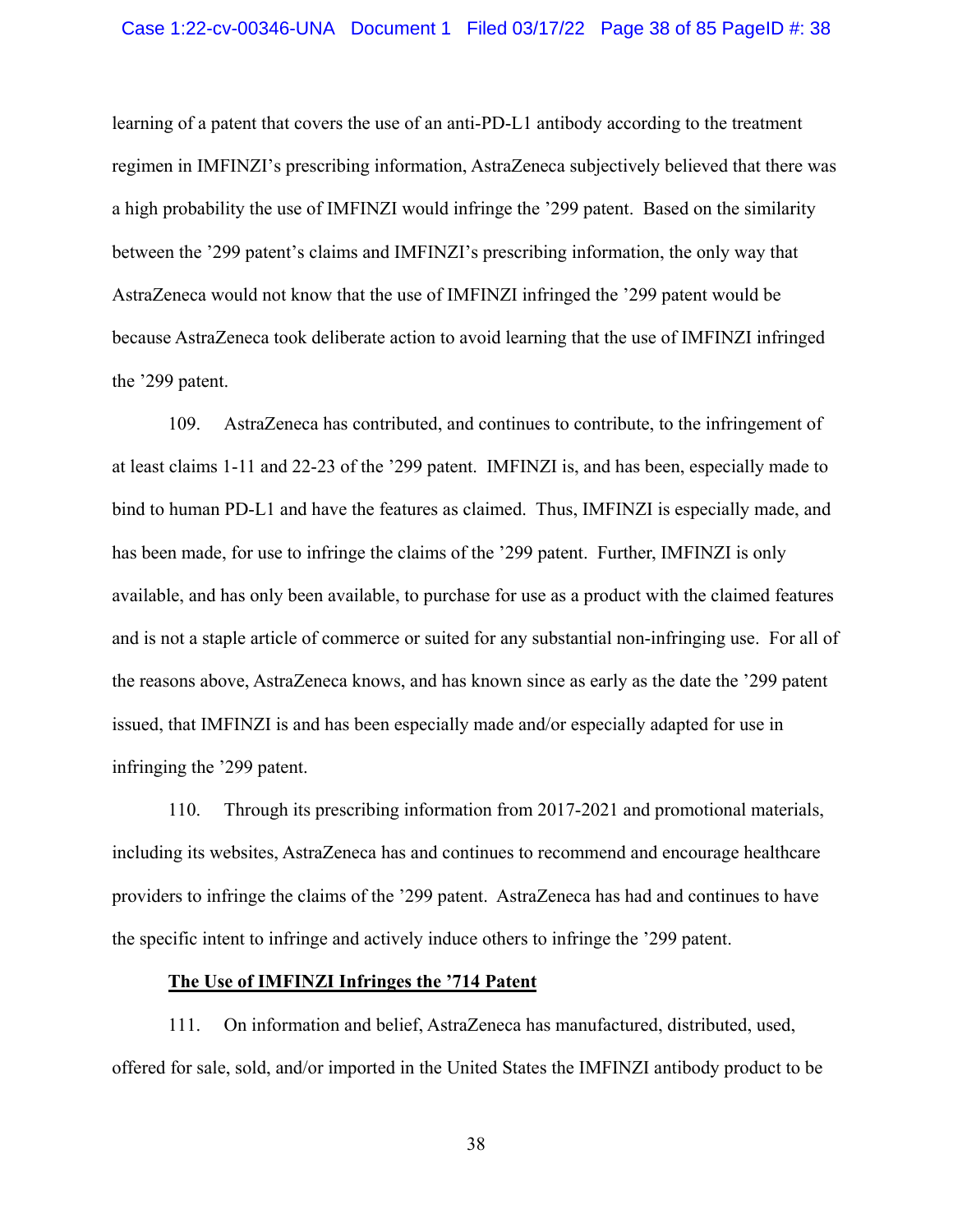### Case 1:22-cv-00346-UNA Document 1 Filed 03/17/22 Page 39 of 85 PageID #: 39

prescribed and used for the treatment of urothelial carcinoma, including tumors derived from a bladder cancer, according to IMFINZI's prescribing information from 2017 to 2021 and according to AstraZeneca's instructions on its website even after the prescribing information was adjusted in 2021, as described above.

112. As described above, and according to prescribing information for IMFINZI, IMFINZI is an anti-PD-L1 antibody used for treating a tumor in a subject in need of treatment. IMFINZI was specifically indicated for the treatment of urothelial carcinoma, a type of cancer in the bladder and urinary tract. IMFINZI is specifically indicated for patients who have disease progression during or following platinum-containing chemotherapy. The medication guide included with IMFINZI's prescribing information from 2017 to 2021 and current instructions informs patients that IMFINZI may be used when the patient has tried chemotherapy that contains platinum and it did not work or is no longer working.

113. As described above, and according to its prescribing information from 2017 to 2021 and current instructions, IMFINZI was and is administered as an intravenous infusion over 60 minutes with a recommended dosage of 10 mg/kg every 2 weeks for the treatment of urothelial carcinoma. The clinical study described in IMFINZI's prescribing information explained that 17% of patients responded to treatment.

114. On information and belief, IMFINZI has been used according to the instructions in its prescribing information from 2017 to 2021 and current instructions. The use of IMFINZI according to the instructions in its prescribing information from 2017 to 2021 and current instructions infringes at least claim 1 of the '714 patent.

115. According to its prescribing information from 2017 to 2021 and current instructions, IMFINZI was and is administered for locally advanced or metastatic urothelial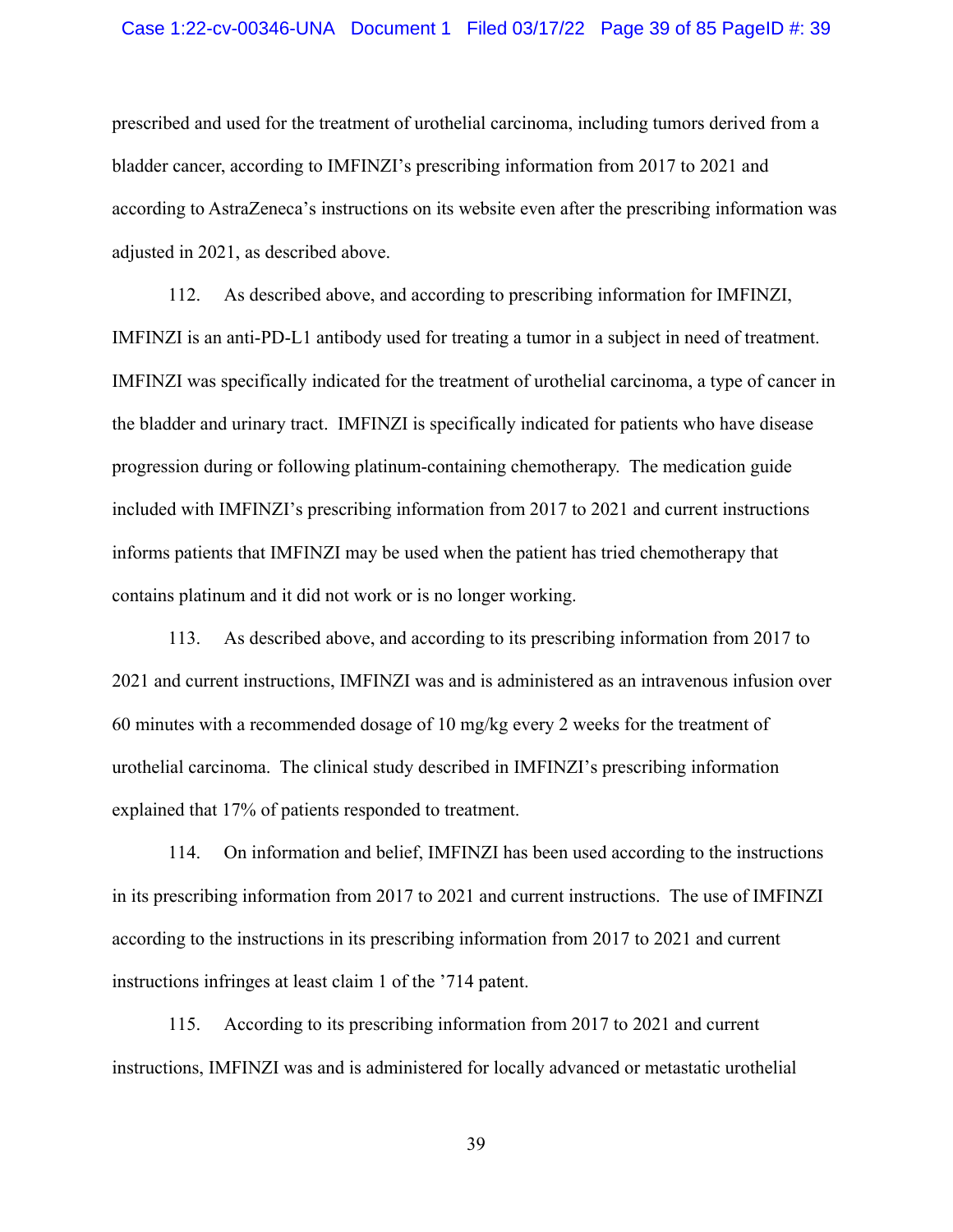## Case 1:22-cv-00346-UNA Document 1 Filed 03/17/22 Page 40 of 85 PageID #: 40

carcinoma. The use of IMFINZI according to its prescribing information from 2017 to 2021 and current instructions therefore infringes at least claims 2-4 of the '714 patent.

116. According to its prescribing information from 2017 to 2021 and current instructions, IMFINZI is packaged as a 500 mg/10mL solution in a single-dose vial or as a 120 mg/2.4mL solution in a single-dose vial. Each vial contains durvalumab (IMFINZI), L-histidine, L-histidine hydrochloride monohydrate,  $\alpha, \alpha$  trehalose dehydrate, Polysorbate 80, and water for injection. To prepare IMFINZI for administration to a human subject, the packaged solution is transferred to an intravenous bag containing 0.9% sodium chloride or 5% dextrose. The use of IMFINZI according to its prescribing information from 2017 to 2021 current instructions therefore infringes at least claims 6-9 of the '714 patent.

117. According to IMFINZI's prescribing information from 2017 to 2021 and current instructions, PD-L1 can be expressed on both tumor cells and tumor-associated cells in the tumor microenvironment. In the urothelial carcinoma clinical study reported in the prescribing information, more than half of the patients were classified as "PD-L1 high." If immune cells involved greater than 1% of the tumor area, the patient was classified as "PD-L1 high" when greater than or equal to 25% of the tumor cells or immune cells expressed PD-L1. If immune cells involved less than or equal to 1% of the tumor area, the patient was classified as "PD-L1 high" when greater than or equal to 25% of the tumor cells or 100% of immune cells expressed PD-L1. IMFINZI's prescribing information thus instructs doctors to use IMFINZI to treat a patient when at least 1% (claim 10) or 5% (claim 11) of the tumor cells exhibit membrane PD-L1 expression. Accordingly, use of IMFINZI to treat patients where at least 1% or at least 5% of the tumor cells exhibit membrane PD-L1 expression according to the prescribing information infringes at least claims 10 and 11 of the '714 patent.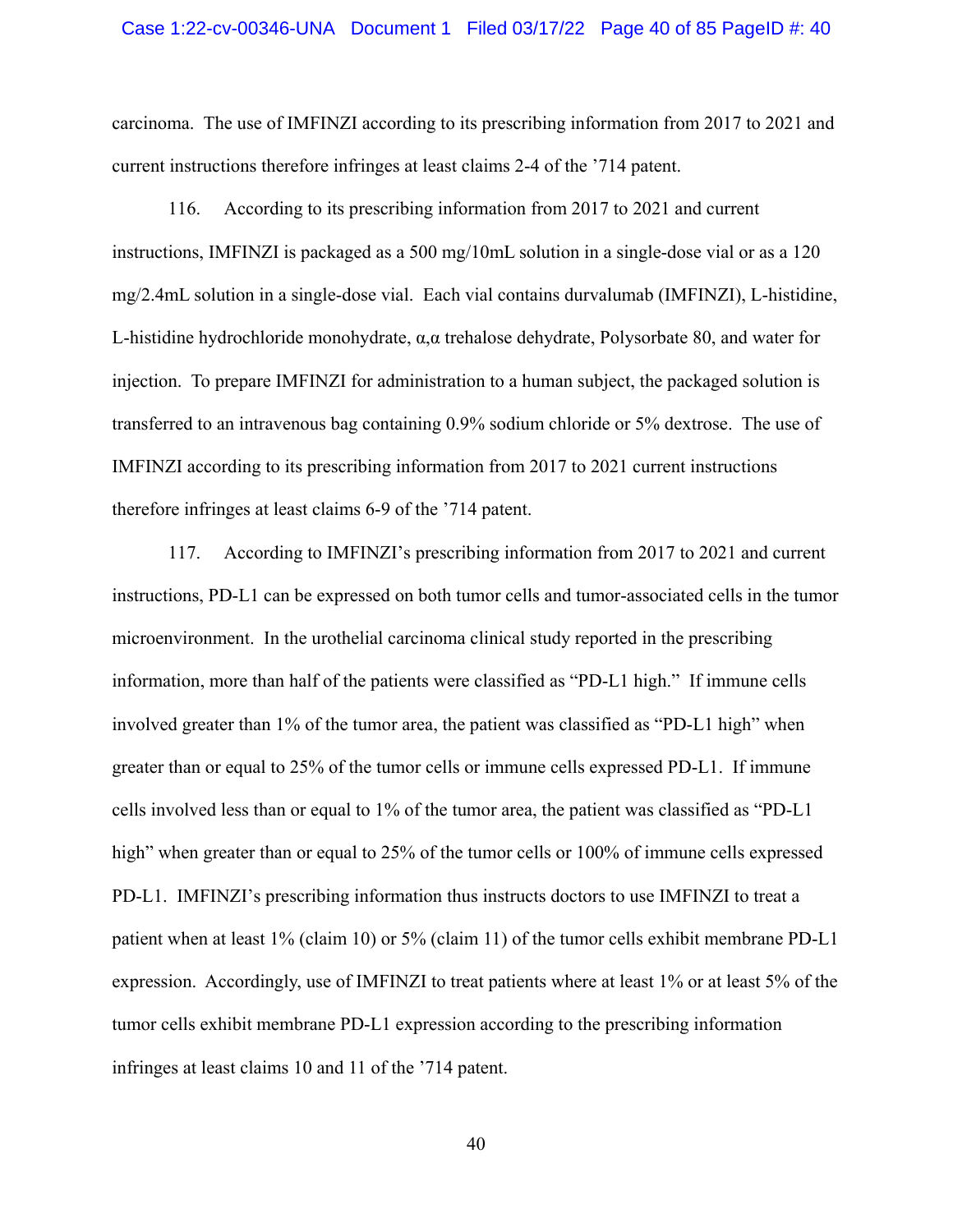118. According to its prescribing information from 2017 to 2021 and current instructions, IMFINZI was and is administered to adult patients with locally advanced or metastatic urothelial carcinoma who have disease progression during or following platinumcontaining chemotherapy. The clinical study reported in the prescribing information explained that 70% of patients had received prior cisplatin therapy, 30% had received prior carboplatin therapy, and 35% had received greater than or equal to 2 prior lines of systemic therapy. Based on the clinical study presented in the prescribing information, IMFINZI's prescribing information instructs doctors to use IMFINZI to treat a patient where the platinum-based chemotherapy is cisplatin, carboplatin, or both cisplatin and carboplatin. IMFINZI's prescribing information from 2017 to 2021 and current instructions thus instructs doctors to use IMFINZI to treat a patient where the patient's tumor is refractory to cisplatin, carboplatin, or both cisplatin and carboplatin. The use of IMFINZI to treat such patients according to IMFINZI's prescribing information from 2017 to 2021 and current instructions, infringes at least claim 23 of the '714 patent.

119. According to IMFINZI's prescribing information from 2017 to 2021 and current instructions, if patients experience certain adverse reactions from taking IMFINZI, their dose can be modified. Specifically, the prescribing information instructs the doctor to administer various corticosteroid treatments depending on the adverse reaction. The use of IMFINZI according to the prescribing information from 2017 to 2021 and current instructions therefore infringes at least claim 24 of the '714 patent.

120. On information and belief, AstraZeneca has known about the '714 patent since as early as June 4, 2019, when the '714 patent issued, but in any event, at least before receiving a copy of this complaint.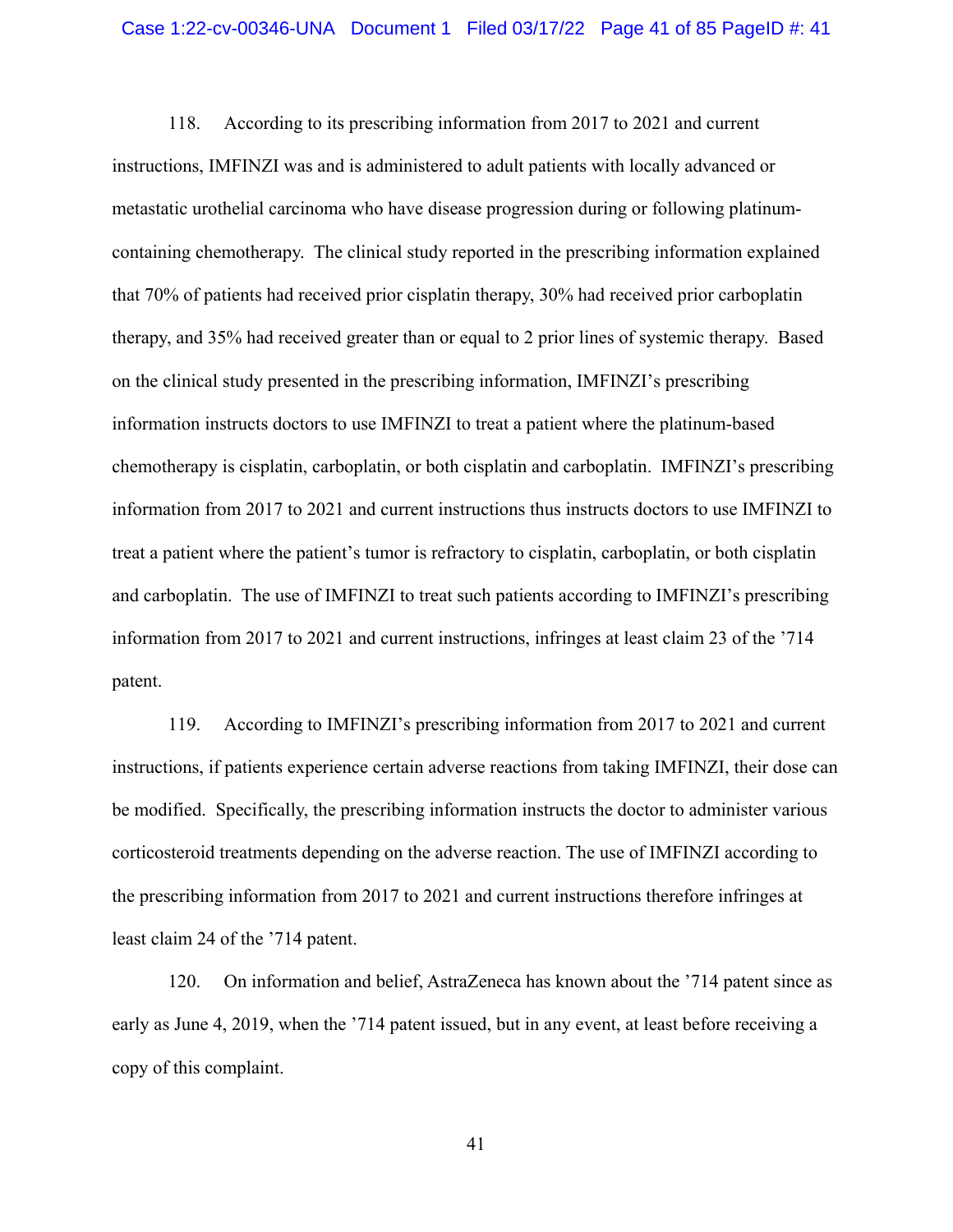121. AstraZeneca has had knowledge of the '714 patent since the '714 patent issued because International Publication No. WO2013/173223 (International Application No. PCT/US2013/040764), which claims priority to the same provisional applications as the '714 patent and identifies the same inventors, was identified during prosecution of several of AstraZeneca's own patents. WO2013/173223 includes claims with limitations that are very similar to limitations in the claims of the '714 patent. Claim 1 of WO2013/173223 covers a method of treating cancer by administering a PD-L1 antibody and claim 3 recites a dose of such an antibody from 0.1 to 10.0 mg/kg body weight at a dosing schedule of once per week, once every two weeks, or once a month. WO2013/173223 was included on a June 29, 2016 information disclosure statement during prosecution of U.S. Patent No. 10,232,040 ("the '040 patent"), which covers certain uses of durvalumab and is assigned to MedImmune, LLC, a company owned by AstraZeneca. The correspondence address associated with the '040 patent at the United States Patent & Trademark Office is "AstraZeneca, 300 South Wacker Dr., Chicago, IL, 60606." On information and belief, MedImmune was responsible for developing durvalumab, previously known as MEDI4736, for AstraZeneca. On January 28, 2016, WO2013/173223 was also identified by the examiner as relevant to all claims in MedImmune's GB2531094 publication, a publication of another application that claims uses of durvalumab. On information and belief, AstraZeneca was aware of the MedImmune patent applications, and the citations to the BMS patents, because, for example, they related to AstraZeneca's product IMFINZI.

122. Moreover, AstraZeneca has had knowledge of the '714 patent since the '714 patent issued because AstraZeneca and Plaintiffs are direct competitors in the immunotherapy field, and more specifically, in the PD-1/PD-L1 antibody field. AstraZeneca markets its anti-PD-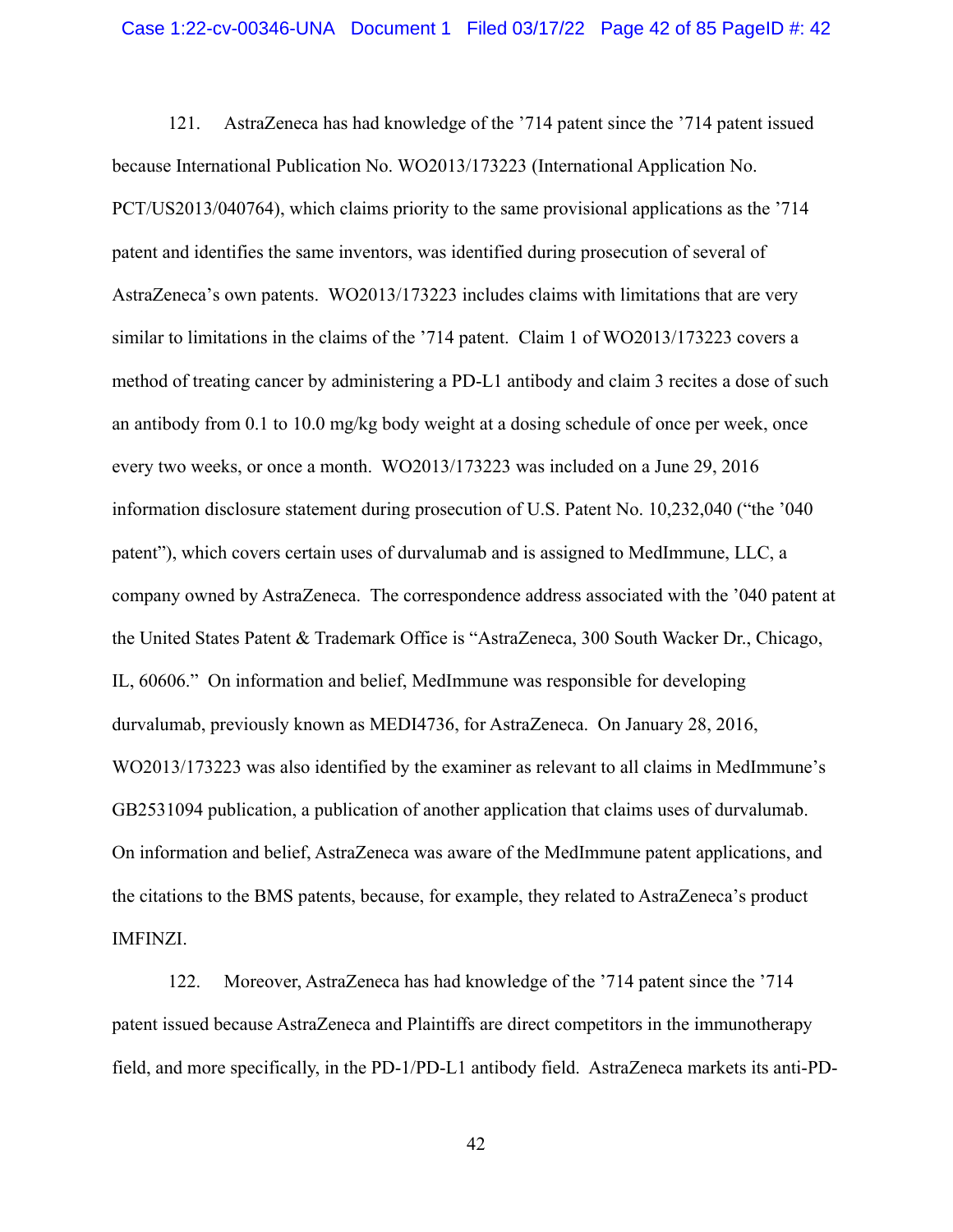L1 antibody durvalumab under the name IMFINZI for the treatment of urothelial carcinoma and non-small cell lung cancer. Plaintiffs market the anti-PD-1 antibody nivolumab under the name OPDIVO for treating those same types of cancer. On information and belief, AstraZeneca began marketing IMFINZI on May 1, 2017. On information and belief, AstraZeneca has invested millions of dollars to develop and market IMFINZI and actively monitors its competitors' patent portfolios that could cover the IMFINZI product.

123. AstraZeneca has had knowledge of the '714 patent since the '714 patent issued because it is a large company that monitors its competitors' patent portfolios for patents that cover IMFINZI. On information and belief, it monitored Plaintiffs' patent portfolio because in or around May 2019, AstraZeneca approached Plaintiffs about licensing one or more patents in Plaintiffs' PD-L1 patent portfolio. On information and belief, at least in connection with that outreach by AstraZeneca to Plaintiffs to license Plaintiffs' PD-L1 patent portfolio, AstraZeneca investigated Plaintiffs' portfolio of PD-L1-related patents and patent applications, which included the '714 patent's family at that point, and the '714 patent when it issued shortly thereafter. Therefore, AstraZeneca would have had knowledge of the '714 patent since at least that time. AstraZeneca also has had knowledge of the '714 patent since the '714 patent issued because AstraZeneca was aware of other companies that licensed Plaintiffs' PD-L1 patent estate so those companies could sell PD-L1 antibodies. By December of 2020, AstraZeneca was aware that Plaintiffs entered a non-exclusive licensing agreement with Roche covering Plaintiffs' PD-L1 estate. Roche/Genentech, one of AstraZeneca's primary PD-L1 competitors, markets the anti-PD-L1 antibody TECENTRIQ. TECENTRIQ is an anti-PD-L1 antibody that was approved for the treatment of urothelial carcinoma in 2016 and for the treatment of non-small cell lung cancer in 2017—the same types of cancers that IMFINZI was later approved to treat. By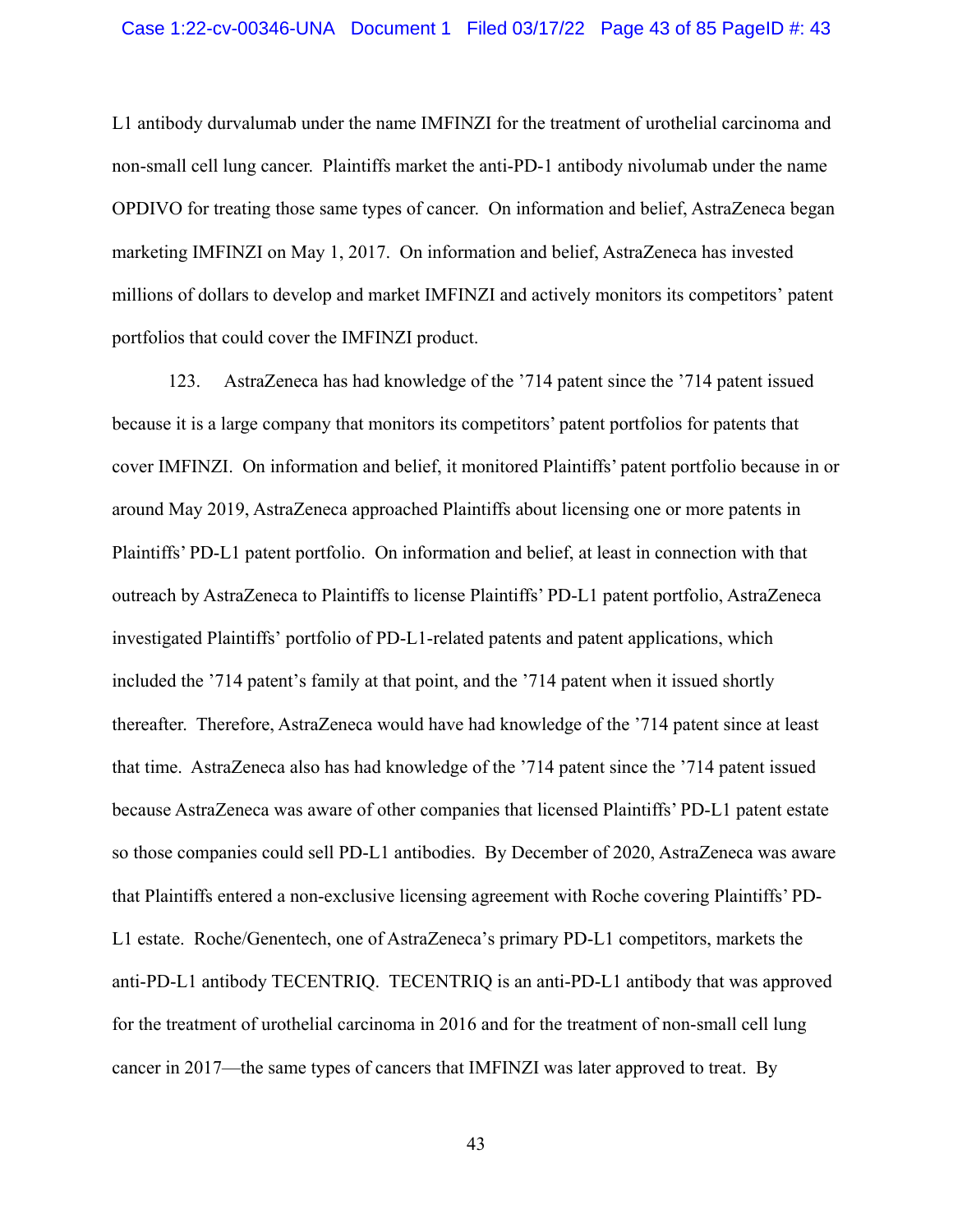December of 2020, Plaintiffs and AstraZeneca again discussed licensing Plaintiffs' PD-L1 patent estate.

124. In the absence of actual knowledge, AstraZeneca has at least been willfully blind to the existence of the '714 patent since the '714 patent issued. AstraZeneca has invested millions of dollars in developing and marketing IMFINZI and owns or controls numerous patents covering IMFINZI. AstraZeneca's subsidiary MedImmune, the company primarily responsible for AstraZeneca's development of IMFINZI, cited the related WO2013/173223 International Application in its own patent filings, including the '040 patent, that cover the use of IMFINZI. "AstraZeneca" is listed in the correspondence address for the '040 patent. On information and belief, AstraZeneca was aware of the MedImmune patent applications, and the citations to the BMS patents, because, for example, they related to AstraZeneca's product IMFINZI. AstraZeneca knew that Plaintiffs owned or licensed patents covering anti-PD-L1 antibodies, and their use, since at least 2019 based on previous licensing discussions between the parties. AstraZeneca knew that Plaintiffs licensed their PD-L1 estate to other companies that also market anti-PD-L1 antibodies to treat urothelial carcinoma and non-small cell lung cancer. AstraZeneca subjectively believed there was a high probability that the '714 patent existed.

125. AstraZeneca's subsidiary MedImmune, the company primarily responsible for AstraZeneca's development of IMFINZI, cited the related WO2013/173223 International Application in its own patent filings, including the '040 patent, that cover the use of IMFINZI. "AstraZeneca" is listed in the correspondence address for the '040 patent. On information and belief, AstraZeneca was aware of the MedImmune patent applications, and the citations to the BMS patents, because, for example, they related to AstraZeneca's product IMFINZI. AstraZeneca also had knowledge of other patents owned/licensed by Plaintiffs that related to the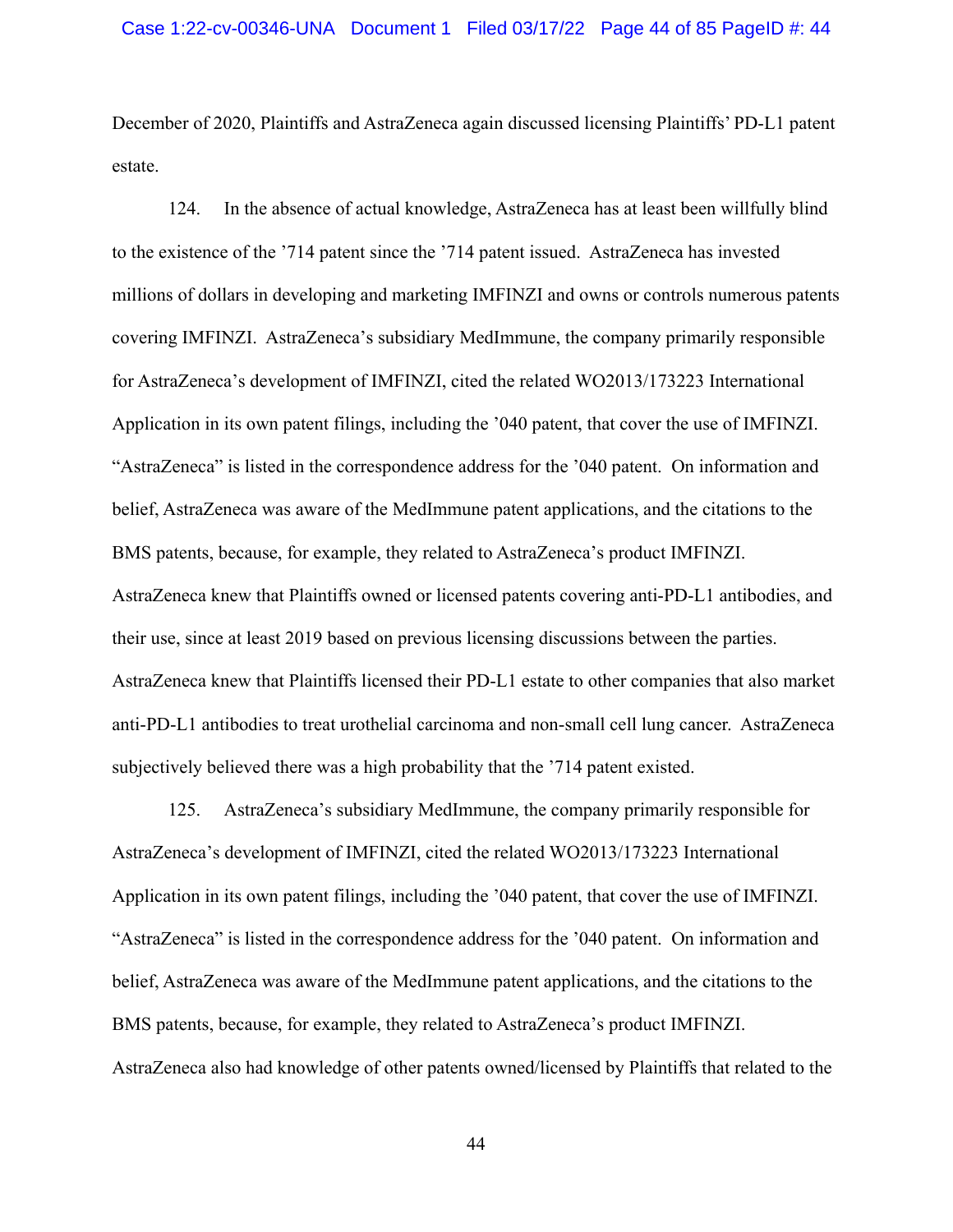## Case 1:22-cv-00346-UNA Document 1 Filed 03/17/22 Page 45 of 85 PageID #: 45

use of an anti-PD-L1 antibody. AstraZeneca is a sophisticated company and, on information and belief, monitors the patent estates of its competitors for patents that could cover the use of IMFINZI, particularly competitors, like Plaintiffs, who AstraZeneca has approached about licensing patents that cover IMFINZI. If AstraZeneca did not have actual knowledge of the '714 patent, it is because AstraZeneca took deliberate actions to avoid learning specifically about the '714 patent. If AstraZeneca did not have actual knowledge of the existence of the '714 patent, it is because AstraZeneca was willfully blind to the existence of the '714 patent.

126. AstraZeneca has known that the use of IMFINZI in patients to treat cancer infringes at least claims 1-4, 6-11, and 23-24 of the '714 patent since as early as June 4, 2019, when the '714 patent issued, but in any event, before receiving a copy of this complaint. IMFINZI is sold in a highly regulated market and AstraZeneca provided detailed prescribing information to users about how to administer and use IMFINZI. As detailed above, the limitations of the claims of the '714 patent are found directly in IMFINZI's prescribing information. Accordingly, once AstraZeneca knew of the '714 patent, AstraZeneca knew that the use of IMFINZI according to its prescribing information would infringe the '714 patent.

127. If AstraZeneca did not have actual knowledge that the use of IMFINZI in patients to treat cancer infringes at least claims 1-4, 6-11, and 23-24 of the '714 patent, then AstraZeneca was willfully blind to that fact. AstraZeneca had actual knowledge of the '714 patent or was willfully blind to the existence of the '714 patent. AstraZeneca is a sophisticated company and upon learning of a patent that covers the use of an anti-PD-L1 antibody according to the treatment regimen in IMFINZI's prescribing information, AstraZeneca subjectively believed that there was a high probability the use of IMFINZI would infringe the '714 patent. Based on the similarity between the '714 patent's claims and IMFINZI's prescribing information, the only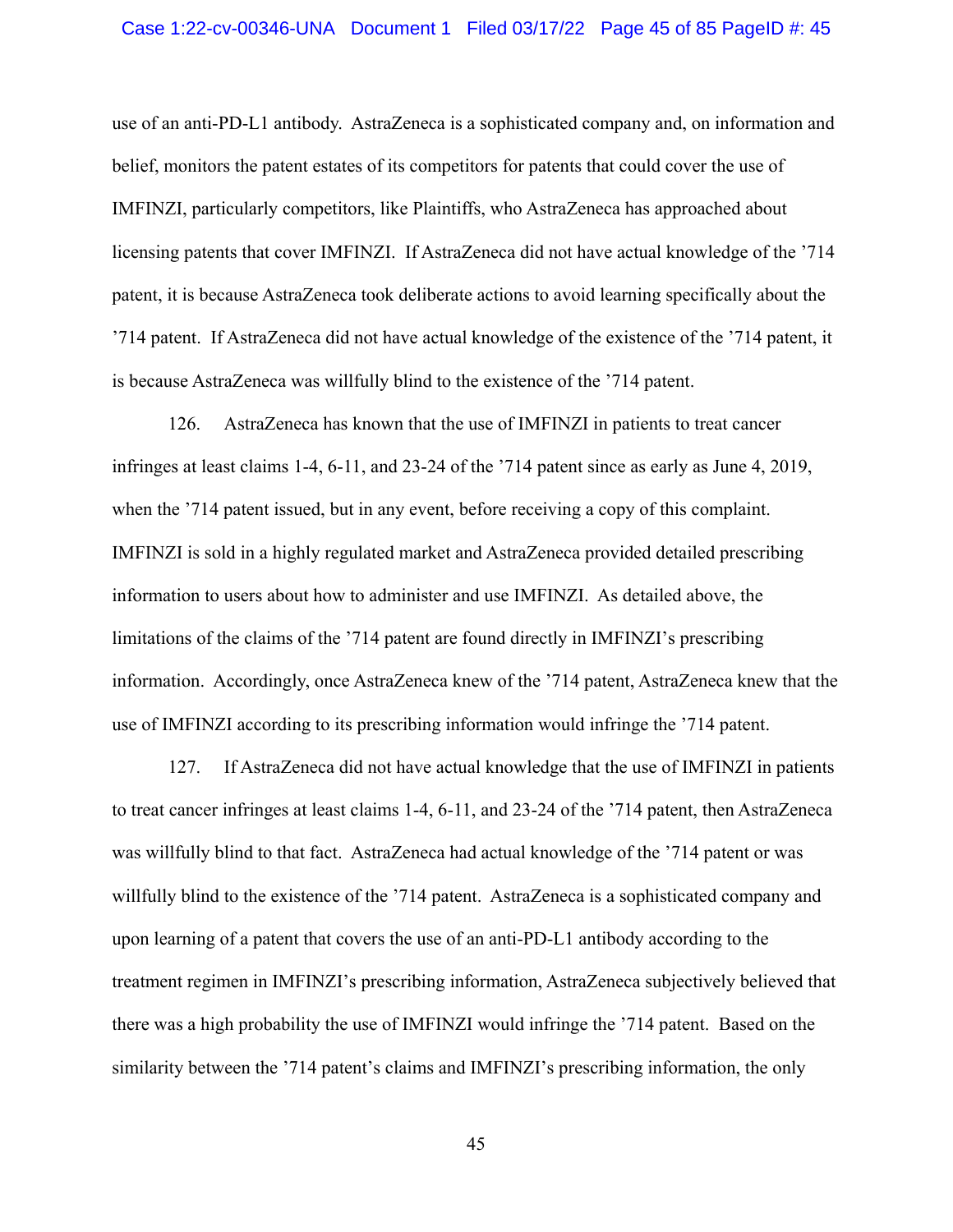## Case 1:22-cv-00346-UNA Document 1 Filed 03/17/22 Page 46 of 85 PageID #: 46

way that AstraZeneca would not know that the use of IMFINZI infringed the '714 patent would be because AstraZeneca took deliberate action to avoid learning that the use of IMFINZI infringed the '714 patent.

128. AstraZeneca has contributed, and continues to contribute, to the infringement of at least claims 1-4, 6-11, and 23-24 of the '714 patent. IMFINZI is, and has been, especially made to bind to human PD-L1 and have the features as claimed. Thus, IMFINZI is especially made, and has been made, for use to infringe the claims of the '714 patent. Further, IMFINZI is only available, and has only been available, to purchase for use as a product with the claimed features and is not a staple article of commerce or suited for any substantial non-infringing use. For all of the reasons above, AstraZeneca knows, and has known since as early as the date the '714 patent issued, that IMFINZI is and has been especially made and/or especially adapted for use in infringing the '714 patent.

129. Through its prescribing information from 2017-2021 and promotional materials, including its websites, AstraZeneca has and continues to recommend and encourage healthcare providers to infringe the claims of the '714 patent. AstraZeneca has had and continues to have the specific intent to infringe and actively induce others to infringe the '714 patent.

## **The Use of IMFINZI Infringes the '594 Patent**

130. On information and belief, AstraZeneca has manufactured, distributed, used, offered for sale, sold, and/or imported in the United States the IMFINZI antibody product to be prescribed and used for the treatment of urothelial carcinoma, including tumors derived from a cancer of the renal pelvis, according to IMFINZI's prescribing information from 2017 to 2021 and according to AstraZeneca's instructions on its website even after the prescribing information was adjusted in 2021, as described above.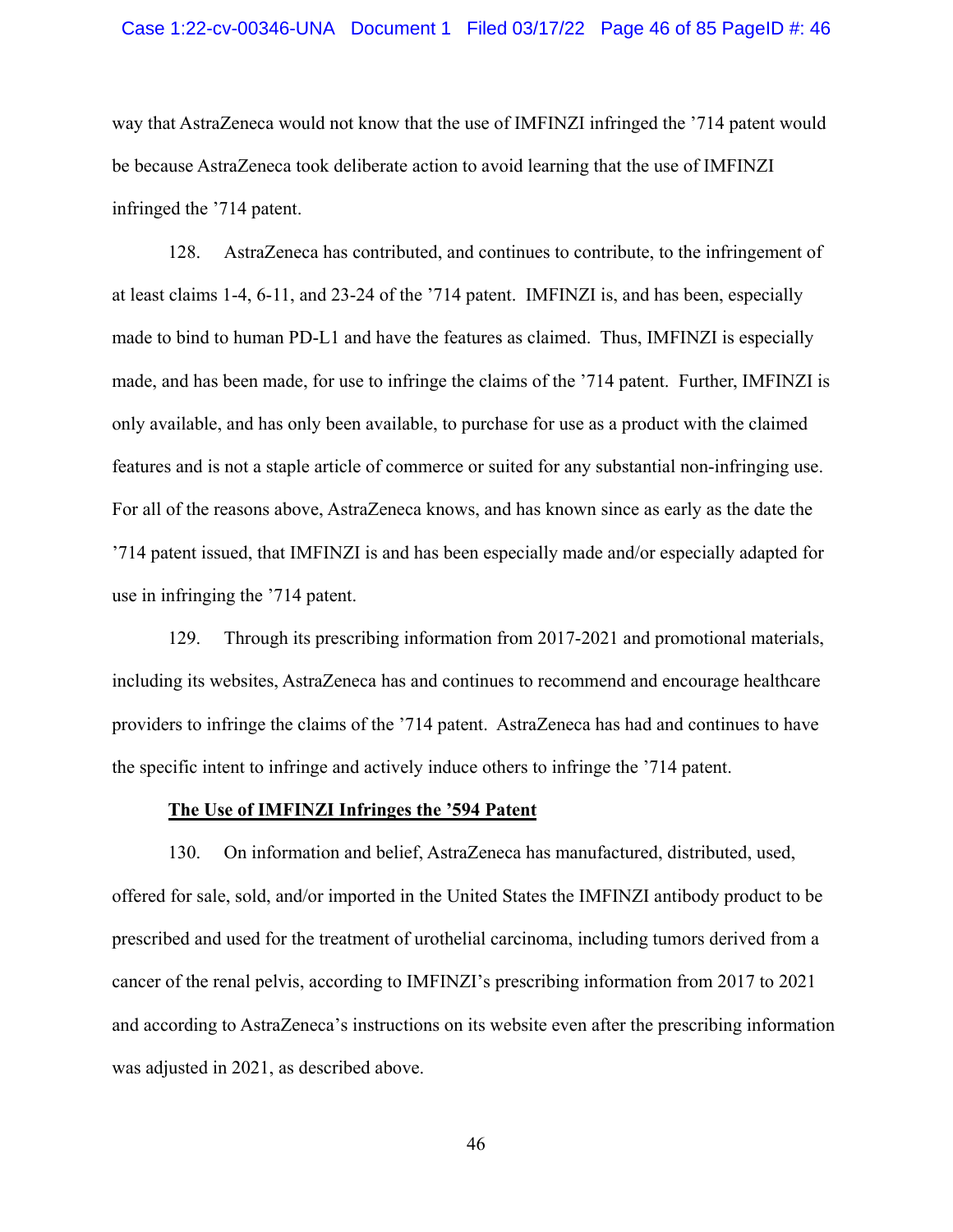#### Case 1:22-cv-00346-UNA Document 1 Filed 03/17/22 Page 47 of 85 PageID #: 47

131. As described above, and according to prescribing information for IMFINZI from 2017 to 2021 and current instructions, IMFINZI is an anti-PD-L1 antibody used for treating a tumor in a subject in need of treatment. IMFINZI was specifically indicated for the treatment of urothelial carcinoma, a type of cancer in the bladder and urinary tract, and which includes tumors derived from a cancer of the renal pelvis. IMFINZI is specifically indicated for patients who have disease progression during or following platinum-containing chemotherapy. The medication guide included with IMFINZI's prescribing information from 2017 to 2021 and current instructions informs patients that IMFINZI may be used when the patient has tried chemotherapy that contains platinum and it did not work or is no longer working.

132. As described above, and according to its prescribing information from 2017 to 2021 and current instructions, IMFINZI was and is administered as an intravenous infusion over 60 minutes with a recommended dosage of 10 mg/kg every 2 weeks for the treatment of urothelial carcinoma. The clinical study described in IMFINZI's prescribing information explained that 17% of patients responded to treatment.

133. On information and belief, IMFINZI has been used according to the instructions in its prescribing information from 2017 to 2021 and current instructions. The use of IMFINZI according to the instructions in its prescribing information from 2017 to 2021 and current instructions infringes at least claims 1 and 28 of the '594 patent.

134. According to its prescribing information from 2017 to 2021 and current instructions, IMFINZI was and is administered for locally advanced or metastatic urothelial carcinoma. The use of IMFINZI according to its prescribing information from 2017 to 2021 and current instructions therefore infringes at least claims 2-4 and 29 of the '594 patent.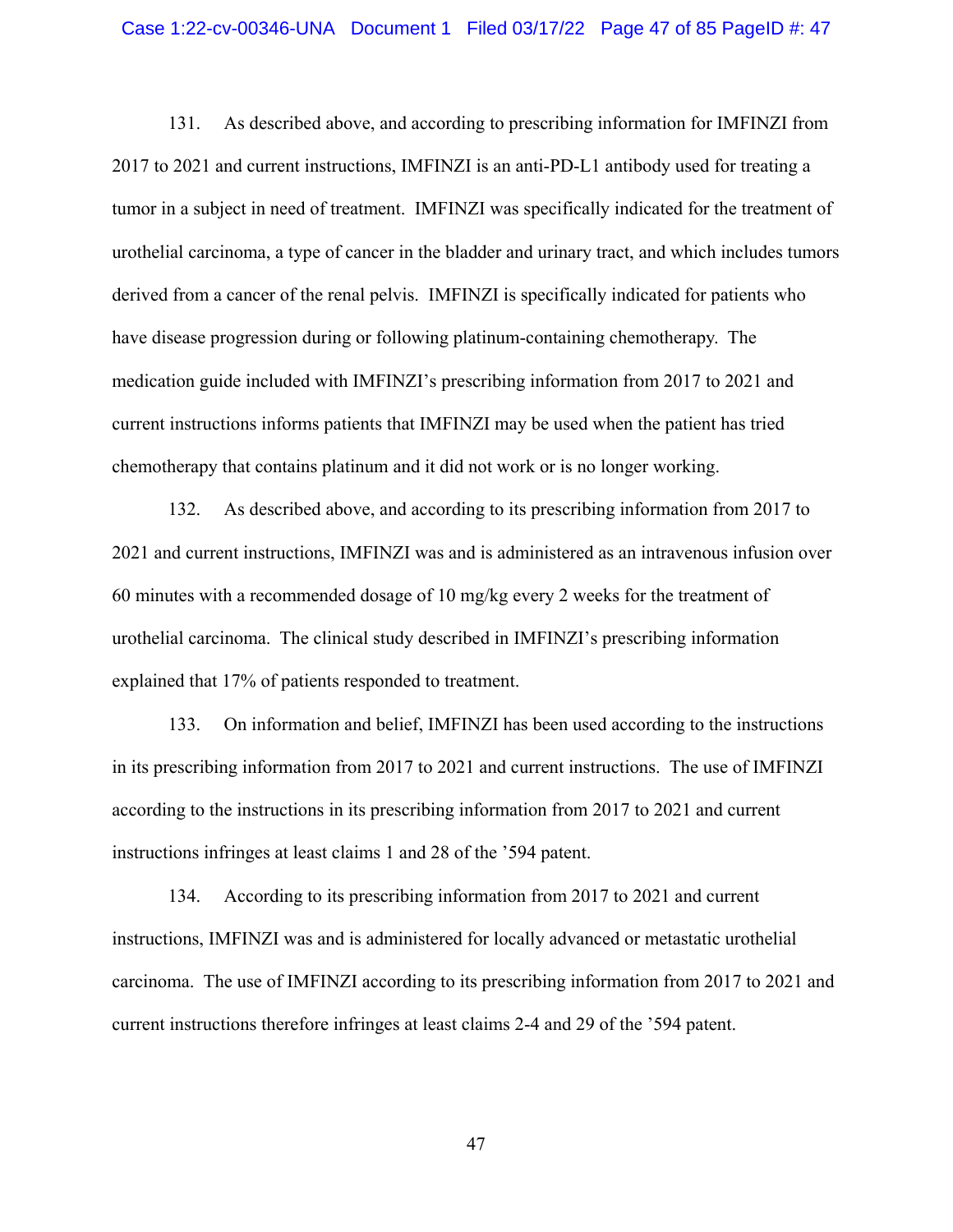## Case 1:22-cv-00346-UNA Document 1 Filed 03/17/22 Page 48 of 85 PageID #: 48

135. According to its prescribing information from 2017 to 2021 and current instructions, IMFINZI is packaged as a 500 mg/10mL solution in a single-dose vial or as a 120 mg/2.4mL solution in a single-dose vial. Each vial contains durvalumab (IMFINZI), L-histidine, L-histidine hydrochloride monohydrate, α,α trehalose dehydrate, Polysorbate 80, and water for injection. To prepare IMFINZI for administration to a human subject, the packaged solution is transferred to an intravenous bag containing 0.9% sodium chloride or 5% dextrose. The use of IMFINZI according to the prescribing information therefore infringes at least claims 6-9 of the '594 patent.

136. According to IMFINZI's prescribing information from 2017 to 2021 and current instructions, PD-L1 can be expressed on both tumor cells and tumor-associated cells in the tumor microenvironment. In the urothelial carcinoma clinical study reported in the prescribing information, more than half of the patients were classified as "PD-L1 high." If immune cells involved greater than 1% of the tumor area, the patient was classified as "PD-L1 high" when greater than or equal to 25% of the tumor cells or immune cells expressed PD-L1. If immune cells involved less than or equal to 1% of the tumor area, the patient was classified as "PD-L1 high" when greater than or equal to 25% of the tumor cells or 100% of immune cells expressed PD-L1. IMFINZI's prescribing information from 2017 to 2021 and current instructions thus instructs doctors to use IMFINZI to treat a patient when at least 1% (claim 10) or 5% (claim 11) of the tumor cells exhibit membrane PD-L1 expression. Accordingly, use of IMFINZI to treat patients where at least 1% or at least 5% of the tumor cells exhibit membrane PD-L1 expression according to the prescribing information from 2017 to 2021 and current instructions infringes at least claims 10-11 and 30 of the '594 patent.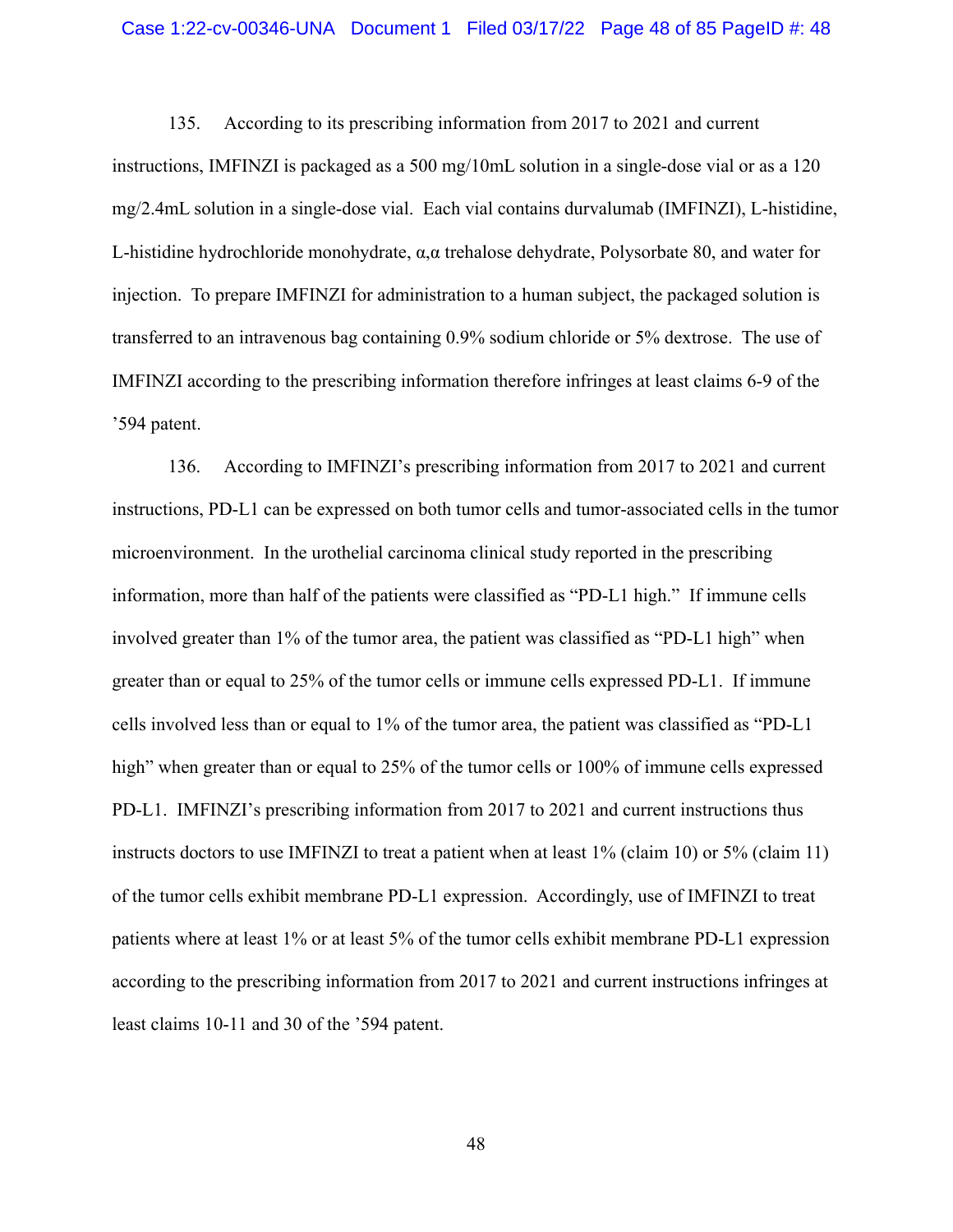137. According to its prescribing information from 2017 to 2021 and current instructions, IMFINZI was and is administered to adult patients with locally advanced or metastatic urothelial carcinoma who have disease progression during or following platinumcontaining chemotherapy. The clinical study reported in the prescribing information explained that 70% of patients had received prior cisplatin therapy, 30% had received prior carboplatin therapy, and 35% had received greater than or equal to 2 prior lines of systemic therapy. Based on the clinical study presented in the prescribing information, IMFINZI's prescribing information instructs doctors to use IMFINZI to treat a patient where the platinum-based chemotherapy is cisplatin, carboplatin, or both cisplatin and carboplatin. IMFINZI's prescribing information thus instructs doctors to use IMFINZI to treat a patient where the patient's tumor is refractory to cisplatin, carboplatin, or both cisplatin and carboplatin. The use of IMFINZI to treat such patients according to IMFINZI's prescribing information from 2017 to 2021 and current instructions, infringes at least claim 23 of the '594 patent.

138. According to IMFINZI's prescribing information from 2017 to 2021 and current instructions, if patients experience certain adverse reactions from taking IMFINZI, their dose can be modified. Specifically, the prescribing information instructs the doctor to administer various corticosteroid treatments depending on the adverse reaction. The use of IMFINZI according to the prescribing information from 2017 to 2021 and current instructions therefore infringes at least claim 24 of the '594 patent.

139. On information and belief, AstraZeneca has known about the '594 patent since as early as April 23, 2019, when the '594 patent issued, but in any event, at least before receiving a copy of this complaint.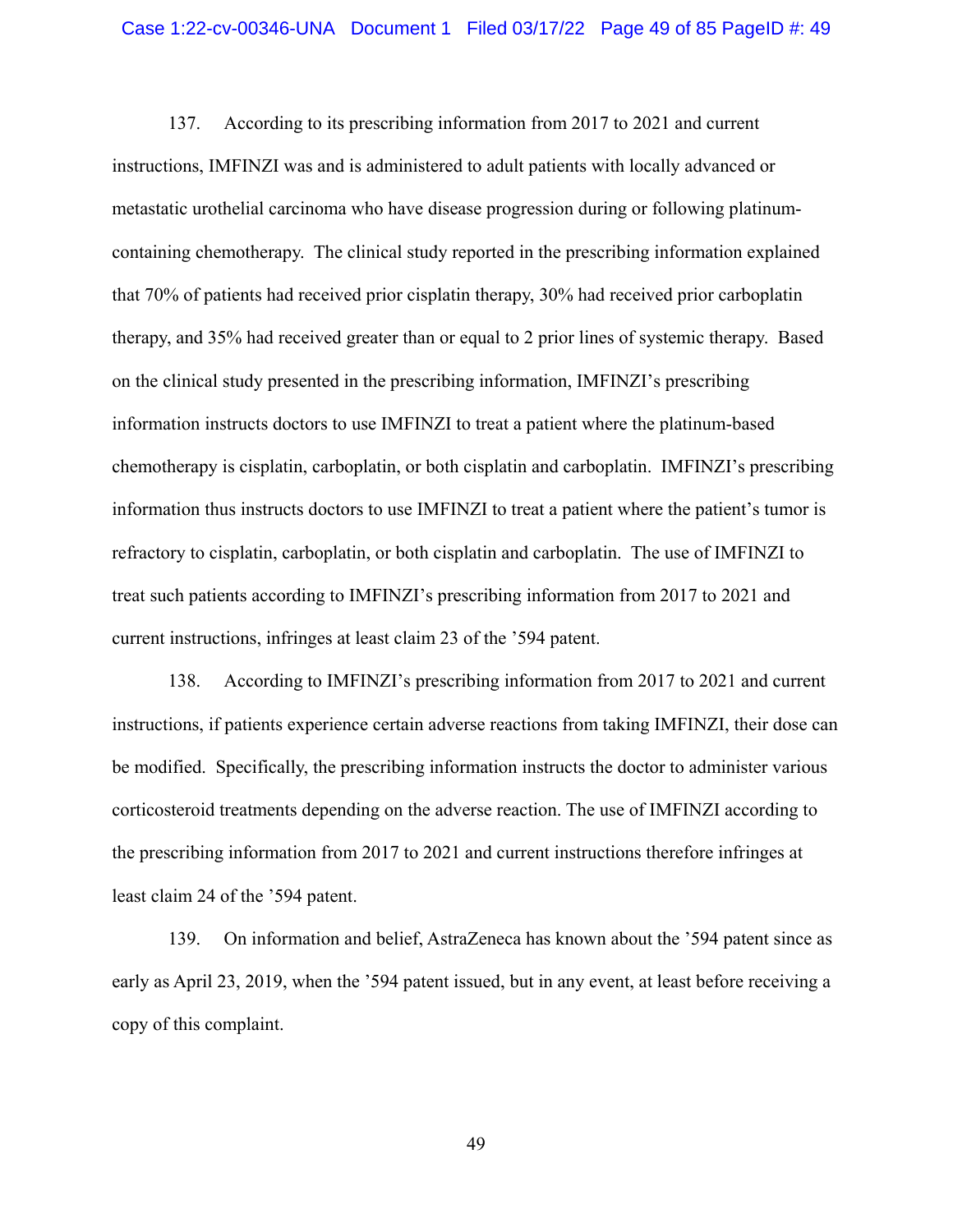140. AstraZeneca has had knowledge of the '594 patent since the '594 patent issued because International Publication No. WO2013/173223 (International Application No. PCT/US2013/040764), which claims priority to the same provisional applications as the '594 patent and identifies the same inventors, was identified during prosecution of several of AstraZeneca's own patents. WO2013/173223 includes claims with limitations that are very similar to limitations in the claims of the '594 patent. Claim 1 of WO2013/173223 covers a method of treating cancer by administering a PD-L1 antibody and claim 3 recites a dose of such an antibody from 0.1 to 10.0 mg/kg body weight at a dosing schedule of once per week, once every two weeks, or once a month. WO2013/173223 was included on a June 29, 2016 information disclosure statement during prosecution of U.S. Patent No. 10,232,040 ("the '040 patent"), which covers certain uses of durvalumab and is assigned to MedImmune, LLC, a company owned by AstraZeneca. The correspondence address associated with the '040 patent at the United States Patent & Trademark Office is "AstraZeneca, 300 South Wacker Dr., Chicago, IL, 60606." On information and belief, MedImmune was responsible for developing durvalumab, previously known as MEDI4736, for AstraZeneca. On January 28, 2016, WO2013/173223 was also identified by the examiner as relevant to all claims in MedImmune's GB2531094 publication, a publication of another application that claims uses of durvalumab. On information and belief, AstraZeneca was aware of the MedImmune patent applications, and the citations to the BMS patents, because, for example, they related to AstraZeneca's product IMFINZI.

141. Moreover, AstraZeneca has had knowledge of the '594 patent since the '594 patent issued because AstraZeneca and Plaintiffs are direct competitors in the immunotherapy field, and more specifically, in the PD-1/PD-L1 antibody field. AstraZeneca markets its anti-PD-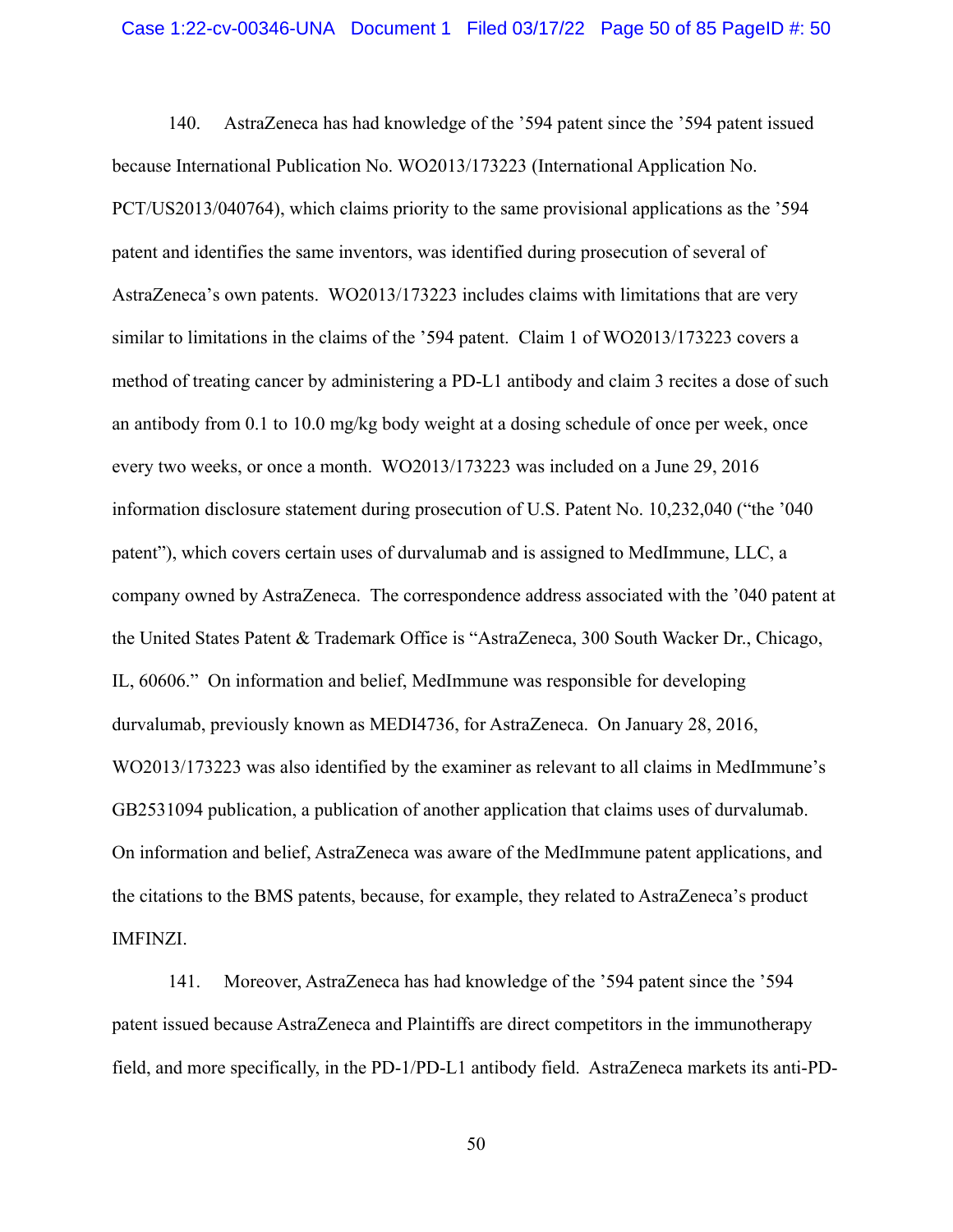L1 antibody durvalumab under the name IMFINZI for the treatment of urothelial carcinoma and non-small cell lung cancer. Plaintiffs market the anti-PD-1 antibody nivolumab under the name OPDIVO for treating those same types of cancer. On information and belief, AstraZeneca began marketing IMFINZI on May 1, 2017. On information and belief, AstraZeneca has invested millions of dollars to develop and market IMFINZI and actively monitors its competitors' patent portfolios that could cover the IMFINZI product.

142. AstraZeneca has had knowledge of the '594 patent since the '594 patent issued because it is a large company that monitors its competitors' patent portfolios for patents that cover IMFINZI. On information and belief, it monitored Plaintiffs' patent portfolio because in or around May 2019, AstraZeneca approached Plaintiffs about licensing one or more patents in Plaintiffs' PD-L1 patent portfolio. On information and belief, at least in connection with that outreach by AstraZeneca to Plaintiffs to license Plaintiffs' PD-L1 patent portfolio, AstraZeneca investigated Plaintiffs' portfolio of PD-L1-related patents and patent applications, which included the '594 patent at that point. Therefore, AstraZeneca would have had knowledge of the '594 patent since at least that time. AstraZeneca also has had knowledge of the '594 patent since the '594 patent issued because AstraZeneca was aware of other companies that licensed Plaintiffs' PD-L1 patent estate so those companies could sell PD-L1 antibodies. By December of 2020, AstraZeneca was aware that Plaintiffs entered a non-exclusive licensing agreement with Roche covering Plaintiffs' PD-L1 estate. Roche/Genentech, one of AstraZeneca's primary PD-L1 competitors, markets the anti-PD-L1 antibody TECENTRIQ. TECENTRIQ is an anti-PD-L1 antibody that was approved for the treatment of urothelial carcinoma in 2016 and for the treatment of non-small cell lung cancer in 2017—the same types of cancers that IMFINZI was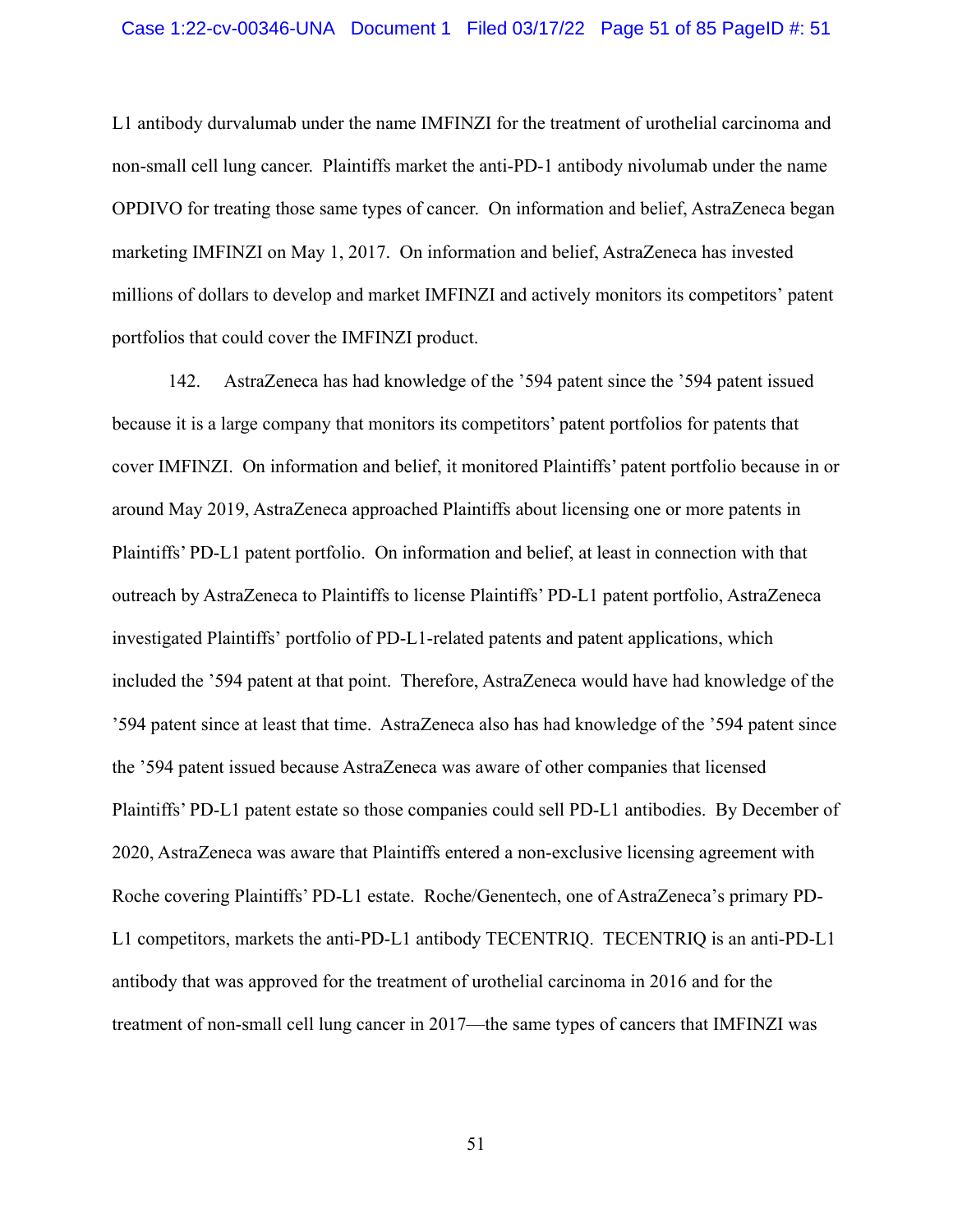later approved to treat. By December of 2020, Plaintiffs and AstraZeneca again discussed licensing Plaintiffs' PD-L1 patent estate.

143. In the absence of actual knowledge, AstraZeneca has at least been willfully blind to the existence of the '594 patent since the '594 patent issued. AstraZeneca has invested millions of dollars in developing and marketing IMFINZI and owns or controls numerous patents covering IMFINZI. AstraZeneca's subsidiary MedImmune, the company primarily responsible for AstraZeneca's development of IMFINZI, cited the related WO2013/173223 International Application in its own patent filings, including the '040 patent, that cover the use of IMFINZI. "AstraZeneca" is listed in the correspondence address for the '040 patent. On information and belief, AstraZeneca was aware of the MedImmune patent applications, and the citations to the BMS patents, because, for example, they related to AstraZeneca's product IMFINZI. AstraZeneca knew that Plaintiffs owned or licensed patents covering anti-PD-L1 antibodies, and their use, since at least 2019 based on previous licensing discussions between the parties. AstraZeneca knew that Plaintiffs licensed their PD-L1 estate to other companies that also market anti-PD-L1 antibodies to treat urothelial carcinoma and non-small cell lung cancer. AstraZeneca subjectively believed there was a high probability that the '594 patent existed.

144. AstraZeneca's subsidiary MedImmune, the company primarily responsible for AstraZeneca's development of IMFINZI, cited the related WO2013/173223 International Application in its own patent filings, including the '040 patent, that cover the use of IMFINZI. "AstraZeneca" is listed in the correspondence address for the '040 patent. On information and belief, AstraZeneca was aware of the MedImmune patent applications, and the citations to the BMS patents, because, for example, they related to AstraZeneca's product IMFINZI. AstraZeneca also had knowledge of other patents owned/licensed by Plaintiffs that related to the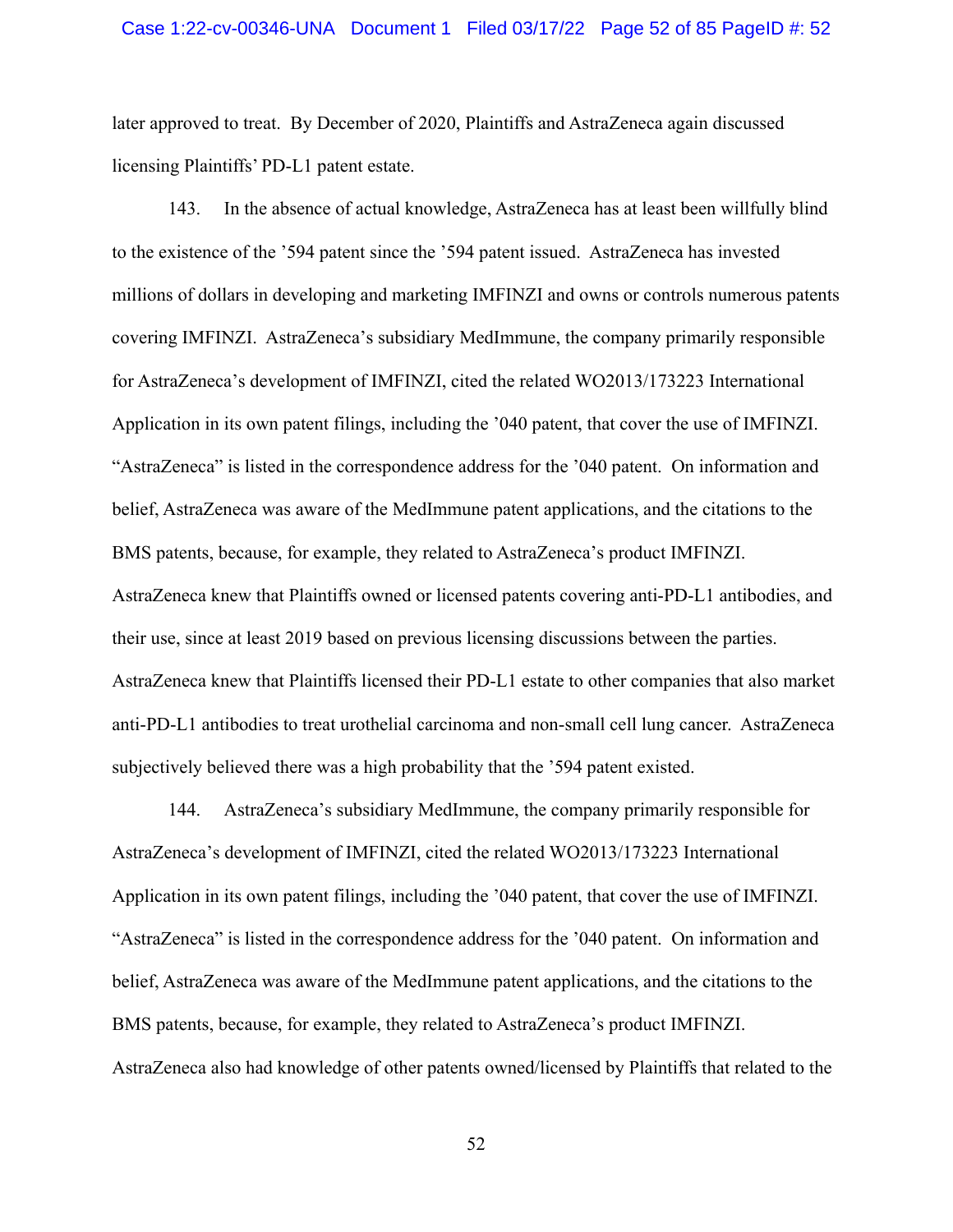## Case 1:22-cv-00346-UNA Document 1 Filed 03/17/22 Page 53 of 85 PageID #: 53

use of an anti-PD-L1 antibody. AstraZeneca is a sophisticated company and, on information and belief, monitors the patent estates of its competitors for patents that could cover the use of IMFINZI, particularly competitors, like Plaintiffs, who AstraZeneca has approached about licensing patents that cover IMFINZI. If AstraZeneca did not have actual knowledge of the '594 patent, it is because AstraZeneca took deliberate actions to avoid learning specifically about the '594 patent. If AstraZeneca did not have actual knowledge of the existence of the '594 patent, it is because AstraZeneca was willfully blind to the existence of the '594 patent.

145. AstraZeneca has known that the use of IMFINZI in patients to treat cancer infringes at least claims 1-4, 6-11, 23-24, and 28-30 of the '594 patent since as early as April 23, 2019, when the '594 patent issued, but in any event, before receiving a copy of this complaint. IMFINZI is sold in a highly regulated market and AstraZeneca provided detailed prescribing information to users about how to administer and use IMFINZI. As detailed above, the limitations of the claims of the '594 patent are found directly in IMFINZI's prescribing information. Accordingly, once AstraZeneca knew of the '594 patent, AstraZeneca knew that the use of IMFINZI according to its prescribing information would infringe the '594 patent.

146. If AstraZeneca did not have actual knowledge that the use of IMFINZI in patients to treat cancer infringes at least claims 1-4, 6-11, 23-24, and 28-30 of the '594 patent, then AstraZeneca was willfully blind to that fact. AstraZeneca had actual knowledge of the '594 patent or was willfully blind to the existence of the '594 patent. AstraZeneca is a sophisticated company and upon learning of a patent that covers the use of an anti-PD-L1 antibody according to the treatment regimen in IMFINZI's prescribing information, AstraZeneca subjectively believed that there was a high probability the use of IMFINZI would infringe the '594 patent. Based on the similarity between the '594 patent's claims and IMFINZI's prescribing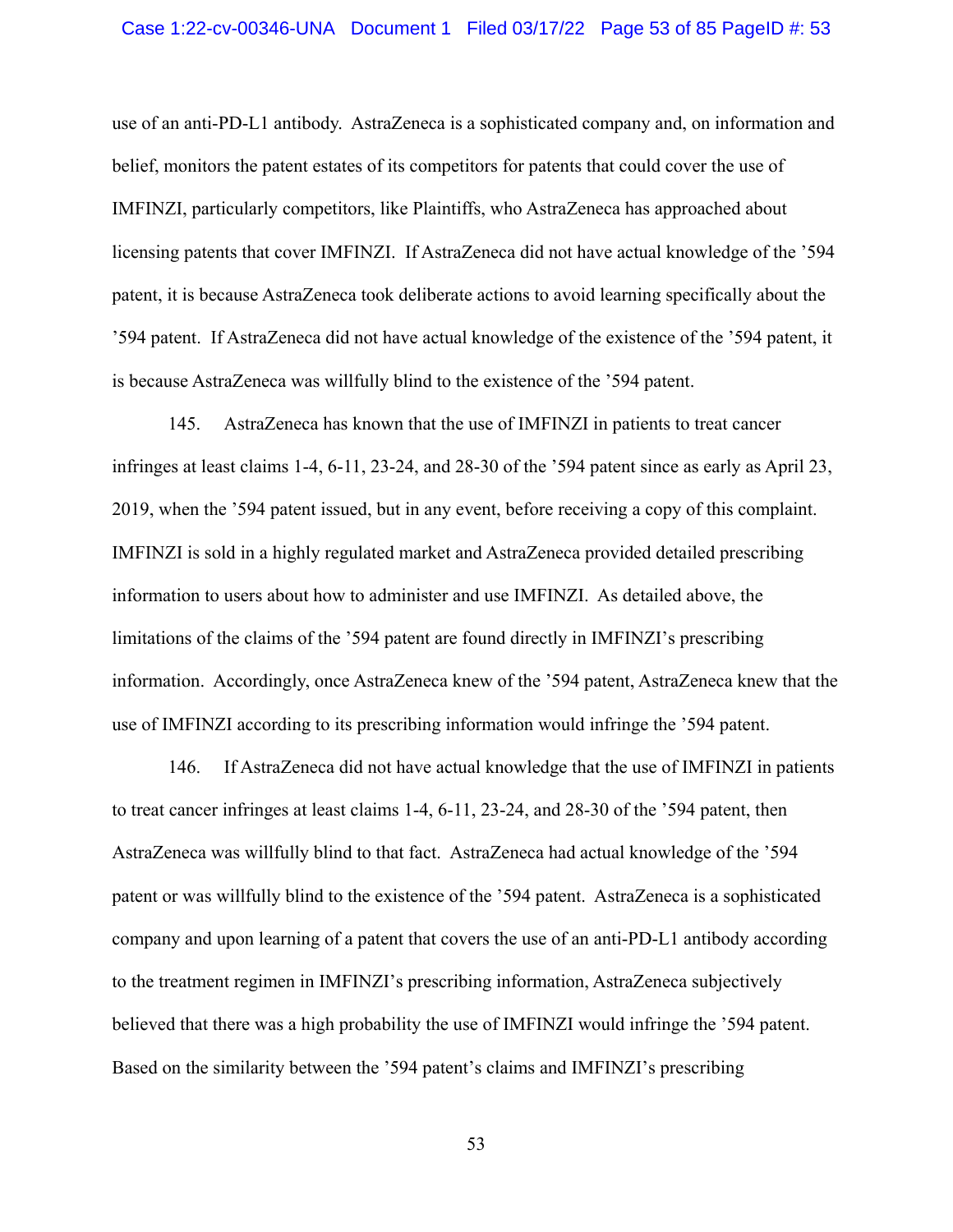## Case 1:22-cv-00346-UNA Document 1 Filed 03/17/22 Page 54 of 85 PageID #: 54

information, the only way that AstraZeneca would not know that the use of IMFINZI infringed the '594 patent would be because AstraZeneca took deliberate action to avoid learning that the use of IMFINZI infringed the '594 patent.

147. AstraZeneca has contributed, and continues to contribute, to the infringement of at least claims 1-4, 6-11, 23-24, and 28-30 of the '594 patent. IMFINZI is, and has been, especially made to bind to human PD-L1 and have the features as claimed. Thus, IMFINZI is especially made, and has been made, for use to infringe the claims of the '594 patent. Further, IMFINZI is only available, and has only been available, to purchase for use as a product with the claimed features and is not a staple article of commerce or suited for any substantial noninfringing use. For all of the reasons above, AstraZeneca knows, and has known since as early as the date the '594 patent issued, that IMFINZI is and has been especially made and/or especially adapted for use in infringing the '594 patent.

148. Through its prescribing information from 2017-2021 and promotional materials, including its websites, AstraZeneca has and continues to recommend and encourage healthcare providers to infringe the claims of the '594 patent. AstraZeneca has had and continues to have the specific intent to infringe and actively induce others to infringe the '594 patent.

## **The Use of IMFINZI Infringes the '595 Patent**

149. On information and belief, AstraZeneca has manufactured, distributed, used, offered for sale, sold, and/or imported in the United States the IMFINZI antibody product to be prescribed and used for the treatment of urothelial carcinoma, including tumors derived from a cancer of the ureter, according to IMFINZI's prescribing information from 2017 to 2021 and according to AstraZeneca's instructions on its website even after the prescribing information was adjusted in 2021, as described above.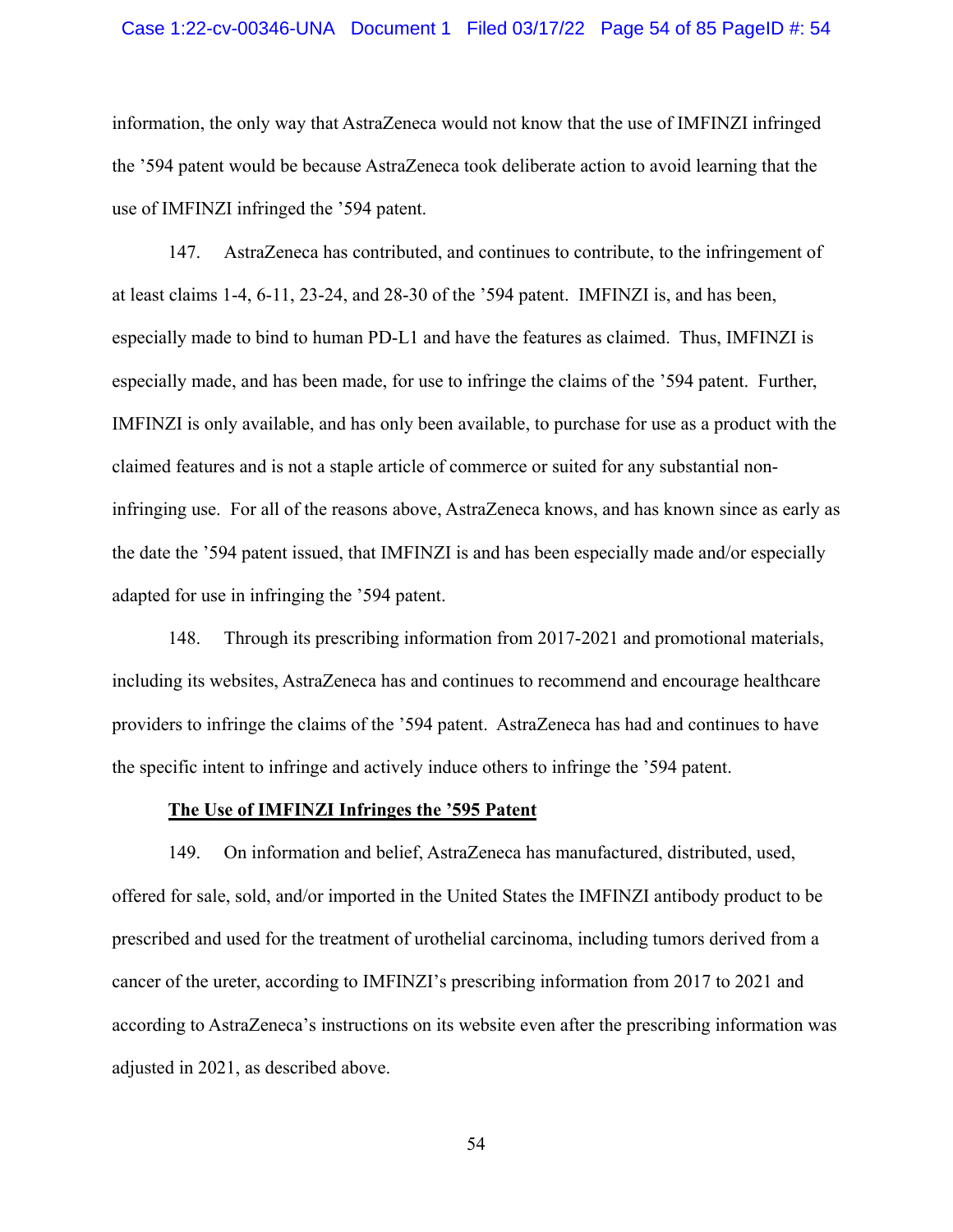#### Case 1:22-cv-00346-UNA Document 1 Filed 03/17/22 Page 55 of 85 PageID #: 55

150. As described above, and according to prescribing information for IMFINZI from 2017 to 2021 and current instructions, IMFINZI is an anti-PD-L1 antibody used for treating a tumor in a subject in need of treatment. IMFINZI was specifically indicated for the treatment of urothelial carcinoma, a type of cancer in the bladder and urinary tract, and which includes tumors derived from a cancer of the ureter. IMFINZI is specifically indicated for patients who have disease progression during or following platinum-containing chemotherapy. The medication guide included with IMFINZI's prescribing information from 2017 to 2021 and current instructions informs patients that IMFINZI may be used when the patient has tried chemotherapy that contains platinum and it did not work or is no longer working.

151. As described above, and according to its prescribing information from 2017 to 2021 and current instructions, IMFINZI was and is administered as an intravenous infusion over 60 minutes with a recommended dosage of 10 mg/kg every 2 weeks for the treatment of urothelial carcinoma. The clinical study described in IMFINZI's prescribing information explained that 17% of patients responded to treatment.

152. On information and belief, IMFINZI has been used according to the instructions in its prescribing information from 2017 to 2021 and current instructions. The use of IMFINZI according to the instructions in its prescribing information from 2017 to 2021 and current instructions infringes at least claims 1 and 28 of the '595 patent.

153. According to its prescribing information from 2017 to 2021 and current instructions, IMFINZI was and is administered for locally advanced or metastatic urothelial carcinoma. The use of IMFINZI according to its prescribing information from 2017 to 2021 and current instructions therefore infringes at least claims 2-4 and 29 of the '595 patent.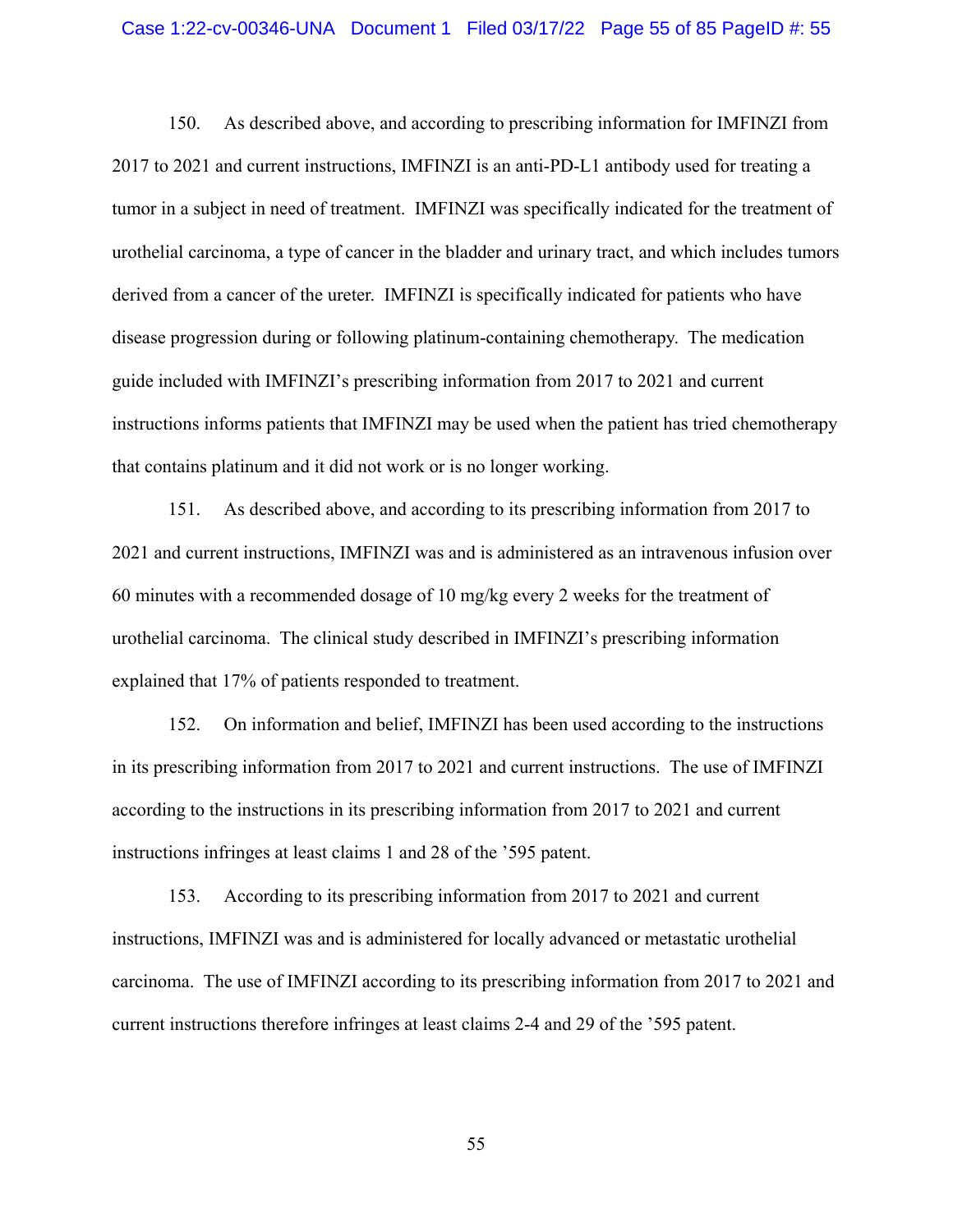## Case 1:22-cv-00346-UNA Document 1 Filed 03/17/22 Page 56 of 85 PageID #: 56

154. According to its prescribing information from 2017 to 2021 and current instructions, IMFINZI is packaged as a 500 mg/10mL solution in a single-dose vial or as a 120 mg/2.4mL solution in a single-dose vial. Each vial contains durvalumab (IMFINZI), L-histidine, L-histidine hydrochloride monohydrate, α,α trehalose dehydrate, Polysorbate 80, and water for injection. To prepare IMFINZI for administration to a human subject, the packaged solution is transferred to an intravenous bag containing 0.9% sodium chloride or 5% dextrose. The use of IMFINZI according to the prescribing information from 2017 to 2021 and current instructions therefore infringes at least claims 6-9 of the '595 patent.

155. According to IMFINZI's prescribing information from 2017 to 2021 and current instructions, PD-L1 can be expressed on both tumor cells and tumor-associated cells in the tumor microenvironment. In the urothelial carcinoma clinical study reported in IMFINZI's prescribing information, more than half of the patients were classified as "PD-L1 high." If immune cells involved greater than 1% of the tumor area, the patient was classified as "PD-L1 high" when greater than or equal to 25% of the tumor cells or immune cells expressed PD-L1. If immune cells involved less than or equal to 1% of the tumor area, the patient was classified as "PD-L1 high" when greater than or equal to 25% of the tumor cells or 100% of immune cells expressed PD-L1. IMFINZI's prescribing information from 2017 to 2021 and current instructions thus instructs doctors to use IMFINZI to treat a patient when at least 1% (claim 10) or 5% (claim 11) of the tumor cells exhibit membrane PD-L1 expression. Accordingly, use of IMFINZI to treat patients where at least 1% or at least 5% of the tumor cells exhibit membrane PD-L1 expression according to the prescribing information infringes at least claims 10-11 and 30 of the '595 patent.

156. According to its prescribing information from 2017 to 2021 and current instructions, IMFINZI was and is administered to adult patients with locally advanced or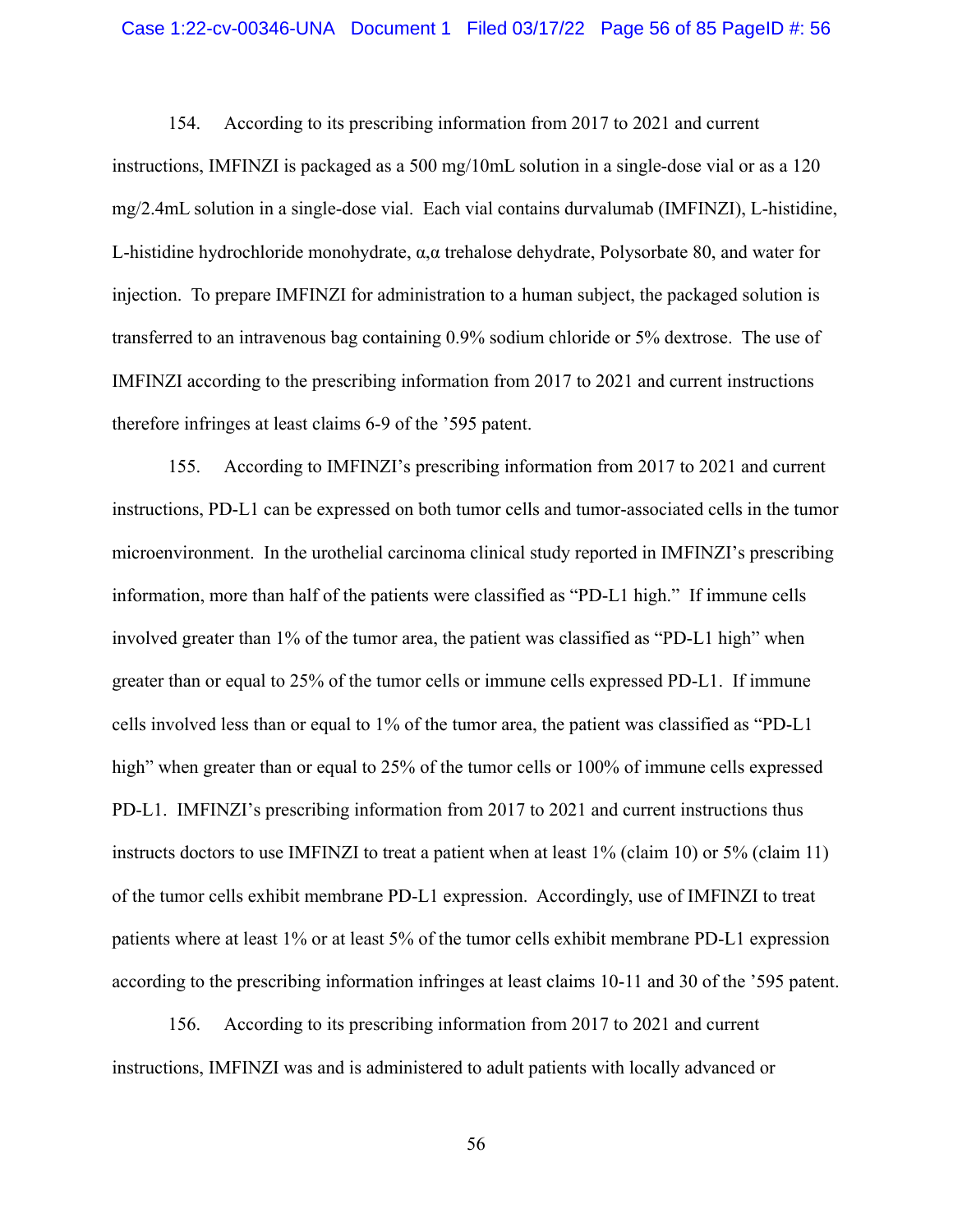## Case 1:22-cv-00346-UNA Document 1 Filed 03/17/22 Page 57 of 85 PageID #: 57

metastatic urothelial carcinoma who have disease progression during or following platinumcontaining chemotherapy. The clinical study reported in the prescribing information explained that 70% of patients had received prior cisplatin therapy, 30% had received prior carboplatin therapy, and 35% had received greater than or equal to 2 prior lines of systemic therapy. Based on the clinical study presented in the prescribing information, IMFINZI's prescribing information instructs doctors to use IMFINZI to treat a patient where the platinum-based chemotherapy is cisplatin, carboplatin, or both cisplatin and carboplatin. IMFINZI's prescribing information from 2017 to 2021 and current instructions thus instructs doctors to use IMFINZI to treat a patient where the patient's tumor is refractory to cisplatin, carboplatin, or both cisplatin and carboplatin. The use of IMFINZI to treat such patients according to IMFINZI's prescribing information from 2017 to 2021 and current instructions, infringes at least claim 23 of the '595 patent.

157. According to IMFINZI's prescribing information from 2017 to 2021 and current instructions, if patients experience certain adverse reactions from taking IMFINZI, their dose can be modified. Specifically, the prescribing information instructs the doctor to administer various corticosteroid treatments depending on the adverse reaction. The use of IMFINZI according to the prescribing information from 2017 to 2021 and current instructions therefore infringes at least claim 24 of the '595 patent.

158. On information and belief, AstraZeneca has known about the '595 patent since as early as April 23, 2019, when the '595 patent issued, but in any event, at least before receiving a copy of this complaint.

159. AstraZeneca has had knowledge of the '595 patent since the '595 patent issued because International Publication No. WO2013/173223 (International Application No.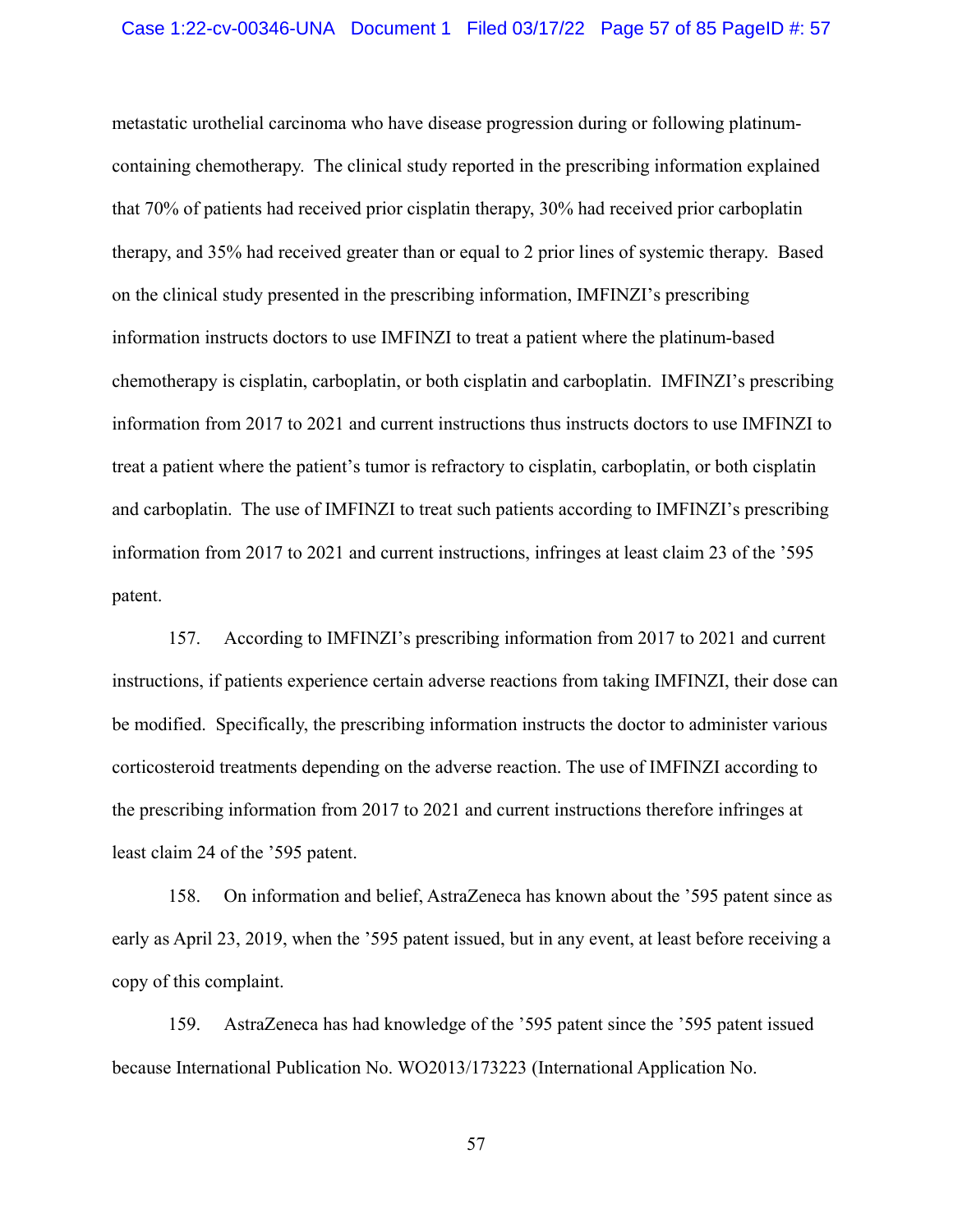PCT/US2013/040764), which claims priority to the same provisional applications as the '595 patent and identifies the same inventors, was identified during prosecution of several of AstraZeneca's own patents. WO2013/173223 includes claims with limitations that are very similar to limitations in the claims of the '595 patent. Claim 1 of WO2013/173223 covers a method of treating cancer by administering a PD-L1 antibody and claim 3 recites a dose of such an antibody from 0.1 to 10.0 mg/kg body weight at a dosing schedule of once per week, once every two weeks, or once a month. WO2013/173223 was included on a June 29, 2016 information disclosure statement during prosecution of U.S. Patent No. 10,232,040 ("the '040 patent"), which covers certain uses of durvalumab and is assigned to MedImmune, LLC, a company owned by AstraZeneca. The correspondence address associated with the '040 patent at the United States Patent & Trademark Office is "AstraZeneca, 300 South Wacker Dr., Chicago, IL, 60606." On information and belief, MedImmune was responsible for developing durvalumab, previously known as MEDI4736, for AstraZeneca. On January 28, 2016, WO2013/173223 was also identified by the examiner as relevant to all claims in MedImmune's GB2531094 publication, a publication of another application that claims uses of durvalumab. On information and belief, AstraZeneca was aware of the MedImmune patent applications, and the citations to the BMS patents, because, for example, they related to AstraZeneca's product IMFINZI.

160. Moreover, AstraZeneca has had knowledge of the '595 patent since the '595 patent issued because AstraZeneca and Plaintiffs are direct competitors in the immunotherapy field, and more specifically, in the PD-1/PD-L1 antibody field. AstraZeneca markets its anti-PD-L1 antibody durvalumab under the name IMFINZI for the treatment of urothelial carcinoma and non-small cell lung cancer. Plaintiffs market the anti-PD-1 antibody nivolumab under the name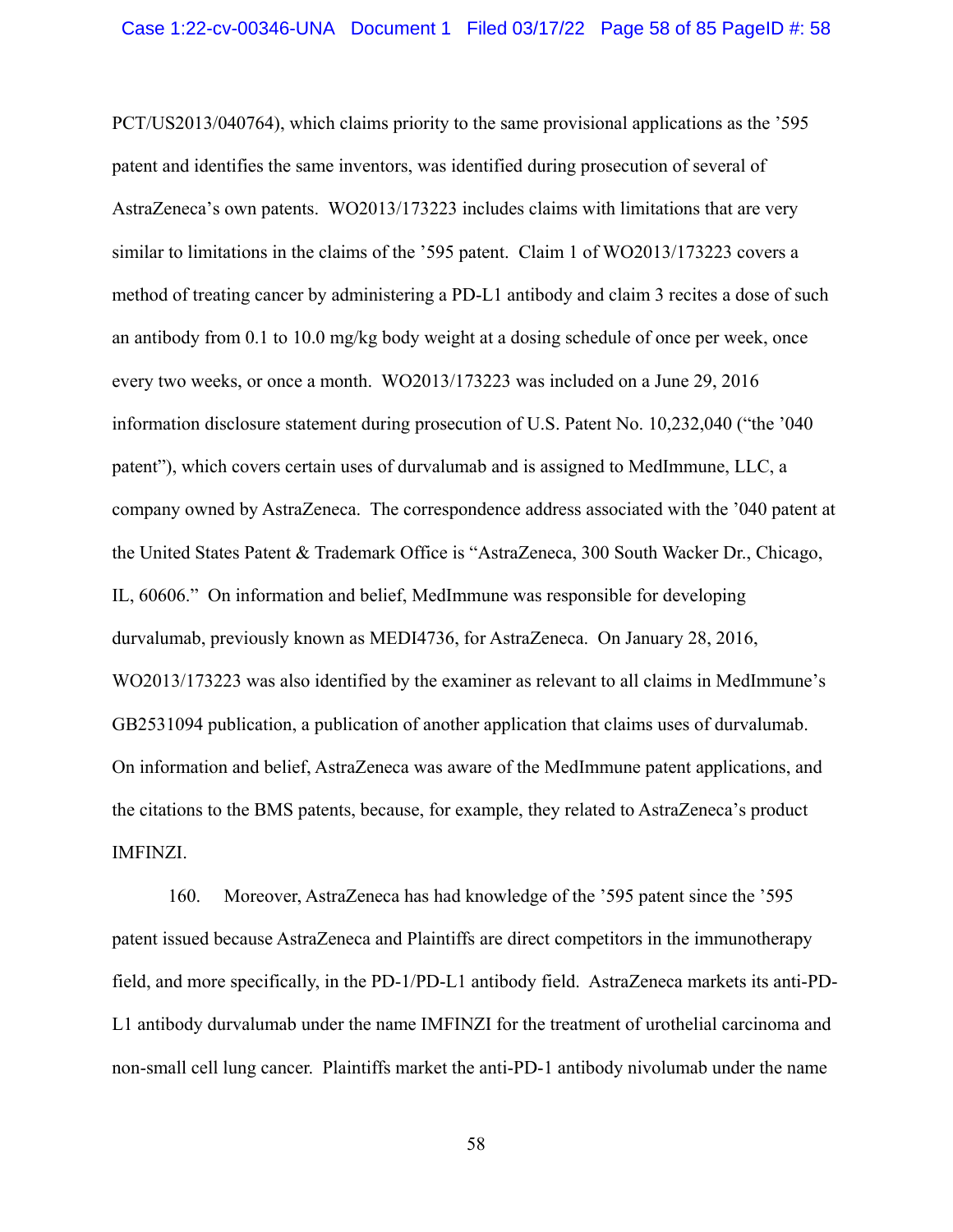## Case 1:22-cv-00346-UNA Document 1 Filed 03/17/22 Page 59 of 85 PageID #: 59

OPDIVO for treating those same types of cancer. On information and belief, AstraZeneca began marketing IMFINZI on May 1, 2017. On information and belief, AstraZeneca has invested millions of dollars to develop and market IMFINZI and actively monitors its competitors' patent portfolios that could cover the IMFINZI product.

161. AstraZeneca has had knowledge of the '595 patent since the '595 patent issued because it is a large company that monitors its competitors' patent portfolios for patents that cover IMFINZI. On information and belief, it monitored Plaintiffs' patent portfolio because in or around May 2019, AstraZeneca approached Plaintiffs about licensing one or more patents in Plaintiffs' PD-L1 patent portfolio. On information and belief, at least in connection with that outreach by AstraZeneca to Plaintiffs to license Plaintiffs' PD-L1 patent portfolio, AstraZeneca investigated Plaintiffs' portfolio of PD-L1-related patents and patent applications, which included the '595 patent at that point. Therefore, AstraZeneca would have had knowledge of the '595 patent since at least that time. AstraZeneca also has had knowledge of the '595 patent since the '595 patent issued because AstraZeneca was aware of other companies that licensed Plaintiffs' PD-L1 patent estate so those companies could sell PD-L1 antibodies. By December of 2020, AstraZeneca was aware that Plaintiffs entered a non-exclusive licensing agreement with Roche covering Plaintiffs' PD-L1 estate. Roche/Genentech, one of AstraZeneca's primary PD-L1 competitors, markets the anti-PD-L1 antibody TECENTRIQ. TECENTRIQ is an anti-PD-L1 antibody that was approved for the treatment of urothelial carcinoma in 2016 and for the treatment of non-small cell lung cancer in 2017—the same types of cancers that IMFINZI was later approved to treat. By December of 2020, Plaintiffs and AstraZeneca again discussed licensing Plaintiffs' PD-L1 patent estate.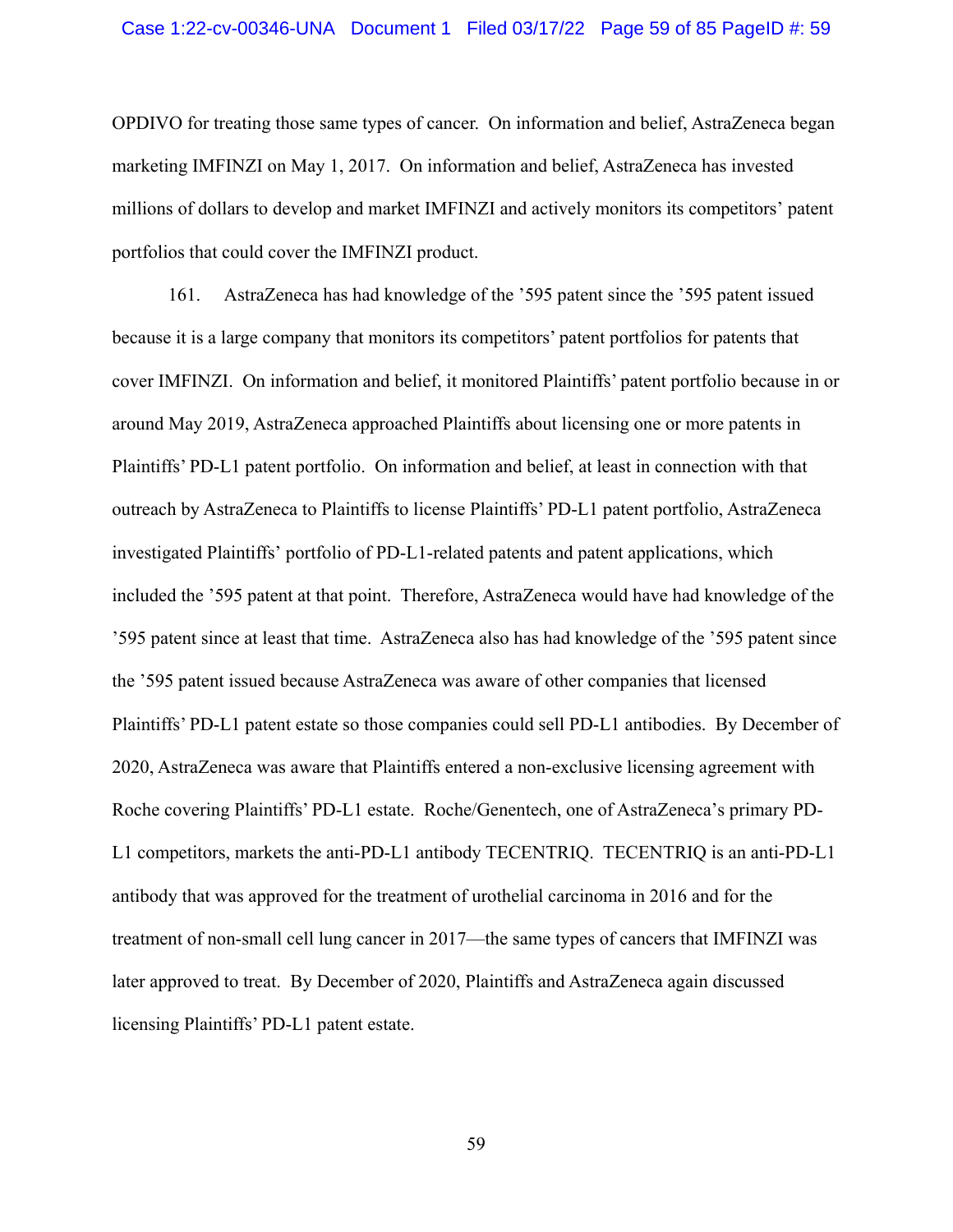## Case 1:22-cv-00346-UNA Document 1 Filed 03/17/22 Page 60 of 85 PageID #: 60

162. In the absence of actual knowledge, AstraZeneca has at least been willfully blind to the existence of the '595 patent since the '595 patent issued. AstraZeneca has invested millions of dollars in developing and marketing IMFINZI and owns or controls numerous patents covering IMFINZI. AstraZeneca's subsidiary MedImmune, the company primarily responsible for AstraZeneca's development of IMFINZI, cited the related WO2013/173223 International Application in its own patent filings, including the '040 patent, that cover the use of IMFINZI. "AstraZeneca" is listed in the correspondence address for the '040 patent. On information and belief, AstraZeneca was aware of the MedImmune patent applications, and the citations to the BMS patents, because, for example, they related to AstraZeneca's product IMFINZI. AstraZeneca knew that Plaintiffs owned or licensed patents covering anti-PD-L1 antibodies, and their use, since at least 2017 based on previous licensing discussions between the parties. AstraZeneca knew that Plaintiffs licensed their PD-L1 estate to other companies that also market anti-PD-L1 antibodies to treat urothelial carcinoma and non-small cell lung cancer. AstraZeneca subjectively believed there was a high probability that the '595 patent existed.

163. AstraZeneca's subsidiary MedImmune, the company primarily responsible for AstraZeneca's development of IMFINZI, cited the related WO2013/173223 International Application in its own patent filings, including the '040 patent, that cover the use of IMFINZI. "AstraZeneca" is listed in the correspondence address for the '040 patent. On information and belief, AstraZeneca was aware of the MedImmune patent applications, and the citations to the BMS patents, because, for example, they related to AstraZeneca's product IMFINZI. AstraZeneca also had knowledge of other patents owned/licensed by Plaintiffs that related to the use of an anti-PD-L1 antibody. AstraZeneca is a sophisticated company and, on information and belief, monitors the patent estates of its competitors for patents that could cover the use of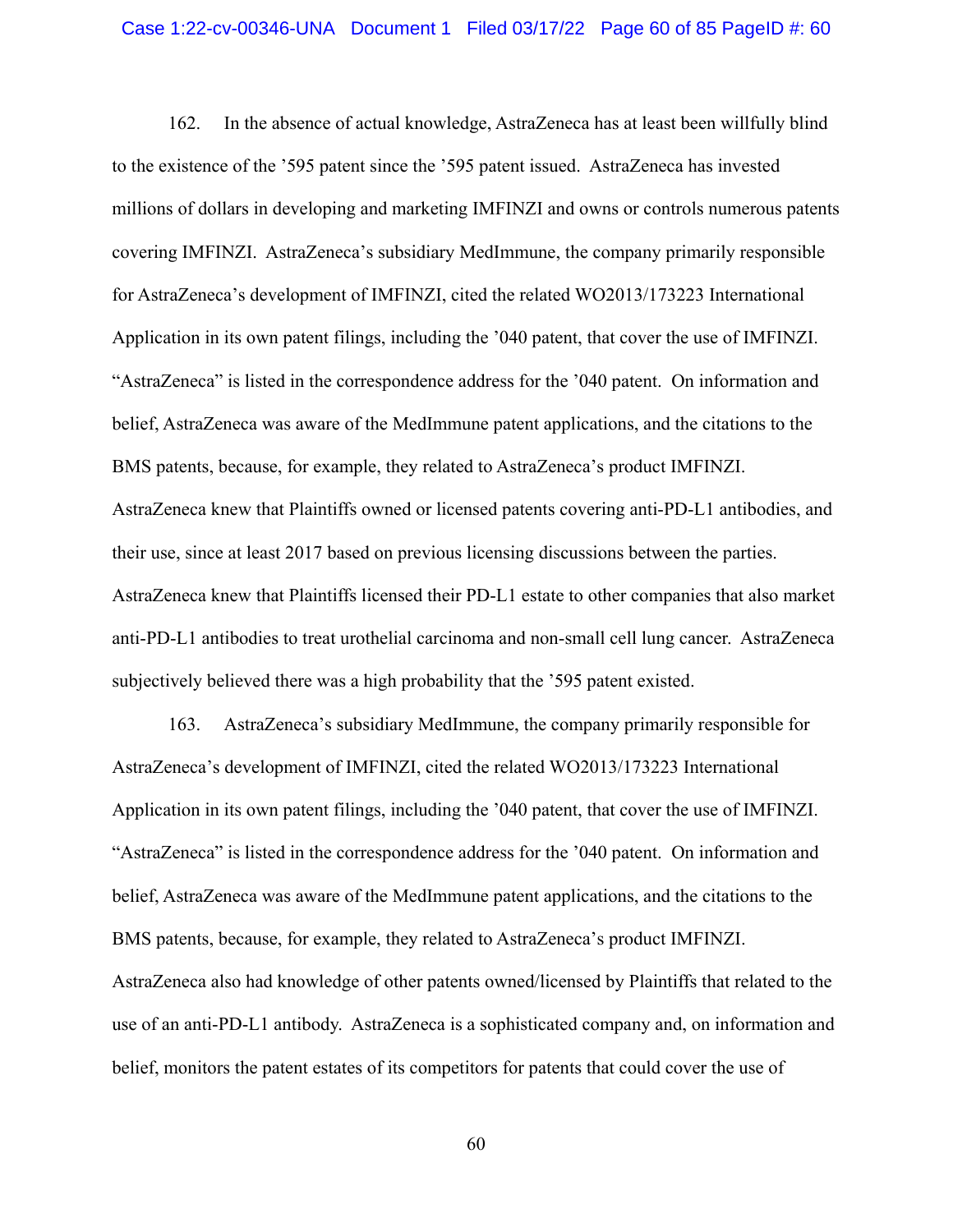## Case 1:22-cv-00346-UNA Document 1 Filed 03/17/22 Page 61 of 85 PageID #: 61

IMFINZI, particularly competitors, like Plaintiffs, who AstraZeneca has approached about licensing patents that cover IMFINZI. If AstraZeneca did not have actual knowledge of the '595 patent, it is because AstraZeneca took deliberate actions to avoid learning specifically about the '595 patent. If AstraZeneca did not have actual knowledge of the existence of the '595 patent, it is because AstraZeneca was willfully blind to the existence of the '595 patent.

164. AstraZeneca has known that the use of IMFINZI in patients to treat cancer infringes at least claims 1-4, 6-11, 23-24, and 28-30 of the '595 patent since as early as April 23, 2019, when the '595 patent issued, but in any event, before receiving a copy of this complaint. IMFINZI is sold in a highly regulated market and AstraZeneca provided detailed prescribing information to users about how to administer and use IMFINZI. As detailed above, the limitations of the claims of the '595 patent are found directly in IMFINZI's prescribing information. Accordingly, once AstraZeneca knew of the '595 patent, AstraZeneca knew that the use of IMFINZI according to its prescribing information would infringe the '595 patent.

165. If AstraZeneca did not have actual knowledge that the use of IMFINZI in patients to treat cancer infringes at least claims 1-4, 6-11, 23-24, and 28-30 of the '595 patent, then AstraZeneca was willfully blind to that fact. AstraZeneca had actual knowledge of the '595 patent or was willfully blind to the existence of the '595 patent. AstraZeneca is a sophisticated company and upon learning of a patent that covers the use of an anti-PD-L1 antibody according to the treatment regimen in IMFINZI's prescribing information, AstraZeneca subjectively believed that there was a high probability the use of IMFINZI would infringe the '595 patent. Based on the similarity between the '595 patent's claims and IMFINZI's prescribing information, the only way that AstraZeneca would not know that the use of IMFINZI infringed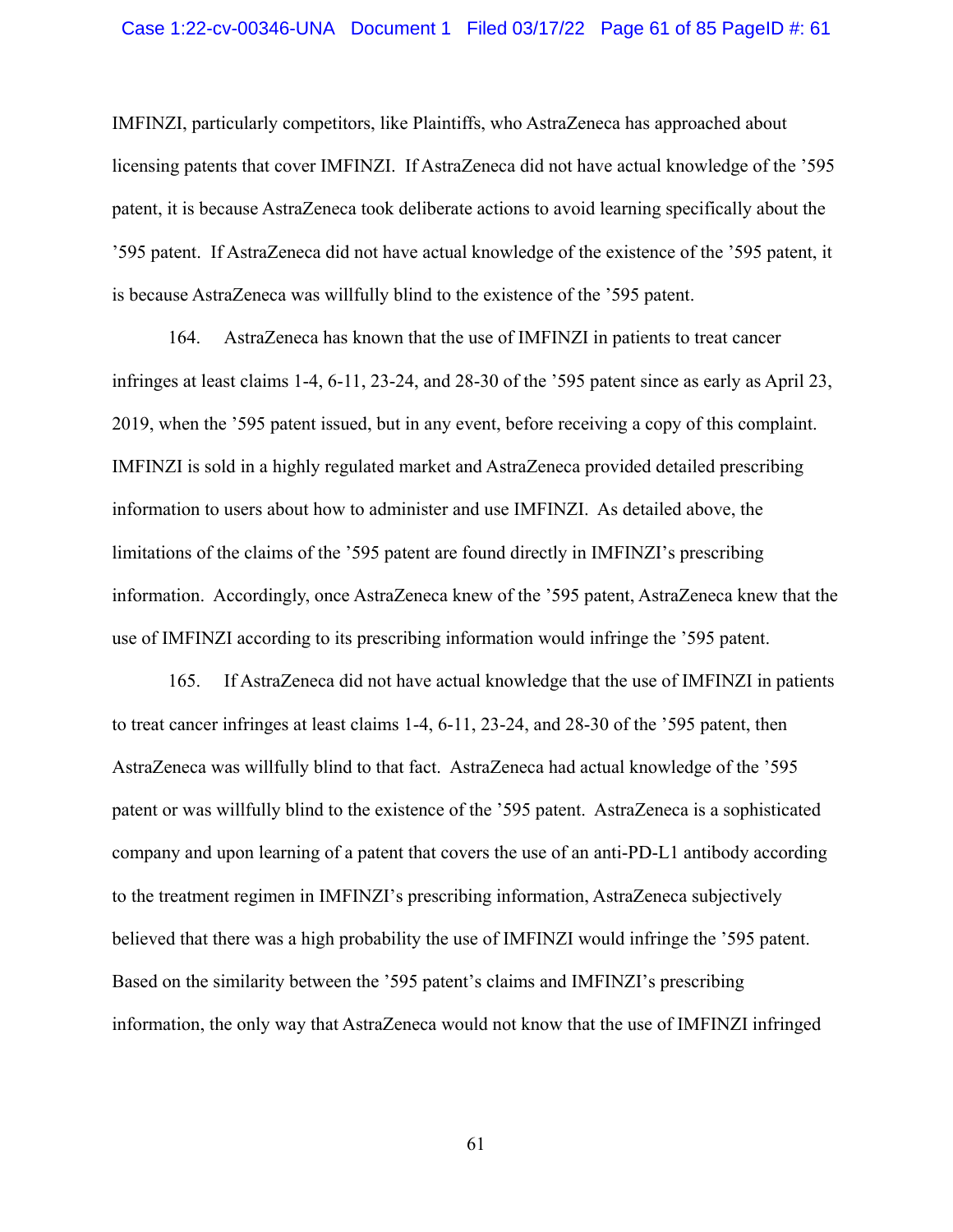## Case 1:22-cv-00346-UNA Document 1 Filed 03/17/22 Page 62 of 85 PageID #: 62

the '595 patent would be because AstraZeneca took deliberate action to avoid learning that the use of IMFINZI infringed the '595 patent.

166. AstraZeneca has contributed, and continues to contribute, to the infringement of at least claims 1-4, 6-11, 23-24, and 28-30 of the '595 patent. IMFINZI is, and has been, especially made to bind to human PD-L1 and have the features as claimed. Thus, IMFINZI is especially made, and has been made, for use to infringe the claims of the '595 patent. Further, IMFINZI is only available, and has only been available, to purchase for use as a product with the claimed features and is not a staple article of commerce or suited for any substantial noninfringing use. For all of the reasons above, AstraZeneca knows, and has known since as early as the date the '595 patent issued, that IMFINZI is and has been especially made and/or especially adapted for use in infringing the '595 patent.

167. Through its prescribing information from 2017-2021 and promotional materials, including its websites, AstraZeneca has and continues to recommend and encourage healthcare providers to infringe the claims of the '595 patent. AstraZeneca has had and continues to have the specific intent to infringe and actively induce others to infringe the '595 patent.

## **The Use of IMFINZI Infringes the '596 Patent**

168. On information and belief, AstraZeneca has manufactured, distributed, used, offered for sale, sold, and/or imported in the United States the IMFINZI antibody product to be prescribed and used for the treatment of urothelial carcinoma, including tumors derived from a cancer of the urethra, according to IMFINZI's prescribing information from 2017 to 2021 and according to AstraZeneca's instructions on its website even after the prescribing information was adjusted in 2021, as described above.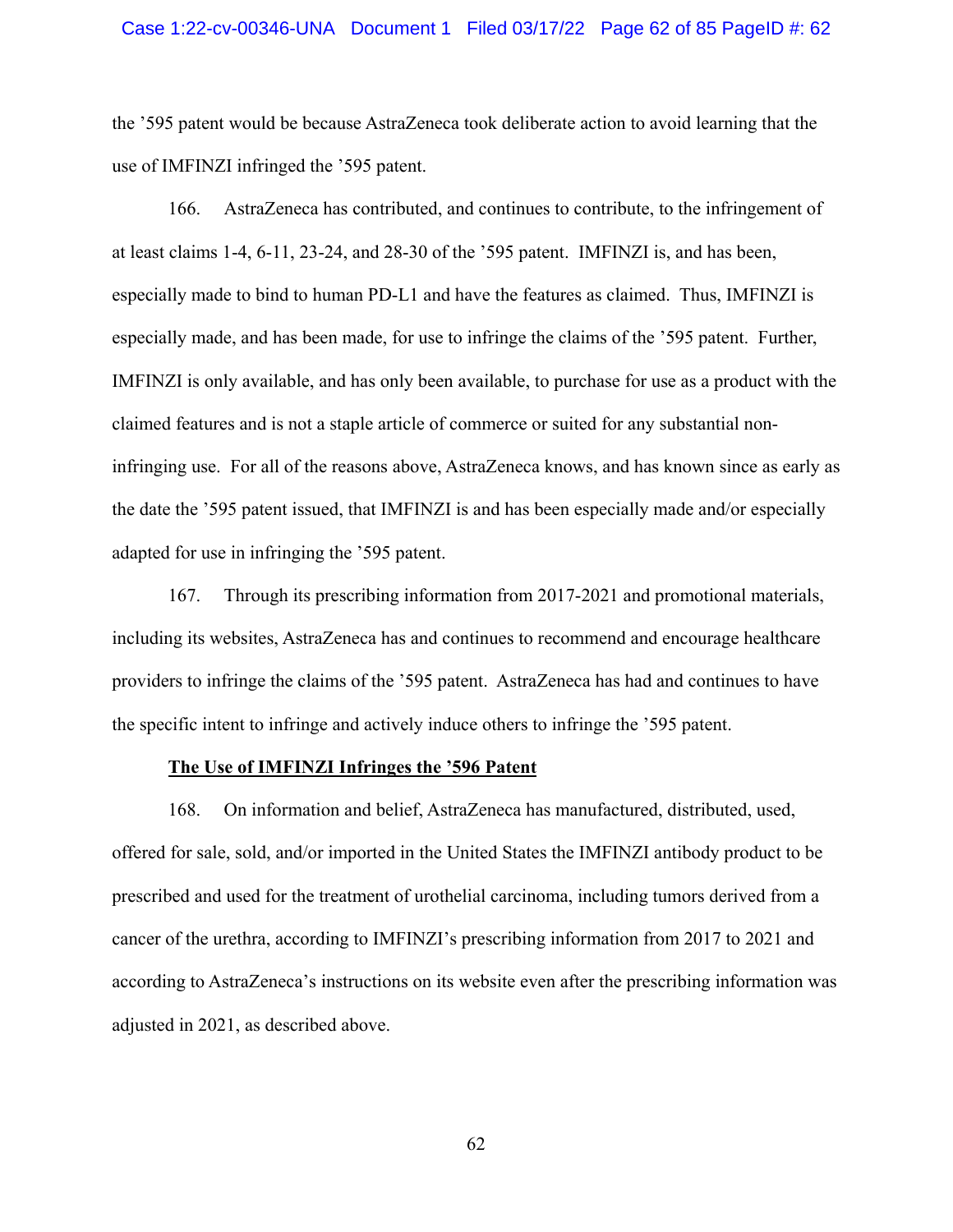### Case 1:22-cv-00346-UNA Document 1 Filed 03/17/22 Page 63 of 85 PageID #: 63

169. As described above, and according to prescribing information for IMFINZI from 2017 to 2021 and current instructions, IMFINZI is an anti-PD-L1 antibody used for treating a tumor in a subject in need of treatment. IMFINZI was specifically indicated for the treatment of urothelial carcinoma, a type of cancer in the bladder and urinary tract, and which includes tumors derived from a cancer of the urethra. IMFINZI is specifically indicated for patients who have disease progression during or following platinum-containing chemotherapy. The medication guide included with IMFINZI's prescribing information from 2017 to 2021 and current instructions informs patients that IMFINZI may be used when the patient has tried chemotherapy that contains platinum and it did not work or is no longer working.

170. As described above, and according to its prescribing information from 2017 to 2021 and current instructions, IMFINZI was and is administered as an intravenous infusion over 60 minutes with a recommended dosage of 10 mg/kg every 2 weeks for the treatment of urothelial carcinoma. The clinical study described in IMFINZI's prescribing information explained that 17% of patients responded to treatment.

171. On information and belief, IMFINZI has been used according to the instructions in its prescribing information from 2017 to 2021 and current instructions. The use of IMFINZI according to the instructions in its prescribing information from 2017 to 2021 and current instructions infringes at least claims 1 and 28 of the '596 patent.

172. According to its prescribing information, IMFINZI was and is administered for locally advanced or metastatic urothelial carcinoma. The use of IMFINZI according to its prescribing information from 2017 to 2021 and current instructions therefore infringes at least claims 2-4 and 29 of the '596 patent.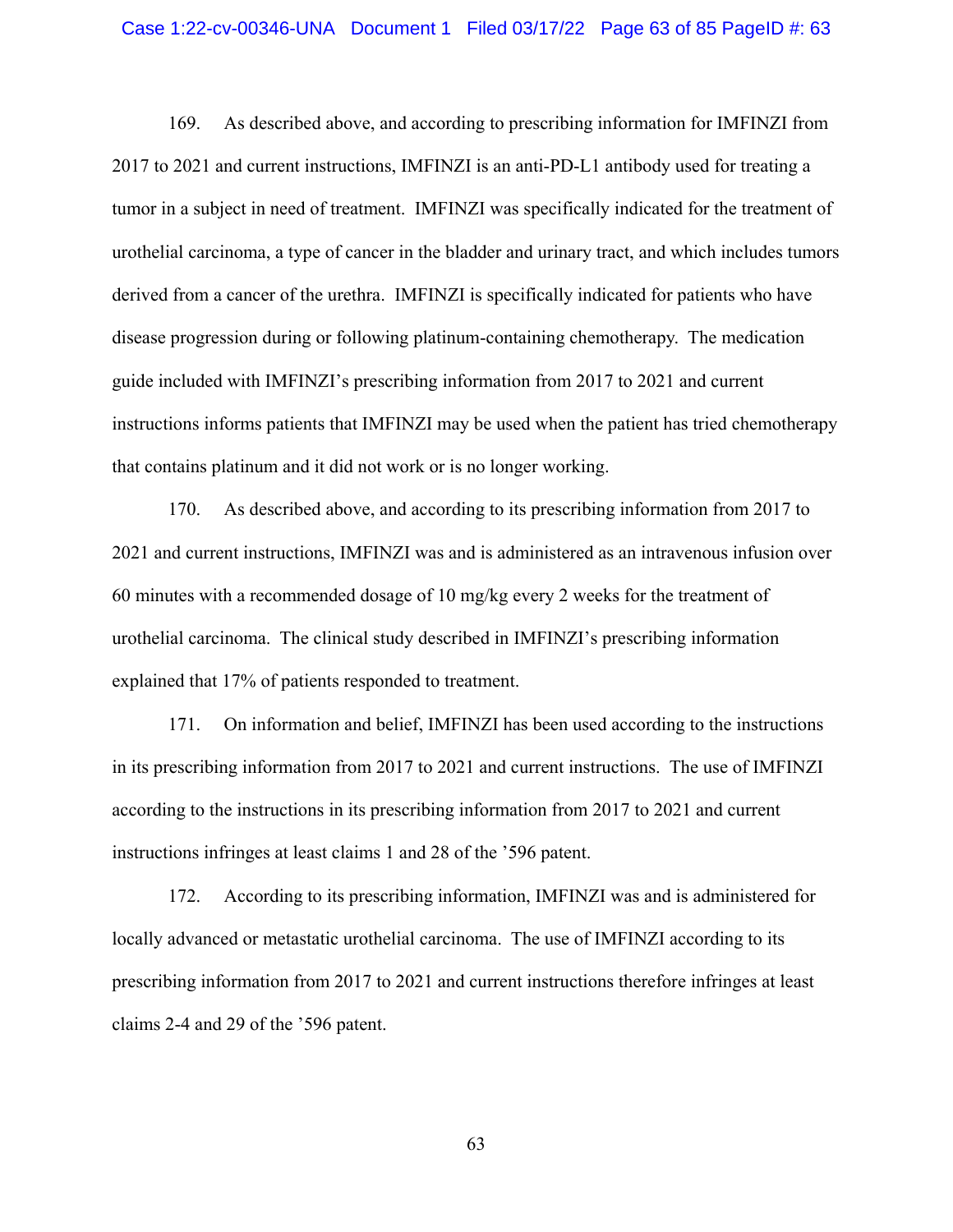## Case 1:22-cv-00346-UNA Document 1 Filed 03/17/22 Page 64 of 85 PageID #: 64

173. According to its prescribing information from 2017 to 2021 and current instructions, IMFINZI is packaged as a 500 mg/10mL solution in a single-dose vial or as a 120 mg/2.4mL solution in a single-dose vial. Each vial contains durvalumab (IMFINZI), L-histidine, L-histidine hydrochloride monohydrate, α,α trehalose dehydrate, Polysorbate 80, and water for injection. To prepare IMFINZI for administration to a human subject, the packaged solution is transferred to an intravenous bag containing 0.9% sodium chloride or 5% dextrose. The use of IMFINZI according to the prescribing information from 2017 to 2021 and current instructions therefore infringes at least claims 6-9 of the '596 patent.

174. According to IMFINZI's prescribing information from 2017 to 2021 and current instructions, PD-L1 can be expressed on both tumor cells and tumor-associated cells in the tumor microenvironment. In the urothelial carcinoma clinical study reported in the prescribing information, more than half of the patients were classified as "PD-L1 high." If immune cells involved greater than 1% of the tumor area, the patient was classified as "PD-L1 high" when greater than or equal to 25% of the tumor cells or immune cells expressed PD-L1. If immune cells involved less than or equal to 1% of the tumor area, the patient was classified as "PD-L1 high" when greater than or equal to 25% of the tumor cells or 100% of immune cells expressed PD-L1. IMFINZI's prescribing information from 2017 to 2021 and current instructions thus instructs doctors to use IMFINZI to treat a patient when at least 1% (claim 10) or 5% (claim 11) of the tumor cells exhibit membrane PD-L1 expression. Accordingly, use of IMFINZI to treat patients where at least 1% or at least 5% of the tumor cells exhibit membrane PD-L1 expression according to the prescribing information from 2017 to 2021 and current instructions infringes at least claims 10-11 and 30 of the '596 patent.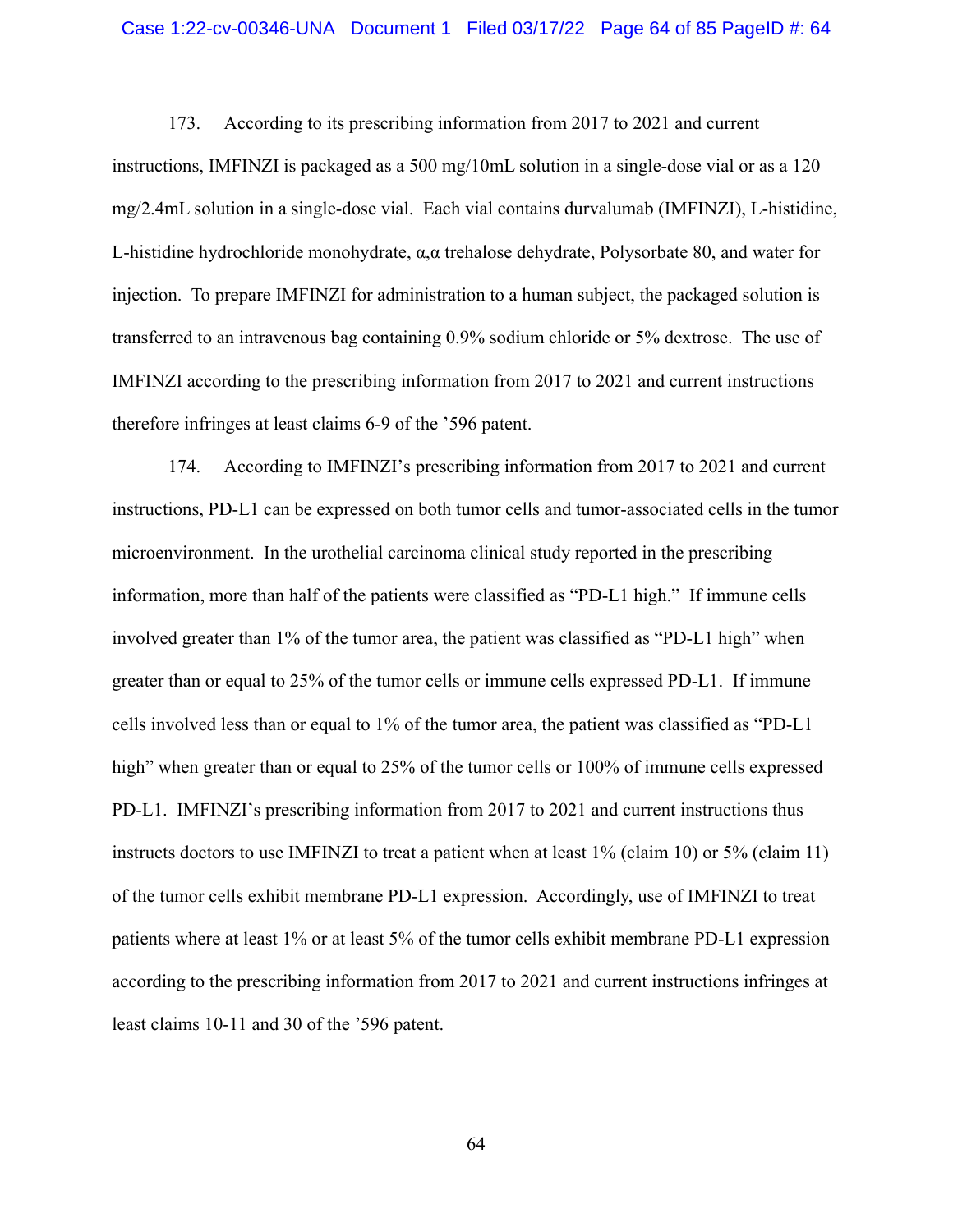175. According to its prescribing information from 2017 to 2021 and current instructions, IMFINZI was and is administered to adult patients with locally advanced or metastatic urothelial carcinoma who have disease progression during or following platinumcontaining chemotherapy. The clinical study reported in the prescribing information explained that 70% of patients had received prior cisplatin therapy, 30% had received prior carboplatin therapy, and 35% had received greater than or equal to 2 prior lines of systemic therapy. Based on the clinical study presented in the prescribing information, IMFINZI's prescribing information from 2017 to 2021 and current instructions instructs doctors to use IMFINZI to treat a patient where the platinum-based chemotherapy is cisplatin, carboplatin, or both cisplatin and carboplatin. IMFINZI's prescribing information from 2017 to 2021 and current instructions thus instructs doctors to use IMFINZI to treat a patient where the patient's tumor is refractory to cisplatin, carboplatin, or both cisplatin and carboplatin. The use of IMFINZI to treat such patients according to IMFINZI's prescribing information from 2017 to 2021 and current instructions, infringes at least claim 23 of the '596 patent.

176. According to IMFINZI's prescribing information from 2017 to 2021 and current instructions, if patients experience certain adverse reactions from taking IMFINZI, their dose can be modified. Specifically, the prescribing information instructs the doctor to administer various corticosteroid treatments depending on the adverse reaction. The use of IMFINZI according to the prescribing information from 2017 to 2021 and current instructions therefore infringes at least claim 24 of the '596 patent.

177. On information and belief, AstraZeneca has known about the '596 patent since as early as April 23, 2019, when the '596 patent issued, but in any event, at least before receiving a copy of this complaint.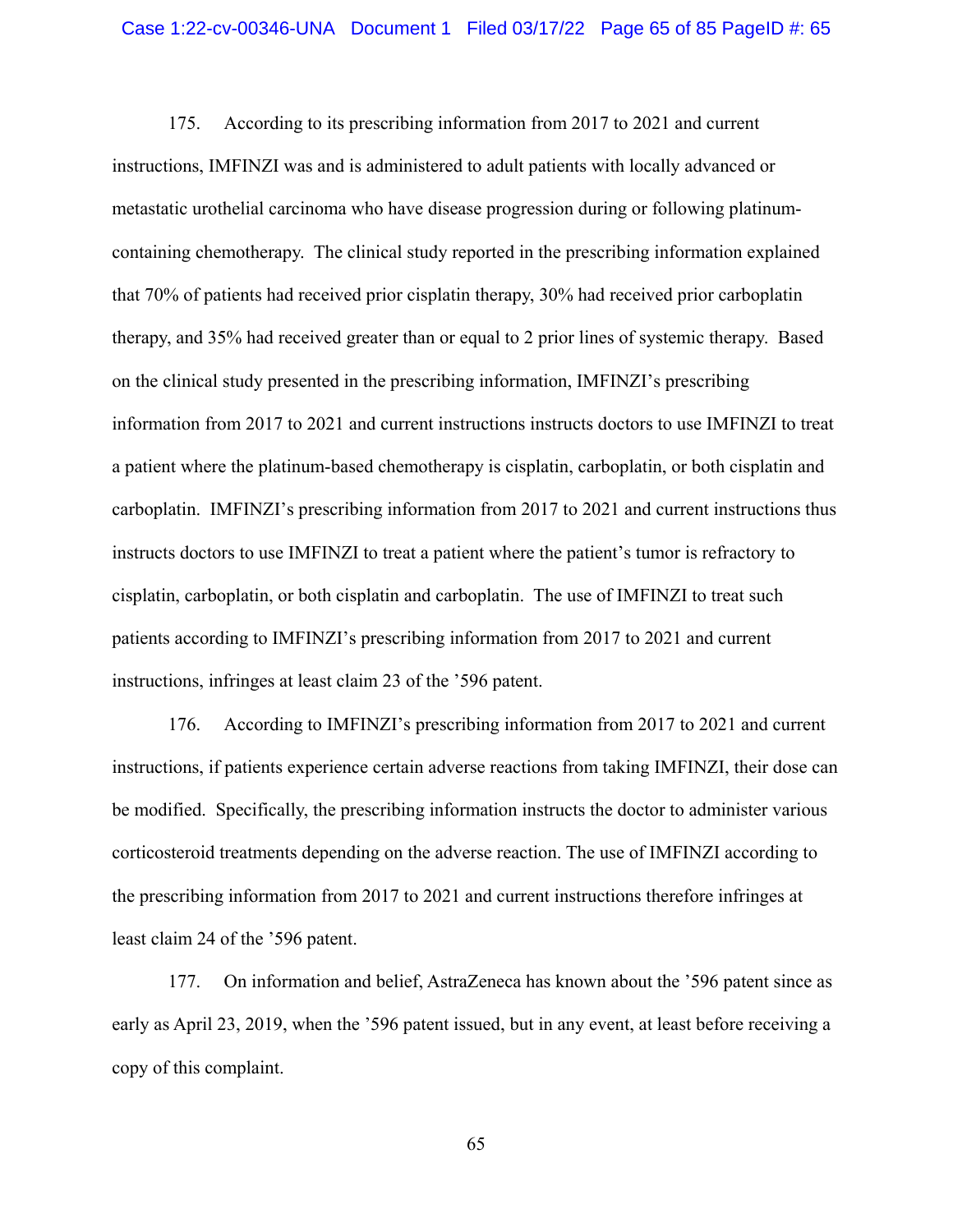178. AstraZeneca has had knowledge of the '596 patent since the '596 patent issued because International Publication No. WO2013/173223 (International Application No. PCT/US2013/040764), which claims priority to the same provisional applications as the '596 patent and identifies the same inventors, was identified during prosecution of several of AstraZeneca's own patents. WO2013/173223 includes claims with limitations that are very similar to limitations in the claims of the '596 patent. Claim 1 of WO2013/173223 covers a method of treating cancer by administering a PD-L1 antibody and claim 3 recites a dose of such an antibody from 0.1 to 10.0 mg/kg body weight at a dosing schedule of once per week, once every two weeks, or once a month. WO2013/173223 was included on a June 29, 2016 information disclosure statement during prosecution of U.S. Patent No. 10,232,040 ("the '040 patent"), which covers certain uses of durvalumab and is assigned to MedImmune, LLC, a company owned by AstraZeneca. The correspondence address associated with the '040 patent at the United States Patent & Trademark Office is "AstraZeneca, 300 South Wacker Dr., Chicago, IL, 60606." On information and belief, MedImmune was responsible for developing durvalumab, previously known as MEDI4736, for AstraZeneca. On January 28, 2016, WO2013/173223 was also identified by the examiner as relevant to all claims in MedImmune's GB2531094 publication, a publication of another application that claims uses of durvalumab. On information and belief, AstraZeneca was aware of the MedImmune patent applications, and the citations to the BMS patents, because, for example, they related to AstraZeneca's product IMFINZI.

179. Moreover, AstraZeneca has had knowledge of the '596 patent since the '596 patent issued because AstraZeneca and Plaintiffs are direct competitors in the immunotherapy field, and more specifically, in the PD-1/PD-L1 antibody field. AstraZeneca markets its anti-PD-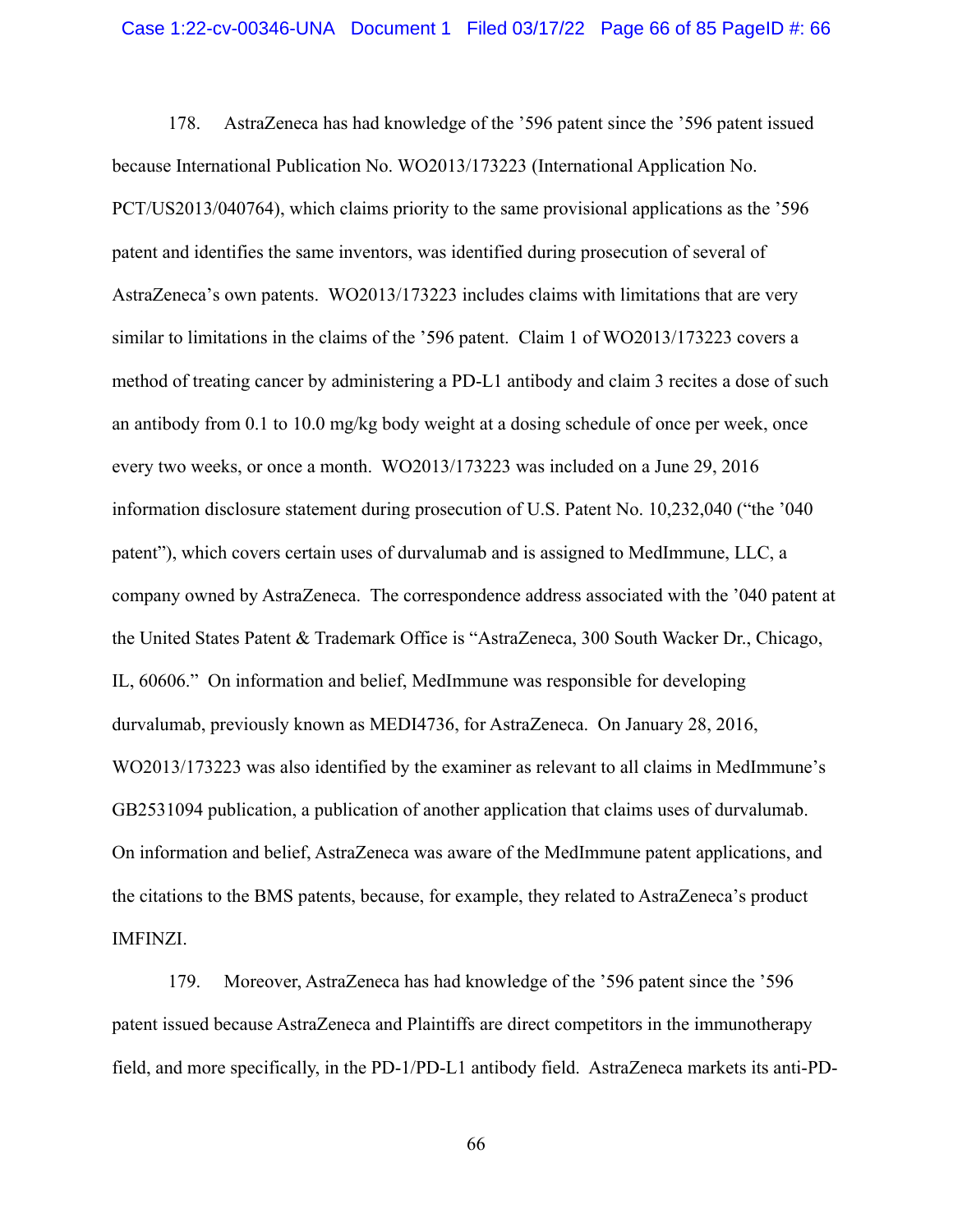L1 antibody durvalumab under the name IMFINZI for the treatment of urothelial carcinoma and non-small cell lung cancer. Plaintiffs market the anti-PD-1 antibody nivolumab under the name OPDIVO for treating those same types of cancer. On information and belief, AstraZeneca began marketing IMFINZI on May 1, 2017. On information and belief, AstraZeneca has invested millions of dollars to develop and market IMFINZI and actively monitors its competitors' patent portfolios that could cover the IMFINZI product.

180. AstraZeneca has had knowledge of the '596 patent since the '596 patent issued because it is a large company that monitors its competitors' patent portfolios for patents that cover IMFINZI. On information and belief, it monitored Plaintiffs' patent portfolio because in or around May 2019, AstraZeneca approached Plaintiffs about licensing one or more patents in Plaintiffs' PD-L1 patent portfolio. On information and belief, at least in connection with that outreach by AstraZeneca to Plaintiffs to license Plaintiffs' PD-L1 patent portfolio, AstraZeneca investigated Plaintiffs' portfolio of PD-L1-related patents and patent applications, which included the '595 patent at that point. Therefore, AstraZeneca would have had knowledge of the '595 patent since at least that time. AstraZeneca also has had knowledge of the '596 patent since the '596 patent issued because AstraZeneca was aware of other companies that licensed Plaintiffs' PD-L1 patent estate so those companies could sell PD-L1 antibodies. By December of 2020, AstraZeneca was aware that Plaintiffs entered a non-exclusive licensing agreement with Roche covering Plaintiffs' PD-L1 estate. Roche/Genentech, one of AstraZeneca's primary PD-L1 competitors, markets the anti-PD-L1 antibody TECENTRIQ. TECENTRIQ is an anti-PD-L1 antibody that was approved for the treatment of urothelial carcinoma in 2016 and for the treatment of non-small cell lung cancer in 2017—the same types of cancers that IMFINZI was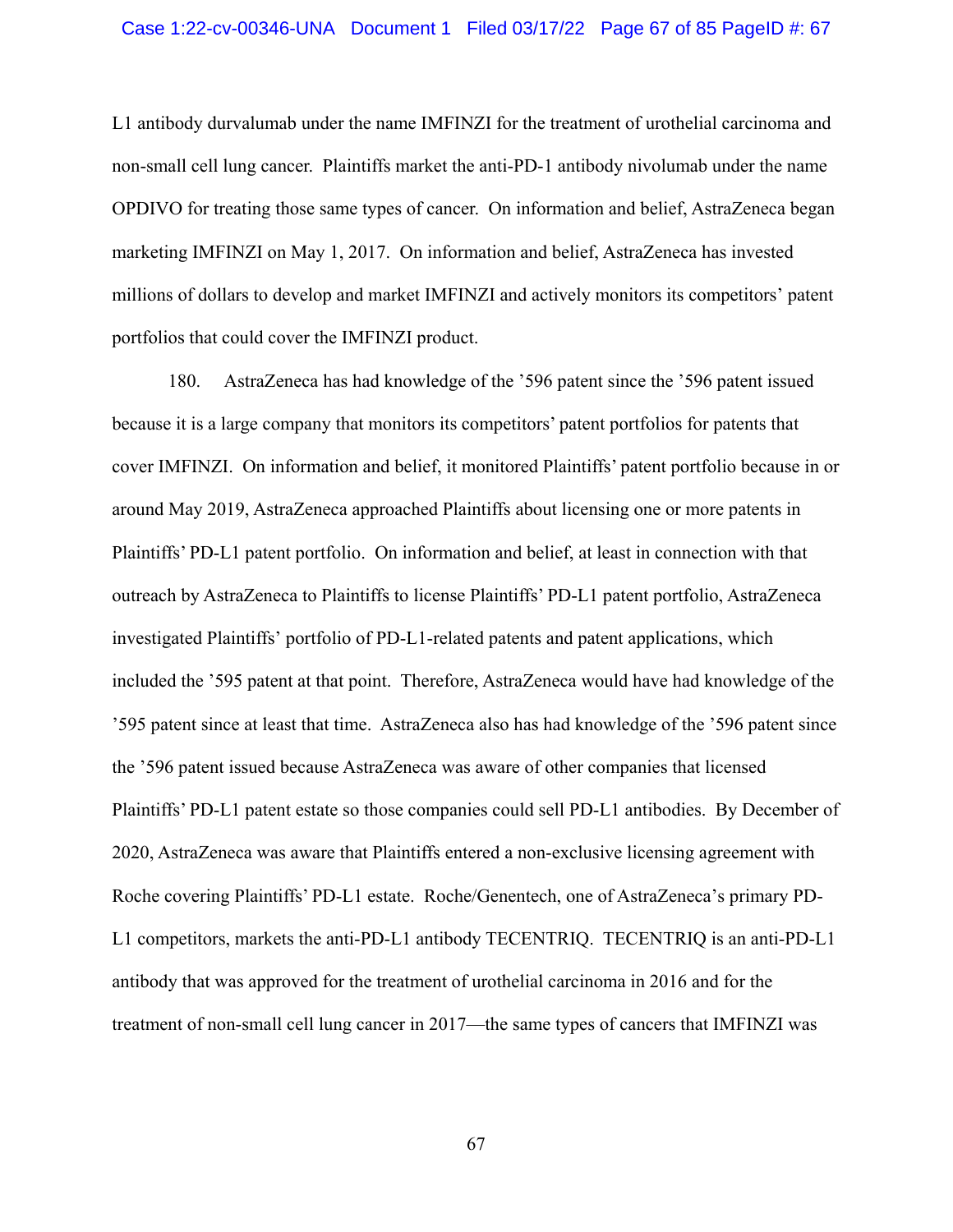later approved to treat. By December of 2020, Plaintiffs and AstraZeneca again discussed licensing Plaintiffs' PD-L1 patent estate.

181. In the absence of actual knowledge, AstraZeneca has at least been willfully blind to the existence of the '596 patent since the '596 patent issued. AstraZeneca has invested millions of dollars in developing and marketing IMFINZI and owns or controls numerous patents covering IMFINZI. AstraZeneca's subsidiary MedImmune, the company primarily responsible for AstraZeneca's development of IMFINZI, cited the related WO2013/173223 International Application in its own patent filings, including the '040 patent, that cover the use of IMFINZI. "AstraZeneca" is listed in the correspondence address for the '040 patent. On information and belief, AstraZeneca was aware of the MedImmune patent applications, and the citations to the BMS patents, because, for example, they related to AstraZeneca's product IMFINZI. AstraZeneca knew that Plaintiffs owned or licensed patents covering anti-PD-L1 antibodies, and their use, since at least 2017 based on previous licensing discussions between the parties. AstraZeneca knew that Plaintiffs licensed their PD-L1 estate to other companies that also market anti-PD-L1 antibodies to treat urothelial carcinoma and non-small cell lung cancer. AstraZeneca subjectively believed there was a high probability that the '596 patent existed.

182. AstraZeneca's subsidiary MedImmune, the company primarily responsible for AstraZeneca's development of IMFINZI, cited the related WO2013/173223 International Application in its own patent filings, including the '040 patent, that cover the use of IMFINZI. "AstraZeneca" is listed in the correspondence address for the '040 patent. On information and belief, AstraZeneca was aware of the MedImmune patent applications, and the citations to the BMS patents, because, for example, they related to AstraZeneca's product IMFINZI. AstraZeneca also had knowledge of other patents owned/licensed by Plaintiffs that related to the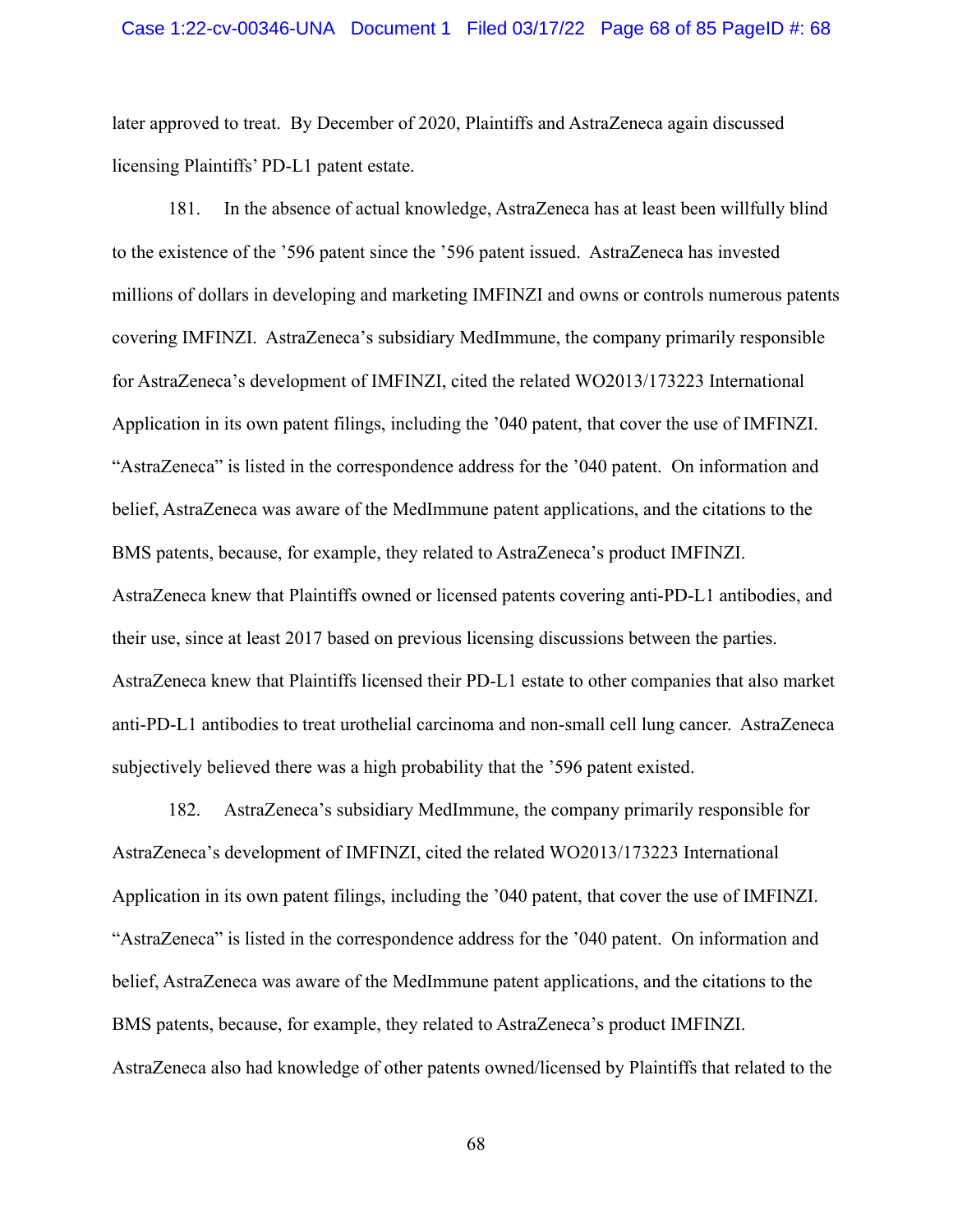## Case 1:22-cv-00346-UNA Document 1 Filed 03/17/22 Page 69 of 85 PageID #: 69

use of an anti-PD-L1 antibody. AstraZeneca is a sophisticated company and, on information and belief, monitors the patent estates of its competitors for patents that could cover the use of IMFINZI, particularly competitors, like Plaintiffs, who AstraZeneca has approached about licensing patents that cover IMFINZI. If AstraZeneca did not have actual knowledge of the '596 patent, it is because AstraZeneca took deliberate actions to avoid learning specifically about the '596 patent. If AstraZeneca did not have actual knowledge of the existence of the '596 patent, it is because AstraZeneca was willfully blind to the existence of the '596 patent.

183. AstraZeneca has known that the use of IMFINZI in patients to treat cancer infringes at least claims 1-4, 6-11, 23-24, and 28-30 of the '596 patent since as early as April 23, 2019, when the '596 patent issued, but in any event, before receiving a copy of this complaint. IMFINZI is sold in a highly regulated market and AstraZeneca provided detailed prescribing information to users about how to administer and use IMFINZI. As detailed above, the limitations of the claims of the '596 patent are found directly in IMFINZI's prescribing information. Accordingly, once AstraZeneca knew of the '596 patent, AstraZeneca knew that the use of IMFINZI according to its prescribing information would infringe the '596 patent.

184. If AstraZeneca did not have actual knowledge that the use of IMFINZI in patients to treat cancer infringes at least claims 1-4, 6-11, 23-24, and 28-30 of the '596 patent, then AstraZeneca was willfully blind to that fact. AstraZeneca had actual knowledge of the '596 patent or was willfully blind to the existence of the '596 patent. AstraZeneca is a sophisticated company and upon learning of a patent that covers the use of an anti-PD-L1 antibody according to the treatment regimen in IMFINZI's prescribing information, AstraZeneca subjectively believed that there was a high probability the use of IMFINZI would infringe the '596 patent. Based on the similarity between the '596 patent's claims and IMFINZI's prescribing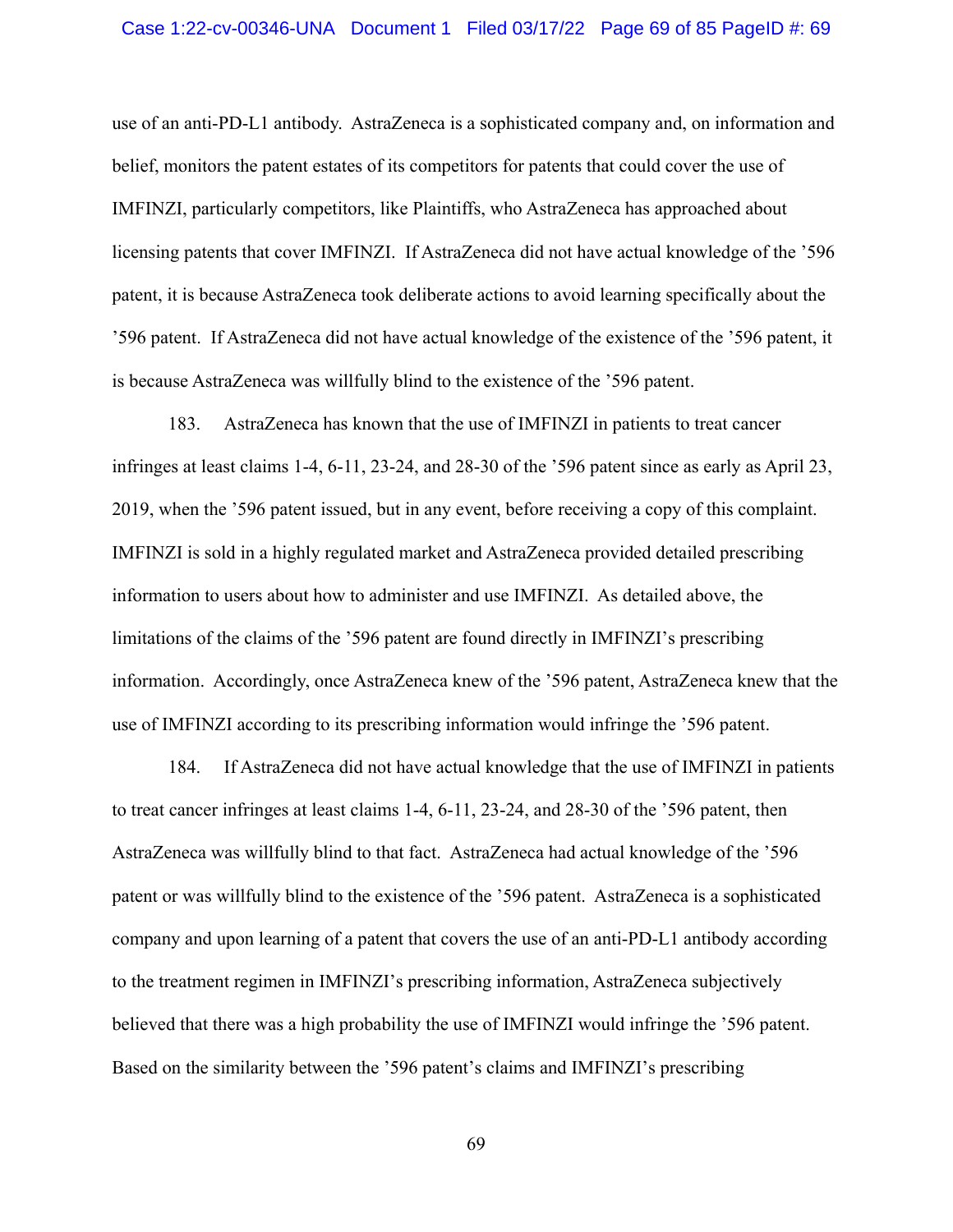## Case 1:22-cv-00346-UNA Document 1 Filed 03/17/22 Page 70 of 85 PageID #: 70

information, the only way that AstraZeneca would not know that the use of IMFINZI infringed the '596 patent would be because AstraZeneca took deliberate action to avoid learning that the use of IMFINZI infringed the '596 patent.

185. AstraZeneca has contributed, and continues to contribute, to the infringement of at least claims 1-4, 6-11, 23-24, and 28-30 of the '596 patent. IMFINZI is, and has been, especially made to bind to human PD-L1 and have the features as claimed. Thus, IMFINZI is especially made, and has been made, for use to infringe the claims of the '596 patent. Further, IMFINZI is only available, and has only been available, to purchase for use as a product with the claimed features and is not a staple article of commerce or suited for any substantial noninfringing use. For all of the reasons above, AstraZeneca knows, and has known since as early as the date the '596 patent issued, that IMFINZI is and has been especially made and/or especially adapted for use in infringing the '596 patent.

186. Through its prescribing information from 2017-2021 and promotional materials, including its websites, AstraZeneca has and continues to recommend and encourage healthcare providers to infringe the claims of the '596 patent. AstraZeneca has had and continues to have the specific intent to infringe and actively induce others to infringe the '596 patent.

## **The Use of IMFINZI Infringes the '092 Patent**

187. On information and belief, AstraZeneca has manufactured, distributed, used, offered for sale, sold, and/or imported in the United States the IMFINZI antibody product to be prescribed and used for the treatment of late stage non-small cell lung cancer according to IMFINZI's prescribing information.

188. As described above, and according to prescribing information for IMFINZI, IMFINZI is an anti-PD-L1 antibody used for treating a late-stage non-small cell lung cancer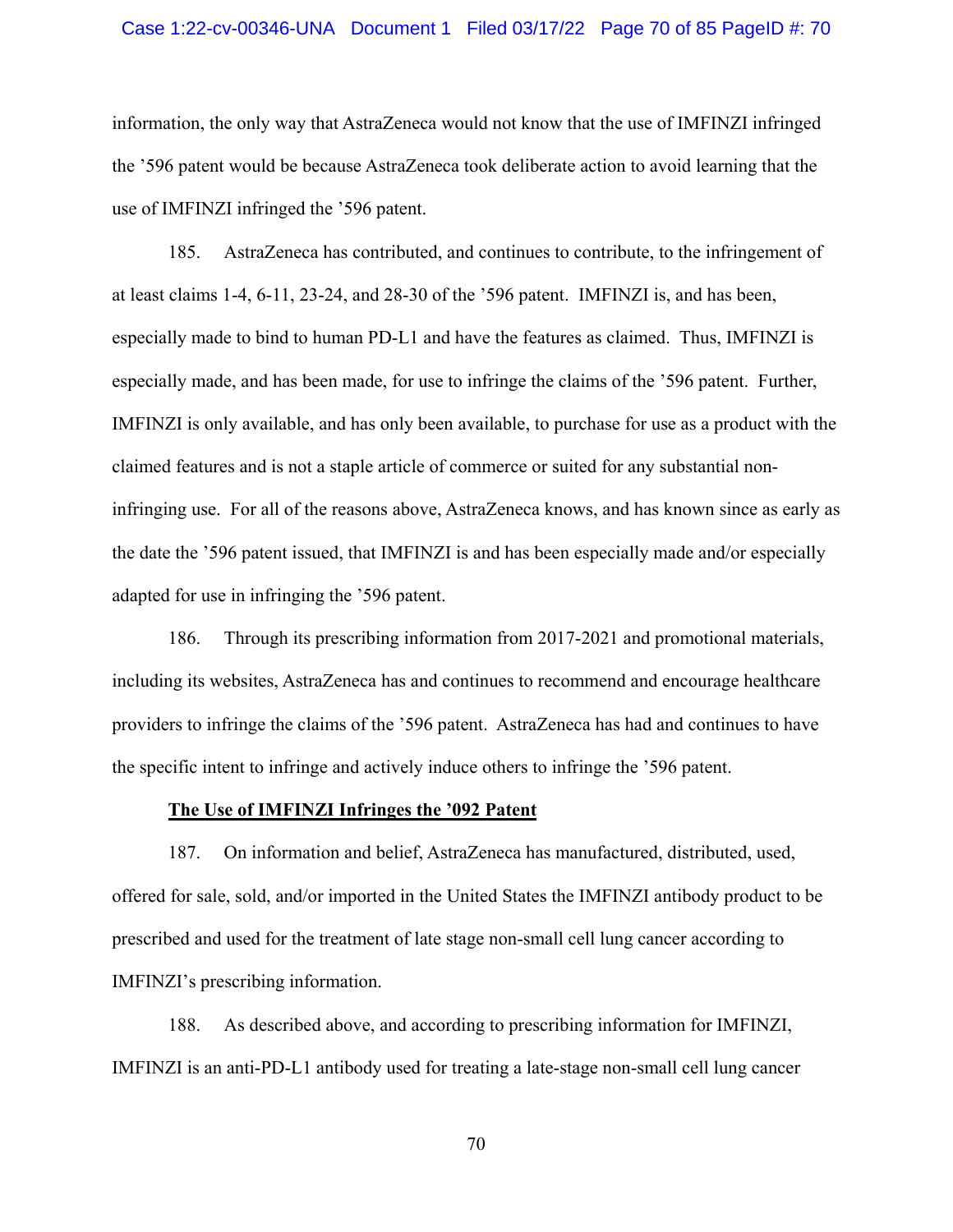## Case 1:22-cv-00346-UNA Document 1 Filed 03/17/22 Page 71 of 85 PageID #: 71

tumor in a subject where the subject is pretreated for a chemotherapy and a radiotherapy. Specifically, according to IMFINZI's prescribing information, it is indicated for the treatment of unresectable Stage III non-small cell lung cancer whose disease has not progressed following concurrent platinum-based chemotherapy and radiation therapy.

189. As described above, and according to IMFINZI's prescribing information, IMFINZI is indicated for administration as an intravenous infusion over 60 minutes with a recommended dosage of 10 mg/kg every 2 weeks.

190. AstraZeneca is aware that IMFINZI is used, and instructs that IMFINZI be used, to treat unresectable Stage III non-small cell lung cancers where at least 1% of tumor cells in the tumor exhibit membrane PD-L1 expression. According to IMFINZI's prescribing information, expression of PD-L1 can be induced by inflammatory signals such as Interferon-gamma and can be expressed on both tumor cells and tumor-associated immune cells in the tumor microenvironment. AstraZeneca has funded and AstraZeneca authors contributed to reports of clinical study data showing that patients with NSCLC having tumors that express PD-L1 on  $\geq$ 1% of tumor cells were to be treated with IMFINZI (https://doi.org/10.1016/j.annonc.2020.03.287). Treatment with IMFINZI improved overall survival outcomes for patients having tumors that express PD-L1 on  $\geq$ 1% of tumor cells (https://doi.org/10.1016/j.annonc.2020.03.287). Patients with tumors where at least 1% of tumor cells express PD-L1 are known by AstraZeneca to be treated with IMFINZI. AstraZeneca thus instructs doctors to use IMFINZI to treat a patient when at least 1% of the tumor cells exhibit membrane PD-L1 expression.

191. On information and belief, IMFINZI has been used according to the instructions in its prescribing information. The use of IMFINZI according to the instructions in its prescribing information infringes at least claim 1 of the '092 patent.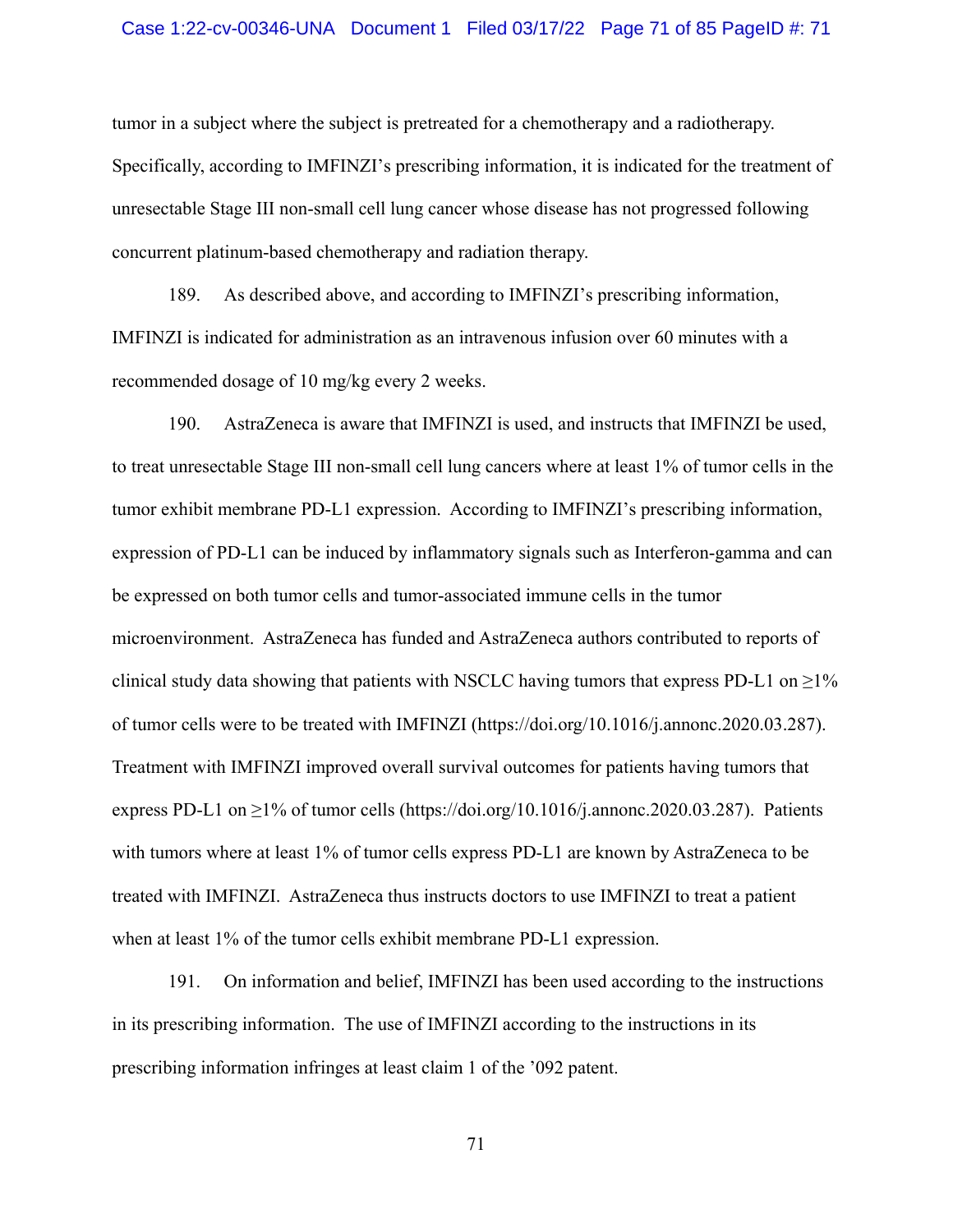192. According to IMFINZI's prescribing information, IMFINZI is indicated for the treatment of unresectable Stage III non-small cell lung cancer. Stage III non-small cell lung cancers include cancers that are advanced, recurrent, and/or metastatic. Stage III non-small cell lung cancers include cancers that occur after the subject has had a stage I or stage II tumor surgically removed. Accordingly, the use of IMFINZI according to the instructions in its prescribing information infringes at least claims 3-5 of the '092 patent.

193. According to IMFINZI's prescribing information, IMFINZI is indicated for the treatment of unresectable Stage III non-small cell lung cancer at a dosage of 10 mg/kg every 2 weeks until disease progression, unacceptable toxicity, or a maximum of 12 months. IMFINZI's prescribing information thus instructs doctors to administer IMFINZI for up to 12 months, which is more than 12 weeks. Accordingly, the use of IMFINZI according to the instructions in its prescribing information infringes at least claim 6 of the '092 patent.

194. According to its prescribing information, IMFINZI is packaged as a 500 mg/10mL solution in a single-dose vial or as a 120 mg/2.4mL solution in a single-dose vial. Each vial contains durvalumab (IMFINZI), L-histidine, L-histidine hydrochloride monohydrate, α,α trehalose dehydrate, Polysorbate 80, and water for injection. To prepare IMFINZI for administration to a human subject, the packaged solution is transferred to an intravenous bag containing 0.9% sodium chloride or 5% dextrose. The use of IMFINZI according to the prescribing information therefore infringes at least claims 7-11 of the '092 patent.

195. On information and belief, AstraZeneca has known about the '092 patent since as early as June 18, 2019, when the '092 patent issued, but in any event, at least before receiving a copy of this complaint.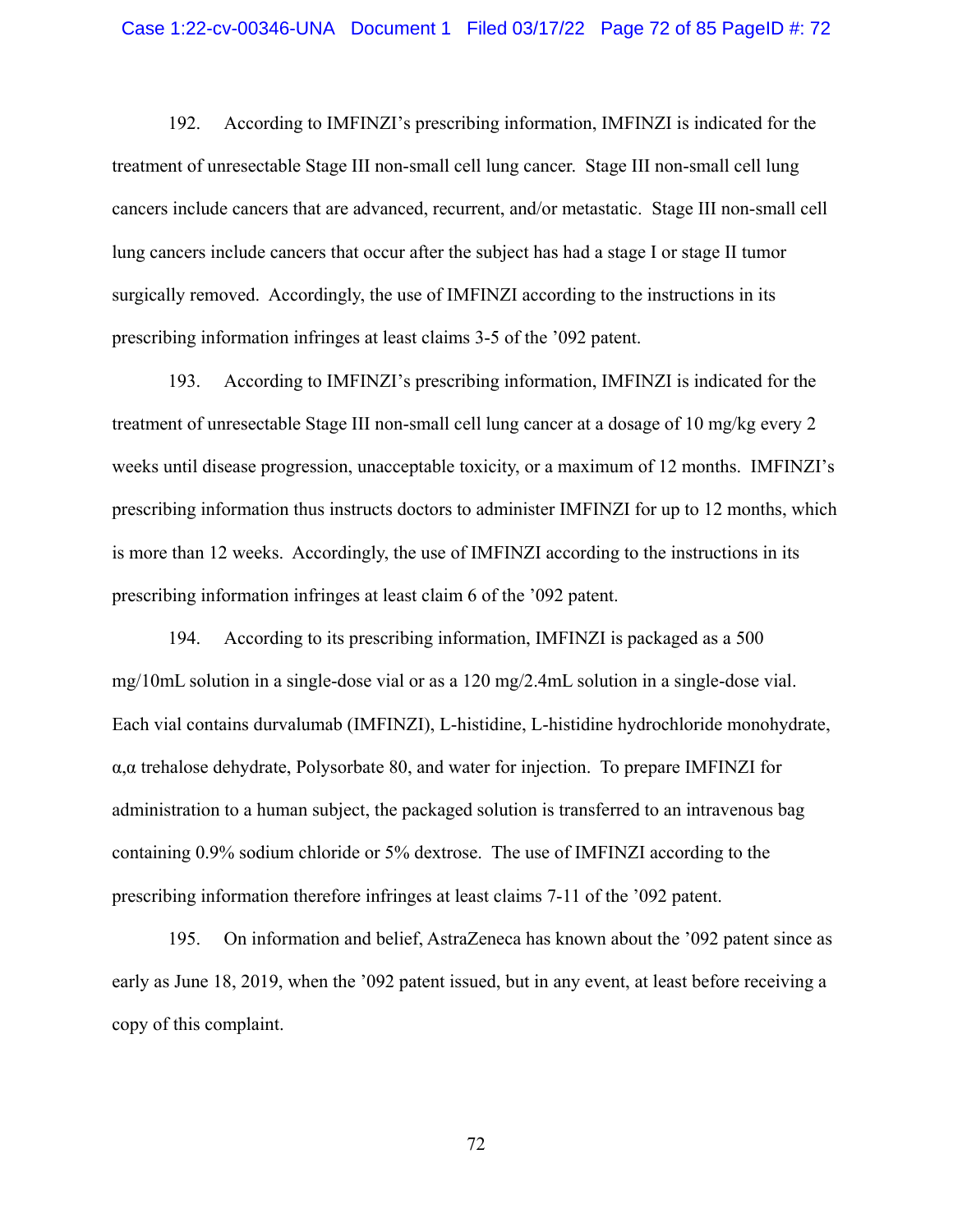196. AstraZeneca has had knowledge of the '092 patent since the '092 patent issued because International Publication No. WO2013/173223 (International Application No. PCT/US2013/040764), which claims priority to the same provisional applications as the '092 patent and identifies the same inventors, was identified during prosecution of several of AstraZeneca's own patents. WO2013/173223 includes claims with limitations that are very similar to limitations in the claims of the '092 patent. Claim 1 of WO2013/173223 covers a method of treating cancer by administering a PD-L1 antibody. Claim 2 identifies specific types of cancer, including non-small cell lung cancer. Claim 3 recites a dose of such an antibody from 0.1 to 10.0 mg/kg body weight at a dosing schedule of once per week, once every two weeks, or once a month. WO2013/173223 was included on a June 29, 2016 information disclosure statement during prosecution of U.S. Patent No. 10,232,040 ("the '040 patent"), which covers certain uses of durvalumab and is assigned to MedImmune, LLC, a company owned by AstraZeneca. The correspondence address associated with the '040 patent at the United States Patent & Trademark Office is "AstraZeneca, 300 South Wacker Dr., Chicago, IL, 60606." On information and belief, MedImmune was responsible for developing durvalumab, previously known as MEDI4736, for AstraZeneca. On January 28, 2016, WO2013/173223 was also identified by the examiner as relevant to all claims in MedImmune's GB2531094 publication, a publication of another application that claims uses of durvalumab. On information and belief, AstraZeneca was aware of the MedImmune patent applications, and the citations to the BMS patents, because, for example, they related to AstraZeneca's product IMFINZI.

197. Moreover, AstraZeneca has had knowledge of the '092 patent since the '092 patent issued because AstraZeneca and Plaintiffs are direct competitors in the immunotherapy field, and more specifically, in the PD-1/PD-L1 antibody field. AstraZeneca markets its anti-PD-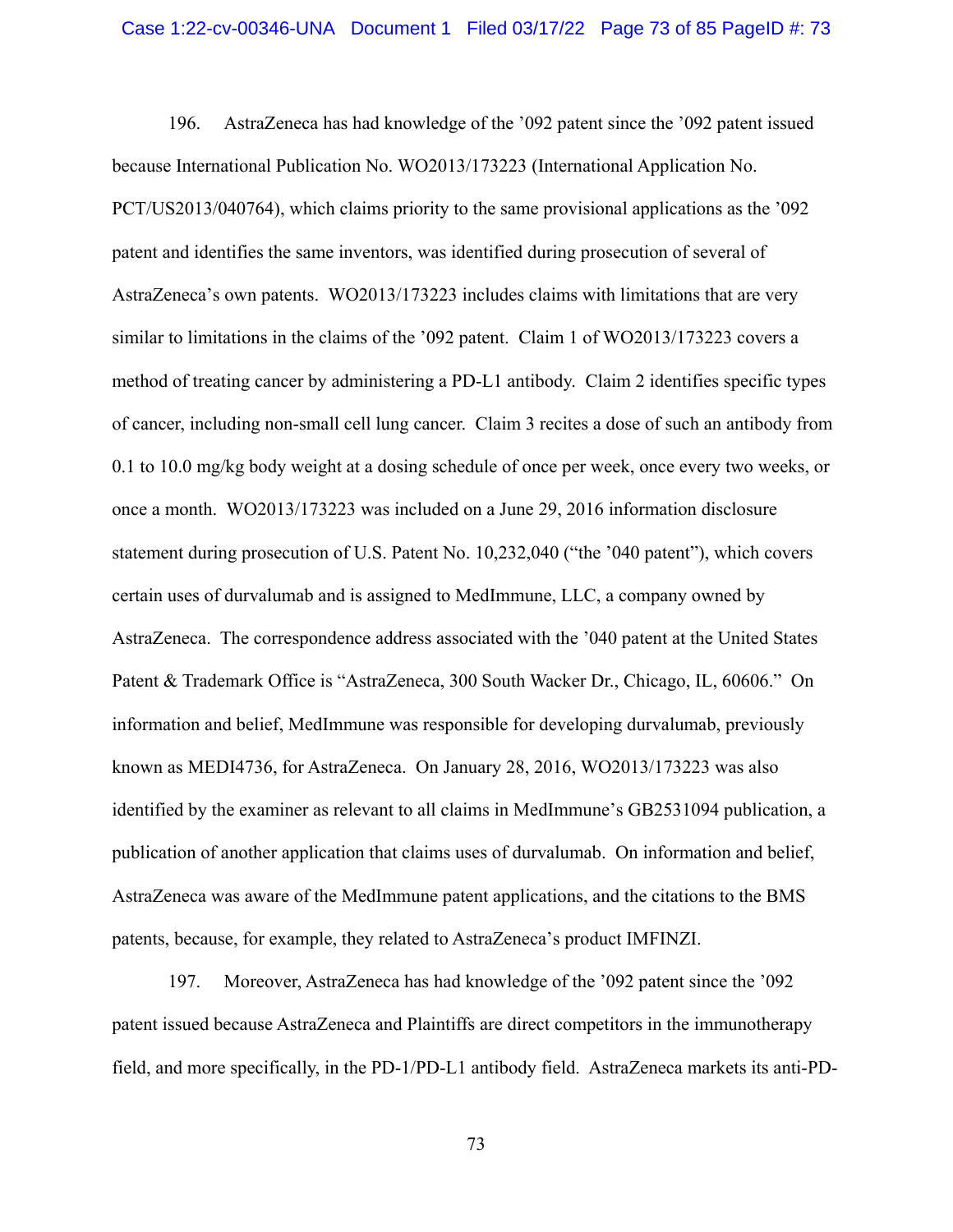L1 antibody durvalumab under the name IMFINZI for the treatment of urothelial carcinoma and non-small cell lung cancer. Plaintiffs market the anti-PD-1 antibody nivolumab under the name OPDIVO for treating those same types of cancer. On information and belief, AstraZeneca began marketing IMFINZI on May 1, 2017. On information and belief, AstraZeneca has invested millions of dollars to develop and market IMFINZI and actively monitors its competitors' patent portfolios that could cover the IMFINZI product.

198. AstraZeneca has had knowledge of the '092 patent since the '092 patent issued because it is a large company that monitors its competitors' patent portfolios for patents that cover IMFINZI. On information and belief, it monitored Plaintiffs' patent portfolio because in or around May 2019, AstraZeneca approached Plaintiffs about licensing one or more patents in Plaintiffs' PD-L1 patent portfolio. On information and belief, at least in connection with that outreach by AstraZeneca to Plaintiffs to license Plaintiffs' PD-L1 patent portfolio, AstraZeneca investigated Plaintiffs' portfolio of PD-L1-related patents and patent applications, which included the '092 patent's family at that point, and the '092 patent when it issued shortly thereafter. Therefore, AstraZeneca would have had knowledge of the '092 patent since at least that time. AstraZeneca also has had knowledge of the '092 patent since the '092 patent issued because AstraZeneca was aware of other companies that licensed Plaintiffs' PD-L1 patent estate so those companies could sell PD-L1 antibodies. By December of 2020, AstraZeneca was aware that Plaintiffs entered a non-exclusive licensing agreement with Roche covering Plaintiffs' PD-L1 estate. Roche/Genentech, one of AstraZeneca's primary PD-L1 competitors, markets the anti-PD-L1 antibody TECENTRIQ. TECENTRIQ is an anti-PD-L1 antibody that was approved for the treatment of urothelial carcinoma in 2016 and for the treatment of non-small cell lung cancer in 2017—the same types of cancers that IMFINZI was later approved to treat. By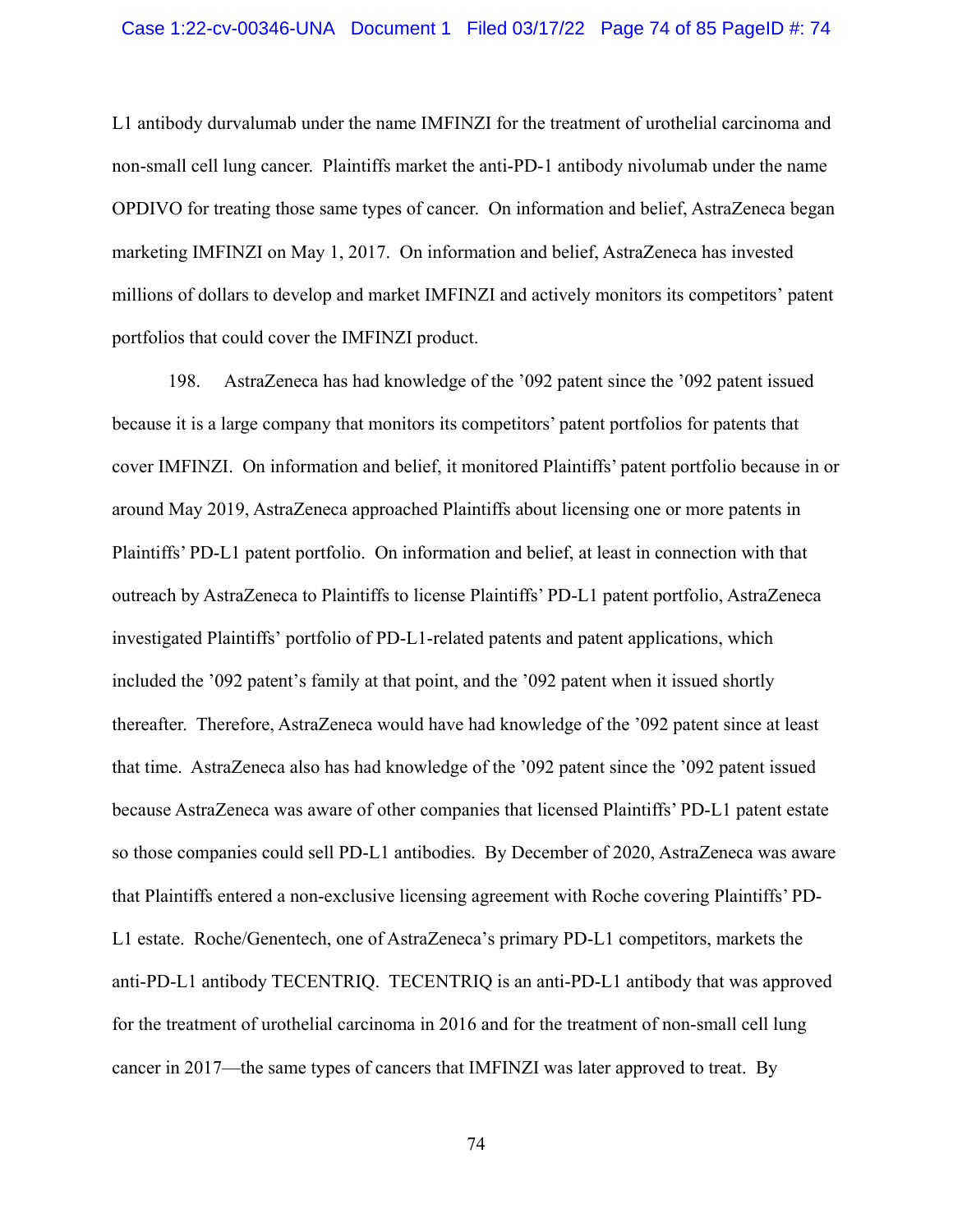December of 2020, Plaintiffs and AstraZeneca again discussed licensing Plaintiffs' PD-L1 patent estate.

199. In the absence of actual knowledge, AstraZeneca has at least been willfully blind to the existence of the '092 patent since the '092 patent issued. AstraZeneca has invested millions of dollars in developing and marketing IMFINZI and owns or controls numerous patents covering IMFINZI. AstraZeneca's subsidiary MedImmune, the company primarily responsible for AstraZeneca's development of IMFINZI, cited the related WO2013/173223 International Application in its own patent filings, including the '040 patent, that cover the use of IMFINZI. "AstraZeneca" is listed in the correspondence address for the '040 patent. On information and belief, AstraZeneca was aware of the MedImmune patent applications, and the citations to the BMS patents, because, for example, they related to AstraZeneca's product IMFINZI. AstraZeneca knew that Plaintiffs owned or licensed patents covering anti-PD-L1 antibodies, and their use, since at least 2019 based on previous licensing discussions between the parties. AstraZeneca knew that Plaintiffs licensed their PD-L1 estate to other companies that also market anti-PD-L1 antibodies to treat urothelial carcinoma and non-small cell lung cancer. AstraZeneca subjectively believed there was a high probability that the '092 patent existed.

200. AstraZeneca's subsidiary MedImmune, the company primarily responsible for AstraZeneca's development of IMFINZI, cited the related WO2013/173223 International Application in its own patent filings, including the '040 patent, that cover the use of IMFINZI. "AstraZeneca" is listed in the correspondence address for the '040 patent. On information and belief, AstraZeneca was aware of the MedImmune patent applications, and the citations to the BMS patents, because, for example, they related to AstraZeneca's product IMFINZI. AstraZeneca also had knowledge of other patents owned/licensed by Plaintiffs that related to the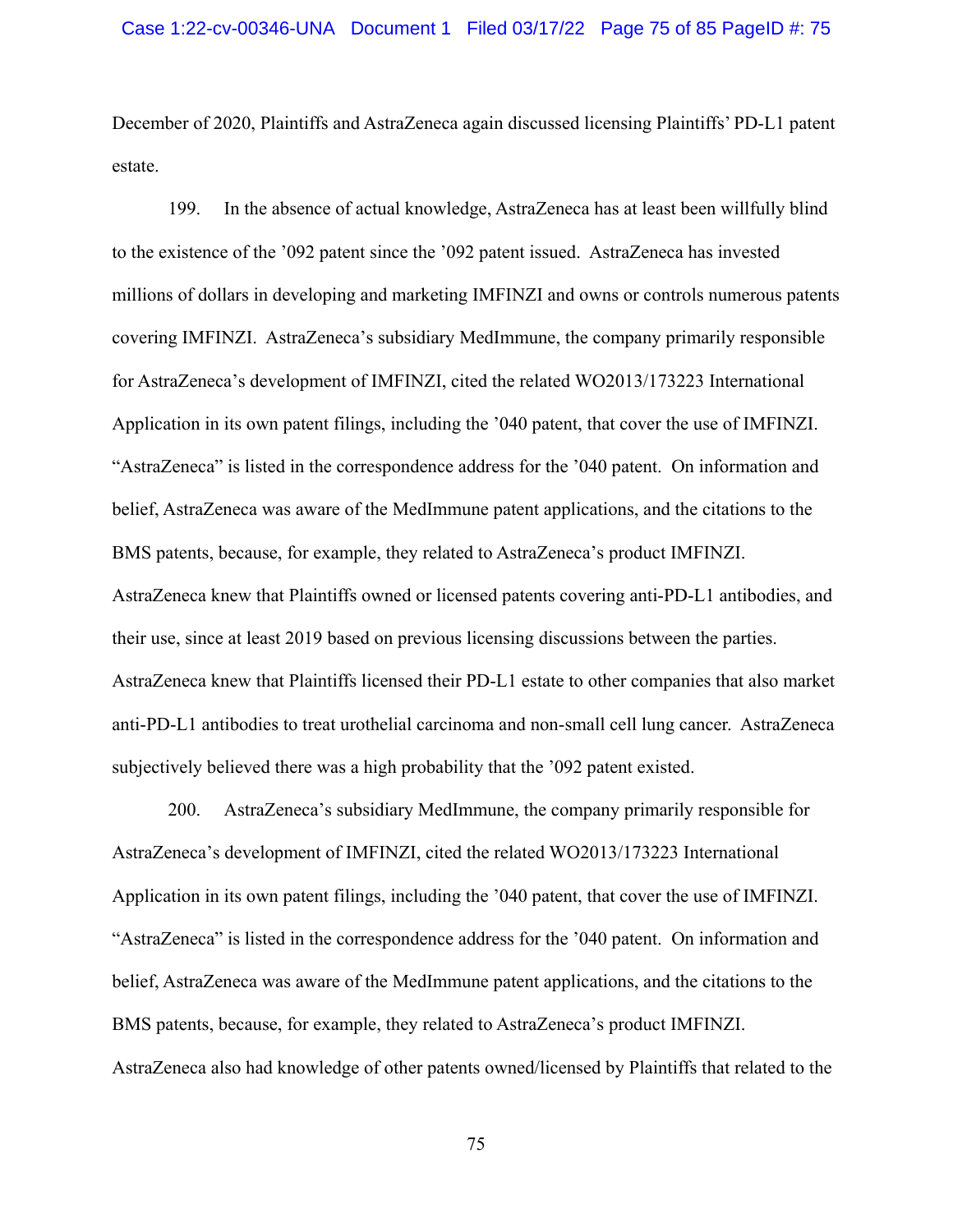#### Case 1:22-cv-00346-UNA Document 1 Filed 03/17/22 Page 76 of 85 PageID #: 76

use of an anti-PD-L1 antibody. AstraZeneca is a sophisticated company and, on information and belief, monitors the patent estates of its competitors for patents that could cover the use of IMFINZI, particularly competitors, like Plaintiffs, who AstraZeneca has approached about licensing patents that cover IMFINZI. If AstraZeneca did not have actual knowledge of the '092 patent, it is because AstraZeneca took deliberate actions to avoid learning specifically about the '092 patent. If AstraZeneca did not have actual knowledge of the existence of the '092 patent, it is because AstraZeneca was willfully blind to the existence of the '092 patent.

201. AstraZeneca has known that the use of IMFINZI in patients to treat cancer infringes at least claims 1 and 3-11 of the '092 patent since as early as June 18, 2019, when the '092 patent issued, but in any event, before receiving a copy of this complaint. IMFINZI is sold in a highly regulated market and AstraZeneca provided detailed prescribing information to users about how to administer and use IMFINZI. As detailed above, the limitations of the claims of the '092 patent are found directly in IMFINZI's prescribing information and within published articles that AstraZeneca funded and that AstraZeneca authors contributed to. Accordingly, once AstraZeneca knew of the '092 patent, AstraZeneca knew that the use of IMFINZI according to its prescribing information would infringe the '092 patent.

202. If AstraZeneca did not have actual knowledge that the use of IMFINZI in patients to treat cancer infringes at least claims 1 and 3-11 of the '092 patent, then AstraZeneca was willfully blind to that fact. AstraZeneca had actual knowledge of the '092 patent or was willfully blind to the existence of the '092 patent. AstraZeneca is a sophisticated company and upon learning of a patent that covers the use of an anti-PD-L1 antibody according to the treatment regimen in IMFINZI's prescribing information, AstraZeneca subjectively believed that there was a high probability the use of IMFINZI would infringe the '092 patent. Based on the similarity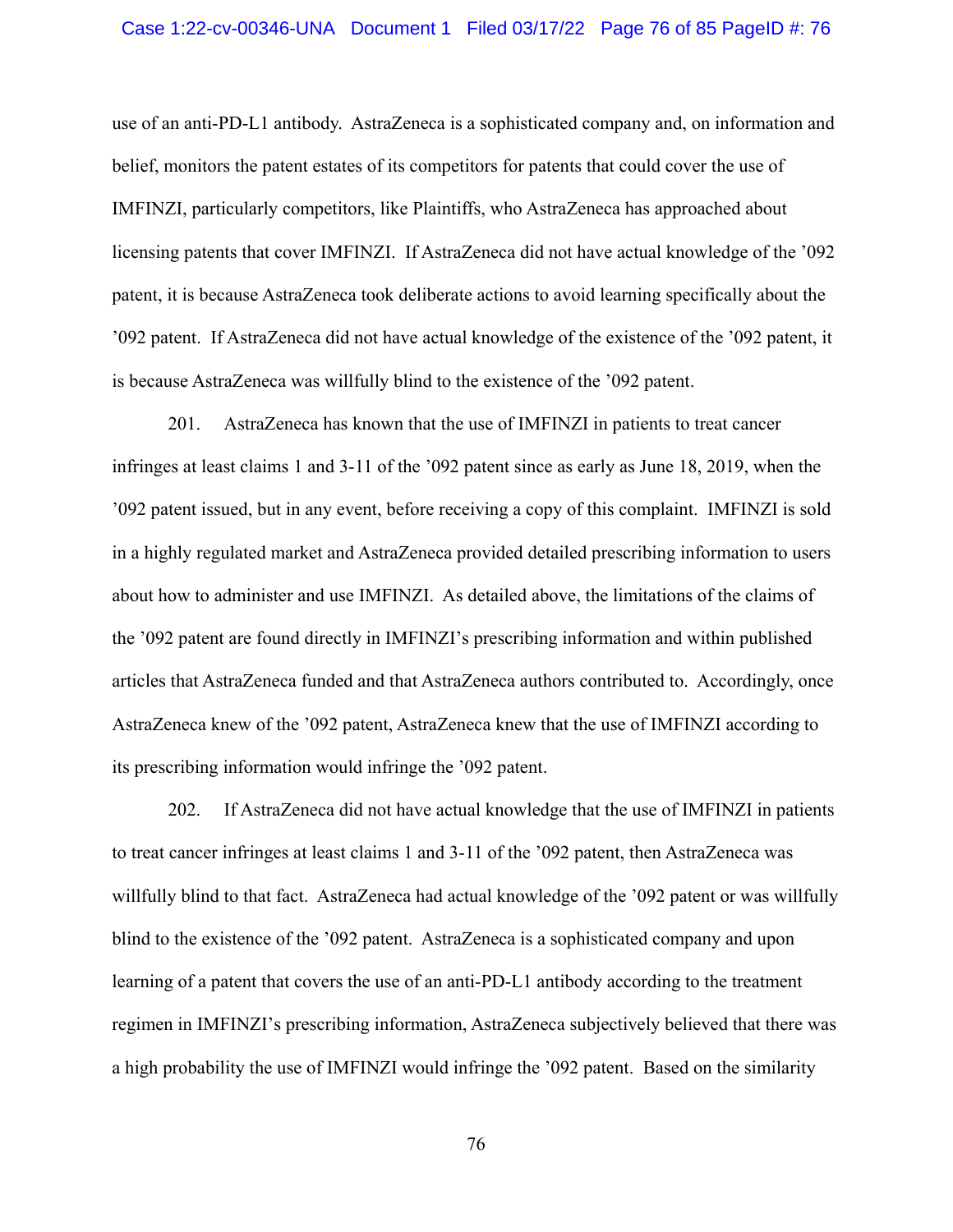between the '092 patent's claims and IMFINZI's prescribing information and information within published articles that AstraZeneca funded and that AstraZeneca authors contributed to, the only way that AstraZeneca would not know that the use of IMFINZI infringed the '092 patent would be because AstraZeneca took deliberate action to avoid learning that the use of IMFINZI infringed the '092 patent.

203. AstraZeneca has contributed, and continues to contribute, to the infringement of at least claims 1 and 3-11 of the '092 patent. IMFINZI is, and has been, especially made to bind to human PD-L1 and have the features as claimed. Thus, IMFINZI is especially made, and has been made, for use to infringe the claims of the '092 patent. Further, IMFINZI is only available, and has only been available, to purchase for use as a product with the claimed features and is not a staple article of commerce or suited for any substantial non-infringing use. For all of the reasons above, AstraZeneca knows, and has known since as early as the date the '092 patent issued, that IMFINZI is and has been especially made and/or especially adapted for use in infringing the '092 patent.

204. Through its prescribing information from 2017-2021 and promotional materials, including its websites, AstraZeneca has and continues to recommend and encourage healthcare providers to infringe the claims of the '092 patent. AstraZeneca has had and continues to have the specific intent to infringe and actively induce others to infringe the '092 patent.

#### **COUNT I: INFRINGEMENT OF U.S. PATENT NO. 9,580,505**

205. Plaintiffs incorporate by reference paragraphs 1-204 as if fully set forth herein.

206. On information and belief, AstraZeneca is marketing, making, using, selling, offering for sale, and/or importing IMFINZI in the United States for the treatment of cancer. On information and belief, IMFINZI is being used for the treatment of cancer in the United States.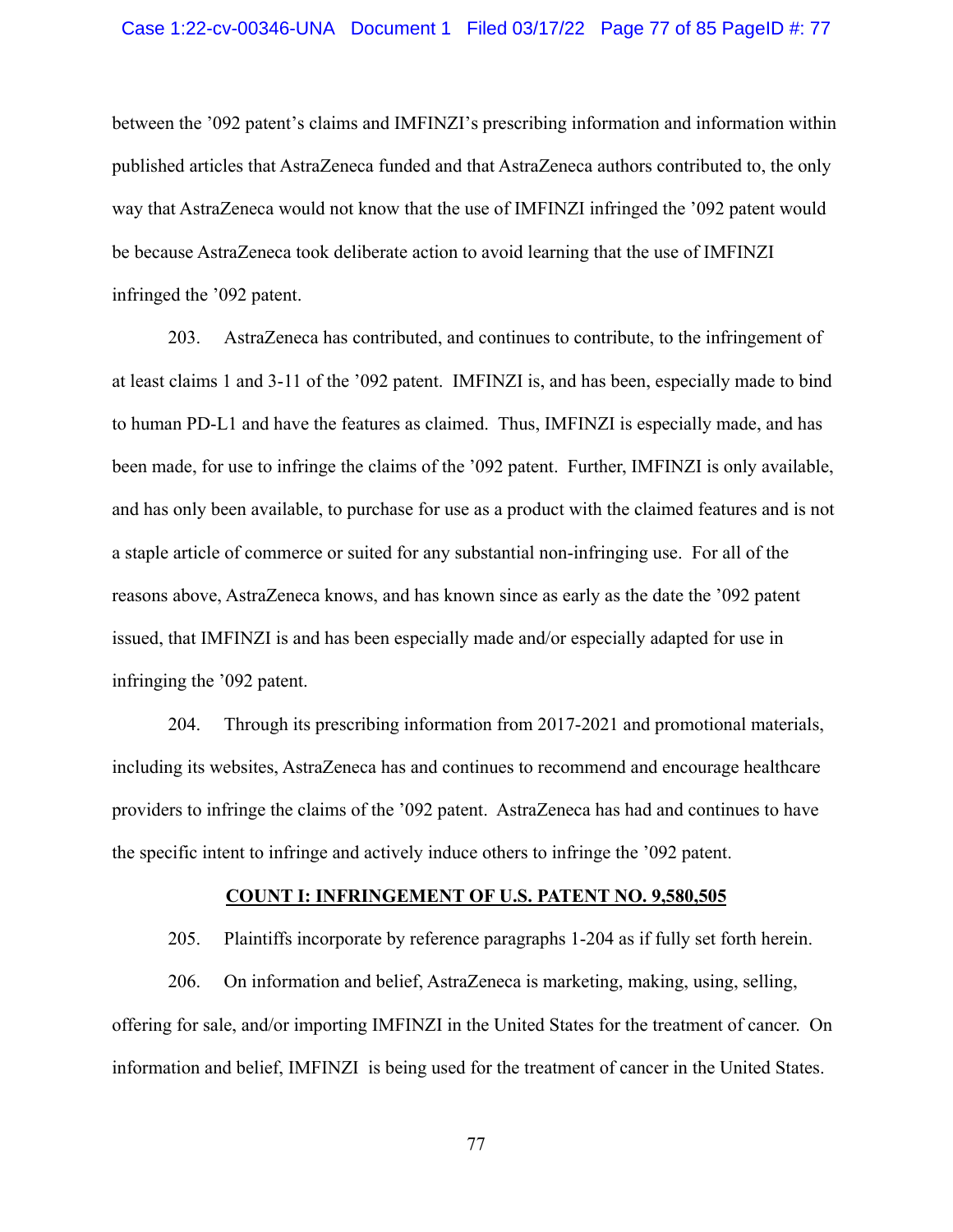As set forth above, AstraZeneca is thereby infringing at least claims 1-2, 4-7, 21-25, 28-32, 34, 36-39, and 41 of the '505 patent directly under [35 U.S.C. § 271\(a\)](http://www.google.com/search?q=35+u.s.c.++271(a)), by actively inducing infringement under [35 U.S.C. § 271\(b\),](http://www.google.com/search?q=35+u.s.c.++271(b)) and as a contributory infringer under [35 U.S.C. § 271\(c\).](http://www.google.com/search?q=35+u.s.c.++271(c))

207. On information and belief, AstraZeneca has been aware of the '505 patent since at least approximately February 28, 2017, when the USPTO issued the '505 patent and AstraZeneca's infringement is deliberate, egregious, willful, and in reckless disregard of valid patent claims of the '505 patent.

208. Plaintiffs have been and will continue to be injured by, and have suffered, and will continue to suffer, substantial damages, including lost profits, as a result of AstraZeneca's infringement.

209. This case is exceptional and Plaintiffs are entitled to an award of attorneys' fees under [35 U.S.C. § 285.](http://www.google.com/search?q=35+u.s.c.++285)

## **COUNT II: INFRINGEMENT OF U.S. PATENT NO. 9,580,507**

210. Plaintiffs incorporate by reference paragraphs 1-209 as if fully set forth herein.

211. On information and belief, AstraZeneca is marketing, making, using, selling, offering for sale, and/or importing IMFINZI in the United States for the treatment of cancer. On information and belief, IMFINZI is being used for the treatment of cancer in the United States. As set forth above, AstraZeneca is thereby infringing at least claims 1-7, 9, 11, 12, 15-19, 22, and 27-28 of the '507 patent directly under [35 U.S.C. § 271\(a\),](http://www.google.com/search?q=35+u.s.c.++271(a)) by actively inducing infringement under [35 U.S.C. § 271\(b\),](http://www.google.com/search?q=35+u.s.c.++271(b)) and as a contributory infringer under [35 U.S.C. § 271\(c\)](http://www.google.com/search?q=35+u.s.c.++271(c)).

212. On information and belief, AstraZeneca has been aware of the '507 patent since at least approximately February 28, 2017, when the USPTO issued the '507 patent and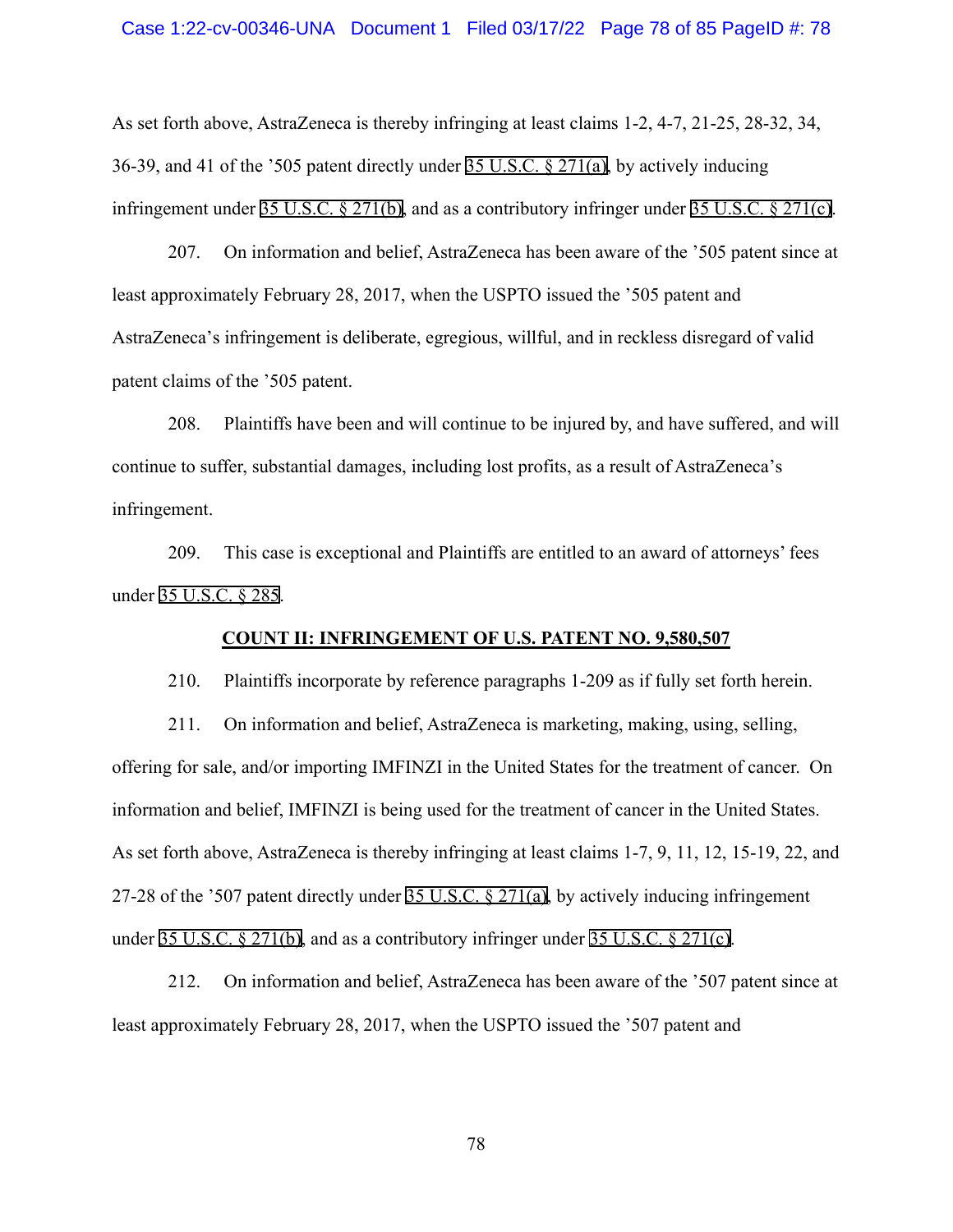#### Case 1:22-cv-00346-UNA Document 1 Filed 03/17/22 Page 79 of 85 PageID #: 79

AstraZeneca's infringement is deliberate, egregious, willful, and in reckless disregard of valid patent claims of the '507 patent.

213. Plaintiffs have been and will continue to be injured by, and have suffered, and will continue to suffer, substantial damages, including lost profits, as a result of AstraZeneca's infringement.

214. This case is exceptional and Plaintiffs are entitled to an award of attorneys' fees under [35 U.S.C. § 285.](http://www.google.com/search?q=35+u.s.c.++285)

### **COUNT III: INFRINGEMENT OF U.S. PATENT NO. 10,138,299**

215. Plaintiffs incorporate by reference paragraphs 1-214 as if fully set forth herein.

216. On information and belief, AstraZeneca has marketed, made, used, sold, offered for sale, and/or imported IMFINZI in the United States for the treatment of urothelial carcinoma, and continues to do so. On information and belief, IMFINZI was and continues to be used for the treatment of urothelial carcinoma in the United States. As set forth above, AstraZeneca is thereby infringing at least claims 1-11, and 22-23 of the '299 patent, including by actively inducing infringement under [35 U.S.C. § 271\(b\)](http://www.google.com/search?q=35+u.s.c.++271(b)) and as a contributory infringer under [35 U.S.C.](http://www.google.com/search?q=35+u.s.c.+++271(c))  $§$  271(c).

217. On information and belief, AstraZeneca has been aware of the '299 patent since at least approximately November 27, 2018, when the USPTO issued the '299 patent and AstraZeneca's infringement is deliberate, egregious, willful, and in reckless disregard of valid patent claims of the '299 patent.

218. Plaintiffs have been and will continue to be injured by, and have suffered, and will continue to suffer, substantial damages, including lost profits, as a result of AstraZeneca's infringement.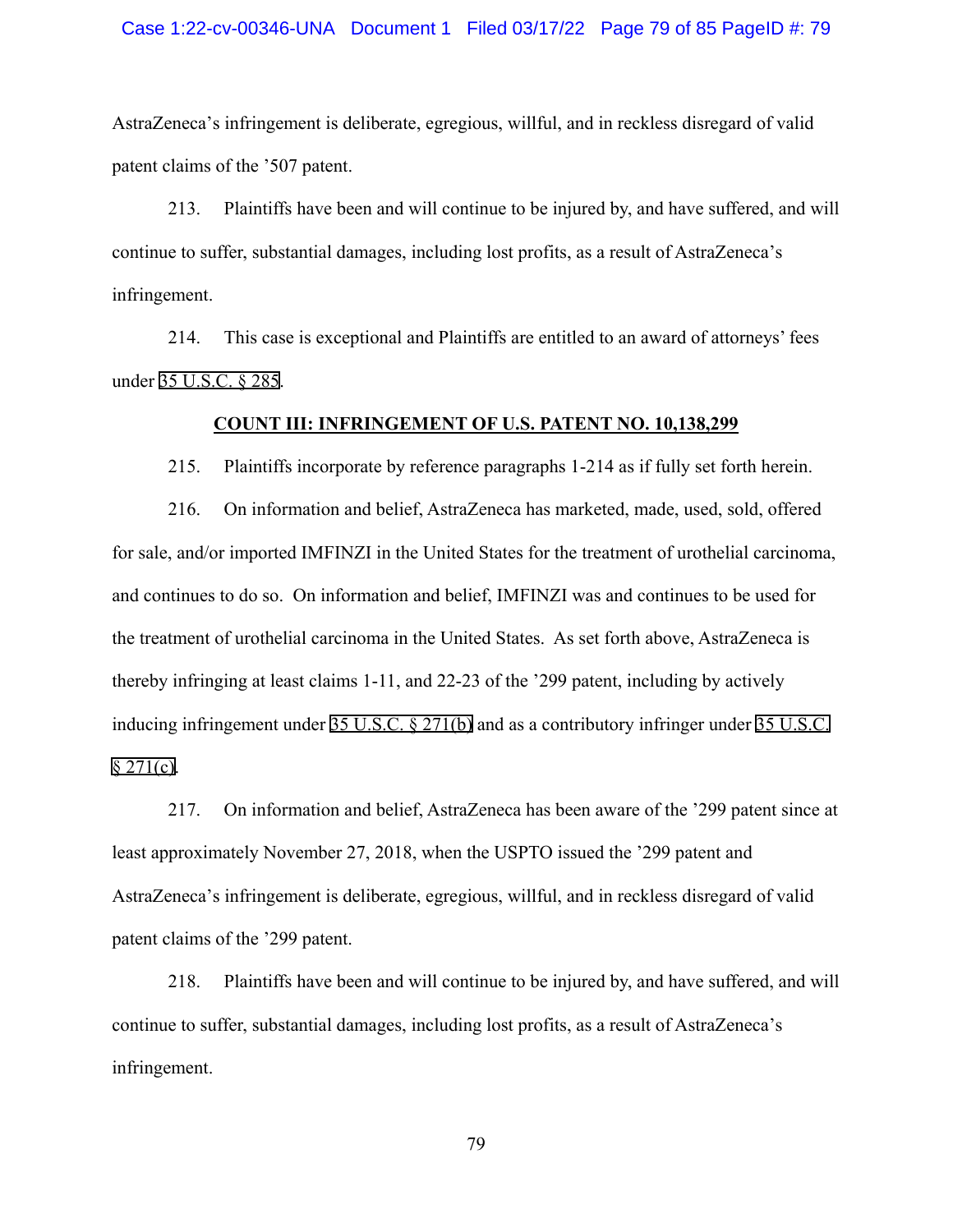#### Case 1:22-cv-00346-UNA Document 1 Filed 03/17/22 Page 80 of 85 PageID #: 80

219. This case is exceptional and Plaintiffs are entitled to an award of attorneys' fees under [35 U.S.C. § 285.](http://www.google.com/search?q=35+u.s.c.++285)

# **COUNT IV: INFRINGEMENT OF U.S. PATENT NO. 10,308,714**

220. Plaintiffs incorporate by reference paragraphs 1-219 as if fully set forth herein.

221. On information and belief, AstraZeneca has marketed, made, used, sold, offered for sale, and/or imported IMFINZI in the United States for the treatment of urothelial carcinoma, and continues to do so. On information and belief, IMFINZI was and continues to be used for the treatment of urothelial carcinoma in the United States. As set forth above, AstraZeneca is thereby infringing at least claims 1-4, 6-11, and 22-23 of the '714 patent, including by actively inducing infringement under [35 U.S.C. § 271\(b\)](http://www.google.com/search?q=35+u.s.c.++271(b)) and as a contributory infringer under [35 U.S.C.](http://www.google.com/search?q=35+u.s.c.+++271(c))  $§$  271(c).

222. On information and belief, AstraZeneca has been aware of the '714 patent since at least approximately June 4, 2019, when the USPTO issued the '714 patent and AstraZeneca's infringement is deliberate, egregious, willful, and in reckless disregard of valid patent claims of the '714 patent.

223. Plaintiffs have been and will continue to be injured by, and have suffered, and will continue to suffer, substantial damages, including lost profits, as a result of AstraZeneca's infringement.

224. This case is exceptional and Plaintiffs are entitled to an award of attorneys' fees under [35 U.S.C. § 285.](http://www.google.com/search?q=35+u.s.c.++285)

## **COUNT V: INFRINGEMENT OF U.S. PATENT NO. 10,266,594**

225. Plaintiffs incorporate by reference paragraphs 1-224 as if fully set forth herein.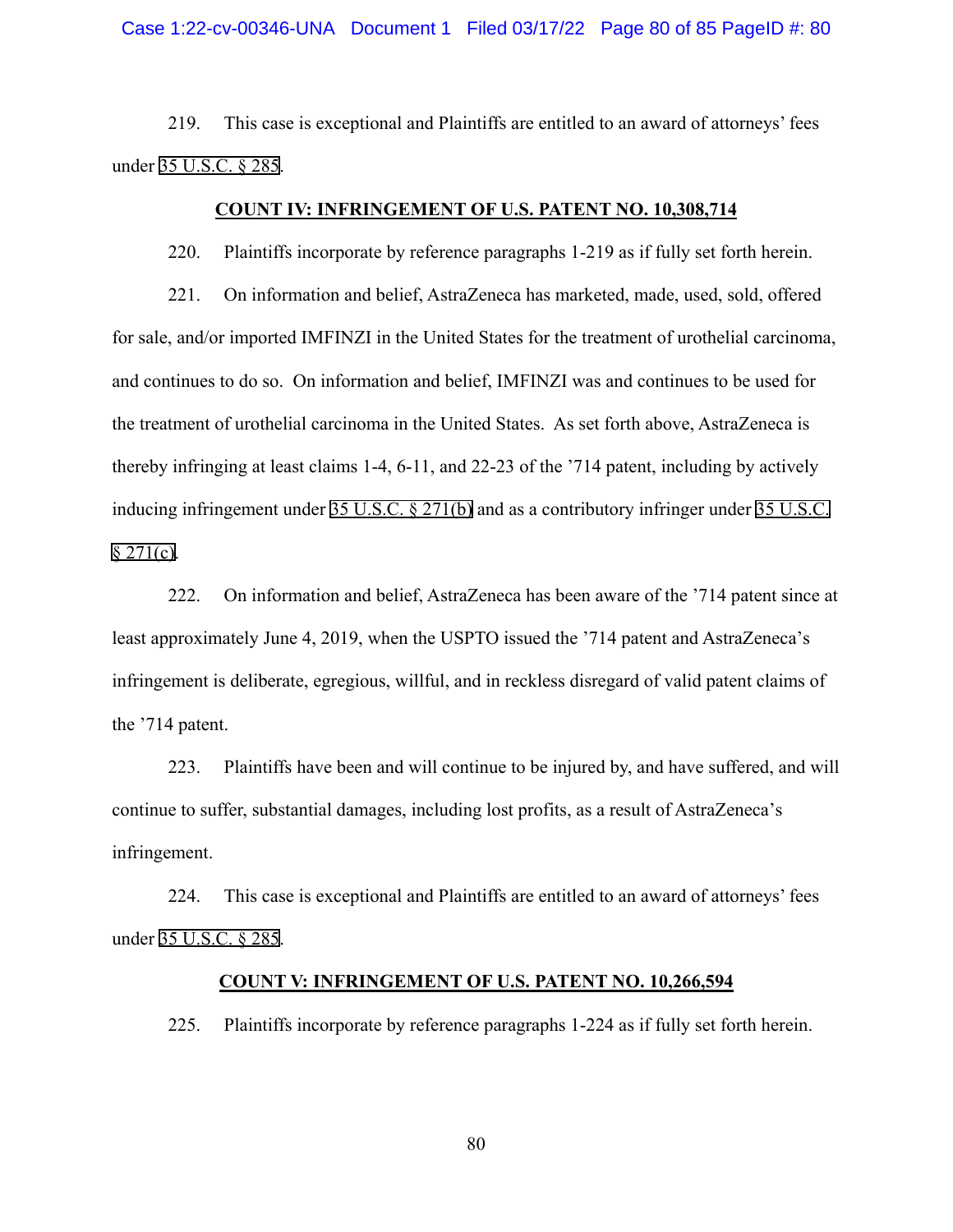#### Case 1:22-cv-00346-UNA Document 1 Filed 03/17/22 Page 81 of 85 PageID #: 81

226. On information and belief, AstraZeneca has marketed, made, used, sold, offered for sale, and/or imported IMFINZI in the United States for the treatment of urothelial carcinoma, and continues to do so. On information and belief, IMFINZI was and continues to be used for the treatment of urothelial carcinoma in the United States. As set forth above, AstraZeneca is thereby infringing at least claims 1-4, 6-11, 23-24, and 28-30 of the '594 patent, including by actively inducing infringement under [35 U.S.C. § 271\(b\)](http://www.google.com/search?q=35+u.s.c.++271(b)) and as a contributory infringer under [35](http://www.google.com/search?q=35++u.s.c.++271(c))  [U.S.C. § 271\(c\).](http://www.google.com/search?q=35++u.s.c.++271(c))

227. On information and belief, AstraZeneca has been aware of the '594 patent since at least approximately April 23, 2019, when the USPTO issued the '594 patent and AstraZeneca's infringement is deliberate, egregious, willful, and in reckless disregard of valid patent claims of the '594 patent.

228. Plaintiffs have been and will continue to be injured by, and have suffered, and will continue to suffer, substantial damages, including lost profits, as a result of AstraZeneca's infringement.

229. This case is exceptional and Plaintiffs are entitled to an award of attorneys' fees under [35 U.S.C. § 285.](http://www.google.com/search?q=35+u.s.c.++285)

### **COUNT VI: INFRINGEMENT OF U.S. PATENT NO. 10,266,595**

230. Plaintiffs incorporate by reference paragraphs 1-229 as if fully set forth herein.

231. On information and belief, AstraZeneca has marketed, made, used, sold, offered for sale, and/or imported IMFINZI in the United States for the treatment of urothelial carcinoma, and continues to do so. On information and belief, IMFINZI was and continues to be used for the treatment of urothelial carcinoma in the United States. As set forth above, AstraZeneca is thereby infringing at least claims 1-4, 6-11, 23-24, and 28-30 of the '595 patent, including by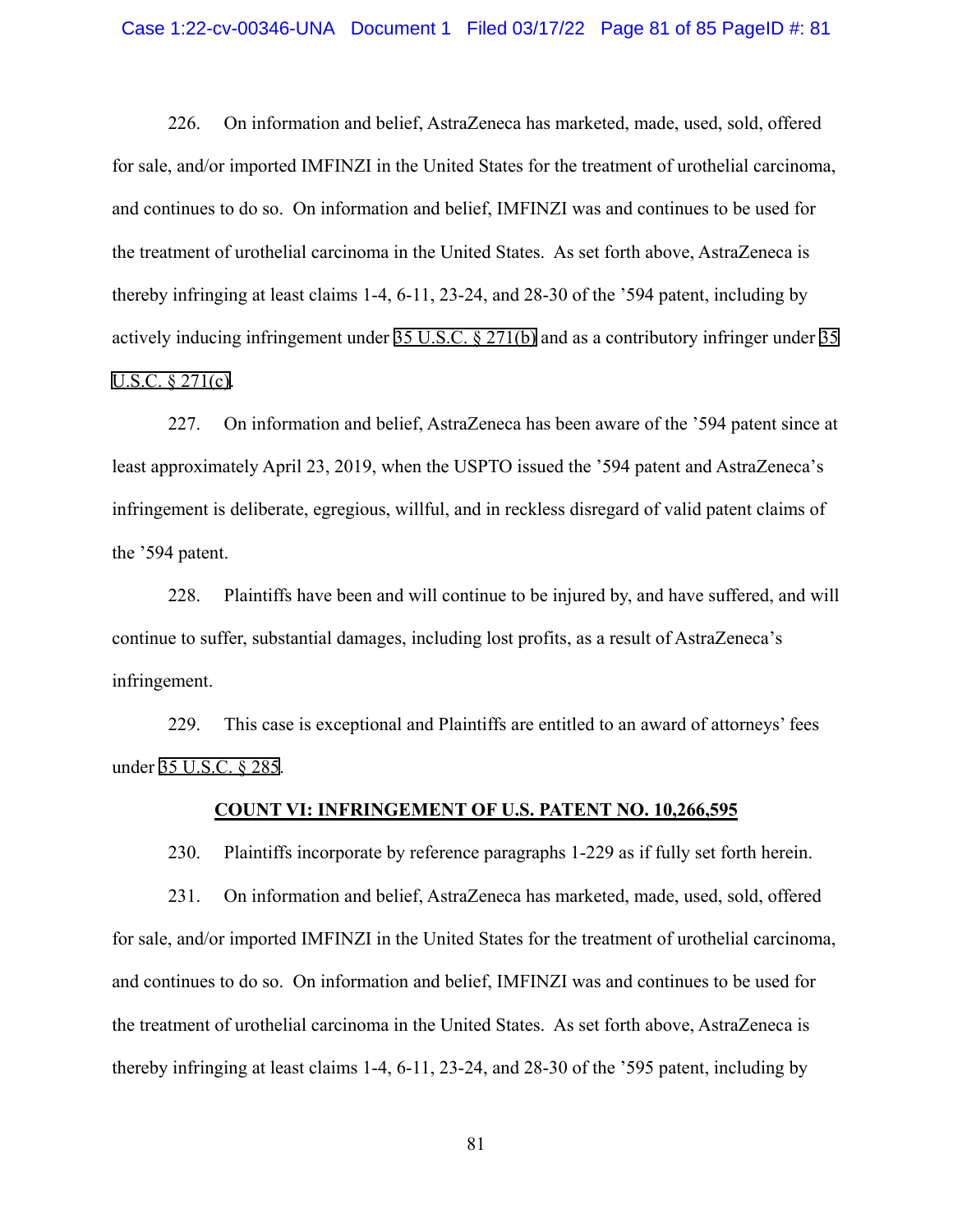#### Case 1:22-cv-00346-UNA Document 1 Filed 03/17/22 Page 82 of 85 PageID #: 82

actively inducing infringement under [35 U.S.C. § 271\(b\)](http://www.google.com/search?q=35+u.s.c.++271(b)) and as a contributory infringer under [35](http://www.google.com/search?q=35u.s.c.++271(c))  [U.S.C. § 271\(c\).](http://www.google.com/search?q=35u.s.c.++271(c))

232. On information and belief, AstraZeneca has been aware of the '595 patent since at least approximately April 23, 2019, when the USPTO issued the '595 patent and AstraZeneca's infringement is deliberate, egregious, willful, and in reckless disregard of valid patent claims of the '595 patent.

233. Plaintiffs have been and will continue to be injured by, and have suffered, and will continue to suffer, substantial damages, including lost profits, as a result of AstraZeneca's infringement.

234. This case is exceptional and Plaintiffs are entitled to an award of attorneys' fees under [35 U.S.C. § 285.](http://www.google.com/search?q=35+u.s.c.++285)

## **COUNT VII: INFRINGEMENT OF U.S. PATENT NO. 10,266,596**

235. Plaintiffs incorporate by reference paragraphs 1-234 as if fully set forth herein.

236. On information and belief, AstraZeneca has marketed, made, used, sold, offered for sale, and/or imported IMFINZI in the United States for the treatment of urothelial carcinoma, and continues to do so. On information and belief, IMFINZI was and continues to be used for the treatment of urothelial carcinoma in the United States. As set forth above, AstraZeneca is thereby infringing at least claims 1-4, 6-11, 23-24, and 28-30 of the '596 patent, including by actively inducing infringement under [35 U.S.C. § 271\(b\)](http://www.google.com/search?q=35+u.s.c.++271(b)) and as a contributory infringer under [35](http://www.google.com/search?q=35++u.s.c.++271(c))  [U.S.C. § 271\(c\).](http://www.google.com/search?q=35++u.s.c.++271(c))

237. On information and belief, AstraZeneca has been aware of the '596 patent since at least approximately April 23, 2019, when the USPTO issued the '596 patent and AstraZeneca's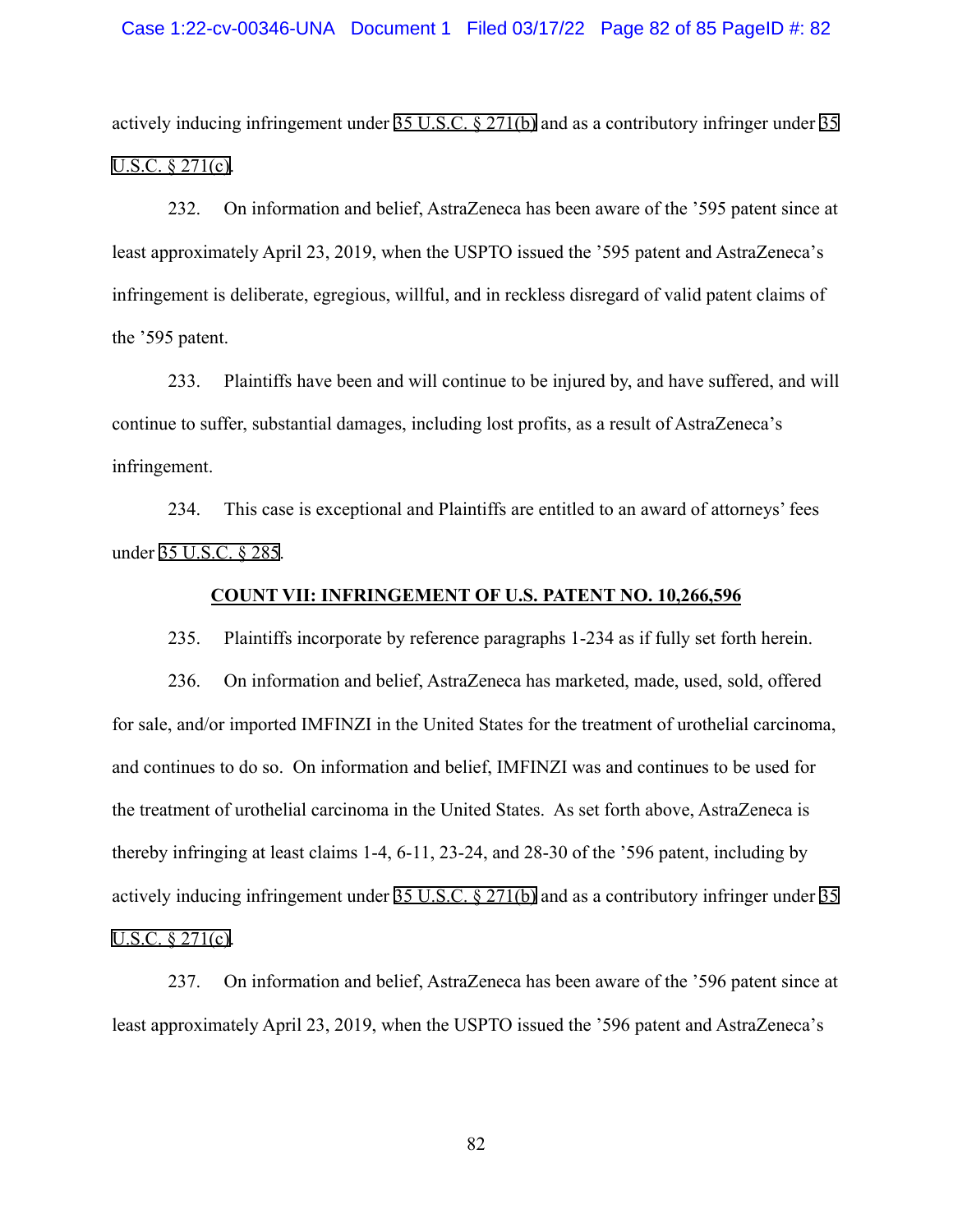#### Case 1:22-cv-00346-UNA Document 1 Filed 03/17/22 Page 83 of 85 PageID #: 83

infringement is deliberate, egregious, willful, and in reckless disregard of valid patent claims of the '596 patent.

238. Plaintiffs have been and will continue to be injured by, and have suffered, and will continue to suffer, substantial damages, including lost profits, as a result of AstraZeneca's infringement.

239. This case is exceptional and Plaintiffs are entitled to an award of attorneys' fees under [35 U.S.C. § 285.](http://www.google.com/search?q=35+u.s.c.++285)

### **COUNT VIII: INFRINGEMENT OF U.S. PATENT NO. 10,323,092**

240. Plaintiffs incorporate by reference paragraphs 1-239 as if fully set forth herein.

241. On information and belief, AstraZeneca is marketing, making, using, selling, offering for sale, and/or importing IMFINZI in the United States for the treatment of non-small cell lung cancer. On information and belief, IMFINZI is being used for the treatment of nonsmall cell lung cancer in the United States. As set forth above, AstraZeneca is thereby infringing at least claims 1, and 3-11 of the '092 patent, including by actively inducing infringement under [35 U.S.C. § 271\(b\)](http://www.google.com/search?q=35+u.s.c.++271(b)) and as a contributory infringer under [35 U.S.C. § 271\(c\)](http://www.google.com/search?q=35+u.s.c.++271(c)).

242. On information and belief, AstraZeneca has been aware of the '092 patent since at least approximately June 18, 2019, when the USPTO issued the '092 patent and AstraZeneca's infringement is deliberate, egregious, willful, and in reckless disregard of valid patent claims of the '092 patent.

243. Plaintiffs have been and will continue to be injured by, and have suffered, and will continue to suffer, substantial damages, including lost profits, as a result of AstraZeneca's infringement.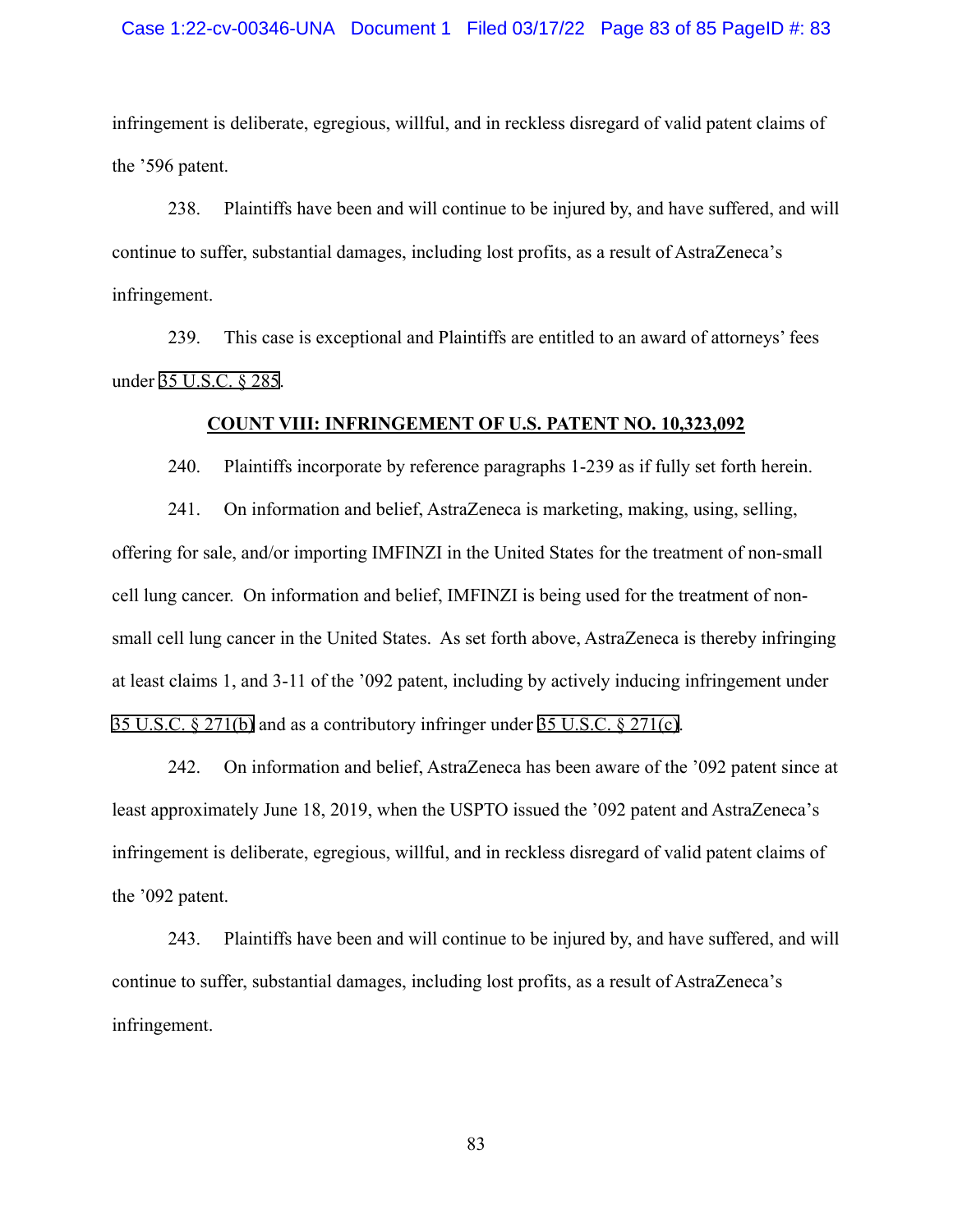244. This case is exceptional and Plaintiffs are entitled to an award of attorneys' fees under [35 U.S.C. § 285.](http://www.google.com/search?q=35+u.s.c.++285)

## **JURY DEMAND**

 Under [Federal Rule of Civil Procedure 38](http://www.google.com/search?q=FRCP+38), Plaintiffs demand trial by jury of all issues so triable.

## **PRAYER FOR RELIEF**

Wherefore, Plaintiffs respectfully request the following relief:

(a) entry of a judgment that Defendants infringe and will infringe the '505 patent;

(b) entry of a judgment that Defendants infringe and will infringe the '507 patent;

(c) entry of a judgment that Defendants infringe and will infringe the '299 patent;

(d) entry of a judgment that Defendants infringe and will infringe the '714 patent;

(e) entry of a judgment that Defendants infringe and will infringe the '594 patent;

(f) entry of a judgment that Defendants infringe and will infringe the '595 patent;

(g) entry of a judgment that Defendants infringe and will infringe the '596 patent;

(h) entry of a judgment that Defendants infringe and will infringe the '092 patent;

(i) an award of damages sufficient to compensate Plaintiffs for infringement of the '505, '507, '299, '714, '594, '595, '596, and '092 patents, together with pre- and post-judgment interest and costs as fixed by the Court as provided by [35 U.S.C. § 284](http://www.google.com/search?q=35+u.s.c.++284);

(j) entry of an order compelling Defendants to compensate Plaintiffs for any ongoing or future infringement of the '505, '507, '299, '714, '594, '595, '596, and '092 patents, in an amount and under terms appropriate for the circumstances;

(k) entry of an order that Defendants' infringement has been willful, and increased damages pursuant to [35 U.S.C. § 284](http://www.google.com/search?q=35+u.s.c.++284);